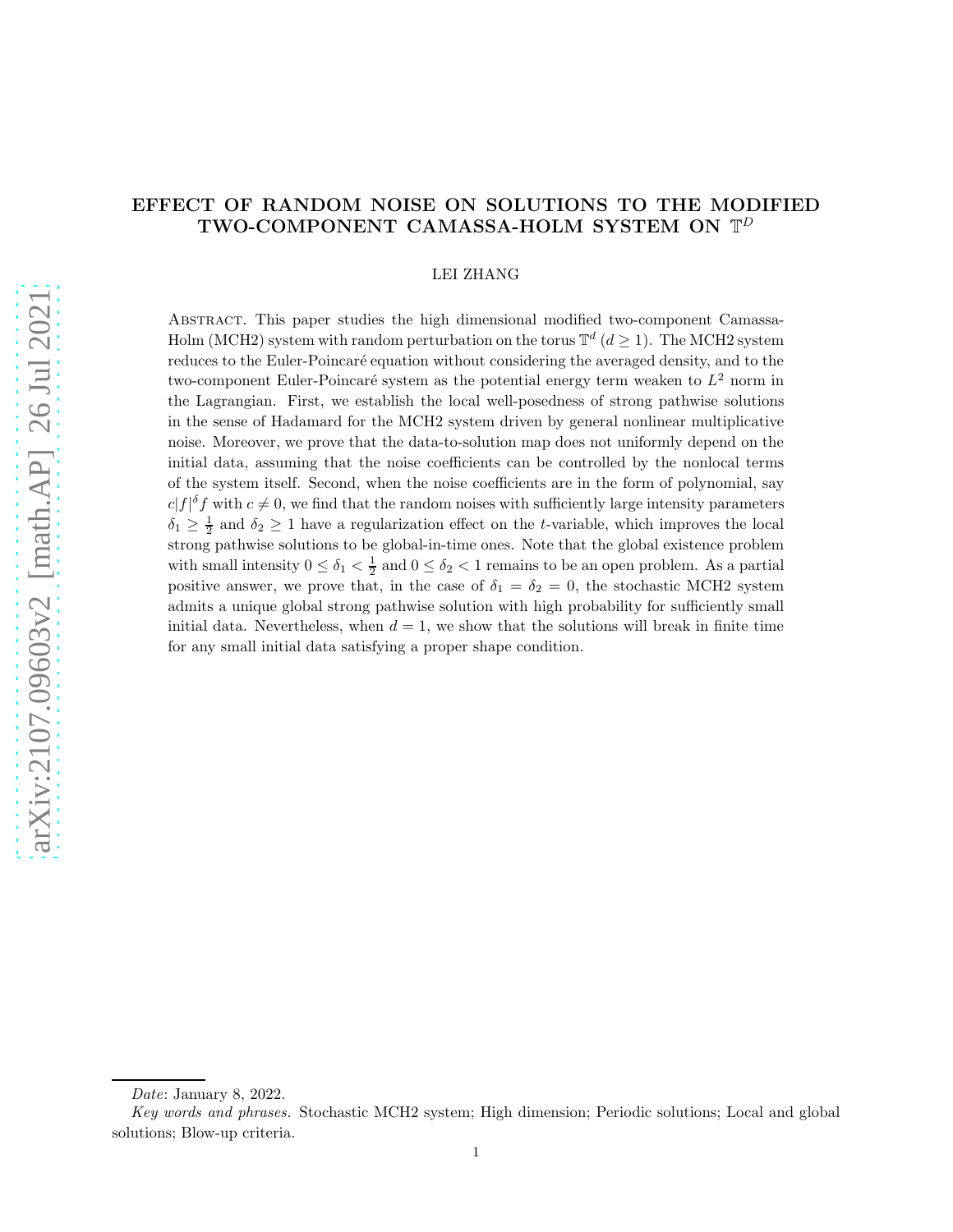#### $2\,$   $\,$  LEI ZHANG  $\,$

### CONTENTS

| Introduction<br>1.                                 | $\overline{2}$ |
|----------------------------------------------------|----------------|
| Preliminaries<br>1.1.                              | $\overline{5}$ |
| Assumptions and main results<br>1.2.               | 8              |
| Plan of the paper<br>1.3.                          | 16             |
| Hadamard local well-posedness<br>2.                | 16             |
| Proof of Theorem $1.3(2)$<br>2.1.                  | 16             |
| Regularization of SMCH <sub>2</sub> system<br>2.2. | 21             |
| Momentum estimates<br>2.3.                         | 22             |
| Smooth strong solutions<br>2.4.                    | 29             |
| Proof of Theorem $1.3(1)$<br>2.5.                  | 42             |
| Nonuniform dependence on initial data<br>3.        | 57             |
| Approximation solutions<br>3.1.                    | 57             |
| Error estimate<br>3.2.                             | 64             |
| Nonuniform continuity<br>3.3.                      | 71             |
| Global existence and blow-up criteria<br>4.        | 73             |
| Proof of global result-I<br>4.1.                   | 73             |
| Proof of global result-II<br>4.2.                  | 78             |
| 4.3.<br>Blow-up phenomena                          | 82             |
| Appendix<br>5.                                     | 88             |
| Acknowledgement<br>6.                              | 89             |
| References                                         | 89             |

### 1. INTRODUCTION

<span id="page-1-0"></span>The Camassa-Holm (CH) equation, which models the unidirectional propagation of shallow water waves over a flat bottom [\[16,](#page-89-0)[61\]](#page-91-0), or the propagation of axially symmetric waves in hyperelastic rods [\[26\]](#page-89-1), has been studied extensively during past decades. The most remarkable features of CH equation are the the existence of peaked soliton solutions [\[16,](#page-89-0) [23,](#page-89-2) [32,](#page-90-0) [65\]](#page-91-1) and the description of wave breaking phenomena  $[6, 7, 19-21]$  $[6, 7, 19-21]$  $[6, 7, 19-21]$  $[6, 7, 19-21]$ , which can not be character-ized by the integrable Korteweg-de Vries equation [\[37,](#page-90-1) [73\]](#page-91-2). Recently, Holm, Náraigh and Tronci [\[55,](#page-91-3) [57\]](#page-91-4) extend the CH equation to the modified two-component Camassa-Holm system (MCH2) so as to combine its integrability property with compressibility, or free-surface elevation dynamics in its shallow-water interpretation. The MCH2 system is defined as geodesic motion on the semidirect product Lie group with respect to a certain metric and is given as a set of Euler-Poincar´e equations on the dual of the corresponding Lie algebra. Consider the following type of variational principle

$$
\delta \int \mathcal{L}(u,\overline{\rho}) \mathrm{d}t = 0,
$$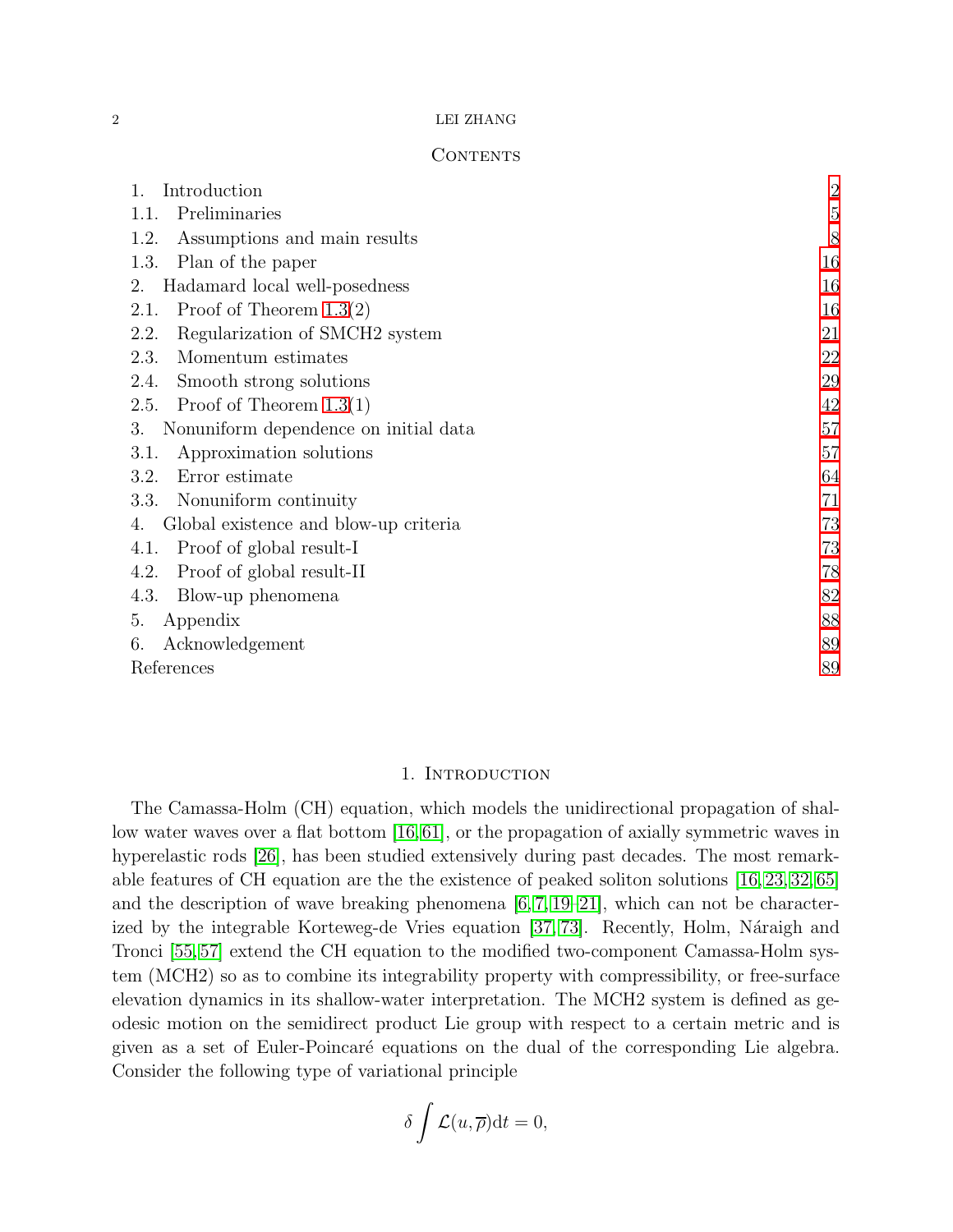with the Lagrangian

$$
\mathcal{L}(u,\overline{\rho}) = \frac{1}{2} \int u \cdot (1 - \alpha_1^2 \Delta) u \, dx + \frac{g}{2} \int (\overline{\rho} - \overline{\rho}_0)(1 - \alpha_2^2 \Delta) (\overline{\rho} - \overline{\rho}_0) \, dx,
$$

where  $\Delta$  denotes the *d*-dimensional Laplacian operator,  $\alpha_1, \alpha_2 \in \mathbb{R}^+$  are two length scales and  $g > 0$  is the downward constant acceleration of gravity in application to shallow water waves. By substituting the variational derivatives for Lagrangian  $\mathcal{L}(u, \overline{\rho})$  into the semidirect-product Euler-Poincaré equations (cf. [\[55,](#page-91-3) [57,](#page-91-4) [71\]](#page-91-5)), the MCH2 system in  $\mathbb{R}^d$ ,  $d \geq 1$  may be formulated in coordinates as

<span id="page-2-0"></span>(1.1)  
\n
$$
\begin{cases}\n\partial_t m = \underbrace{-u \cdot \nabla m}_{\text{convection}} - \underbrace{(\nabla u)^T \cdot m}_{\text{stretching}} - \underbrace{m(\text{div}u)}_{\text{expansion}} - \underbrace{g\rho\nabla\overline{\rho}}_{\text{force}}, \\
\partial_t \rho = -\text{div}(\rho u), \\
m = (1 - \alpha_1^2 \Delta)u, \\
\rho = (1 - \alpha_2^2 \Delta)(\overline{\rho} - \overline{\rho}_0).\n\end{cases}
$$

In [\(1.1\)](#page-2-0), the *d*-dimension vector field  $u = (u_1, u_2, ..., u_d)^T$  denotes the velocity of the fluid, the field m with the component  $m_j = u_j - \Delta u_j$ ,  $j = 1, 2, \dots d$  represents the momentum, and the scalar functions  $\rho$  and  $\bar{\rho}$  stand for the density and averaged density (or depth, in the shallow-water interpretation), respectively. For the stretching term in  $(1.1)<sub>1</sub>$ , we denote  $(\nabla u)^T \cdot m = \sum_j m_j \nabla u_j$ , where  $\cdot^T$  is the transposition of  $\cdot$ . Without loss of generality, we shall always assume that  $\alpha_1 = \alpha_2 = g = 1$  in the following argument.

The MCH2 system [\(1.1\)](#page-2-0) is closely related to two important models. The first one is the Euler-Poincaré (EP) equation, which can be obtained by taking  $\rho \equiv 0$  in [\(1.1\)](#page-2-0):

<span id="page-2-1"></span>(1.2) 
$$
\begin{cases} \partial_t m + u \cdot \nabla m + (\nabla u)^T \cdot m + m(\text{div} u) = 0, \\ m = (1 - \alpha^2 \Delta) u. \end{cases}
$$

The system [\(1.2\)](#page-2-1) was first considered by Holm, Marsden, and Ratiu as a framework for modeling and analyzing fluid dynamics [\[55,](#page-91-3) [56\]](#page-91-6), particularly for nonlinear shallow water waves, geophysical fluids and turbulence modeling. The EP equation can be considered as an evolutionary equation for a geodesic motion on a diffeomorphism group [\[31,](#page-90-2) [59,](#page-91-7) [63,](#page-91-8) [86\]](#page-92-0), and it has important applications in computational anatomy (cf. [\[59,](#page-91-7)[86\]](#page-92-0)). The EP equation has many further interpretations beyond fluid applications. For instance, it is exactly the same as the averaged template matching equation for computer vision (cf. [\[51,](#page-91-9)[54,](#page-91-10)[58\]](#page-91-11)). The rigorous analysis of the EP equation was initiated by Chae and Liu [\[17\]](#page-89-7), in which the authors established a fairly complete well-posedness theory for both weak and strong solutions. In [\[66\]](#page-91-12), Li, Yu and Zhai proved that for a large class of smooth initial data, the corresponding solution to the EP equation with  $\alpha \neq 0$  blows up in finite time, which settles an open problem raised in [\[17\]](#page-89-7). The local well-posedness result is improved to Besov spaces by Yan and Yin [\[85\]](#page-92-1). The blow-up phenomena and ill-posedness problem for EP equation on torus  $\mathbb{T}^d$  are investigated by Luo and Yin [\[70\]](#page-91-13). Moreover, it is shown that the data-to-solution map for EP equation is not uniformly continuous in [\[67,](#page-91-14) [89\]](#page-92-2). Besides, Tang [\[79\]](#page-92-3) considered the effect of random noise on the dynamic behavior of pathwise solutions to the EP equation.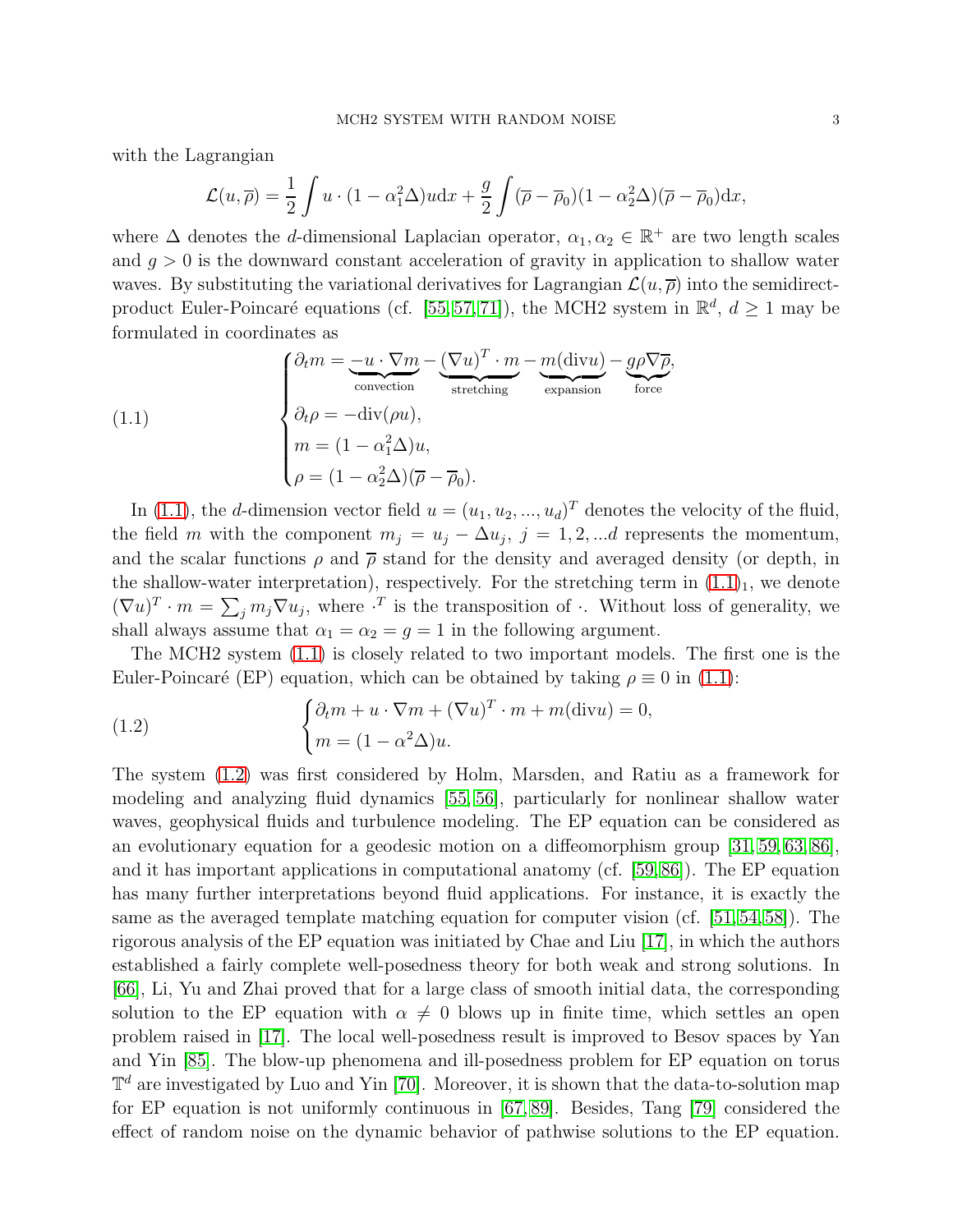#### 4 LEI ZHANG

When  $d = 1$ , Eq.[\(1.2\)](#page-2-1) becomes the classical Camassa-Holm equation [\[16\]](#page-89-0), which has been well studied since its derivation from the shallow water regime. We are not going to list all the literatures here, and just refer readers to the references provided in paragraph one and the references therein for details on theoretical analysis.

The other remarkable model concerned with [\(1.1\)](#page-2-0) is the following two-component Euler-Poincaré (EP2) system:

<span id="page-3-0"></span>(1.3) 
$$
\begin{cases} \partial_t m + u \cdot \nabla m + (\nabla u)^T \cdot m + m(\text{div}u) = -g\rho \nabla \rho, \\ \partial_t \rho + \text{div}(\rho u) = 0, \\ m = (1 - \alpha^2 \Delta)u. \end{cases}
$$

The EP2 system in one dimension (also called the two-component Camassa-Holm (CH2) system) was first introduced by Chen and Zhang [\[18\]](#page-89-8) and Falqui [\[33\]](#page-90-3), and later Constantin and Ivanov [\[22\]](#page-89-9) gave a rigorous justification of the derivation in the context of shallow water regime. Holm, Náraigh and Tronci [\[57,](#page-91-4) [64\]](#page-91-15); see also Kohlmann [\[64\]](#page-91-15) and Holm and Tronci [\[60\]](#page-91-16), extended the CH2 system to the multi-dimensional case by considering the Hamilton's principle  $\delta \int \mathcal{L}(u, \rho) dt = 0$  when the Lagrangian is taken to be the metric

$$
\mathcal{L}(u,\rho) = \frac{1}{2} \int u \cdot (1 - \Delta)u \, dx + \frac{g}{2} \int (\rho - \rho_0)^2 \, dx.
$$

Comparing [\(1.3\)](#page-3-0) with [\(1.1\)](#page-2-0), the modification will amount to strengthening the norm for  $\bar{\rho}$ from  $L^2$  to  $H^1$  in the potential energy term in the last metric Lagrangian in Hamilton's principle for EP2 system. This main difference leads to the fact that, the CH2 system does not admit singular solutions in the density profile, while the MCH2 system admits peaked soliton solutions in both the velocity and average density. Moreover, the dynamic behavior of solutions to MCH2 system is quite different with those of CH2 system. After its derivation, the EP2 system [\(1.3\)](#page-3-0) has been studied by several authors. For instance, in [\[30\]](#page-90-4), Duan and Xiang investigated the Cauchy problem for EP2 system in Sobolev spaces by using the energy method. Later, Li and Yin [\[68\]](#page-91-17) established the local well-posedness of EP2 system in nonhomogeneous Besov spaces. In terms of the abstract Cauchy-Kowalevski lemma, they also proved the existence of locally-in-time analytical solutions. In the case of  $d = 1$ , the CH2 system has also attracted much attention owing the fact that it has both solutions which blow up in finite time and solitary wave solutions interacting like solitons. To name a few, we would like to refer the readers to [\[40,](#page-90-5) [42–](#page-90-6)[45\]](#page-90-7) and the references therein for more PDEs theory.

To our best knowledge, few works are available for the Cauchy problem of MCH2 system in high dimensions besides [\[84\]](#page-92-4), in which the author established the local existence of strong solutions in nonhomogeneous Besov spaces, and several blow-up criteria for strong solutions in Besov spaces are also provided. For other works related to the MCH2 system in one dimension, we refer to  $[41, 43, 46, 77]$  $[41, 43, 46, 77]$  $[41, 43, 46, 77]$  $[41, 43, 46, 77]$  and the works therein for details. It is worth pointing out that, as far as we know, there seems no result concerning the existence of global solutions to the MCH2 system in high dimensions, which will be one of the main themes in present paper, and we shall achieve this goal from a probability point of view.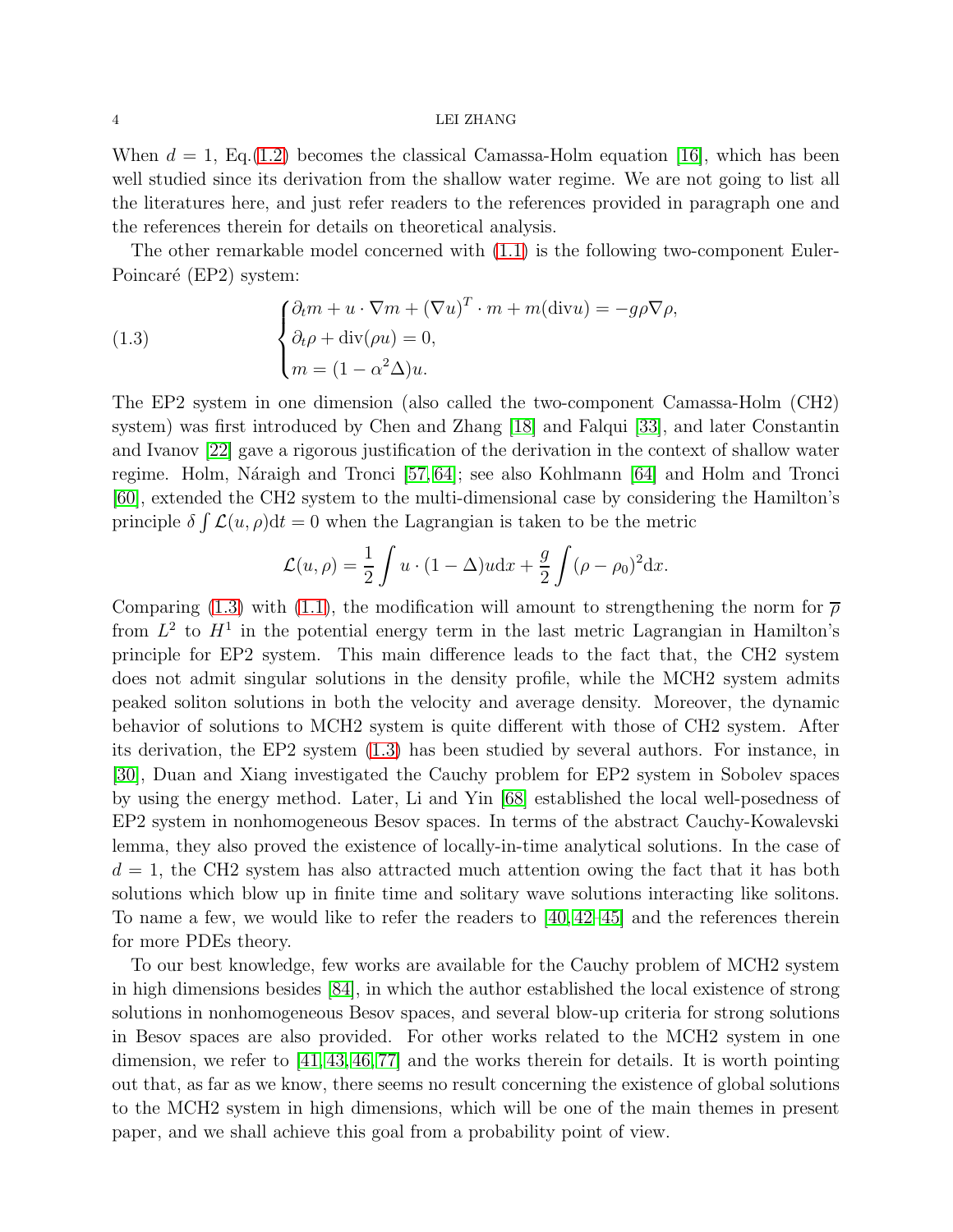Indeed, taking into account the random environment surrounding the fluid, it is natural to consider the MCH2 system perturbed by random noises. The importance of incorporating stochastic effects in the modeling of complex systems has been recognized, and the dynamic behavior of fluid models perturbed by different kinds of noises has been widely studied in past decades. For instance, from a stochastic variational principle, Holm [\[53\]](#page-91-18) derived explicitly some new stochastic fluid equations in the Stratonovich form or Itô form. To just mention a few, we refer to  $[1, 4, 13, 15, 28, 29, 48, 49, 69, 83, 88]$  $[1, 4, 13, 15, 28, 29, 48, 49, 69, 83, 88]$  $[1, 4, 13, 15, 28, 29, 48, 49, 69, 83, 88]$  $[1, 4, 13, 15, 28, 29, 48, 49, 69, 83, 88]$  $[1, 4, 13, 15, 28, 29, 48, 49, 69, 83, 88]$  $[1, 4, 13, 15, 28, 29, 48, 49, 69, 83, 88]$  $[1, 4, 13, 15, 28, 29, 48, 49, 69, 83, 88]$  $[1, 4, 13, 15, 28, 29, 48, 49, 69, 83, 88]$  $[1, 4, 13, 15, 28, 29, 48, 49, 69, 83, 88]$  $[1, 4, 13, 15, 28, 29, 48, 49, 69, 83, 88]$  $[1, 4, 13, 15, 28, 29, 48, 49, 69, 83, 88]$  for the PDEs theory on some stochastic fluid models, and also refer to recent works on stochastic shallow water wave equations [\[2,](#page-88-3)[24,](#page-89-13)[27,](#page-89-14)[72,](#page-91-20)[74–](#page-92-8)[76,](#page-92-9)[78,](#page-92-10)[87\]](#page-92-11). More recently, the compressible fluid flows perturbed by stochastic forcing has been systematically studied by Breit, Feireisl and Hofmanová  $[8-10,12]$  $[8-10,12]$  $[8-10,12]$ . Furthermore, it is worth pointing out that the appearance of stochastic perturbation in PDEs can lead to new phenomena. For instance, while uniqueness may fail for the deterministic transport equation, Flandoli et al. [\[36\]](#page-90-15) proved that a multiplicative stochastic perturbation of Brownian type is enough to render the equation well-posed; see also [\[34\]](#page-90-16). In [\[14\]](#page-89-18), Brzeźniak et al. proved that the 2D Navier-Stokes system driven by degenerate noise has a unique invariant measure and hence exhibits ergodic behavior in the sense that the time average of a solution is equal to the average over all possible initial data, which is quite different with the deterministic case.

The main purpose of this work is to investigate the effect of random noise on dynamic behavior of periodic solutions to the MCH2 system in high dimensions. Precisely, we are going to seek for probabilistically the local strong pathwise solution for the MCH2 system with general random noises, and more interestingly, look for sufficient conditions which lead to the existence of global solutions and the blow-up phenomena in finite time. The stochastically perturbed MCH2 (SMCH2) system on the torus  $\mathbb{T}^d \triangleq (\mathbb{R}/2\pi\mathbb{Z})^d$  considered in the paper can be formulated by

<span id="page-4-1"></span>(1.4) 
$$
\begin{cases} dm + (u \cdot \nabla m + (\nabla u)^T m + (\text{div} u)m + \rho \nabla \overline{\rho}) dt = g_1(t, m) dW_1, \\ d\rho + \text{div}(\rho u) = g_2(t, \rho) dW_2, \\ m = (1 - \Delta)u, \\ \rho = (1 - \Delta)(\overline{\rho} - \overline{\rho}_0), \end{cases} \quad t \ge 0, \ x \in \mathbb{T}^d,
$$

which is endowed with the initial conditions

<span id="page-4-2"></span>(1.5) 
$$
m(0, x) = m_0(x), \quad \rho(0, x) = \rho_0(x), \quad x \in \mathbb{T}^d.
$$

Here,  $m_0$  and  $n_0$  are given random initial data in Sobolev spaces with suitable regularity. The driven stochastic processes  $W_1$  and  $W_2$  are independent cylindrical Wiener processes defined on some separable Hilbert spaces. The precise assumptions on the coefficients  $g_1$  and  $g_2$  as well as further details are given in Subsection [1.1.](#page-4-0)

### <span id="page-4-0"></span>1.1. Preliminaries.

1.1.1. Deterministic background. Denote by  $\mathscr{S}(\mathbb{T}^d;\mathbb{R}^n)$  the Schwartz space of all rapidly decreasing infinitely functions from  $\mathbb{T}^d$  to  $\mathbb{R}^n$ . The space of tempered distributions is denoted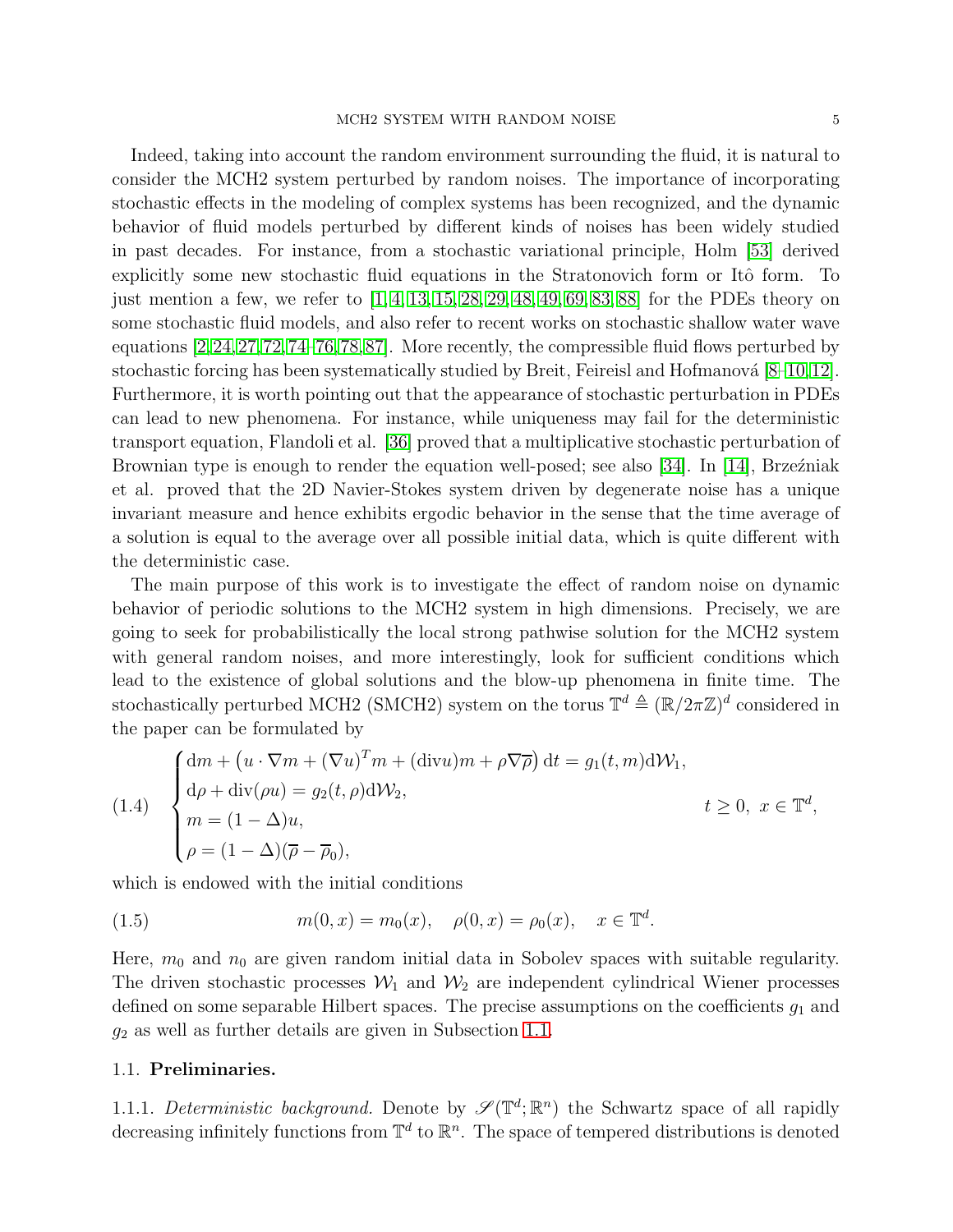#### $6$   $\,$  LEI ZHANG  $\,$

by  $\mathscr{S}'(\mathbb{T}^d;\mathbb{R}^n)$ . Let  $L^2(\mathbb{T}^d;\mathbb{R}^n)$  be the usual square-integrable Lebesgue space on  $\mathbb{T}^d$  with the inner product and norm denoted by  $(\cdot, \cdot)_{L^2}$  and  $\|\cdot\|_{L^2}$ , respectively. Define the complex trigonometric polynomials  $e_{\mathbf{m}}(x) = \exp(i\mathbf{m} \cdot x)$ ,  $\mathbf{m} = (m_1, ..., m_d) \in \mathbb{Z}^d$ , and  $\overline{e}_{\mathbf{m}}$  denotes the complex conjugate. For any  $s \in \mathbb{R}$ , the Sobolev space  $H^s(\mathbb{T}^d;\mathbb{R}^n)$  of periodic functions can be characterized as  $f \in \mathscr{S}'(\mathbb{T}^d; \mathbb{R}^n)$  such that

$$
||f||_{H^s}^2 \triangleq \sum_{\mathbf{m}\in\mathbb{Z}^d} (|\mathbf{m}|^2 + 1)^s a_{\mathbf{m}}^2[f] < \infty,
$$

where  $a_{\mathbf{m}}[f] = \frac{1}{(2\pi)^d} (f, \overline{e}_{\mathbf{m}})_{{L^2}}$  denotes the Fourier coefficients of f. The spaces  $H^s(\mathbb{T}^d; \mathbb{R}^n)$ are separable Hilbert spaces endowed with the product

$$
(f,g)_{H^s} = \sum_{\mathbf{m}\in\mathbb{Z}^d} (|\mathbf{m}|^2 + 1)^s a_{\mathbf{m}}[f]\overline{a}_{\mathbf{m}}[g] = ((1-\Delta)^{\frac{s}{2}}f, (1-\Delta)^{\frac{s}{2}}g)_{L^2}.
$$

Consider a Schwartz function  $j(x)$  such that  $0 \leq \mathcal{F}j(\xi) \leq 1$  for all  $\xi \in \mathbb{R}^d$  and  $\mathcal{F}j(\xi) = 1$ for  $\xi \in [-1,1]^d$ . For any  $\epsilon \in (0,1)$ , the function defined by  $j_{\epsilon}(x) = \frac{1}{(2\pi)^d} \sum_{\mathbf{m} \in \mathbb{Z}^d} (j, \overline{e}_{\epsilon \mathbf{m}})_{L^2} e_{\mathbf{m}}$ is called the Friedrichs mollifier. For  $f \in \mathscr{S}'(\mathbb{T}^d;\mathbb{R}^n)$ , we define its regularization  $J_{\epsilon}f$  as  $J_{\epsilon}f(x) = j_{\epsilon} * f(x) \equiv (f, j_{\epsilon}(x - \cdot))_{L^2}$ . One can verify the following basic properties:

(1.6) 
$$
||f - J_{\epsilon}f||_{H^r} \approx o(\epsilon^{s-r}), \quad r \leq s,
$$

<span id="page-5-0"></span>(1.7) 
$$
||J_{\epsilon}f||_{H^r} \lesssim O(\epsilon^{s-r})||f||_{H^s}, \quad r \geq s,
$$

<span id="page-5-1"></span>(1.8) 
$$
(J_{\epsilon}f, g)_{L^2} = (f, J_{\epsilon}g)_{L^2},
$$

and

(1.9) 
$$
\| [J_{\epsilon}, g \cdot \nabla] f \|_{L^2} \lesssim \| \nabla g \|_{L^{\infty}} \| f \|_{L^2},
$$

for any  $g \in W^{1,\infty}(\mathbb{T}^d)$  and  $f \in L^2(\mathbb{T}^d)$  (cf. [\[81\]](#page-92-12)).

Since the solutions to SMCH2 system are not expected to be differentiable, we need to consider the fractional space-time Sobolev spaces: For  $1 \leq q < \infty$  and  $s \in \mathbb{R}$ , the space  $L^q([0,T];H^s(\mathbb{T}^d;\mathbb{R}^n))$  consists of all measurable functions  $f:[0,T] \to H^s(\mathbb{T}^d;\mathbb{R}^n)$  such that  $||f||_{L^q([0,T];H^s)}^q = \int_0^T ||f(t)||_{H^s}^q dt < \infty$ . For any  $\theta \in (0,1)$ , we define

$$
W^{\theta,q}([0,T];H^s(\mathbb{T}^d;\mathbb{R}^n)) = \left\{ f \in L^q([0,T];H^s(\mathbb{T}^d;\mathbb{R}^n)); \|f\|_{L^q([0,T];H^s)}^q + \int_0^T \int_0^T \frac{\|f(t) - f(t')\|_{H^s}^q}{|t - t'|^{1 + \theta q}} dt dt' < \infty \right\}
$$

.

To prove the existence of global strong pathwise solutions to the SMCH system, we shall utilize the Littlewood-Paley theory, and we refer the readers to [\[3\]](#page-88-4) for more details. Let  $\{\Delta_i\}_{i\geq -1}$  be the Littlewood-Paley blocks which are pseudo-differential operators defined by certain partition of unity. The nonhomogeneous Besov space  $B_{2,r}^s(\mathbb{T}^d;\mathbb{R}^n)$  is defined by

$$
B_{2,r}^s(\mathbb{T}^d;\mathbb{R}^n) \triangleq \left\{ u \in \mathscr{S}'(\mathbb{T}^d;\mathbb{R}^n); \ \|u\|_{B_{2,r}^s} < \infty \right\},\
$$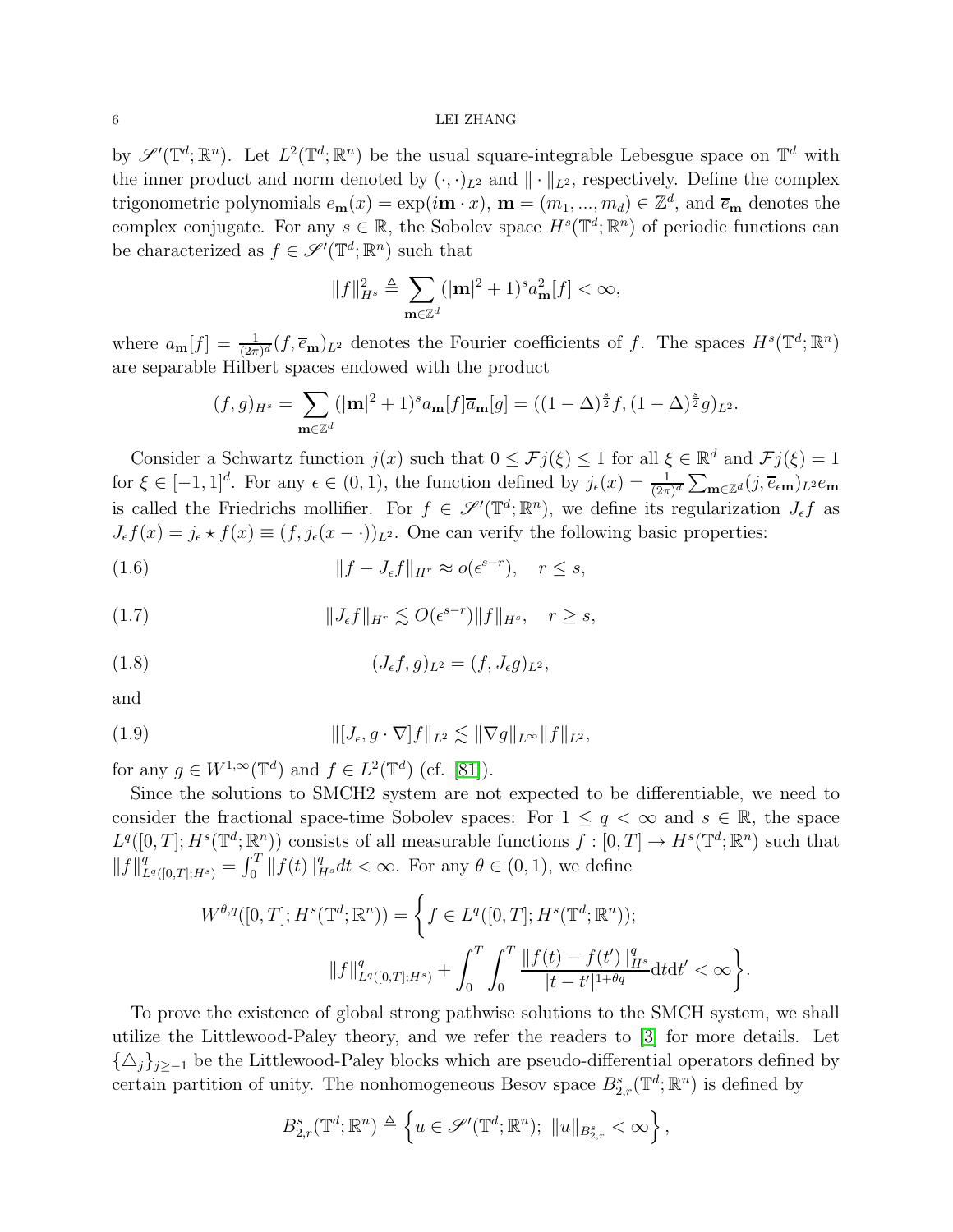where

$$
||u||_{B^{s}_{2,r}} = \begin{cases} \left( \sum_{q \geq -1} 2^{rsq} ||\triangle_q u||_{L^2}^r \right)^{\frac{1}{r}}, & \text{if } r < \infty, \\ \sup_{q \geq -1} 2^{sq} ||\triangle_q u||_{L^2}, & \text{if } r = \infty. \end{cases}
$$

Since the unknown variable  $(u, \gamma)$  in [\(1.11\)](#page-7-1) is  $\mathbb{R}^{d+1}$ -valued and defined on  $\mathbb{T}^d$ , in order to write the vector field in a single form, we introduce

$$
\mathbb{L}^p(\mathbb{T}^d; \mathbb{R}^{d+1}) \triangleq L^p(\mathbb{T}^d; \mathbb{R}^d) \times L^p(\mathbb{T}^d; \mathbb{R}), \quad 1 \le p \le \infty,
$$
  

$$
\mathbb{H}^s(\mathbb{T}^d; \mathbb{R}^{d+1}) \triangleq H^s(\mathbb{T}^d; \mathbb{R}^d) \times H^s(\mathbb{T}^d; \mathbb{R}), \quad s \in \mathbb{R},
$$

and

$$
\mathbb{W}^{k,p}(\mathbb{T}^d;\mathbb{R}^{d+1}) \triangleq W^{k,p}(\mathbb{T}^d;\mathbb{R}^d) \times W^{k,p}(\mathbb{T}^d;\mathbb{R}), \quad k \ge 1, \ 1 \le p \le \infty.
$$

Here for two Banach spaces  $\mathcal X$  and  $\mathcal Y$ , the Cartesian product space  $\mathcal X \times \mathcal Y$  is again a Banach spaces which is equipped with the Cartesian product norm  $\|(u_1, u_2)\|_{\mathcal{X}\times\mathcal{Y}} = \sqrt{\|u_1\|_{\mathcal{X}}^2 + \|u_2\|_{\mathcal{Y}}^2}$  $\frac{2}{y}$ for any  $(u_1, u_2) \in \mathcal{X} \times \mathcal{Y}$ . Moreover, if X and Y are Hilbert spaces, then  $\mathcal{X} \times \mathcal{Y}$  is also a Hilbert space with the inner product

$$
(u, v)_{\mathcal{X}\times\mathcal{Y}} = (u_1, v_1)_{\mathcal{X}} + (u_2, v_2)_{\mathcal{Y}}, \quad u = (u_1, u_2), \ v = (v_1, v_2) \in \mathcal{X} \times \mathcal{Y}.
$$

For the sake of simplicity, when a function is defined on  $\mathbb{T}^d$  and take values in  $\mathbb{R}^n$ , where  $k, n$ are clear from the context, we shall omit the parentheses in notations of function spaces. For example,  $\mathbb{H}^s(\mathbb{T}^d;\mathbb{R}^{d+1}) = \mathbb{H}^s(\mathbb{T}^d)$ ,  $\mathbb{W}^{k,p}(\mathbb{T}^d;\mathbb{R}^d) = \mathbb{W}^{k,p}(\mathbb{T}^d)$  and so on.

1.1.2. Stochastic setting. To make sense of the stochastic forcing, let  $\mathcal{S} = (\Omega, \mathcal{F}, \mathbb{P}, (\mathcal{F}_t)_{t>0})$ be a fixed complete filtration probability space, and  $(\beta_j^i)_{j\geq 1}$ ,  $i=1,2$  be mutually independent real-valued standard Wiener processes relative to  $(\mathcal{F}_t)_{t\geq0}$ . Let  $(e_j^i)_{j\geq1}$  be a complete orthonormal system in a separate Hilbert space  $\mathfrak{A}_i$ , then one can formally define the mutually independent cylindrical Wiener processes  $\mathcal{W}_i$  on  $\mathfrak{A}_i$  by

$$
\mathcal{W}_i(t,\omega) = \sum_{j\geq 1} e_j^i \beta_j^i(t,\omega), \quad i = 1, 2.
$$

To ensue the convergence of the last series, we introduce an auxiliary space

$$
\mathfrak{A}_{0,i} \triangleq \left\{ u = \sum_{j\geq 1} a_j^i e_j^i; \sum_{j\geq 1} \frac{(a_j^i)^2}{j^2} < \infty \right\} \supset \mathfrak{A}_i, \quad i = 1, 2,
$$

which is endowed with the norm  $||u||_{\mathfrak{A}_{0,i}}^2 = \sum_{j\geq 1}$  $(a_j^i)^2$  $j^2 = \sum_{j\geq 1} a_j^i e_j^i \in \mathfrak{A}_i, i = 1, 2.$ Note that the canonical injection  $\mathfrak{A}_i \to \mathfrak{A}_{0,i}$  is Hilbert-Schmidt, which implies that for any  $T > 0$   $W_i \in C([0, T]; \mathfrak{A}_{0,i})$  P-almost surely,  $i = 1, 2$ . Here we denote by  $L_2(\mathcal{Y}, \mathcal{Z})$ the collection of Hilbert-Schmidt operators from a separable Hilbert space  $\mathcal Y$  into another separable Hilbert space  $\mathcal Z$  with the norm

$$
||H||_{L_2(\mathcal{Y};\mathcal{Z})}^2 = \sum_{j\geq 1} ||Hv_j||_{\mathcal{Z}}^2 < \infty,
$$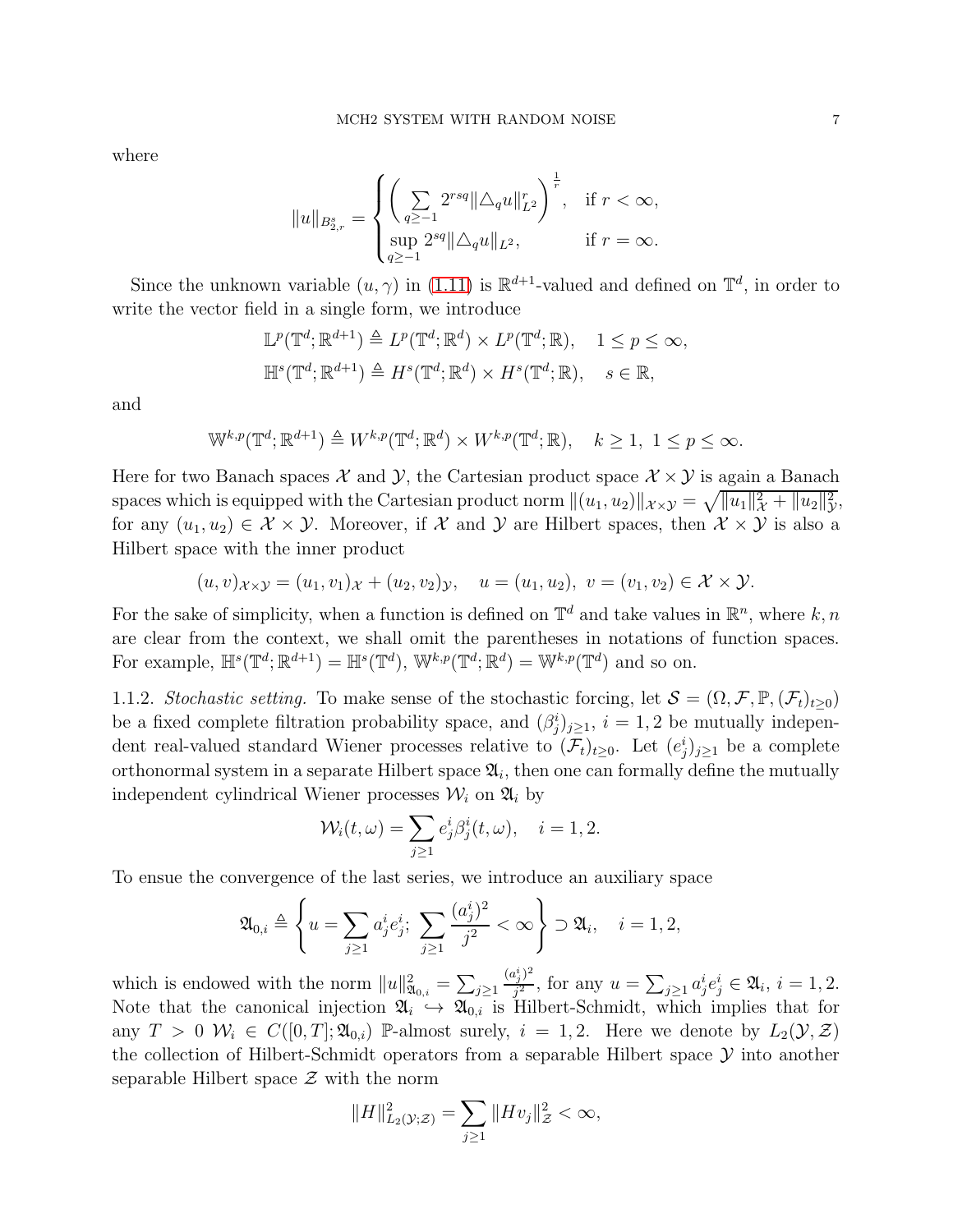where  $(v_i)_{i\geq 1}$  is a complete orthogonal basis in  $\mathcal{Y}$ .

Now let H be a Z-valued predictable process in  $L^2(\Omega; L^2_{loc}([0,\infty); L_2(\mathfrak{A}_i, \mathcal{Z})))$ . One can define the Itô-type stochastic integration

$$
\int_0^t H(r) \mathrm{d} \mathcal{W}_i = \sum_{j \ge 1} \int_0^t H(r) e_j^i \mathrm{d} \beta_j^i(r), \quad i = 1, 2,
$$

which is actually a continuous  $\mathcal{Z}\text{-}$ valued square integrable martingale. We also remark that the above definition of the stochastic integration does not depend on the choice of  $\mathfrak{A}_{0,i}$  (cf. [\[25\]](#page-89-19)). Moreover, for any  $p \ge 1$  and  $t > 0$ , there exists a positive constant depending only on p such that the following Burkholder-Davis-Gundy (BDG) inequality holds  $[25]$ :

$$
(1.10) \quad \mathbb{E}\left(\sup_{s\in[0,t]}\left\|\int_0^s H(r)\mathrm{d}\mathcal{W}_i\right\|_X^p\right) \leq C \mathbb{E}\left(\int_0^t \|H(r)\|_{L_2(\mathfrak{A}_i,X)}^2 \mathrm{d}r\right)^{\frac{p}{2}}, \quad i=1,2.
$$

In the following, we shall reformulate the SMCH2 system into a single form. To this purpose, we define the Cartesian products  $\mathfrak{A} = \mathfrak{A}_1 \times \mathfrak{A}_2$  and the auxiliary space  $\mathfrak{A}_0 =$  $\mathfrak{A}_{0,1} \times \mathfrak{A}_{0,2}$ , then the canonical injection  $\mathfrak{A} \hookrightarrow \mathfrak{A}_0$  is Hilbert-Schmidt, and  $\mathcal{W} = (\mathcal{W}_1, \mathcal{W}_2)^T$ defines a cylindrical Wiener process on  $\mathfrak{A}$ , which belongs to  $C_{\text{loc}}([0,\infty);\mathfrak{A}_0)$  P-almost surely. Moreover, as the noise coefficients for the rewritten SMCH2 system becomes a matrix-valued Hilbert-Schmidt operator, for instance,

$$
M = \left( \begin{array}{cc} M_{11} & M_{12} \\ M_{21} & M_{22} \end{array} \right),
$$

with  $M_{ij} \in L_2(V_j; U_j)$ ,  $i, j \in \{1, 2\}$ , where  $V_j$  and  $U_j$ ,  $j = 1, 2$  are separable Hilbert spaces, we define the canonical norm

$$
||M||_{L_2(V;U)}^2 \triangleq \sum_{i,j=1}^2 ||M_{ij}||_{L_2(V_j;U_j)}^2,
$$

<span id="page-7-0"></span>where  $V = V_1 \times V_2$  and  $U = U_1 \times U_2$ .

1.2. Assumptions and main results. To provide the main results for the SMCH2 system [\(1.4\)](#page-4-1), let us first transform the system [\(1.11\)](#page-7-1) into another two convenient forms. It follows from  $(1.4)_3$  that  $u = \Lambda^{-2}m$ , and from  $(1.4)_4$  that  $\gamma \triangleq \overline{\rho} - \overline{\rho}_0 = \Lambda^{-2}\rho$ , where  $\Lambda^s = (1 - \Delta)^{\frac{s}{2}}$ ,  $s \in \mathbb{R}$  denotes the Bessel potentials. By applying  $\Lambda^{-2}$  to the first two equations in [\(1.4\)](#page-4-1), and using the similar calculations for the deterministic counterpart [\[84\]](#page-92-4), the Cauchy problem  $(1.4)-(1.5)$  $(1.4)-(1.5)$  $(1.4)-(1.5)$  can be reformulated as

<span id="page-7-1"></span>(1.11) 
$$
\begin{cases} du + (u \cdot \nabla u + \mathcal{L}_1(u) + \mathcal{L}_2(\gamma)) dt = \Lambda^{-2} g_1(t, m) d\mathcal{W}_1, \\ d\gamma + (u \cdot \nabla \gamma + \mathcal{L}_3(u, \gamma)) dt = \Lambda^{-2} g_2(t, \rho) d\mathcal{W}_2, \\ u|_{t=0} = u_0 = \Lambda^{-2} m_0, \\ \gamma|_{t=0} = \gamma_0 = \Lambda^{-2} \rho_0, \end{cases} t \ge 0, \ x \in \mathbb{T}^d,
$$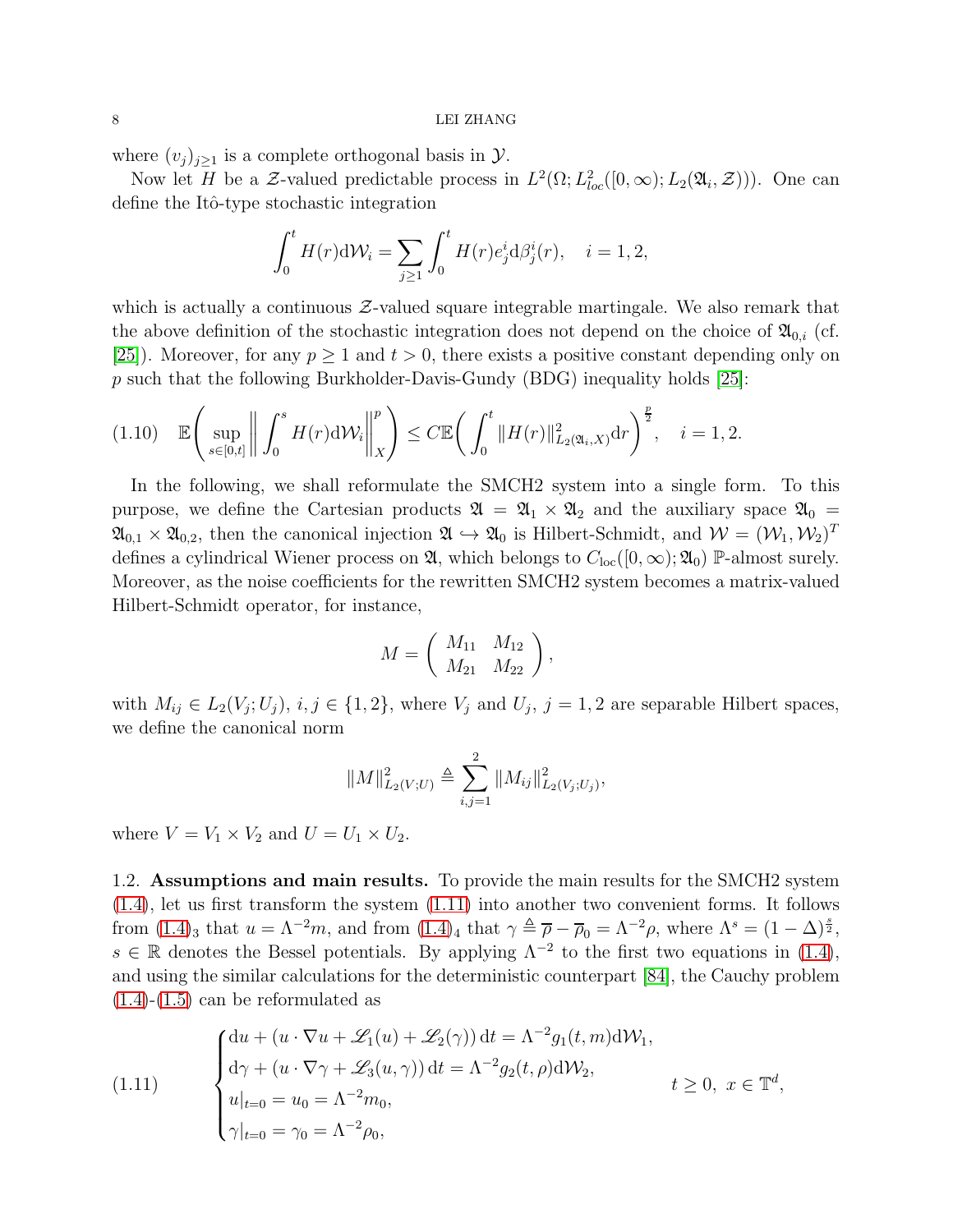where

<span id="page-8-2"></span>
$$
\mathcal{L}_1(u) = \Lambda^{-2} \text{div} \left( \frac{1}{2} |\nabla u|^2 I_d + \nabla u \nabla u + \nabla u (\nabla u)^T - (\nabla u)^T \nabla u - (\text{div} u) \nabla u \right)
$$
  
+  $\Lambda^{-2} \left( (\text{div} u) u + u \cdot (\nabla u)^T \right),$   

$$
\mathcal{L}_2(\gamma) = \Lambda^{-2} \text{div} \left( \frac{1}{2} \left( \gamma^2 + |\nabla \gamma|^2 \right) I_d - (\nabla \gamma)^T \nabla \gamma \right),
$$
  

$$
\mathcal{L}_3(u, \gamma) = \Lambda^{-2} \text{div} \left( \nabla \gamma \nabla u + (\nabla \gamma) \cdot \nabla u - (\text{div} u) \nabla \gamma \right) + \Lambda^{-2} \left( (\text{div} u) \gamma \right),
$$

and  $I_d$  denotes the  $d \times d$  unit matrix. The system [\(1.11\)](#page-7-1) can be regarded as a nonlocal transport system perturbed by the nonlinear multiplicative noise.

For simplicity, we also rewrite the system [\(1.11\)](#page-7-1) into a single form. Define

$$
\mathbf{y} = \begin{pmatrix} u \\ \gamma \end{pmatrix}, \quad \mathbf{y}_0 = \begin{pmatrix} u_0 \\ \gamma_0 \end{pmatrix}, \quad \mathcal{W} = \begin{pmatrix} \mathcal{W}_1 \\ \mathcal{W}_2 \end{pmatrix},
$$

and the bilinear functional

$$
B(\mathbf{y}_1, \mathbf{y}_2) = \begin{pmatrix} u_1 \cdot \nabla u_2 \\ u_1 \cdot \nabla \gamma_2 \end{pmatrix}, \quad \mathbf{y}_i = \begin{pmatrix} u_i \\ \gamma_i \end{pmatrix}, \ i = 1, 2.
$$

Moreover, we define for  $m = \Lambda^2 u$ ,  $\rho = \Lambda^2 \gamma$ 

<span id="page-8-1"></span>
$$
F(\mathbf{y}) = \begin{pmatrix} \mathcal{L}_1(u) + \mathcal{L}_2(\gamma) \\ \mathcal{L}_3(u, \gamma) \end{pmatrix}, \quad G(t, \mathbf{y}) = \begin{pmatrix} \Lambda^{-2} g_1(t, m) & 0 \\ 0 & \Lambda^{-2} g_2(t, \rho) \end{pmatrix}.
$$

Then the Cauchy problem [\(1.11\)](#page-7-1) can be understood in the following concise form:

(1.13) 
$$
\begin{cases} d\mathbf{y} + B(\mathbf{y}, \mathbf{y})dt + F(\mathbf{y})dt = G(t, \mathbf{y})d\mathcal{W}, \\ \mathbf{y}(\omega, 0, x) = \mathbf{y}_0(\omega, x), \end{cases} t > 0, x \in \mathbb{T}^d.
$$

Observing that due to the lack of free-divergence property for velocity field, i.e., div $u = 0$ , the cancelation property  $(B(\mathbf{y}, \mathbf{y}), \mathbf{y})_{\mathbb{L}^2} = 0$ , which holds for the Euler equations and Navier-Stokes equations, doses not hold in the present case.

The following assumptions on the data of the problem will be valid throughout this paper:

<span id="page-8-0"></span>**Assumption 1.1.** Let  $s > 1 + \frac{d}{2}$ ,  $d \ge 1$ , we assume that

(1) There exists two non-decreasing locally bounded continuous scaler functions  $\mu_i, \chi_i$ :  $\mathbb{R}^+ \mapsto \mathbb{R}^+$  with  $\chi_i(0) = 0$  such that

$$
||g_i(t,f)||_{\mathcal{L}_2(\mathfrak{A}_1,H^{s-2})} \leq \mu_i(t)\chi_i(||h||_{W^{1,\infty}})(1+||h||_{H^s}), \quad i=1,2,
$$

where  $f = (1 - \Delta)h$ .

(2) There exists two non-decreasing locally bounded continuous scaler functions  $\tilde{\mu}_2, \tilde{\chi}_2$ :  $\mathbb{R}^+ \mapsto \mathbb{R}^+$  such that

$$
||g_i(t, f_1) - g_i(t, f_2)||_{\mathcal{L}_2(\mathfrak{A}_1, H^{s-2})}
$$
  
\$\leq \tilde{\mu}\_i(t)\tilde{\chi}\_i(||h\_1||\_{W^{1,\infty}} + ||h\_2||\_{W^{1,\infty}})||h\_1 - h\_2||\_{H^s}\$,  $i = 1, 2,$ 

where  $f_j = (1 - \Delta)h_j, j = 1, 2$ .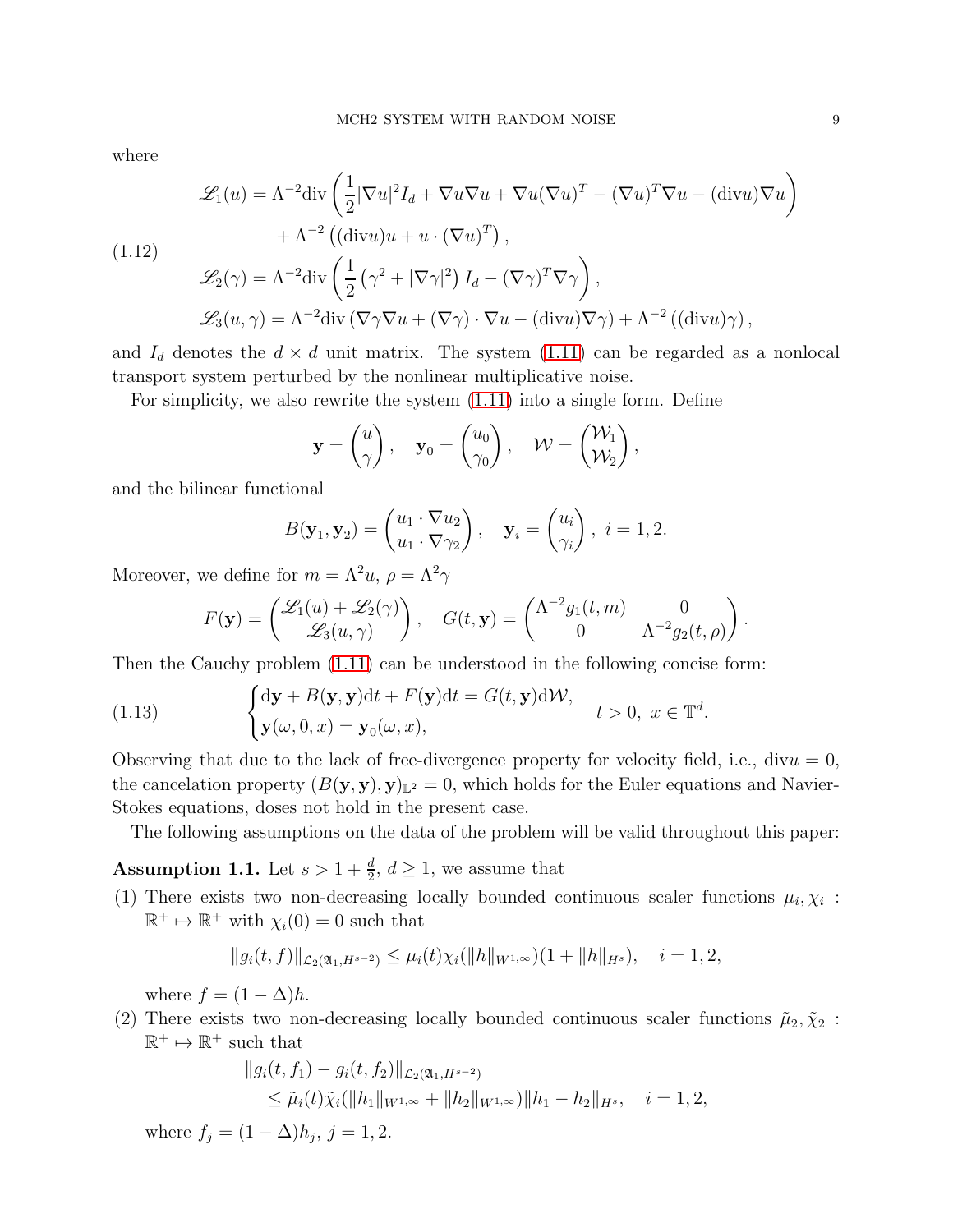#### 10 LEI ZHANG

**Remark.** Note that the pseudo-differential operator  $\Lambda^{-2} = (1 - \Delta)^{-1}$  is a  $S^{-2}$  multiplier (cf. Proposition 2.78 in [\[3\]](#page-88-4)), so under the conditions provided in Assumption [1.1,](#page-8-0) it is easy to verify that the diffusion matric  $G(t, y)$  is also locally bounded and locally Lipschitz continuous, that is,

<span id="page-9-1"></span>
$$
||G(t, \mathbf{y})||_{\mathcal{L}_2(\mathfrak{A}_1, \mathbb{H}^s)} \leq \mu(t)\chi(||\mathbf{y}||_{\mathbb{W}^{1,\infty}})(1 + ||\mathbf{y}||_{\mathbb{H}^s}),
$$

and

<span id="page-9-2"></span>
$$
(1.15) \t ||G(t, \mathbf{y}) - G(t, \mathbf{z})||_{\mathcal{L}_2(\mathfrak{A}_1, \mathbb{H}^s)} \leq \tilde{\mu}(t)\tilde{\chi}(||\mathbf{y}||_{\mathbb{W}^{1,\infty}} + ||\mathbf{z}||_{\mathbb{W}^{1,\infty}})||\mathbf{y} - \mathbf{z}||_{\mathbb{H}^s},
$$

where  $\mu \triangleq \max{\mu_1, \mu_2}, \chi \triangleq \max{\chi_1, \chi_2}, \tilde{\mu} \triangleq \max{\{\tilde{\mu}_1, \tilde{\mu}_2\}}$  and  $\tilde{\chi} \triangleq \max{\{\tilde{\chi}_1, \tilde{\chi}_2\}}$  are locally bounded nondecreasing continuous functions.

Now we give the strict definition of local-in-time or global-in-time maximal strong pathwise solution to the system  $(1.13)$  (or  $(1.11)$ ).

<span id="page-9-0"></span>**Definition 1.2.** Assume that  $s > 1 + \frac{d}{2}$ ,  $d \ge 1$ , and the initial data  $y_0 \in \mathbb{H}^s(\mathbb{T}^d)$  is a  $\mathcal{F}_0$ -measurable random variable such that  $\mathbb{E}(\|\mathbf{y}_0\|_{\mathbb{H}^s}^2) < \infty$ .

(1) A local strong pathwise solution of SMCH2 system [\(1.13\)](#page-8-1) is a pair  $(y_0, t)$ , where t is a P-almost surely positive stopping time, i.e.,  $\mathbb{P}\{\mathbf{t} > 0\} = 1$ , and  $\mathbf{y}(\cdot)$  is a  $\mathbb{H}^s(\mathbb{T}^d)$ -valued  $\mathcal{F}_t$ -predictable processes satisfying

$$
\mathbf{y}(\cdot \wedge \mathbf{t}) \in L^2(\Omega, C([0,\infty), \mathbb{H}^s(\mathbb{T}^d)),
$$

and

$$
\mathbf{y}(t \wedge \mathbf{t}) + \int_0^{t \wedge \mathbf{t}} B(\mathbf{y}(r), \mathbf{y}(r)) dr + \int_0^{t \wedge \mathbf{t}} F(\mathbf{y}(r)) dr = \mathbf{y}_0 + \int_0^{t \wedge \mathbf{t}} G(r, \mathbf{y}(r)) d\mathcal{W}(r),
$$

for all  $t > 0$ , P-almost surely.

(2) The strong pathwise solution  $(\mathbf{y}, t)$  is said to be maximal, if  $\mathbb{P}\{\mathbf{t} > 0\} = 1$  and there is a sequence of stopping times  $t_n$  increasingly tending to t as  $n \to \infty$  such that for any  $n \in \mathbb{N}^+$ ,  $(\mathbf{y}, \mathbf{t}_n)$  is a local strong pathwise solution such that

$$
\sup_{t\in[0,t_n]}\|\mathbf{y}(t)\|_{\mathbb{W}^{1,\infty}}>n\quad\text{on the set }\{t<\infty\}.
$$

In addition, if  $\bar{t} = \infty$ , then the solution is said to be global.

(3) The strong pathwise solution is said to be pathwise unique (or indistinguishable), if for any given two local strong pathwise solutions  $(\mathbf{y}_1, \mathbf{t}_1)$  and  $(\mathbf{y}_2, \mathbf{t}_2)$  related to the same probability space, we have

$$
\mathbb{P}\left\{ \mathbf{1}_{\Omega_0} \left( \mathbf{y}_1(t) = \mathbf{y}_2(t) \right), \ \forall t \in [0, \mathbf{t}_1 \wedge \mathbf{t}_2] \right\} = 1,
$$

with  $\Omega_0 = {\bf y}_1(0) = {\bf y}_2(0)$ .

Our first main result is concerned with the local well-posedness of strong pathwise solution to the SMCH2 system driven by nonlinear multiplicative noise.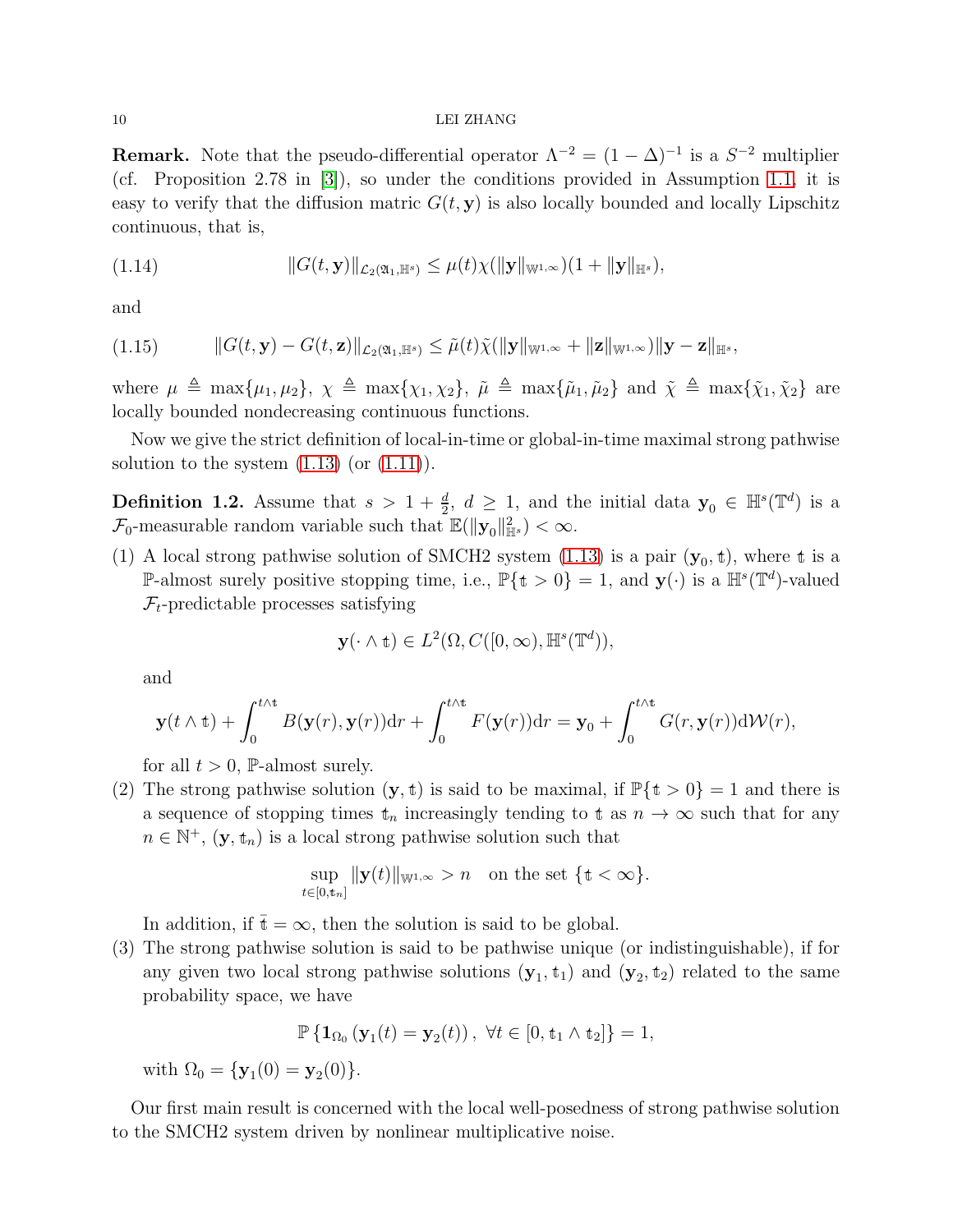<span id="page-10-0"></span>**Theorem 1.3** (Local solutions). Let  $s > 1 + \frac{d}{2}$ ,  $d \geq 1$ , and  $y_0$  be a arbitrary  $\mathbb{H}^s$ -valued  $\mathcal{F}_0$ -measurable random variable such that  $\mathbb{E} \|\boldsymbol{y}_0\|_{\mathbb{H}^s}^2 < \infty$ . Under the Assumption [1.1,](#page-8-0) we obtain the following conclusions:

(1) The system [\(1.13\)](#page-8-1) admits a unique maximal local strong pathwise solutions  $(y, t)$  in the sense of Definition [1.2.](#page-9-0) Moreover, for any fixed  $\epsilon > 0$  and  $T > 0$ , there is a sufficiently small  $\delta = \delta(\epsilon, T, \mathbf{y}_0) > 0$  such that if

$$
\|\textbf{\textit{y}}_0-\textbf{\textit{z}}_0\|_{L^{\infty}(\Omega;\mathbb{H}^s)}<\delta,
$$

then a stopping time  $t \in (0, T]$  exists such that

$$
\mathbb{E}\sup_{t\in[0,\mathfrak{t}]} \|\mathbf{y}(t)-\mathbf{z}(t)\|_{\mathbb{H}^s}^2 < \epsilon, \quad \mathbb{P}\text{-}a.s.
$$

where  $y$  and  $z$  are strong pathwise solutions to the system  $(1.13)$  with respect to initial datum  $y_0$  and  $z_0$ , respectively.

(2) The local solution  $(y, t)$  is also a  $\mathbb{W}^{1,\infty}$ -valued  $\mathcal{F}_t$  adapted process for all  $t < t$ , and the norm inflation of  $||\mathbf{y}(t)||_{\mathbb{H}^s}$  and the norm inflation  $||\mathbf{y}||_{\mathbb{W}^{1,\infty}}$  has the following relationship:

$$
\mathbb{P}\bigg(\mathbf{1}_{\{\limsup_{t\to t} \|y(t)\|_{\mathbb{H}^s}=\infty\}}=\mathbf{1}_{\{\limsup_{t\to t} \|y(t)\|_{\mathbb{W}^{1,\infty}}=\infty\}}\bigg)=1.
$$

Remark. We would like to make a few comments on Theorem [1.3:](#page-10-0)

1) Difficulty and strategy: The proof of Theorem [1.3\(](#page-10-0)1) relies on looking at the SMCH2 system as a system of SDEs in Hilbert spaces due to the lack of cancelation condition, i.e.,  $divu = 0$ , and this can be achieved by mollifying the convection terms  $u \cdot \nabla u$  and  $u \cdot \nabla \gamma$ in [\(1.13\)](#page-8-1). The main difficulty in carrying out this construction is the appearance of the norm  $||\mathbf{y}||_{\mathbb{W}^{1,\infty}}$  in  $L^2$  moment estimates (cf. [\(2.12\)](#page-18-0)), which prevent us from closing the a priori estimate for  $y_{\epsilon}$  in  $L^2(\Omega; H^s(\mathbb{T}^d))$ . The usual approach for overcoming this problem is to introduce the exiting times  $t_{\epsilon} = \inf_{t \geq 0} {\| \mathbf{y}_{\epsilon}(t) \|_{\mathbb{W}^{1,\infty}}} > r$  for  $r > 0$ . However, the current case is strongly different from the deterministic counterpart [\[84\]](#page-92-4), due to the lack of the efficient method for estimating  $\inf_{\epsilon>0} t_{\epsilon}$  which may degenerate to zero. To overcome this difficulty, we shall introduce  $W^{1,\infty}$ -truncation functions to the nonlinear terms in system [\(1.13\)](#page-8-1) to obtain new approximations  $\{y_{R,\epsilon}\}.$  The second difficulty arises from the loss of the compact embedding from  $L^2(\Omega; \mathcal{X})$  into  $L^2(\Omega; \mathcal{Y})$  even though  $\mathcal{X} \subset\subset \mathcal{Y}$ , and thus one can not directly extract a convergence subsequence of  $y_{R,\epsilon}$ . Our method is first to prove the tightness of the measures  $\{\mu_{R,\epsilon}\}\$  induced by the approximations  $\{\mathbf{y}_{R,\epsilon}\}\$ . Then we prove that the regularized SMCH2 system with truncation admits a smooth global martingale solution when  $s > 4 + \frac{d}{2}$ . After proving a pathwise uniqueness result for the SMCH2 system, one can prove by applying the Gyöngy-Krylov lemma and then taking the limit  $R \to \infty$  that the original system [\(1.13\)](#page-8-1) has a local unique strong pathwise solution in  $\mathbb{H}^{s}(\mathbb{T}^{d})$  with  $s > 4 + \frac{d}{2}$ . Thanks to the density embedding  $H^s(\mathbb{T}^d) \subset H^{s-3}(\mathbb{T}^d)$ , it is successfully prove by a densitystability argument (cf. [\[38,](#page-90-17)[88\]](#page-92-7)) that the SMCH2 system admits a local pathwise solution in the sharp case of  $s > 1 + \frac{d}{2}$ .

2) Note that the SMCH2 system [\(1.5\)](#page-4-2) degenerates to the deterministic MCH2 system if we take  $g_1(t, u) = g_2(t, \gamma) \equiv 0$ . Theorem [1.3](#page-10-0) improved the local well-posedness result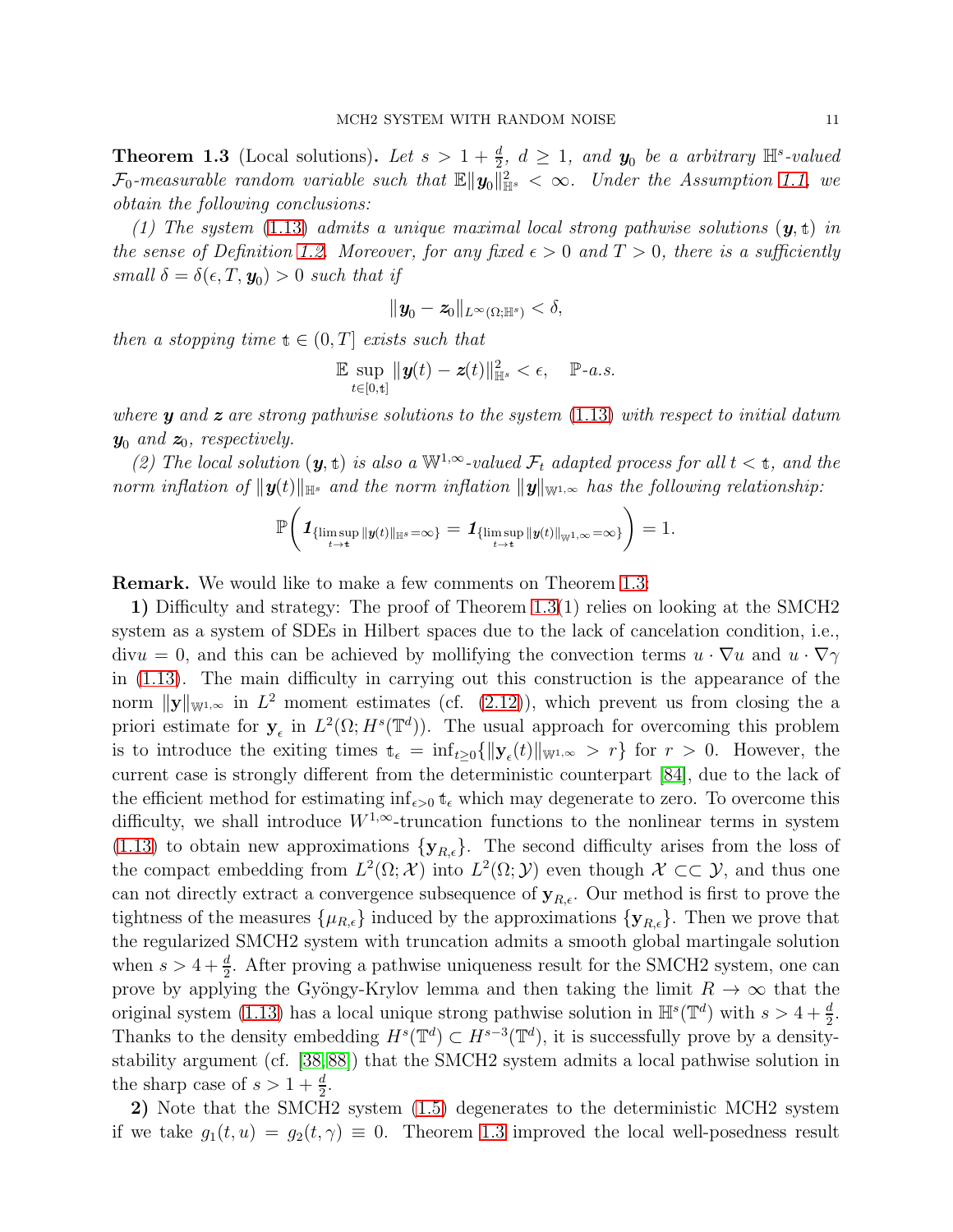#### 12 LEI ZHANG

in high dimensions [\[84\]](#page-92-4) and the results in one dimension [\[41,](#page-90-8) [46\]](#page-90-10) to the stochastic setting. However, the existence and uniqueness result for SMCH2 system on the whole space  $\mathbb{R}^d$  is still unknown, where the main difficulty arises from the lack of compact embedding  $H^s(\mathbb{R}^d) \subset$  $H^t(\mathbb{R}^d)$  for  $s > t$ , which leads to the fact that the crucial Lemma [2.5](#page-28-1) below associated with the martingale method does not hold any more.

3) Theorem [1.3\(](#page-10-0)2) provides a blow-up criteria of strong pathwise solution in Sobolev spaces, which implicitly tells us that although the Sobolev embedding implies  $||\mathbf{y}||_{\mathbb{W}^{1,\infty}} \leq$  $C\|\mathbf{y}\|_{\mathbb{H}^s}$ , for  $s > 1 + \frac{d}{2}$ , the  $\mathbb{H}^s$ -norm of the solution  $\mathbf{y}(t)$  will not blow up before the  $\mathbb{W}^{1,\infty}$ norm of  $y(t)$ . Indeed, this characteristic also appears in the study for classic Camassa-Holm equations in one dimension (cf. [\[20,](#page-89-20)[21,](#page-89-6)[41\]](#page-90-8)), which has been applied as a cornerstone to prove the wave breaking mechanism in finite time.

Our second goal is further to investigate the regularity of data-to-solution map for the SMCH2 system with suitable conditions on diffusion coefficients. To this end, inspired by [\[79\]](#page-92-3), we shall utilize the following definition of stability of exiting time for the SMCH2 system: Let y and  $\{y_n\}_{n\geq 1}$  are strong pathwise solutions to the SMCH2 system [\(1.13\)](#page-8-1) with respect to the initial datum  $\mathbf{y}_0$  and  $\{\mathbf{y}_{0,n}\}_{n\geq 1}$  in  $L^2(\Omega;\mathbb{H}^s(\mathbb{T}^d))$ , respectively.

For any  $a > 0$ , we say that the stopping time  $\mathbf{t}_{\mathbf{y}}^a$  defined by

<span id="page-11-1"></span>(1.16) 
$$
\mathbf{t}_{\mathbf{y}}^{a} \triangleq \inf \{ t \ge 0; \; \|\mathbf{y}(t)\|_{\mathbb{H}^{s}} \ge a \}
$$

is **stable**, if  $\mathbb{P}\{\lim_{n\to\infty} ||\mathbf{y}_{0,n} - \mathbf{y}_0||_{\mathbb{H}^s} = 0\} = 1$  implies  $\mathbb{P}\{\lim_{n\to\infty} \mathbf{t}_{\mathbf{y}_n}^a = \mathbf{t}_{\mathbf{y}}^a\} = 1$  with

$$
\mathbf{t}_{\mathbf{y}_n}^a \triangleq \inf\{t \ge 0; \ \|\mathbf{y}_n(t)\|_{\mathbb{H}^s} \ge a\}, \quad \forall n \ge 1.
$$

The stopping time  $\mathbf{t}_{\mathbf{y}}^a$  is said to be **strongly stable**, if for any  $s' < s$ ,  $\mathbb{P}\{\lim_{n\to\infty} ||\mathbf{y}_{0,n} \mathbf{y}_0\|_{\mathbb{H}^{s'}}=0$ } = 1 still implies  $\mathbb{P}\{\lim_{n\to\infty} t_{\mathbf{y}_n}^a = t_{\mathbf{y}}^a\} = 1.$ 

<span id="page-11-0"></span>**Assumption 1.4.** For any  $s > 1 + \frac{d}{2}$ ,  $d \ge 1$ , the operator  $G(t, y)$  satisfies the conditions in Assumption [1.1.](#page-8-0) Moreover, there is a positive constant  $C$  such that

$$
||G(t, \mathbf{y})||_{\mathcal{L}_2(\mathfrak{A}_1, \mathbb{H}^s)} \leq C||F(\mathbf{y})||_{\mathbb{H}^s},
$$

and

$$
||G(t, \mathbf{y}) - G(t, \mathbf{z})||_{\mathcal{L}_2(\mathfrak{A}_1, \mathbb{H}^s)} \leq C||F(\mathbf{y}) - F(\mathbf{z})||_{\mathbb{H}^s},
$$

for any  $y, z \in \mathbb{H}^s(\mathbb{T}^d)$ , where  $F(y)$  is the nonlocal term defined in [\(1.13\)](#page-8-1).

The second main result can now be stated by the following theorem.

<span id="page-11-2"></span>**Theorem 1.5** (Nonuniform continuity). Under the conditions of Theorem [1.3](#page-10-0) and the As-sumption [1.4,](#page-11-0) at least one of the following properties holds true:

(1) For some  $a_0 \gg 1$ , the exiting time  $\mathbf{t}_{0}^{a_0}$  $_{\bm{0}}^{a_0}$  defined by  $(1.16)$  for the zero solution to system [\(1.13\)](#page-8-1) is not strongly stable.

(2) The data-to-solution map for system  $(1.13)$ 

$$
L^{\infty}(\Omega; \mathbb{H}^{s}(\mathbb{T}^{d})) \ni \mathbf{y}_{0} \longmapsto \mathbf{y} \in L^{1}(\Omega; C([0, T]; \mathbb{H}^{s}(\mathbb{T}^{d})))
$$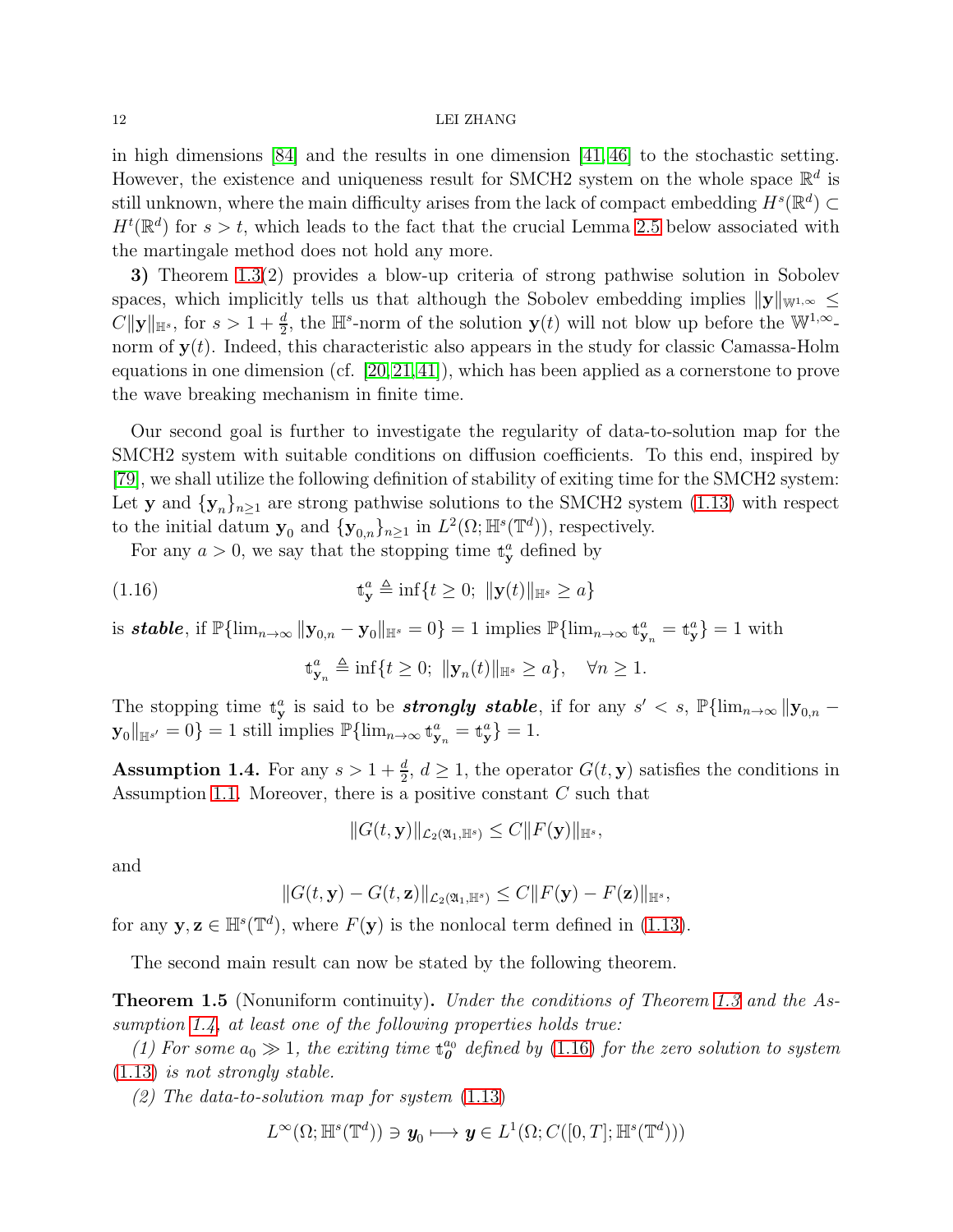is not uniformly continuous. To be specific, there exist two sequences of solutions  $(\mathbf{y}_{i,n}, \mathbf{t}_{i,n})_{n\geq 1}$ ,  $i = 1, 2$  such that the following properties hold:

• For each  $n \geq 1$ ,  $\mathbb{P}\{\mathbf{t}_{i,n} > 0\} = 1$ ,  $i = 1, 2$ , and

$$
\mathbb{P}\left\{\lim_{n\to\infty}\mathbf{t}_{1,n}=\lim_{n\to\infty}\mathbf{t}_{2,n}=\infty\right\}=1.
$$

• At time  $t = 0$ , we have

$$
\lim_{n\to\infty}\mathbb{E}\|\boldsymbol{y}_{1,n}(0)-\boldsymbol{y}_{2,n}(0)\|_{\mathbb{H}^s}=0.
$$

• Uniform boundedness:

$$
\sup_{n\geq 1}\mathbb{E}\sup_{t\in[0,t_{i,n}]}||\mathbf{y}_{i,n}(t)||_{\mathbb{H}^{s}}\lesssim 1, \quad i=1,2.
$$

• For  $t > 0$ , we have

$$
\underline{\lim}_{n\to\infty}\mathbb{E}\sup_{t\in[0,T\wedge\mathbf{t}_{1,n}\wedge\mathbf{t}_{2,n}]}||\mathbf{y}_{1,n}(t)-\mathbf{y}_{2,n}(t)||_{\mathbb{H}^{s}}\gtrsim||\sin(\cdot)||_{C([0,T])},\quad\forall T>0.
$$

Remark. The Assumption [1.4](#page-11-0) provided a special structure on the diffusion coefficients, which implies that the solution map of the SMCH2 system is nonuniformly continuous. An interesting and difficult problem is to explore other general conditions which can also be used to establish the nonuniform continuity. Indeed, in view of the proof for Theorem [1.5,](#page-11-2) it is sufficient to find appropriate conditions on  $G(t, y)$  (or on  $g_1(t, m)$  and  $g_2(t, \rho)$ ) such that

$$
\mathbb{E} \sup_{\varsigma \in [0,r \wedge t_{\kappa,n}^a]} \|G(\varsigma, \mathbf{y}^{\kappa,n})\|_{L_2(\mathfrak{A};H^\sigma)} \ll n^{-\vartheta_s}, \quad \forall r > 0,
$$

where  $y^{\kappa,n}$  is the explicit approximate solutions defined in (C1) or (C2) below,  $\vartheta_s$  is the decaying index defined in Lemma [3.2,](#page-57-0) and the stopping time  $\mathbf{t}_{\kappa,n}^a$  denotes the first time that the solution  $y_{\kappa,n} = (u_{\kappa,n}, \gamma_{\kappa,n})$  departure from the ball in  $\mathbb{H}^s(\mathbb{T}^d)$  with radius a. This topic will be discussed in detail in our forthcoming works.

Since the deterministic MCH2 system and the SMCH2 system driven by general noise can only admits local solutions, motivated by [\[34,](#page-90-16) [36\]](#page-90-15), it is interesting to ask whether the noises have a regularization effect on the local solutions to the system [\(1.13\)](#page-8-1). The following theorem provides a positive answer. To highlight the nature of the problem, we shall consider the MCH2 system driven by 1-D standard Brownian motion  $W(t)$ .

<span id="page-12-0"></span>**Theorem 1.6** (Global result-I). Let  $s > 1 + \frac{d}{2}$ ,  $d \ge 1$ , and  $(u_0, \gamma_0)$  be a  $\mathbb{H}^s$ -valued  $\mathcal{F}_0$ measurable initial random variable in  $L^2(\Omega; \mathbb{H}^s(\mathbb{T}^d))$ . Assume that the parameters  $\delta_i$  and  $c_i$ ,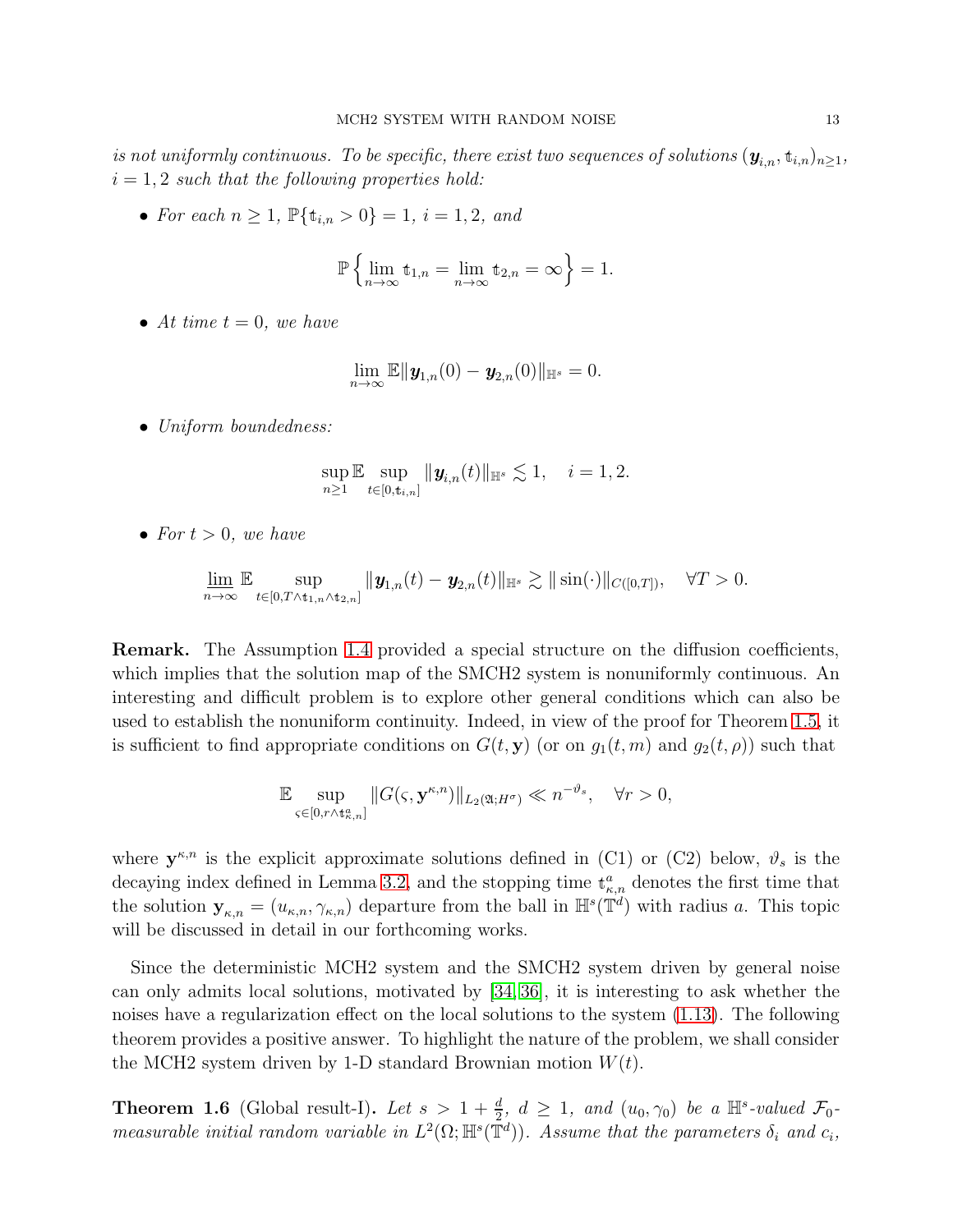$i = 1, 2$  satisfy one of the following four conditions:

(1) 
$$
\begin{cases} \delta_1 > \frac{1}{2}, c_1 \neq 0, \\ \delta_2 > 1, c_2 \neq 0, \end{cases}
$$
  
\n(2) 
$$
\begin{cases} \delta_1 > \frac{1}{2}, c_1 \neq 0, \\ \delta_2 = 1, |c_2| > \frac{1}{\sqrt{2}} e^{-\frac{1}{4}}, \\ \delta_2 > 1, c_2 \neq 0, \end{cases}
$$
  
\n(3) 
$$
\begin{cases} \delta_1 = \frac{1}{2}, |c_1| > \sqrt{2}, \\ \delta_2 > 1, c_2 \neq 0, \end{cases}
$$
  
\n(4) 
$$
\begin{cases} \delta_1 = \frac{1}{2}, |c_1| > \sqrt{2}, \\ \delta_2 = 1, |c_2| > \frac{1}{\sqrt{2}} e^{-\frac{1}{4}}. \end{cases}
$$

Then the corresponding local maximal strong solution  $(u, \gamma, t)$  to the system

<span id="page-13-0"></span>(1.17) 
$$
\begin{cases} \mathrm{d}u + (u \cdot \nabla u + \mathscr{L}_1(u) + \mathscr{L}_2(\gamma)) \, \mathrm{d}t = c_1 \|u\|_{H^s}^{\delta_1} u \, \mathrm{d}W, \\ \mathrm{d}\gamma + (u \cdot \nabla \gamma + \mathscr{L}_3(u, \gamma)) \, \mathrm{d}t = c_2 \|\gamma\|_{H^s}^{\delta_2} \gamma \, \mathrm{d}W, \end{cases} \quad t \ge 0, \ x \in \mathbb{T}^d,
$$

$$
u(0, x) = u_0(x), \ \gamma(0, x) = \gamma_0(x),
$$

exists globally in time  $\mathbb{P}\text{-almost surely, that is, } \mathbb{P}\{\text{t} = \infty\} = 1.$ 

Remark. It is easy to verify that the diffusion coefficients in [\(1.17\)](#page-13-0) satisfies the Assumption [1.1.](#page-8-0) Therefore, Theorem [1.3](#page-10-0) implies that system [\(1.17\)](#page-13-0) admits a unique local strong pathwise solution in the sense of Definition [1.2.](#page-9-0)

As far as we know, Theorem [1.6](#page-12-0) seems to be the first result concerning the existence of global solutions for MCH2 system in high dimensions, which considerably improves the localin-time well-posedness results in [\[41,](#page-90-8)[84\]](#page-92-4), and it informs us that the polynomial-type random noises  $c||u||_{H^s}^{\delta}u$  with proper intensity  $\delta > 0$  have a regularization effect on the t-variable of solutions to the MCH2 system.

**Problem:** It will be of interest to study the existence of global solutions to the MCH2 system perturbed by polynomial type noises when the intensity belongs to the region:  $0 \leq \delta_1 < \frac{1}{2}$ 2 and  $0 \leq \delta_2 < 1$  (maybe with some restrictive conditions on  $c_1$  and  $c_2$ ).

As is expected from the following two theorems, the influence of noises on the behavior of solutions to the Cauchy problem with small intensity will be more complicated. The next theorem provides a partial positive answer to problem.

<span id="page-13-2"></span>**Theorem 1.7** (Global result-II). Let  $s > 1 + \frac{d}{2}$ ,  $d \geq 1$  and  $c \in \mathbb{R} \setminus \{0\}$ . Assume that  $(u_0, \gamma_0)$  is a  $\mathbb{H}^s$ -valued  $\mathcal{F}_0$ -measurable random variable in  $L^2(\Omega; \mathbb{H}^s(\mathbb{T}^d))$ . Let  $(u, \gamma, t)$  be the corresponding maximal strong pathwise solution to the system

<span id="page-13-1"></span>(1.18) 
$$
\begin{cases} du + (u \cdot \nabla u + \mathscr{L}_1(u) + \mathscr{L}_2(\gamma)) dt = cudW, \\ d\gamma + (u \cdot \nabla \gamma + \mathscr{L}_3(u, \gamma)) dt = c\gamma dW, \qquad t \ge 0, \ x \in \mathbb{T}^d. \\ u(0, x) = u_0(x), \ \gamma(0, x) = \gamma_0(x), \end{cases}
$$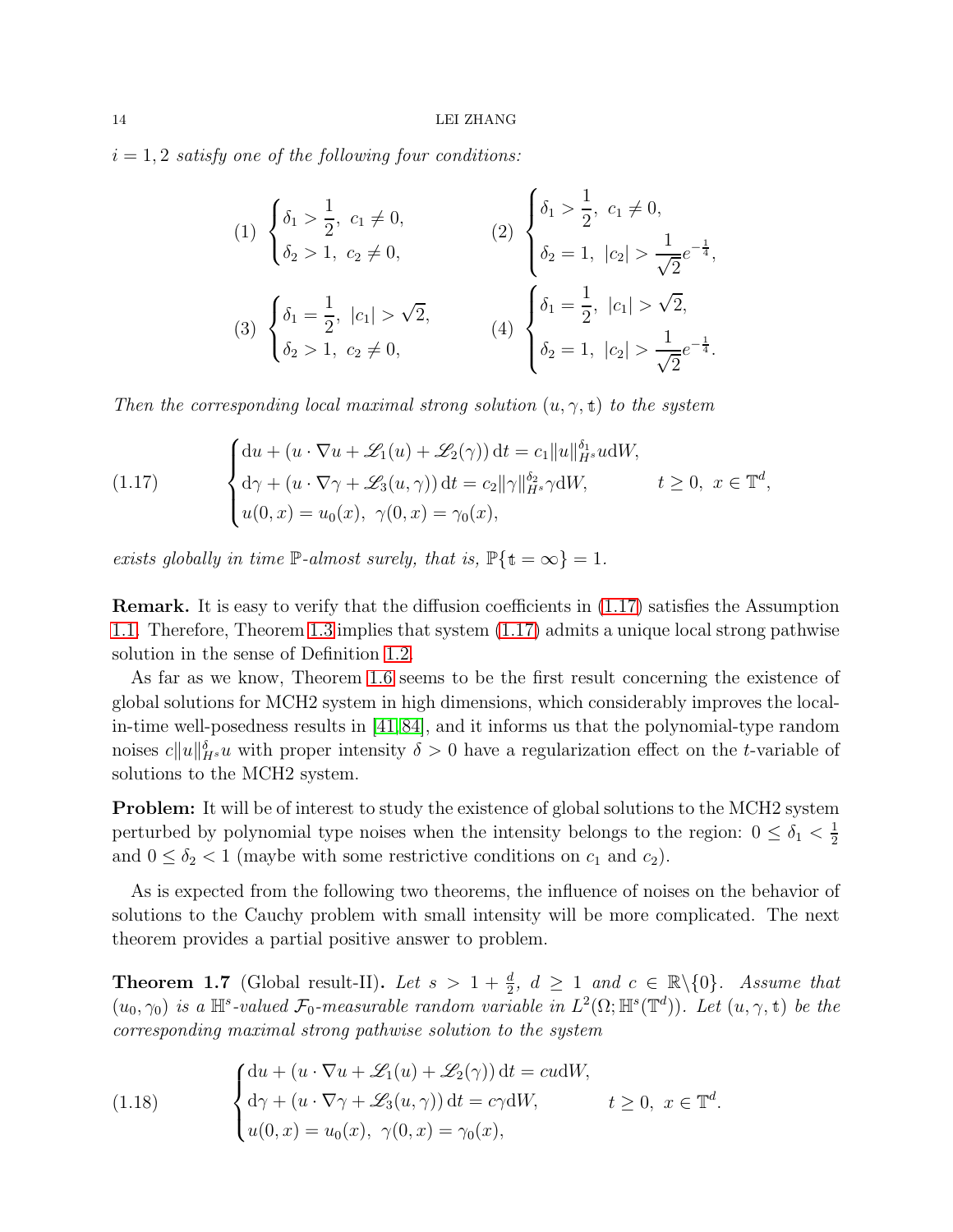For any arbitrary parameters  $R > 1$  and  $\kappa \geq 2$ , there exists a positive constant  $\widetilde{C}$ , depending only on s and d, such that whenever

$$
||(u_0, \gamma_0)||_{\mathbb{H}^s} \le \frac{c^2}{2\widetilde{C}R\kappa}, \quad \mathbb{P}\text{-}a.s.,
$$

then we have

$$
\mathbb{P}\{\mathbf{t}=\infty\}\geq 1-\frac{1}{R^{\frac{\kappa-1}{2\kappa}}}.
$$

In other words, the strong pathwise solution to the system  $(1.18)$  exists globally in time with high probability.

Remark. Theorem [1.7](#page-13-2) provides a global existence result to the MCH2 system driven by a linear multiplicative noise for small initial data. Observing from  $\|(u_0, \gamma_0)\|_{\mathbb{H}^s} \leq \frac{c^2}{2\tilde{C}I}$  $\frac{c^2}{2\tilde{C}R\kappa}$  and the lower bound  $\mathbb{P}\{\textbf{t}=\infty\}\geq 1-R^{\frac{1-\kappa}{2\kappa}}\$  that, for any fixed  $c\neq 0$ , the larger the parameter R (in other words, the smaller the norm size of initial data), the higher the probability that the global solution exists. Nevertheless, it is little known about the global well-posedness for the MCH2 system driven by linear multiplicative noise for large initial data. Comparing Theorem [1.7](#page-13-2) with Theorem [1.6,](#page-12-0) it is interesting to observe that the nonlinear multiplicative noise has a better regularization effect than the linear multiplicative noise, in the sense that the conditions on initial data for the existence of global strong solutions are highly weakened.

Our final result gives a negative answer to the problem. Due to the technique reasons, the system will be restricted in one dimension, that is,

<span id="page-14-0"></span>(1.19) 
$$
\begin{cases} du + (uu_x + \partial_x G \star (u^2 + \frac{1}{2}u_x^2 + \frac{1}{2}\gamma^2 - \gamma_x^2))dt = cu dW, \\ d\gamma + u\gamma_x + G \star ((u_x \gamma_x)_x + u_x \gamma) = c\gamma dW, \end{cases} \quad t \ge 0, \ x \in \mathbb{T}^d
$$

$$
u|_{t=0} = u_0, \quad \gamma|_{t=0} = \gamma_0,
$$

Here the sign  $\star$  denotes the spatial convolution, and  $G(\cdot)$  is the associated Green's function of the operator  $\Lambda^{-2} = (1 - \partial_x^2)^{-1}$ , which can be formulated explicitly by

$$
\Lambda^{-2}f = G \star f, \quad G(x) = \frac{\cosh(x - 2\pi[\frac{x}{2\pi}] - \pi)}{2\sinh(\pi)}, \quad \forall f \in L^{2}(\mathbb{T}).
$$

The final result tells us that the linear multiplicative noise can not prevent the wave breaking phenomena (or equivalently blow-up phenomena) from happening.

<span id="page-14-2"></span>**Theorem 1.8** (Wave breaking). Let  $s > \frac{3}{2}$ ,  $c \in \mathbb{R} \setminus \{0\}$ ,  $\lambda \in (0,1)$  and  $(u, \gamma, t)$  be the unique local maximal pathwise solution to system [\(1.19\)](#page-14-0) with respect to a  $\mathcal{F}_0$ -measurable initial random variable  $(u_0, \gamma_0)$  in  $L^2(\Omega; \mathbb{H}^s(\mathbb{T}))$  in the sense of Definition [1.2.](#page-9-0) If there exists a point  $x_0 \in \mathbb{T}$  such that

<span id="page-14-1"></span>(1.20) 
$$
\mathbb{P}\left\{ (\partial_x u_0)(x_0) < -\frac{c^2}{2\lambda} - \sqrt{\frac{c^4}{4\lambda^2} + \|u_0\|_{H^1}^2 + \|\gamma_0\|_{H^1}^2} \right\} = 1.
$$

.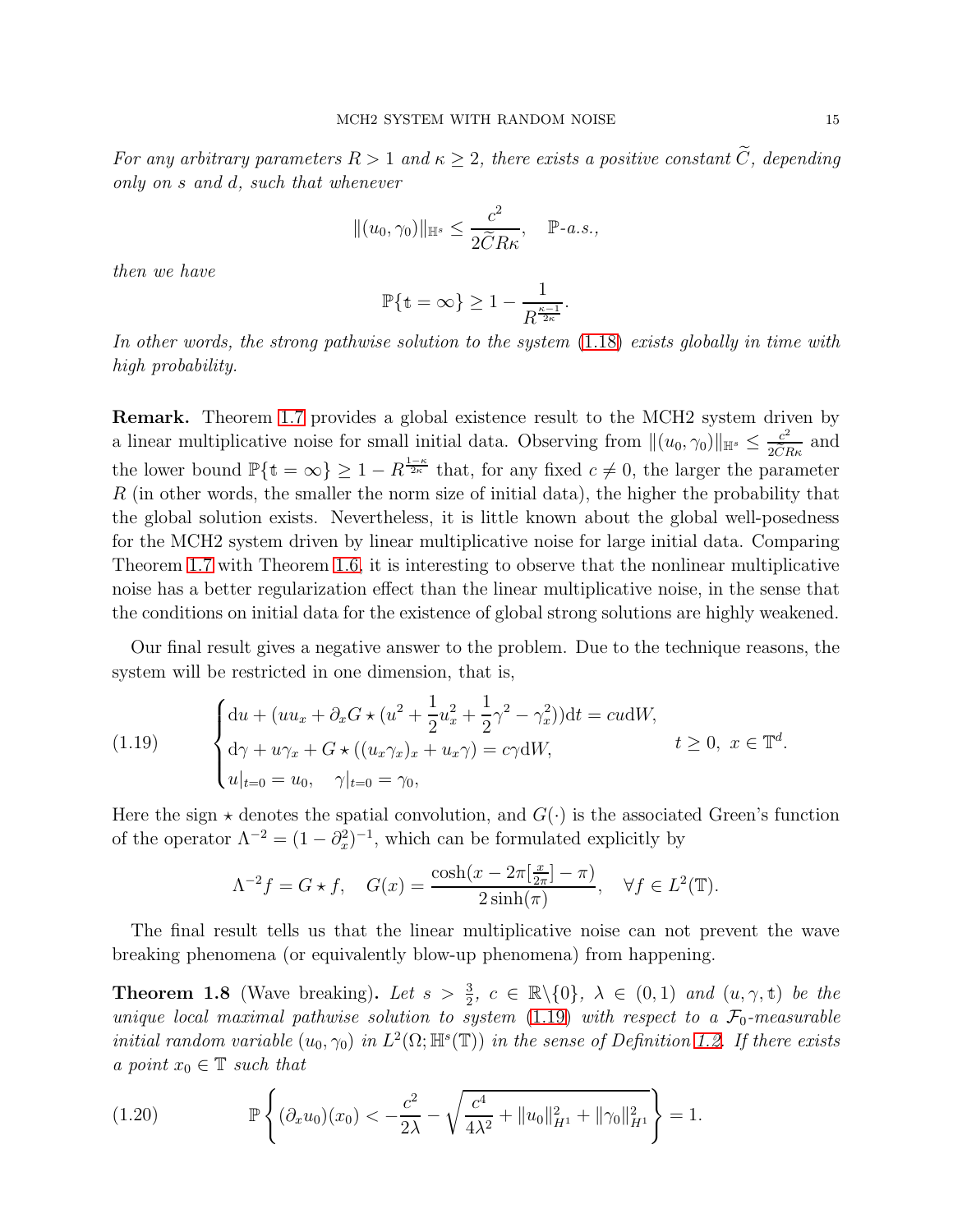#### 16 LEI ZHANG

Then the solution  $(u, \gamma, t)$  will blow up in finite time. Moreover, the wave breaking phenomena occurs with the positive probability

$$
\mathbb{P}\left\{\liminf_{t\to\infty}\frac{u_x(t,x)}{u_x(t,x)}=-\infty\right\}>0.
$$

**Remark.** Theorem [1.3](#page-10-0) ensures that  $u \in C([0, t); H^s(\mathbb{T}^d))$  P-almost surely, which combined with  $H^s(\mathbb{T}^d) \subset W^{1,\infty}(\mathbb{T}^d)$ ,  $s > \frac{3}{2}$  make sense of the quantity  $\partial_x u(x_0)$  in [\(1.20\)](#page-14-1). Comparing Theorem [1.8](#page-14-2) with Theorem [1.7,](#page-13-2) one find that the effect of the structure of initial data  $(cf. (1.20))$  $(cf. (1.20))$  $(cf. (1.20))$  on existence results is larger than that of linear multiplicative noise. For any sufficiently small initial data  $(u_0, \gamma_0)$ , although Theorem [1.7](#page-13-2) (when  $d = 1$ ) ensures the existence of global solutions, only one point property for the initial data will make the solution blow up in finite time. We also remark that the blow-up phenomena depends only on the property for the first component u.

<span id="page-15-0"></span>1.3. Plan of the paper. Section 2 is devoted to the proof of Theorem [1.1.](#page-2-0) First, we establish the relationship between the exploring time of  $||y||_{\mathbb{H}^s}$  and the exploring time of  $||\mathbf{y}||_{W^{1,\infty}}$ , which is also important in the proof of Theorem [1.8.](#page-14-2) Then by using the Gyöngy-Krylov lemma and the abstract Cauchy theorem, we establish the local well-posedness for the SMCH2 system in  $\mathbb{H}^s(\mathbb{T}^d)$  with  $s > 1 + \frac{d}{2}$ . In Section 3, we prove by constructing two sequence of approximation solutions that the data-to-solution map of the SMCH2 system is nonuniformly continuous. In Section 4, we first prove that the MCH2 system perturbed by polynomial-type noise admits a unique global strong solution in the regime  $\delta_1 \geq \frac{1}{2}$  $\frac{1}{2}$  and  $\delta_2 \geq 1$ . Then when  $\delta = 0$ , we show that the SMCH2 system with small initial data has a unique global-in-time solution with high probability. Finally, in the case of  $d = 1$ , we prove that, no matter how small the initial data is, if the initial data satisfies a shape condition (cf. [\(1.20\)](#page-14-1)), then the solution of SMCH2 system will blow up in finite time with positive probability.

### 2. Hadamard local well-posedness

<span id="page-15-1"></span>The aim of this section is to prove Theorem [1.3.](#page-10-0) To this end, we would like to first prove the second part Theorem [1.3\(](#page-10-0)2), the proof of the existence and uniqueness of local strong solutions is long, which will be achieved in next several sections by using suitable approximate scheme.

### <span id="page-15-2"></span>2.1. Proof of Theorem [1.3\(](#page-10-0)2).

*Proof.* The proof will be divided into three steps.

**Step 1:** We prove that, for any  $m, n \in \mathbb{N}^+$ , if  $t_1$  and  $t_2$  are stopping times defined by

$$
\begin{aligned} \n\text{t}_1 &= \lim_{m \to \infty} \text{t}_{1,m}, \quad \text{where } \text{t}_{1,m} = \inf \{ t \ge 0; \, \| \mathbf{y}(t) \|_{\mathbb{H}^s} \ge m \}, \\ \n\text{t}_2 &= \lim_{n \to \infty} \text{t}_{2,n}, \quad \text{where } \text{t}_{2,n} = \inf \{ t \ge 0; \, \| \mathbf{y}(t) \|_{\mathbb{W}^{1,\infty}} \ge n \}. \n\end{aligned}
$$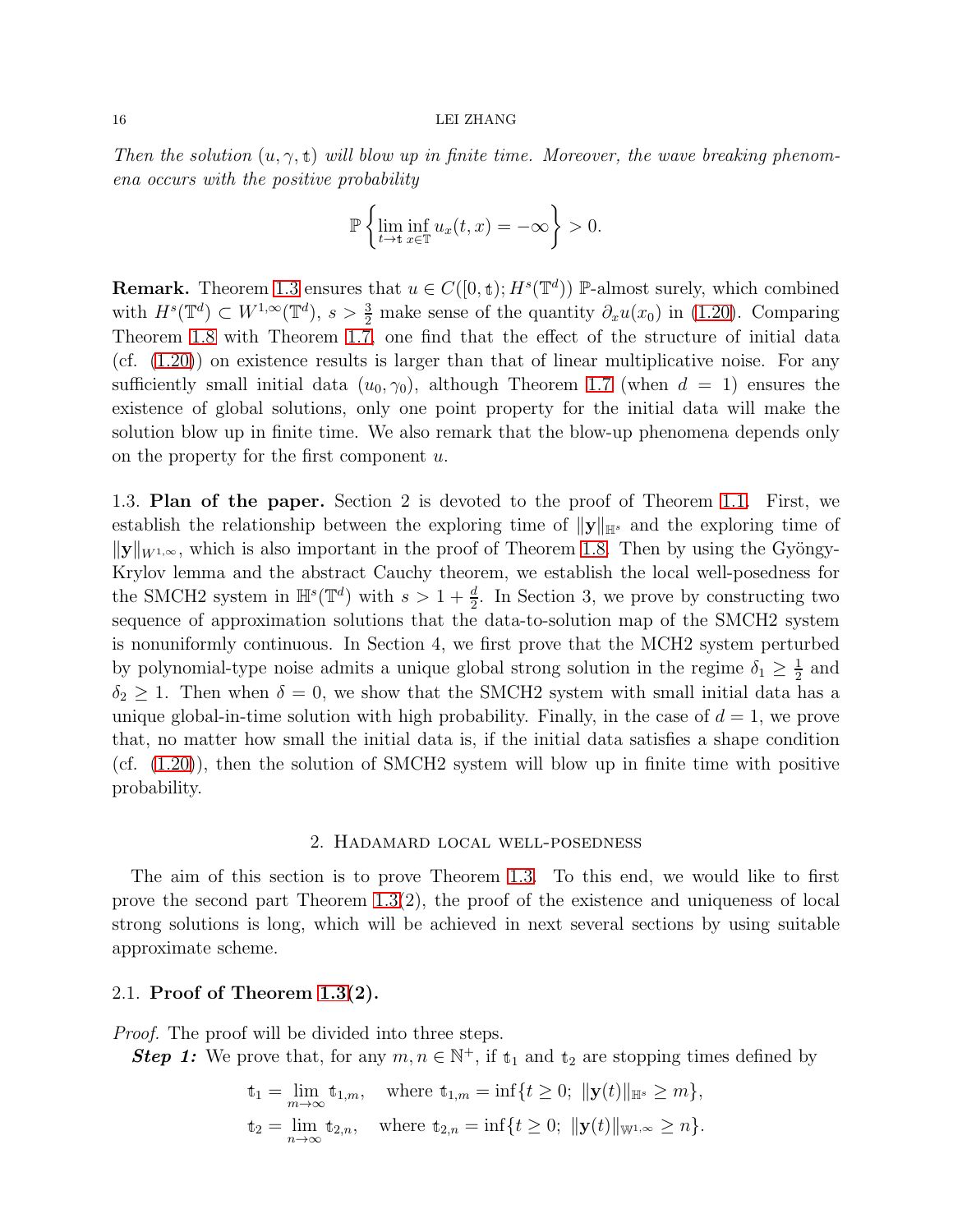Then  $t_1 = t_2$  P-almost surely. Clearly,  $t_{1,m}$  and  $t_{2,n}$  are both nondecreasing stopping times. Indeed, from the Sobolev embedding  $\mathbb{H}^s(\mathbb{T}^d) \hookrightarrow \mathbb{W}^{1,\infty}(\mathbb{T}^d)$  for  $s > 1 + \frac{d}{2}$ , we infer that there exists a constant  $C > 0$  such that  $||\mathbf{y}||_{\mathbb{W}^{1,\infty}} \leq C||\mathbf{y}||_{\mathbb{H}^{s}}$ . Then

$$
\sup_{t\in[0,t_{1,m}]} \|\mathbf{y}(t)\|_{\mathbb{W}^{1,\infty}} \leq C \sup_{t\in[0,t_{1,m}]} \|\mathbf{y}(t)\|_{\mathbb{H}^{s}} \leq ([C]+1)m.
$$

Hence, it follows from the definition of  $t_{1,m}$  and  $t_{2,n}$  that  $t_{1,m} \leq t_{2,([C]+1)m} \leq t_2$ , for all  $m \geq 1$ , which implies that

<span id="page-16-0"></span>
$$
\mathbb{P}\{\mathbf{t}_1 \le \mathbf{t}_2\} = 1.
$$

**Step 2:** We prove the inverse inequality, i.e.,  $\mathbb{P}\{\mathbf{t}_1 \geq \mathbf{t}_2\} = 1$ , which combined with [\(2.1\)](#page-16-0) leads to  $\mathbb{P}\{\mathrm{t}_1 = \mathrm{t}_2\} = 1$ . To this end, we first **Claim** that

<span id="page-16-3"></span>(2.2) 
$$
\mathbb{P}\left\{\sup_{t\in[0,t_{2,n}\wedge k]}||\mathbf{y}(t)||_{\mathbb{H}^{s}}<\infty\right\}=1, \text{ for all } n,k\in\mathbb{N}^{+}.
$$

Since the strong solution  $y(t)$  is a  $\mathcal{F}_t$ -predictable process taking velues in  $\mathbb{H}^s(\mathbb{T}^d)$ , the convection term  $B(\mathbf{y}, \mathbf{y}) = (u \cdot \nabla u, u \cdot \nabla \gamma)$  is just a  $\mathbb{H}^{s-1}$ -valued process, and the loss of one regularity prevents us applying the Itô's formula in Hilbert space to  $(1.13)$ . We overcome this difficulty by regularizing the SMCH2 via the Fredriches mollifier  $J_{\epsilon}$ , that is,

<span id="page-16-1"></span>(2.3) 
$$
dJ_{\epsilon}y + J_{\epsilon}B(y, y)dt + J_{\epsilon}F(y)dt = J_{\epsilon}G(t, y)dW.
$$

Then Eq.[\(2.3\)](#page-16-1) can be regarded as a system of SDEs in  $\mathbb{H}^{s}(\mathbb{T}^{d})$ . By applying the Itô's formula in Hilbert spaces (cf. Theorem 4.32 in [\[25\]](#page-89-19)) to  $||J_{\epsilon}y(t)||_{\mathbb{H}^s}^2$ , we get

$$
(2.4)
$$

<span id="page-16-2"></span>
$$
\begin{aligned}\n\|J_{\epsilon}\mathbf{y}(t)\|_{\mathbb{H}^{s}}^{2} &= \|J_{\epsilon}\mathbf{y}(0)\|_{\mathbb{H}^{s}}^{2} + 2\int_{0}^{t} (J_{\epsilon}\mathbf{y}, J_{\epsilon}G(r, \mathbf{y}) \mathrm{d} \mathcal{W})_{\mathbb{H}^{s}} \\
&\quad + 2\int_{0}^{t} (\Lambda^{s} J_{\epsilon}\mathbf{y}, \Lambda^{s} J_{\epsilon}(B(\mathbf{y}, \mathbf{y}) + J_{\epsilon}F(\mathbf{y})))_{\mathbb{L}^{2}} \mathrm{d}r + \int_{0}^{t} \|J_{\epsilon}G(r, \mathbf{y})\|_{L_{2}(\mathfrak{U}_{1}, \mathbb{H}^{s})}^{2} \mathrm{d}r.\n\end{aligned}
$$

By using the BDG inequality and the Assumption [1.1,](#page-8-0) we have for any  $k \geq 1$ 

$$
\mathbb{E} \sup_{t \in [0, t_{2,n} \wedge k]} \left| \int_{0}^{t} (J_{\epsilon} \mathbf{y}, J_{\epsilon} G(r, \mathbf{y}) \mathrm{d} \mathcal{W})_{\mathbb{H}^{s}} \right|
$$
\n
$$
\leq C \mathbb{E} \left( \int_{0}^{t_{2,n} \wedge k} \|J_{\epsilon} \mathbf{y}\|_{\mathbb{H}^{s}}^{2} \|J_{\epsilon} G(r, \mathbf{y})\|_{L_{2}(\mathfrak{U}_{1}, \mathbb{H}^{s})}^{2} dr \right)^{\frac{1}{2}}
$$
\n(2.5)\n
$$
\leq C \mathbb{E} \left( \sup_{t \in [0, t_{2,n} \wedge k]} \|J_{\epsilon} \mathbf{y}(t)\|_{\mathbb{H}^{s}}^{2} \int_{0}^{t_{2,n} \wedge k} \mu^{2}(t) \chi^{2} (\|J_{\epsilon} \mathbf{y}\|_{\mathbb{W}^{1,\infty}}) (1 + \|J_{\epsilon} \mathbf{y}(r)\|_{\mathbb{H}^{s}})^{2} dr \right)^{\frac{1}{2}}
$$
\n
$$
\leq \frac{1}{2} \mathbb{E} \sup_{t \in [0, t_{2,n} \wedge k]} \|J_{\epsilon} \mathbf{y}(t)\|_{\mathbb{H}^{s}}^{2} + C_{R} \mathbb{E} \int_{0}^{t_{2,n} \wedge k} \mu^{2}(r) \chi^{2} (\|J_{\epsilon} \mathbf{y}\|_{\mathbb{W}^{1,\infty}}) (1 + \|J_{\epsilon} \mathbf{y}(r)\|_{\mathbb{H}^{s}})^{2} dr
$$
\n
$$
\leq \frac{1}{2} \mathbb{E} \sup_{t \in [0, t_{2,n} \wedge k]} \|J_{\epsilon} \mathbf{y}(t)\|_{\mathbb{H}^{s}}^{2} + C_{R} \chi^{2}(n) \mathbb{E} \int_{0}^{t_{2,n} \wedge k} \mu^{2}(r) (1 + \| \mathbf{y}(r) \|_{\mathbb{H}^{s}}^{2}) dr,
$$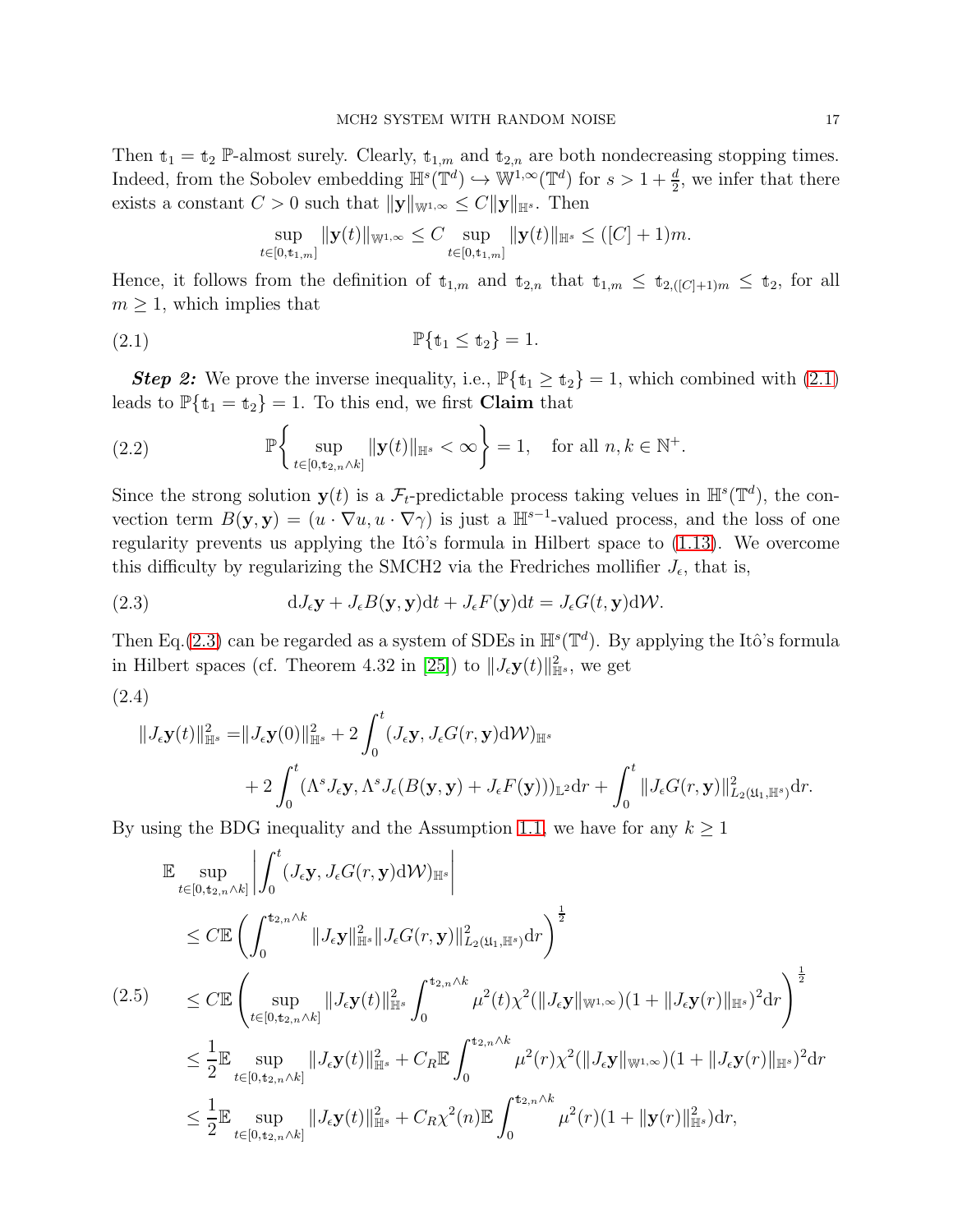### 18 LEI ZHANG

where the last inequality used the boundedness of  $J_{\epsilon}(1.7)$  $J_{\epsilon}(1.7)$  and the definition of  $t_{2,n}$ . Similarly, the forth term on the R.H.S. of [\(2.4\)](#page-16-2) can be estimated as

<span id="page-17-4"></span>
$$
(2.6) \quad \mathbb{E} \sup_{t \in [0, t_{2,n} \wedge k]} \left| \int_0^t \| J_{\epsilon} G(r, \mathbf{y}) \|_{L_2(\mathfrak{U}_1, \mathbb{H}^s)}^2 dr \right| \leq C_R \chi^2(n) \mathbb{E} \int_0^{t_{2,n} \wedge k} \mu^2(t) (1 + \| \mathbf{y}(r) \|_{\mathbb{H}^s})^2 dt.
$$

For the third term on the R.H.S. of [\(2.4\)](#page-16-2), we get by using the symmetry property of  $J_{\epsilon}$  (cf.  $(1.8)$  that

<span id="page-17-0"></span>
$$
(\Lambda^{s} J_{\epsilon} \mathbf{y}, \Lambda^{s} J_{\epsilon} B(\mathbf{y}, \mathbf{y}))_{\mathbb{L}^{2}} + (\Lambda^{s} J_{\epsilon} \mathbf{y}, \Lambda^{s} J_{\epsilon} F(\mathbf{y}))_{\mathbb{L}^{2}}
$$
  
\n
$$
= (\Lambda^{s} J_{\epsilon}^{2} u, [\Lambda^{s}, (u \cdot \nabla)] u)_{L^{2}} + (\Lambda^{s} J_{\epsilon}^{2} u, (u \cdot \nabla) \Lambda^{s} u)_{L^{2}}
$$
  
\n
$$
+ (\Lambda^{s} J_{\epsilon}^{2} \gamma, [\Lambda^{s}, (u \cdot \nabla)] \gamma)_{L^{2}} + (\Lambda^{s} J_{\epsilon}^{2} \gamma, (u \cdot \nabla) \Lambda^{s} \gamma)_{L^{2}}
$$
  
\n
$$
+ (\Lambda^{s} J_{\epsilon} u, \Lambda^{s} J_{\epsilon} (\mathscr{L}_{1}(u) + \mathscr{L}_{2}(\gamma))_{L^{2}} + (\Lambda^{s} J_{\epsilon} \gamma, \Lambda^{s} J_{\epsilon} \mathscr{L}_{3}(u, \gamma))_{L^{2}}
$$
  
\n
$$
\stackrel{\triangle}{=} \sum_{i=1}^{\infty} A_{\epsilon, i}.
$$

To estimate the first and third terms in [\(2.7\)](#page-17-0), we need the following commutator estimate:

<span id="page-17-1"></span>**Lemma 2.1** ([\[62\]](#page-91-21)). Let  $s > 0$ , and  $f, g \in H^s(\mathbb{T}^d) \cap W^{1,\infty}(\mathbb{T}^d)$ , there holds  $\|[\Lambda^s, f \cdot \nabla]g\|_{L^2} \leq C \left( \|\Lambda^s f\|_{L^2} \|\nabla g\|_{L^\infty} + \|\nabla f\|_{L^\infty} \|\Lambda^{s-1} g\|_{L^2} \right).$ 

By Lemma [2.1](#page-17-1) we have

<span id="page-17-3"></span>
$$
(2.8)
$$
\n
$$
A_{\epsilon,1} + A_{\epsilon,3} \leq \|\Lambda^s J_{\epsilon}^2 u\|_{L^2} \|\Lambda^s, (u \cdot \nabla)\|u\|_{L^2} + \|\Lambda^s J_{\epsilon}^2 \gamma\|_{L^2} \|\Lambda^s, (u \cdot \nabla)\| \gamma\|_{L^2}
$$
\n
$$
\leq C \|u\|_{H^s} (\|\Lambda^s u\|_{L^2} \|\nabla u\|_{L^\infty} + \|\nabla u\|_{L^\infty} \|\Lambda^{s-1} \nabla u\|_{L^2})
$$
\n
$$
+ C \|\gamma\|_{H^s} (\|\Lambda^s u\|_{L^2} \|\nabla \gamma\|_{L^\infty} + \|\nabla u\|_{L^\infty} \|\Lambda^{s-1} \nabla \gamma\|_{L^2})
$$
\n
$$
\leq C \|\nabla u\|_{L^\infty} \|u\|_{H^s}^2 + C (\|\nabla u\|_{L^\infty} + \|\nabla \gamma\|_{L^\infty}) \|u\|_{H^s} \|\gamma\|_{H^s}.
$$

Moreover, integrating parts yields that

$$
A_{\epsilon,2} + A_{\epsilon,4} = (\Lambda^s J_{\epsilon} u, [J_{\epsilon}, (u \cdot \nabla)] \Lambda^s u)_{L^2} + (\Lambda^s J_{\epsilon} \gamma, [J_{\epsilon}, (u \cdot \nabla)] \Lambda^s \gamma)_{L^2}
$$

$$
- \int_{\mathbb{T}^d} \text{div} u (\Lambda^s J_{\epsilon} u)^2 \, dx - \int_{\mathbb{T}^d} \text{div} u (\Lambda^s J_{\epsilon} \gamma)^2 \, dx.
$$

It then follows from the Lemma [2.1](#page-17-1) that

$$
(2.9) \quad A_{\epsilon,2} + A_{\epsilon,4} \leq ||\Lambda^s J_{\epsilon} u||_{L^2} ||[J_{\epsilon}, (u \cdot \nabla)] \Lambda^s u]||_{L^2} + ||\Lambda^s J_{\epsilon} \gamma||_{L^2} ||[J_{\epsilon}, (u \cdot \nabla)] \Lambda^s \gamma||_{L^2} + ||{\rm div}u||_{L^{\infty}} ||\Lambda^s J_{\epsilon} u||_{L^2}^2 + ||{\rm div}u||_{L^{\infty}} ||\Lambda^s J_{\epsilon} \gamma||_{L^2}^2 \leq ||\nabla u||_{L^{\infty}} (||u||_{H^s}^2 + ||\gamma||_{H^s}^2).
$$

For the first term involved in  $A_{\epsilon,5}$ , we need

<span id="page-17-2"></span>**Lemma 2.2** ([\[39\]](#page-90-18)). Let  $p \in [1, \infty)$ ,  $p, p_i, q_i \in (1, \infty]$ ,  $i = 1, 2$  such that 1 p = 1  $p_1$  $+$ 1  $q_1$ = 1  $\overline{p}_2$  $+$ 1  $q_2$ ,

Then for any  $s > 0$ , there exists a constant  $c > 0$  such that

$$
\|\Lambda^s(fg)\|_{L^p}\leq C(\|\Lambda^s f\|_{L^{p_1}}\|g\|_{L^{q_1}}+\|f\|_{L^{p_2}}\|\Lambda^s g\|_{L^{q_2}}).
$$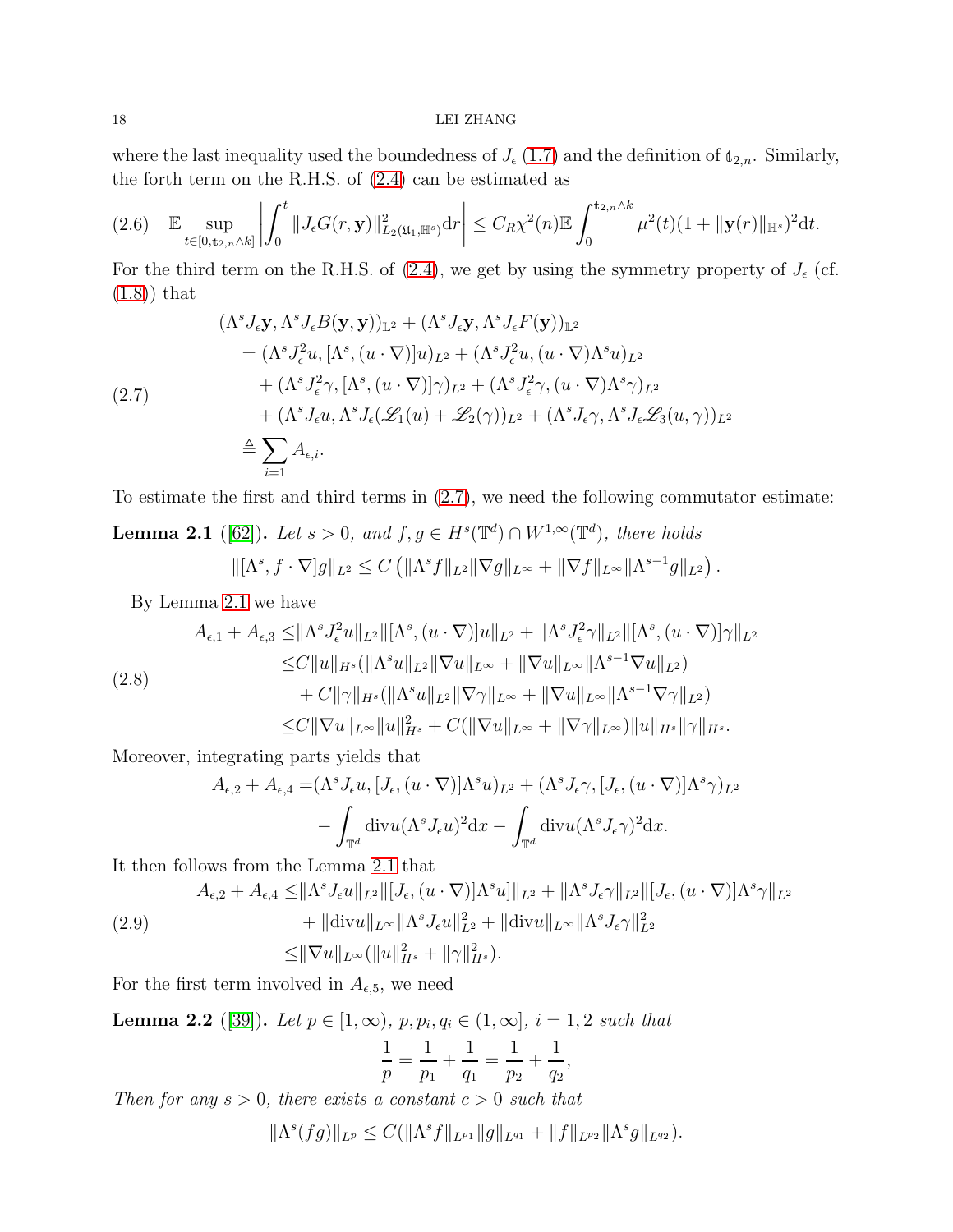Due to the facts that  $\Lambda^{-2}$ div is a  $S^{-1}$ -multiplier,  $\Lambda^{-2}$  is a  $S^{-2}$ -multiplier and  $H^{s-1}(\mathbb{T}^d) \subset$  $H^{s-2}(\mathbb{T}^d)$ , we get from Lemma [2.2](#page-17-2) that

$$
(\Lambda^{s} J_{\epsilon} u, \Lambda^{s} J_{\epsilon} \mathcal{L}_{1}(u))_{L^{2}}
$$
  
\n
$$
\leq C \|u\|_{H^{s}} \left( \left\| \frac{1}{2} |\nabla u|^{2} \mathbf{I}_{d} + \nabla u \nabla u + \nabla u (\nabla u)^{T} - (\nabla u)^{T} \nabla u - (\text{div} u) \nabla u \right\|_{H^{s-1}}
$$
  
\n
$$
+ \|(\text{div} u)u + u \cdot (\nabla u)^{T}\|_{H^{s-2}} \right)
$$
  
\n
$$
\leq C \|u\|_{H^{s}} \left( \|\nabla u\|_{L^{\infty}} \|\nabla u\|_{H^{s-1}} + \|\text{div} u\|_{L^{\infty}} \|\nabla u\|_{H^{s-1}} + \|\text{div} u\|_{H^{s-1}} \|\nabla u\|_{L^{\infty}}
$$
  
\n
$$
+ \| \text{div} u\|_{L^{\infty}} \|u\|_{H^{s-1}} + \| \text{div} u\|_{H^{s-1}} \|u\|_{L^{\infty}} + \|u\|_{L^{\infty}} \|\nabla u\|_{H^{s-1}} \right)
$$
  
\n
$$
\leq C \|u\|_{W^{1,\infty}} \|u\|_{H^{s}}^{2}.
$$

For the second term involved in  $A_{\epsilon,5}$ , we have

$$
(\Lambda^s J_{\epsilon} u, \Lambda^s J_{\epsilon} \mathscr{L}_2(\gamma))_{L^2} \leq C \|u\|_{H^s} \left\| \frac{1}{2} \left( \gamma^2 + |\nabla \gamma|^2 \right) \mathbf{I}_d - (\nabla \gamma)^T \nabla \gamma \right\|_{H^{s-1}}
$$
  
\n
$$
\leq C \|u\|_{H^s} (\|\gamma\|_{L^\infty} \|\gamma\|_{H^{s-1}} + \|\nabla \gamma\|_{L^\infty} \|\nabla \gamma\|_{H^{s-1}})
$$
  
\n
$$
\leq C \|\gamma\|_{W^{1,\infty}} \|u\|_{H^s} \|\gamma\|_{H^s}.
$$

It follows from the last two estimates that

$$
(2.10) \t A_{\epsilon,5} \leq C \left( \|u\|_{W^{1,\infty}} \|u\|_{H^s}^2 + \|\gamma\|_{W^{1,\infty}} \|u\|_{H^s} \|\gamma\|_{H^s} \right).
$$

For  $A_{\epsilon,6}$ , we have

<span id="page-18-1"></span>
$$
A_{\epsilon,6} \leq C \|\gamma\|_{H^s} (\|\nabla \gamma \nabla u + (\nabla \gamma) \cdot \nabla u - (\text{div} u) \nabla \gamma\|_{H^{s-1}} + \|(\text{div} u) \gamma\|_{H^{s-2}})
$$
  
\n
$$
\leq C \|\gamma\|_{H^s} (\|\nabla \gamma\|_{L^\infty} \|\nabla u\|_{H^{s-1}} + \|\nabla \gamma\|_{H^{s-1}} \|\nabla u\|_{L^\infty} + \|\text{div} u\|_{L^\infty} \|\nabla \gamma\|_{H^{s-1}}
$$
  
\n
$$
+ \|\text{div} u\|_{H^{s-1}} \|\nabla \gamma\|_{L^\infty} + \|\text{div} u\|_{H^{s-1}} \|\gamma\|_{L^\infty} + \|\text{div} u\|_{L^\infty} \|\gamma\|_{H^{s-1}})
$$
  
\n
$$
\leq C (\|\gamma\|_{W^{1,\infty}} \|u\|_{H^s} \|\gamma\|_{H^s} + \|\nabla u\|_{L^\infty} \|\gamma\|_{H^s}^2).
$$

Putting the estimates  $(2.8)-(2.11)$  $(2.8)-(2.11)$  into  $(2.7)$ , using the Hölder inequality and the definition of  $t_{2,n}$ , the third term on the R.H.S. of  $(2.4)$  can be estimated as

<span id="page-18-0"></span>
$$
\mathbb{E} \sup_{t \in [0, t_{2,n} \wedge k]} \left| \int_0^t (\Lambda^s J_\epsilon \mathbf{y}, \Lambda^s J_\epsilon(B(\mathbf{y}, \mathbf{y}) + J_\epsilon F(\mathbf{y})))_{\mathbb{L}^2} d\mathbf{r} \right|
$$
  
\n
$$
\leq C \mathbb{E} \int_0^{t_{2,n} \wedge k} (\|u\|_{W^{1,\infty}} + \|\gamma\|_{W^{1,\infty}}) (\|u\|_{H^s}^2 + \|\gamma\|_{H^s}^2) d\mathbf{r}
$$
  
\n
$$
\leq C n \mathbb{E} \int_0^{t_{2,n} \wedge k} \| \mathbf{y}(r) \|_{\mathbb{H}^s}^2 d\mathbf{r}.
$$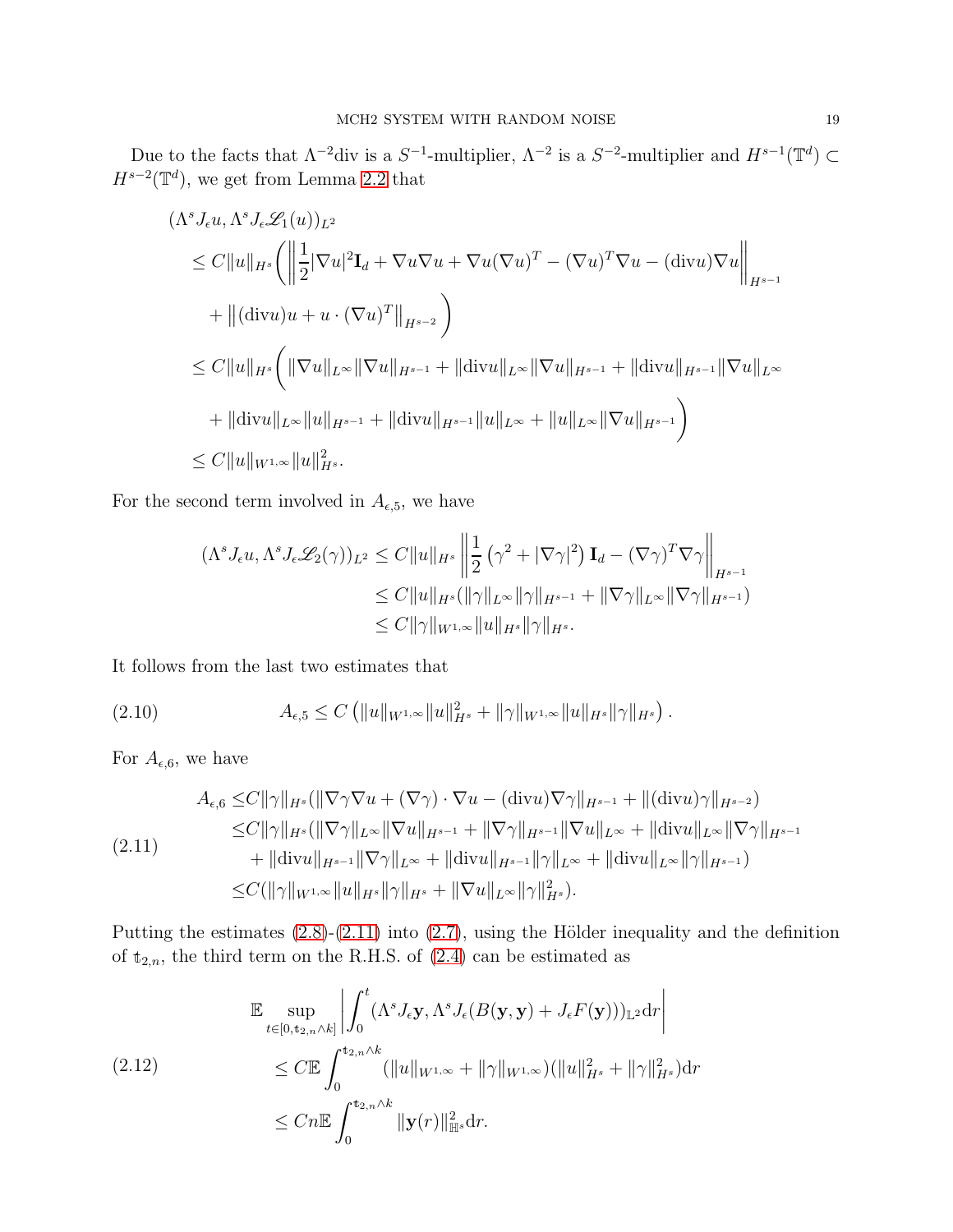Thereby, we get from  $(2.4)-(2.6)$  $(2.4)-(2.6)$  and  $(2.12)$  that

<span id="page-19-0"></span>
$$
\mathbb{E}\bigg(1+\sup_{t\in[0,t_{2,n}\wedge k]}||J_{\epsilon}\mathbf{y}(t)||_{\mathbb{H}^{s}}^{2}\bigg)\leq1+2\mathbb{E}||\mathbf{y}(0)||_{\mathbb{H}^{s}}^{2}+C_{R}(\chi^{2}(n)+n)
$$
\n
$$
\times\int_{0}^{k}(\mu^{2}(r)+1)\mathbb{E}\bigg(1+\sup_{r'\in[0,t_{2,n}\wedge r]}||\mathbf{y}(r')||_{\mathbb{H}^{s}}^{2}\bigg)dr.
$$

Notice that the R.H.S. of [\(2.13\)](#page-19-0) is independent of  $\epsilon$ , and the convergence  $J_{\epsilon}y \to y$  holds strongly in  $C([0,T]; \mathbb{H}^s(\mathbb{T}))$  P-almost surely. After taking the limit  $\epsilon \to 0$  in [\(2.13\)](#page-19-0), we get by applying the Fatou lemma and the Gronwall inequality that

$$
\mathbb{E}\sup_{t\in[0,t_{2,n}\wedge k]}\|\mathbf{y}(t)\|_{\mathbb{H}^{s}}^{2}\leq(1+2\mathbb{E}\|\mathbf{y}(0)\|_{\mathbb{H}^{s}}^{2})e^{C_{R}(\chi^{2}(n)+n)\int_{0}^{k}(\mu^{2}(r)+1)d r},
$$

which proves the Claim in [\(2.2\)](#page-16-3). From (2.2) and the monotonicity of stopping times  $t_{1,m}$ , we deduce that for all  $n,k\in\mathbb{N}^+$ 

$$
\mathbb{P}(\mathbf{t}_{2,n} \wedge k \leq \mathbf{t}_1) \geq \mathbb{P}\left(\bigcup_{m \geq 1} \{\mathbf{t}_{2,n} \wedge k \leq \mathbf{t}_{1,m}\}\right)
$$
  

$$
\geq \mathbb{P}\left(\bigcup_{m \geq 1} \{\sup_{t \in [0,\mathbf{t}_{2,n} \wedge k]} \|\mathbf{y}(t)\|_{\mathbb{H}^s} < m\}\right)
$$
  

$$
= \mathbb{P}\left(\sup_{t \in [0,\mathbf{t}_{2,n} \wedge k]} \|\mathbf{y}(t)\|_{\mathbb{H}^s} < \infty\right) = 1,
$$

which means that all the sets  $\{\mathbf{t}_{2,n} \wedge k \leq \mathbf{t}_1\}_{n,k\geq 1}$  have full measure. Therefore, we deduce from the nondecreasing property of  $t_{2,n}$  that

<span id="page-19-1"></span>
$$
\mathbb{P}(\mathbf{t}_2 \le \mathbf{t}_1) = \mathbb{P}\left(\lim_{n \to \infty} \mathbf{t}_{2,n} \le \mathbf{t}_1\right) \n= \mathbb{P}\left(\bigcap_{n \ge 1} {\{\mathbf{t}_{2,n} \le \mathbf{t}_1\}}\right) = \mathbb{P}\left(\bigcap_{n \ge 1} {\{\mathbf{t}_{2,n} \wedge k \le \mathbf{t}_1\}}\right) = 1.
$$

By  $(2.1)$  and  $(2.14)$ , we get

 $\mathbb{P}(\mathbf{t}_2 = \mathbf{t}_1) = 1.$ 

**Step 3:** We verify that  $t_1 = t_2 \triangleq t^*$  is actually the maximal existence time t of solution **y**. Otherwise, we assume that  $t^* < t$  on  $\{t < \infty\}$ . Then by the uniqueness of solution, the pair  $(y, t^*)$  is a local strong pathwise solution. Note that for a given  $n > 0$ , we may have  $\mathbb{P}(\mathbf{t}_{2,n} = 0) \neq 0$ . However, for almost every  $\omega \in \Omega$ , there exists  $n > 0$  such that  $\mathbf{t}_{2,n}(\omega) > 0$ . In terms of the fact of  $t_{2,n} \nearrow t_2$ , we deduce from the Sobolev embedding  $\mathbb{H}^s(\mathbb{T}^d) \subset \mathbb{W}^{1,\infty}(\mathbb{T}^d)$ and the continuity of  $y(t)$  on  $\mathbb{W}^{1,\infty}$  that, for any  $n \geq 1$ ,

$$
n = \sup_{t \in [0, t_{2,n}]} ||\mathbf{y}(t)||_{\mathbb{W}^{1,\infty}}
$$
  
\$\lesssim\$ 
$$
\sup_{t \in [0, t_{2,n}]} ||\mathbf{y}(t)||_{\mathbb{H}^{s}} \lesssim \sup_{t \in [0, t_{2}]} ||\mathbf{y}(t)||_{\mathbb{H}^{s}} \approx \sup_{t \in [0, t^{*}]} ||\mathbf{y}(t)||_{\mathbb{H}^{s}} \leq C, \text{ on } \{t < \infty\},
$$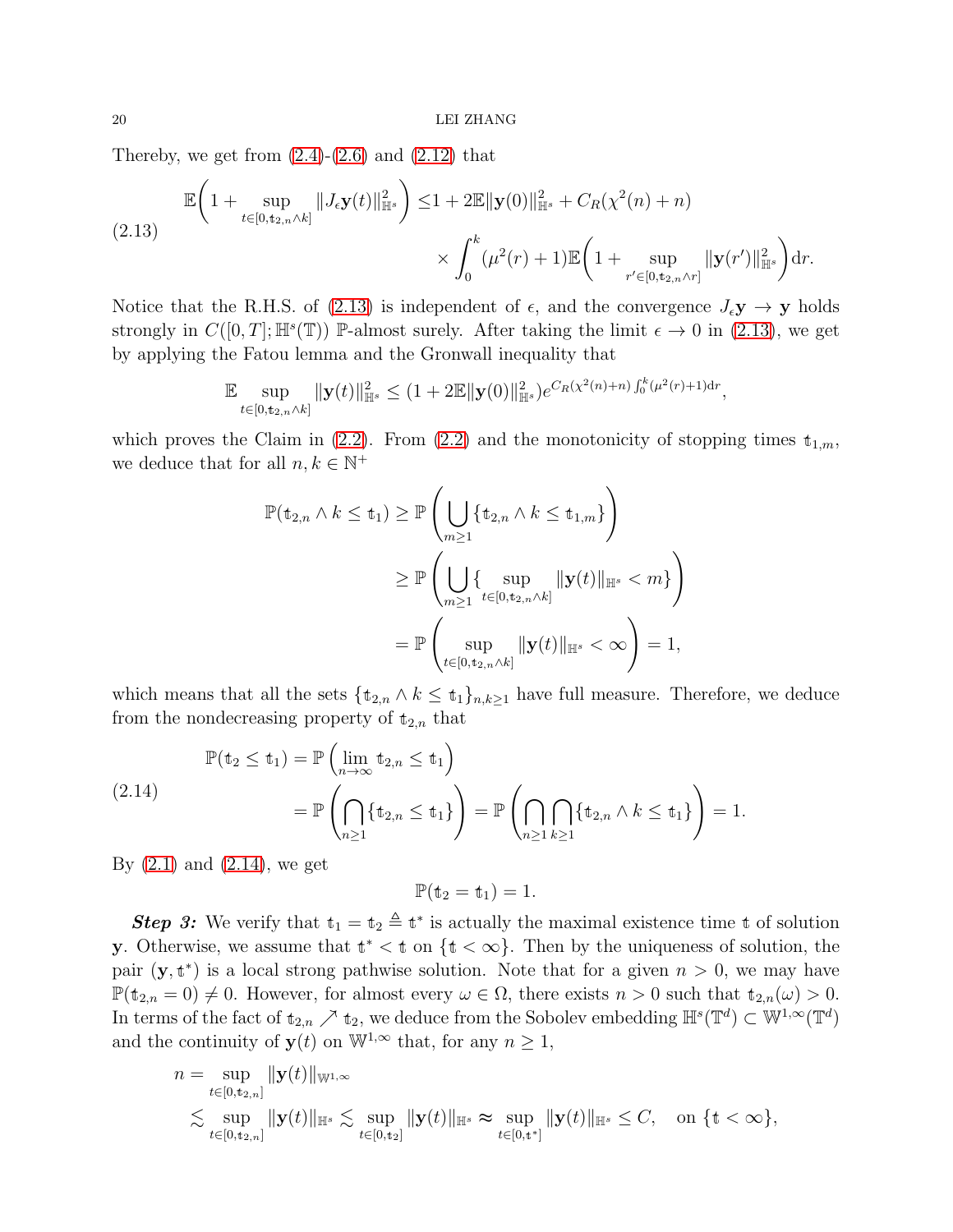for some positive constant C independent of  $n$ . This is a contradiction, and we get from the uniqueness of solution that  $t^* = t$  P-almost surely. Moreover, by using the definitions of  $t_1$ and  $t_2$ , we see that

$$
\mathbf{1}_{\{\limsup_{t\to t} \| \mathbf{y}(t)\|_{\mathbb{H}^s}=\infty\}}=\mathbf{1}_{\{\limsup_{t\to t} \| \mathbf{y}(t)\|_{\mathbb{W}^{1,\infty}}=\infty\}},\quad \mathbb{P}\text{-a.s.}
$$

<span id="page-20-0"></span>The proof of Theorem [1.3\(](#page-10-0)2) is now completed.  $\square$ 

2.2. Regularization of SMCH2 system. For each  $R > 0$ , we introduce the scalar truncation function  $\varpi_R(x) \triangleq \varpi \left(\frac{x}{R}\right)$  $(\frac{x}{R})$ , for all  $x \geq 0$ , with support in the interval  $[0, 2R]$ , where  $\varpi : [0, \infty) \mapsto [0, 1]$  is a smooth decreasing function given by

$$
\varpi(x) \triangleq \begin{cases} 1, & 0 \le x \le 1, \\ 0, & x > 2, \end{cases}
$$

and

$$
\sup_{x \in [0,\infty)} |\varpi'(x)| \le C < \infty.
$$

For example, the function  $\varpi(\cdot)$  can be obtained by mollifying the piecewise function  $f(x) = 1$ when  $0 \leq x \leq 1$ ;  $f(x) = 0$  when  $x > 1$ . Then the truncated SMCH2 system can be formulated by:

<span id="page-20-1"></span>(2.15) 
$$
\begin{cases} d\mathbf{y} + \varpi_R(||\mathbf{y}||_{\mathbb{W}^{1,\infty}})B(\mathbf{y},\mathbf{y})dt \\ = \varpi_R(||\mathbf{y}||_{\mathbb{W}^{1,\infty}})F(\mathbf{y})dt + \varpi_R(||\mathbf{y}||_{\mathbb{W}^{1,\infty}})G(t,\mathbf{y})d\mathcal{W}, \quad t > 0, \ x \in \mathbb{T}^d, \\ \mathbf{y}(\omega,0,x) = \mathbf{y}_0(\omega,x), \quad x \in \mathbb{T}^d. \end{cases}
$$

Unlike the fluid models such as Euler equation and Navier-Stokes equation, the SMCH2 system do not possess the cancelation property, that is,  $(B(\mathbf{y}, \mathbf{y}), \mathbf{y})_{L^2} = 0$ . Hence the existence and uniqueness of global approximate solutions to [\(2.15\)](#page-20-1) can not be guaranteed.

We overcome the difficulty by regularizing the convection term  $B(\mathbf{y}, \mathbf{y})$  and considering

<span id="page-20-2"></span>(2.16)  
\n
$$
\begin{cases}\nd\mathbf{y} = \mathcal{F}_{R,\epsilon}(\mathbf{y})dt + \mathcal{G}_R(t,\mathbf{y})d\mathcal{W}, \\
\mathcal{F}_{R,\epsilon}(\mathbf{y}) = -\varpi_R(\|\mathbf{y}\|_{\mathbb{W}^{1,\infty}})J_{\epsilon}B(J_{\epsilon}\mathbf{y}, J_{\epsilon}\mathbf{y}) + \varpi_R(\|\mathbf{y}\|_{\mathbb{W}^{1,\infty}})F(\mathbf{y}), \\
\mathcal{G}_R(t,\mathbf{y}) = \varpi_R(\|\mathbf{y}\|_{\mathbb{W}^{1,\infty}})G(t,\mathbf{y}), \\
J_{\epsilon}B(J_{\epsilon}\mathbf{y}, J_{\epsilon}\mathbf{y}) = (J_{\epsilon}[(J_{\epsilon}u \cdot \nabla)J_{\epsilon}u], J_{\epsilon}[(J_{\epsilon}u \cdot \nabla)J_{\epsilon}\gamma])^T, \\
\mathbf{y}(\omega, 0) = \mathbf{y}_0(\omega),\n\end{cases}
$$

where  $J_{\epsilon}$  is the Fredriches mollifier defined in Subsection 1.1. By using Assumption [1.1,](#page-8-0) one can verify that the coefficients in  $(2.15)<sub>1</sub>$  are locally bounded:

$$
\|\mathcal{G}_R(t,\mathbf{y})\|_{\mathcal{L}_2(\mathfrak{U}_1,\mathbb{H}^s)} \leq \chi(R)\mu(t)(1+\|\mathbf{y}\|_{\mathbb{H}^s}),
$$
  

$$
\|\mathcal{F}_{R,\epsilon}(\mathbf{y})\|_{\mathcal{L}_2(\mathfrak{U}_1,\mathbb{H}^s)} \leq (\frac{C}{\epsilon}+1)R\|\mathbf{y}\|_{\mathbb{H}^s},
$$

for any  $t \leq T$  and some constant  $C > 0$ , which indicates that [\(2.16\)](#page-20-2) can be regarded as a system of SDEs in Hilbert spaces  $\mathbb{H}^{s}(\mathbb{T}^{d})$ . Moreover, by assumption [1.1,](#page-8-0) it is not difficult to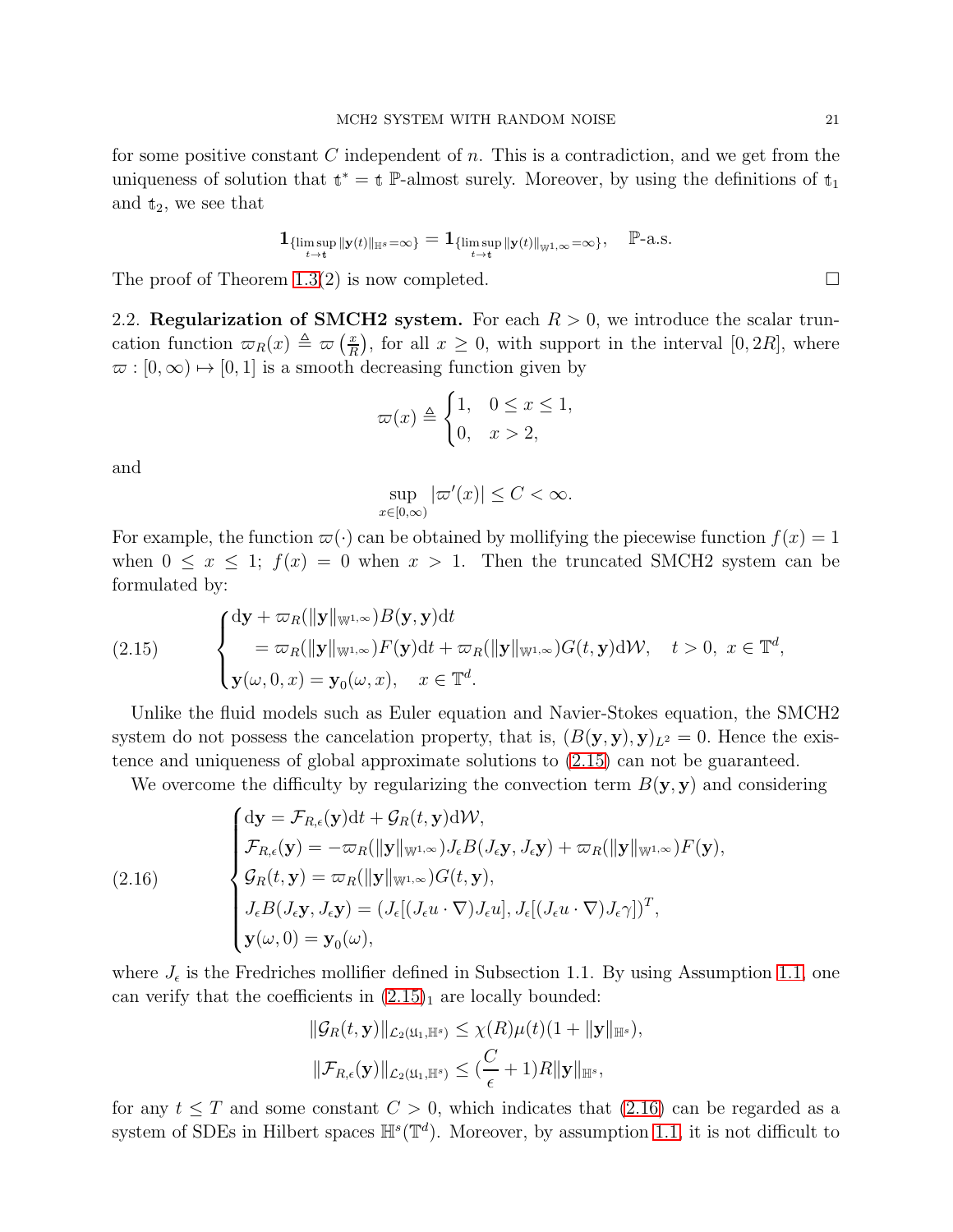#### $22$   $\,$  LEI ZHANG  $\,$

verify that

$$
\mathcal{F}_{R,\epsilon}(\mathbf{y}): \mathbb{H}^s(\mathbb{T}^d) \mapsto \mathbb{H}^s(\mathbb{T}^d), \quad \mathcal{G}_R(t,\mathbf{y}): \mathbb{H}^s(\mathbb{T}^d) \mapsto L_2(\mathfrak{U}_1, \mathbb{H}^s(\mathbb{T}^d))
$$

both are locally Lipchitz continuous functionals. Therefore, there exits a time  $T_{R,\epsilon} > 0$  such that the SDEs [\(2.16\)](#page-20-2) admits a local strong solution  $\mathbf{y}_{R,\epsilon} \in C([0,T_{R,\epsilon});\mathbb{H}^s(\mathbb{T}^d))$  P-almost surely. In a similar manner as we did in the proof of Theorem [1.3\(](#page-10-0)2), one can show that if  $T_{R,\epsilon} < \infty$ , then  $\limsup_{t\to T_{R,\epsilon}} ||\mathbf{y}_{R,\epsilon}(t)||_{\mathbb{W}^{1,\infty}} = \infty$ , P-a.s. However, the above blow-up phenomena will not happen in present case due to the appearance of the cut-off function  $\varpi_R(\|\mathbf{y}_{R,\epsilon}\|_{\mathbb{W}^{1,\infty}})$ , which means that, for each R and  $\epsilon$ , the solutions  $\mathbf{y}_{R,\epsilon}$  exists globally. We summarize the above discussion into the following lemma:

**Lemma 2.3.** Let  $s > 4 + \frac{d}{2}$ ,  $d \ge 1$ , and  $R \ge 1$ ,  $\epsilon > 0$  are given parameters. Assume that  $y_0$  is a  $\mathcal{F}_0$ -measurable random variable in  $L^2(\Omega; \mathbb{H}^s(\mathbb{T}^d))$ , and the conditions  $(A1)-(A2)$  hold. Then for any given  $T > 0$ , the SDEs [\(2.16\)](#page-20-2) admits a unique strong solution  $\mathbf{y}_{R,\epsilon} \in C([0,T]; \mathbb{H}^s(\mathbb{T}^d))$ P-almost surely.

<span id="page-21-0"></span>2.3. Momentum estimates. In order to taking the limit  $R \to \infty$  and  $\epsilon \to 0$  in suitable sense for approximation solutions  $\{y_{R,\epsilon}\}_{R\geq 1,0<\epsilon<1}$ , we shall first establish some a priori uniform estimates for approximate solutions for any given  $R \geq 1$ .

<span id="page-21-1"></span>**Lemma 2.4.** Let  $s > 4 + \frac{d}{2}$ ,  $d \ge 1$  and  $R > 1$ . Assume that the conditions Assumption [1.1](#page-8-0) hold, and  $y_0 \in L^r(\Omega; \mathbb{H}^s(\mathbb{T}^{\overline{d}}))$  is a  $\mathcal{F}_0$ -measurable random variable. For any  $T > 0$ , let  $y_{R,\epsilon}$ be the unique strong solution to [\(2.16\)](#page-20-2). Then for any  $p \geq 3$ ,  $\alpha \in (0, \frac{1}{2})$  $(\frac{1}{2})$  and  $\beta \in (0, \frac{1}{2} - \frac{1}{p})$  $(\frac{1}{p}),$ we have

(2.17) 
$$
\mathbf{y}_{R,\epsilon} \in L^p(\Omega; C([0,T]; \mathbb{H}^s(\mathbb{T}^d))) \bigcap L^p(\Omega; \mathbb{W}^{\alpha,p}(0,T; \mathbb{H}^{s-1}(\mathbb{T}^d)))
$$

$$
\bigcap L^p(\Omega; C^\beta([0,T]; \mathbb{H}^{s-1}(\mathbb{T}^d))), \quad \forall \epsilon \in (0,1).
$$

Moreover, there exists some positive constant C independent of  $\epsilon$  such that

<span id="page-21-2"></span>
$$
\sup_{0 < \epsilon < 1} \mathbb{E} \left\| \int_0^{\cdot} \mathcal{G}_R(r, \mathbf{y}_{R,\epsilon}) \mathrm{d} \mathcal{W} \right\|_{\mathbb{W}^{\alpha, p}(0,T; \mathbb{H}^{s-1})}^p \leq C,
$$
\n
$$
\sup_{0 < \epsilon < 1} \mathbb{E} \left\| \mathbf{y}_{R,\epsilon} - \int_0^{\cdot} \mathcal{G}_R(r, \mathbf{y}_{R,\epsilon}) \mathrm{d} \mathcal{W} \right\|_{\mathbb{W}^{1, p}(0,T; \mathbb{H}^{s-1})}^p \leq C.
$$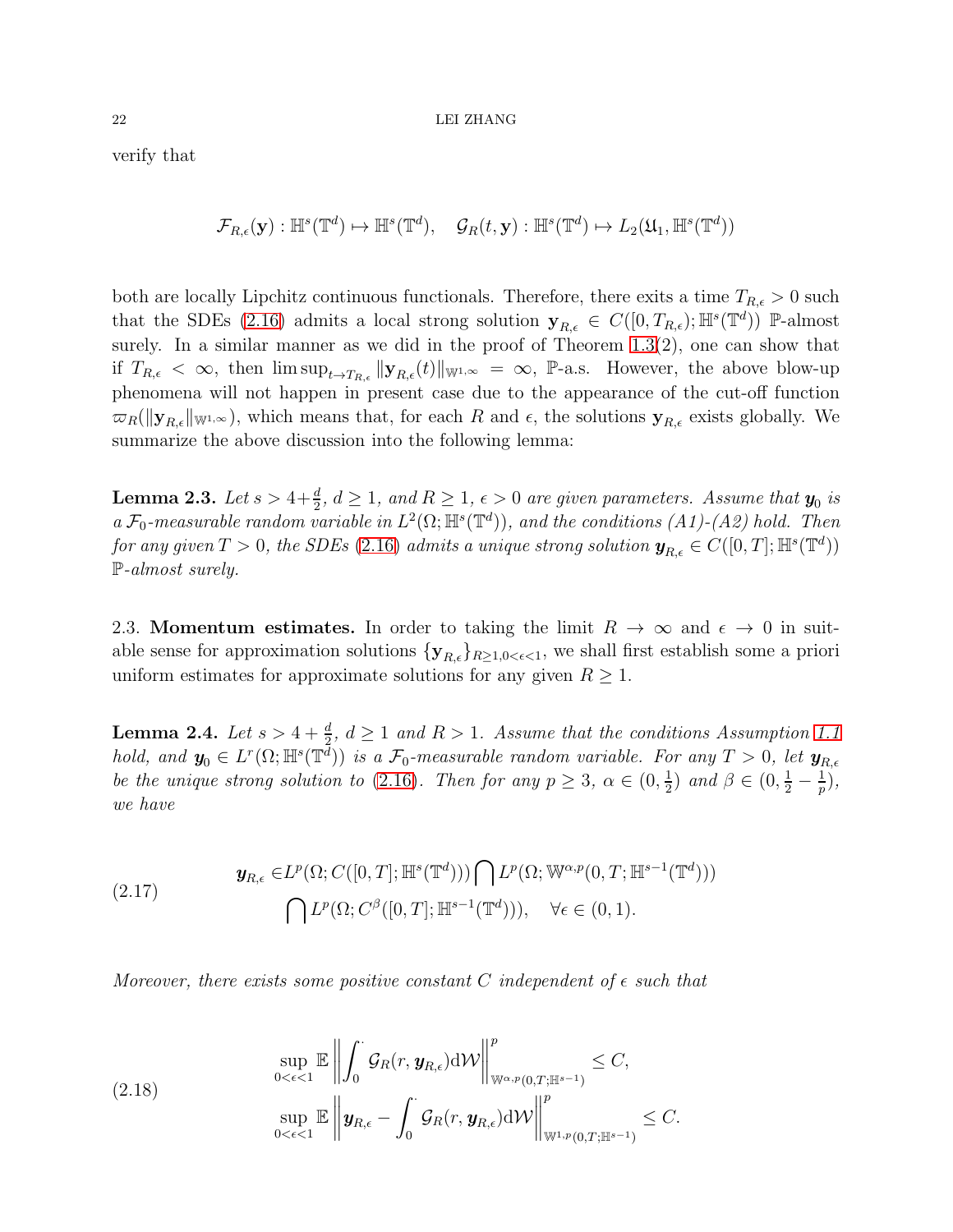*Proof.* Step 1 ( $L^2$ -estimate): By applying the Bessel potential  $\Lambda^s$  to  $(2.16)_1$  and then the Itô's formula to  $\|\mathbf{y}_{R,\epsilon}\|_{\mathbb{H}^s}^2 = (\Lambda^s \mathbf{y}_{R,\epsilon}, \Lambda^s \mathbf{y}_{R,\epsilon})_{\mathbb{L}^2}$ , we get

<span id="page-22-1"></span>
$$
\|\mathbf{y}(t)\|_{\mathbb{H}^{s}}^{2} = \|\mathbf{y}(0)\|_{\mathbb{H}^{s}}^{2} - 2 \int_{0}^{t} \int_{\mathbb{T}^{d}} \varpi_{R}(\|\mathbf{y}\|_{\mathbb{W}^{1,\infty}}) \Lambda^{s} \mathbf{y} \cdot \Lambda^{s} J_{\epsilon} B(J_{\epsilon} \mathbf{y}, J_{\epsilon} \mathbf{y}) \mathrm{d}x \mathrm{d}r + 2 \int_{0}^{t} \int_{\mathbb{T}^{d}} \varpi_{R}(\|\mathbf{y}\|_{\mathbb{W}^{1,\infty}}) \Lambda^{s} \mathbf{y} \cdot F(\mathbf{y}) \mathrm{d}x \mathrm{d}r + \int_{0}^{t} \varpi_{R}^{2}(\|\mathbf{y}\|_{\mathbb{W}^{1,\infty}}) \|G(r, \mathbf{y})\|_{L_{2}(\mathfrak{U}_{1}, \mathbb{H}^{s})}^{2} \mathrm{d}r + 2 \int_{0}^{t} \int_{\mathbb{T}^{d}} \varpi_{R}(\|\mathbf{y}\|_{\mathbb{W}^{1,\infty}}) \Lambda^{s} \mathbf{y} \cdot \Lambda^{s} G(r, \mathbf{y}) \mathrm{d}x \mathrm{d}W = \|\mathbf{y}(0)\|_{\mathbb{H}^{s}}^{2} + I_{1}(t) + I_{2}(t) + I_{3}(t) + I_{4}(t).
$$

Here and in the proof of Lemma [2.4,](#page-21-1) we shall omit the subscripts  $R$  and  $\epsilon$  of  $\mathbf{y}_{R,\epsilon}$  for simplicity. For  $I_1(t)$ , by commutating the operator  $\Lambda^s$  with  $J_{\epsilon}u$  and then integrating by parts, we obtain

<span id="page-22-0"></span>(2.20) 
$$
\int_{\mathbb{T}^d} \Lambda^s \mathbf{y} \cdot \Lambda^s J_{\epsilon} B(J_{\epsilon} \mathbf{y}, J_{\epsilon} \mathbf{y}) dx \n= \int_{\mathbb{T}^d} \Lambda^s J_{\epsilon} u \cdot ([\Lambda^s, J_{\epsilon} u] \cdot \nabla J_{\epsilon} u) dx - \frac{1}{2} \int_{\mathbb{T}^d} |\Lambda^s J_{\epsilon} u|^2 \operatorname{div}(J_{\epsilon} u) dx \n+ \int_{\mathbb{T}^d} \Lambda^s J_{\epsilon} \gamma \cdot ([\Lambda^s, J_{\epsilon} u] \cdot \nabla J_{\epsilon} \gamma) dx - \frac{1}{2} \int_{\mathbb{T}^d} |\Lambda^s J_{\epsilon} \gamma|^2 \operatorname{div}(J_{\epsilon} u) dx.
$$

By using Lemma [2.1](#page-17-1) and the fact that  $||J_{\epsilon}u||_{L^{\infty}} \le ||J_{\epsilon}u||_{L^{\infty}}$  for any  $u \in L^{\infty}(\mathbb{T}^d)$ , we have

$$
\int_{\mathbb{T}^d} \Lambda^s J_{\epsilon} u \cdot ([\Lambda^s, J_{\epsilon} u] \cdot \nabla J_{\epsilon} u) dx \n\leq ||\Lambda^s J_{\epsilon} u||_{L^2} ||[\Lambda^s, J_{\epsilon} u] \cdot \nabla J_{\epsilon} u||_{L^2} \n\leq C ||u||_{H^s} (||\Lambda^s J_{\epsilon} u||_{L^2} ||\nabla J_{\epsilon} u||_{L^\infty} + ||\nabla J_{\epsilon} u||_{L^\infty} ||\Lambda^{s-1} \nabla J_{\epsilon} u||_{L^2}) \n\leq C ||\nabla u||_{L^\infty} ||u||_{H^s}^2, \n\int_{\mathbb{T}^d} |\Lambda^s J_{\epsilon} u|^2 \operatorname{div}(J_{\epsilon} u) dx \leq ||\operatorname{div}(J_{\epsilon} u)||_{L^\infty} ||\Lambda^s J_{\epsilon} u||_{L^2}^2 \leq C ||\nabla u||_{L^\infty} ||u||_{H^s}^2.
$$

Similarly, the third and the forth terms on the R.H.S. of [\(2.20\)](#page-22-0) can be estimated as

$$
\int_{\mathbb{T}^d} \Lambda^s J_{\epsilon} \gamma \cdot ([\Lambda^s, J_{\epsilon} u] \cdot \nabla J_{\epsilon} \gamma) dx - \frac{1}{2} \int_{\mathbb{T}^d} |\Lambda^s J_{\epsilon} \gamma|^2 \operatorname{div}(J_{\epsilon} u) dx \n\leq C(\|\nabla \gamma\|_{L^{\infty}} \|u\|_{H^s} \|\gamma\|_{H^s} + \|\nabla u\|_{L^{\infty}} \|\gamma\|_{H^s}^2) \n\leq C(\|\nabla \gamma\|_{L^{\infty}} + \|\nabla u\|_{L^{\infty}}) (\|u\|_{H^s}^2 + \|\gamma\|_{H^s}^2).
$$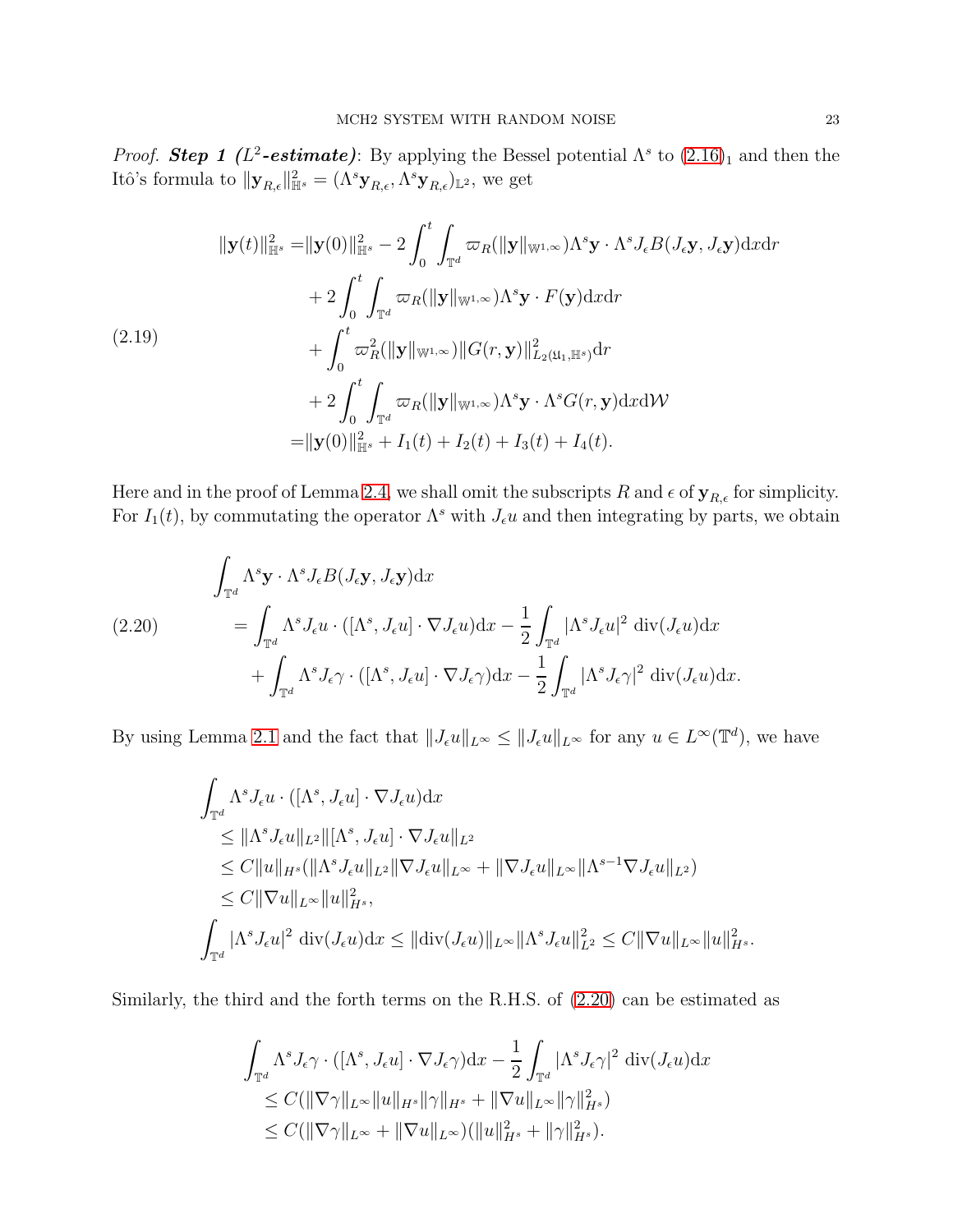Plugging the estimates into [\(2.20\)](#page-22-0) yields that

<span id="page-23-1"></span>
$$
\mathbb{E} \sup_{r \in [0,t]} |I_1(r)| \le C \mathbb{E} \int_0^t \varpi_R(\|\mathbf{y}\|_{\mathbb{W}^{1,\infty}}) \left| \int_{\mathbb{T}^d} \Lambda^s \mathbf{y} \cdot \Lambda^s J_\epsilon B(J_\epsilon \mathbf{y}, J_\epsilon \mathbf{y}) \mathrm{d}x \right| \mathrm{d}r
$$
\n(2.21)\n
$$
\le C \mathbb{E} \int_0^t \varpi_R(\|\mathbf{y}\|_{\mathbb{W}^{1,\infty}}) (\|\nabla \gamma\|_{L^\infty} + \|\nabla u\|_{L^\infty}) (\|u\|_{H^s}^2 + \|\gamma\|_{H^s}^2) \mathrm{d}r
$$
\n
$$
\le CR \int_0^t \mathbb{E} \|\mathbf{y}(r)\|_{\mathbb{H}^s}^2 \mathrm{d}r.
$$

For  $I_2(t)$ , by using Lemma [2.2](#page-17-2) and the property  $\|\Lambda^2 f\|_{H^{s-2}} \approx \|f\|_{H^s}$  for any  $f \in \mathscr{S}(\mathbb{T}^d)$ , one can estimate  $\mathscr{L}_1(u)$ ,  $\mathscr{L}_2(\gamma)$  and  $\mathscr{L}_3(u,\gamma)$  as follows:

$$
\|\mathcal{L}_1(u)\|_{H^s} \leq C \|\frac{1}{2}|\nabla u|^2 \mathbf{I}_d + \nabla u \nabla u + \nabla u (\nabla u)^T - (\nabla u)^T \nabla u - (\text{div} u) \nabla u\|_{H^{s-1}} + C \|( \text{div} u) u + u \cdot (\nabla u)^T \|_{H^{s-2}} \leq C (\|u\|_{L^\infty} + \|\nabla u\|_{L^\infty}) \|u\|_{H^s}, \|\mathcal{L}_2(\gamma)\|_{H^s} \leq C \|\frac{1}{2} (\gamma^2 + |\nabla \gamma|^2) \mathbf{I}_d - (\nabla \gamma)^T \nabla \gamma \|_{H^{s-1}} \leq C (\|\gamma\|_{L^\infty} + \|\nabla \gamma\|_{L^\infty}) \|\gamma\|_{H^s},
$$

and

$$
\|\mathcal{L}_{3}(u,\gamma)\|_{H^{s}} \leq C(\|\nabla\gamma\nabla u + (\nabla\gamma)\cdot\nabla u - (\text{div}u)\nabla\gamma\|_{H^{s-1}} + \|(\text{div}u)\gamma\|_{H^{s-2}})\leq C(\|\nabla\gamma\|_{L^{\infty}}\|\nabla u\|_{H^{s-1}} + \|\nabla u\|_{L^{\infty}}\|\nabla\gamma\|_{H^{s-1}} + \|\text{div}u\|_{L^{\infty}}\|\gamma\|_{H^{s-1}}+ \|\gamma\|_{L^{\infty}}\|\text{div}u\|_{H^{s-1}})\leq C(\|\gamma\|_{L^{\infty}} + \|\nabla\gamma\|_{L^{\infty}} + \|\nabla u\|_{L^{\infty}})(\|u\|_{H^{s}} + \|\gamma\|_{H^{s}}),
$$

which lead to the estimate for  ${\cal I}_2(t)$ 

$$
\mathbb{E} \sup_{r \in [0,t]} |I_2(r)| \leq C \mathbb{E} \int_0^t \varpi_R(\|\mathbf{y}\|_{\mathbb{W}^{1,\infty}}) \|\mathbf{y}\|_{\mathbb{H}^s} \|F(\mathbf{y})\|_{\mathbb{H}^s} dr
$$
\n
$$
\leq C \mathbb{E} \int_0^t \varpi_R(\|\mathbf{y}\|_{\mathbb{W}^{1,\infty}}) \|\mathbf{y}\|_{\mathbb{W}^{1,\infty}} \|\mathbf{y}\|_{\mathbb{H}^s}^2 dr \leq CR \int_0^t \mathbb{E} \|\mathbf{y}(r)\|_{\mathbb{H}^s}^2 dr.
$$

By condition (1), one can estimate  $I_3(t)$  as

<span id="page-23-0"></span>
$$
\mathbb{E} \sup_{r \in [0,t]} |I_3(r)| \leq \int_0^t \varpi_R^2 (\|\mathbf{y}\|_{\mathbb{W}^{1,\infty}}) \|G(r,\mathbf{y})\|_{L_2(\mathfrak{U}_1,\mathbb{H}^s)}^2 dr
$$
\n
$$
\leq C \mathbb{E} \int_0^t \varpi_R^2 (\|\mathbf{y}\|_{\mathbb{W}^{1,\infty}}) \mu^2(t) \chi^2(\|\mathbf{y}\|_{\mathbb{W}^{1,\infty}}) (1 + \|\mathbf{y}\|_{\mathbb{H}^s}^2) dr
$$
\n
$$
\leq C \chi^2(2R) \int_0^t \mu^2(r) (1 + \mathbb{E} \|\mathbf{y}(r)\|_{\mathbb{H}^s}^2) dr.
$$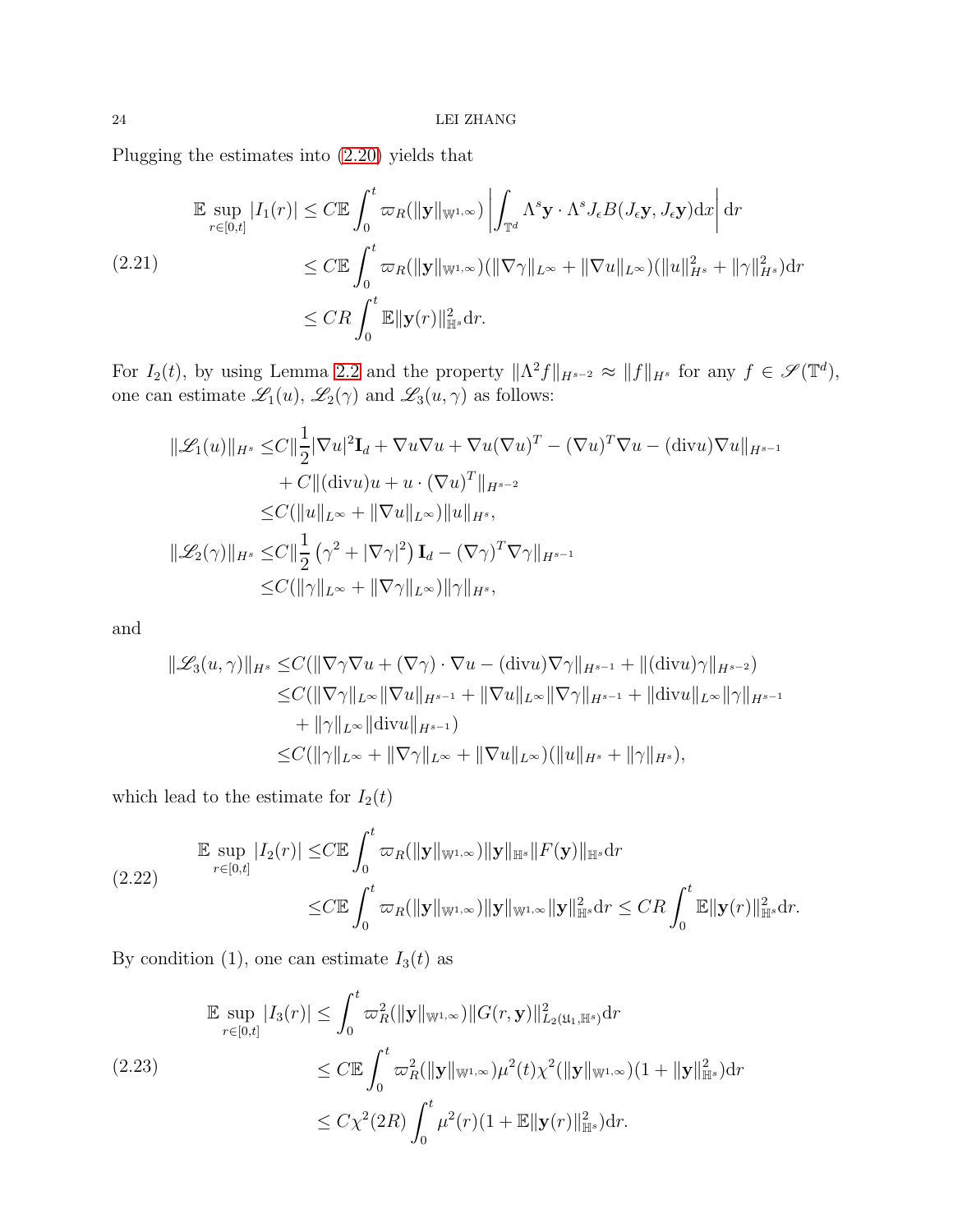For  $I_4(t)$ , one can use the BDG inequality and  $(2.23)$  to obtain

<span id="page-24-0"></span>
$$
\mathbb{E} \sup_{r \in [0,t]} |I_4(r)| \leq C \mathbb{E} \left( \int_0^t \sum_{k \geq 1} \left( \int_{\mathbb{T}^d} \varpi_R(\|\mathbf{y}\|_{\mathbb{W}^{1,\infty}}) \Lambda^s \mathbf{y} \cdot \Lambda^s G_k(r, \mathbf{y}) dx \right)^2 dr \right)^{\frac{1}{2}}
$$
\n
$$
\leq C \mathbb{E} \left( \int_0^t \varpi_R^2(\|\mathbf{y}\|_{\mathbb{W}^{1,\infty}}) \|\Lambda^s \mathbf{y}\|_{\mathbb{L}^2}^2 \sum_{k \geq 1} \|\Lambda^s G_k(r, \mathbf{y})\|_{\mathbb{L}^2}^2 dr \right)^{\frac{1}{2}}
$$
\n
$$
\leq C \mathbb{E} \left( \int_0^t \mu^2(r) \varpi_R^2(\|\mathbf{y}\|_{\mathbb{W}^{1,\infty}}) \chi^2(\|\mathbf{y}\|_{\mathbb{W}^{1,\infty}}) \|\mathbf{y}\|_{\mathbb{H}^s}^2 (1 + \|\mathbf{y}\|_{\mathbb{H}^s})^2 dr \right)^{\frac{1}{2}}
$$
\n
$$
\leq C \chi^2(2R) \mathbb{E} \left( \sup_{r \in [0,t]} \|\mathbf{y}(r)\|_{\mathbb{H}^s}^2 \int_0^t \mu^2(r) (1 + \|\mathbf{y}\|_{\mathbb{H}^s})^2 dr \right)^{\frac{1}{2}}
$$
\n
$$
\leq \frac{1}{2} \mathbb{E} \sup_{r \in [0,t]} \|\mathbf{y}(r)\|_{\mathbb{H}^s}^2 + C \chi^2(2R) \int_0^t \mu^2(r) (1 + \mathbb{E} \|\mathbf{y}(r)\|_{\mathbb{H}^s}^2) dr.
$$

By taking the supremum on both sides of [\(2.19\)](#page-22-1), we deduce from the estimates [\(2.21\)](#page-23-1)-[\(2.24\)](#page-24-0) that

$$
1 + \mathbb{E} \sup_{r \in [0,t]} \|\mathbf{y}(r)\|_{\mathbb{H}^s}^2 \leq 1 + 2\mathbb{E} \|\mathbf{y}(0)\|_{\mathbb{H}^s}^2 + C(R + \chi^2(2R))
$$
  
\$\times \mathbb{E} \int\_0^t (1 + \mu^2(r)) \left(1 + \mathbb{E} \sup\_{\varsigma \in [0,r]} \|\mathbf{y}(\varsigma)\|\_{\mathbb{H}^s}^2 \right) dr,

By applying the Gronwall inequality, we get

$$
\mathbb{E} \sup_{r \in [0,T]} \|\mathbf{y}(r)\|_{\mathbb{H}^{s}}^2 \leq Ce^{(R+\chi^2(2R))\int_0^T (1+\mu^2(r))\mathrm{d}r} (1+\mathbb{E} \|\mathbf{y}(0)\|_{\mathbb{H}^{s}}^2),
$$

for any  $T > 0$ , which combined with the continuity of  $\mu(\cdot)$  yield that the approximations are uniformly bounded in  $L^2(\Omega; C([0, T]; \mathbb{H}^s(\mathbb{T}^d)))$ .

**Step 2** (L<sup>p</sup>-estimate for  $p > 2$ ): Applying the Itô's formula to  $\|\mathbf{y}(r)\|_{\mathbb{H}^s}^p = (\|\mathbf{y}(r)\|_{\mathbb{H}^s}^2)^{\frac{p}{2}}$ and using the identity [\(2.19\)](#page-22-1), one find

<span id="page-24-1"></span>
$$
\| \mathbf{y}(t) \|_{\mathbb{H}^{s}}^{p} = \| \mathbf{y}(0) \|_{\mathbb{H}^{s}}^{p} - p \int_{0}^{t} \varpi_{R}(\| \mathbf{y} \|_{\mathbb{W}^{1,\infty}}) \| \mathbf{y}(r) \|_{\mathbb{H}^{s}}^{p-2} (\mathbf{y}, J_{\epsilon}B(J_{\epsilon}\mathbf{y}, J_{\epsilon}\mathbf{y}) - F(\mathbf{y}))_{\mathbb{H}^{s}} dr + \frac{p}{2} \int_{0}^{t} \varpi_{R}(\| \mathbf{y} \|_{\mathbb{W}^{1,\infty}}) \| \mathbf{y}(r) \|_{\mathbb{H}^{s}}^{p-2} \| G(r, \mathbf{y}) \|_{\mathcal{L}_{2}(\mathfrak{U}_{1}, \mathbb{H}^{s})}^{2} dr + \frac{p(p-2)}{2} \sum_{k \geq 1} \int_{0}^{t} \varpi_{R}(\| \mathbf{y} \|_{\mathbb{W}^{1,\infty}}) \| \mathbf{y}(r) \|_{\mathbb{H}^{s}}^{p-4} (\mathbf{y}, G_{k}(\mathbf{y}))_{\mathbb{H}^{s}}^{2} dr + p \sum_{k \geq 1} \int_{0}^{t} \varpi_{R}(\| \mathbf{y} \|_{\mathbb{W}^{1,\infty}}) \| \mathbf{y}(r) \|_{\mathbb{H}^{s}}^{p-2} (\mathbf{y}, G_{k}(\mathbf{y}))_{\mathbb{H}^{s}} d\beta_{k} = \| \mathbf{y}(0) \|_{\mathbb{H}^{s}}^{p} + H_{1}(t) + H_{2}(t) + H_{3}(t) + H_{4}(t).
$$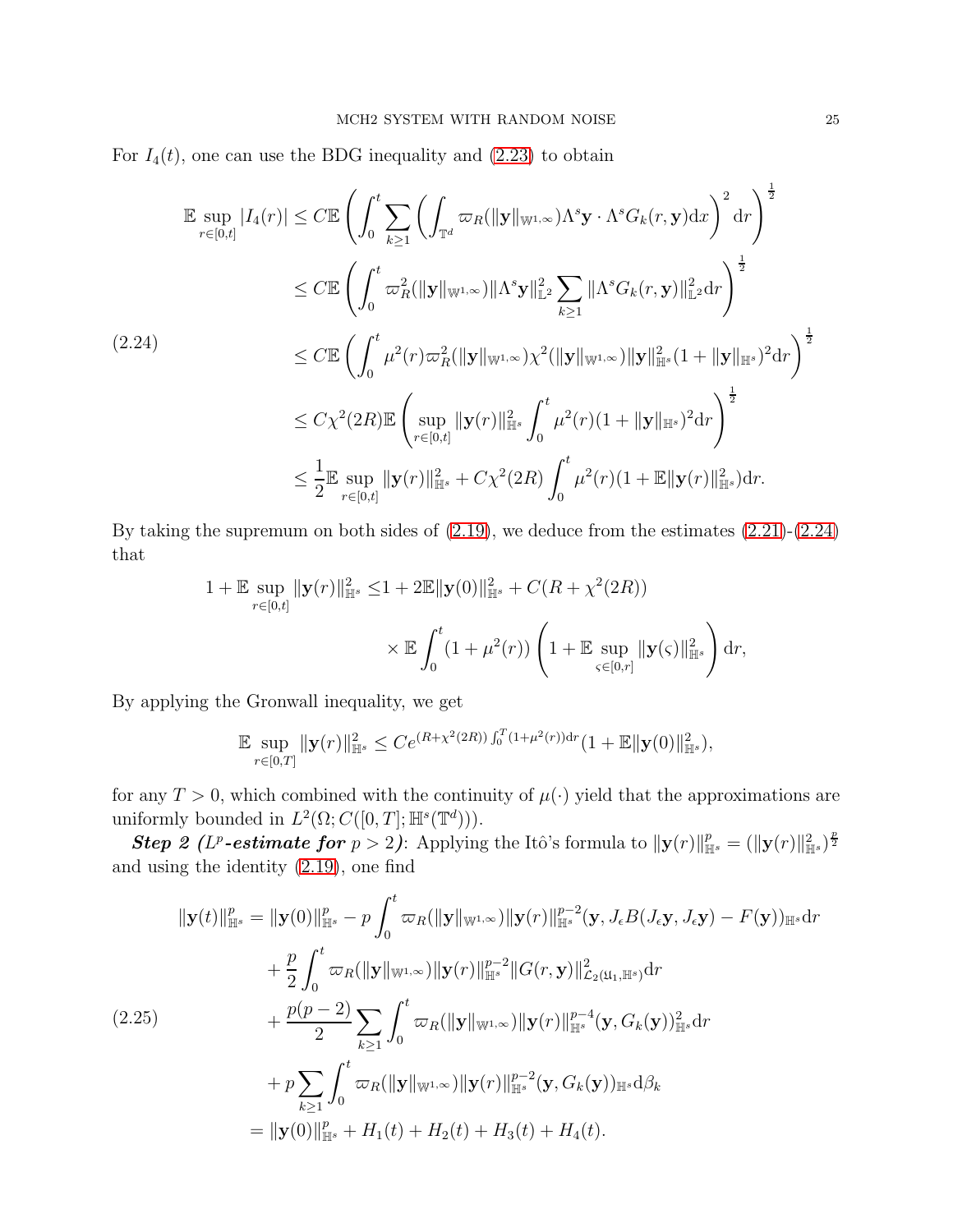## $26$   $\,$  LEI ZHANG  $\,$

The term  $H_1(t)$  can be treated as that in *Step 1* for  $\mathcal{F}_{R,\epsilon}(\mathbf{y})$ , and we have

<span id="page-25-0"></span>
$$
\mathbb{E} \sup_{r \in [0,t]} |H_1(r)| \le C \mathbb{E} \int_0^t \varpi_R(\|\mathbf{y}\|_{\mathbb{W}^{1,\infty}}) \|\mathbf{y}(r)\|_{\mathbb{H}^s}^{p-1} \|J_{\epsilon}B(J_{\epsilon}\mathbf{y}, J_{\epsilon}\mathbf{y}) - F(\mathbf{y})\|_{\mathbb{H}^s} dr
$$
\n
$$
(2.26) \le C \mathbb{E} \int_0^t \varpi_R(\|\mathbf{y}\|_{\mathbb{W}^{1,\infty}}) \|\mathbf{y}(r)\|_{\mathbb{H}^s}^{p-1} \|\mathbf{y}\|_{\mathbb{W}^{1,\infty}} \|\mathbf{y}\|_{\mathbb{H}^s} dr
$$
\n
$$
\le CR \int_0^t \mathbb{E} \|\mathbf{y}(r)\|_{\mathbb{H}^s}^p dr.
$$

For  $H_2(t)$ , it follows from the Assumption [1.1](#page-8-0) and Young inequality that

$$
\mathbb{E} \sup_{r \in [0,t]} |H_2(r)| \le C \mathbb{E} \int_0^t \varpi_R(\|\mathbf{y}\|_{\mathbb{W}^{1,\infty}}) \|\mathbf{y}(r)\|_{\mathbb{H}^s}^{p-2} \|G(r,\mathbf{y})\|_{\mathcal{L}_2(\mathfrak{U}_1,\mathbb{H}^s)}^2 dr
$$
\n
$$
(2.27)
$$
\n
$$
\le C \mathbb{E} \int_0^t \varpi_R(\|\mathbf{y}\|_{\mathbb{W}^{1,\infty}}) \mu^2(t) \chi^2(\|\mathbf{y}\|_{\mathbb{W}^{1,\infty}}) (1 + \|\mathbf{y}\|_{\mathbb{H}^s}^2) \|\mathbf{y}(r)\|_{\mathbb{H}^s}^{p-2} dr
$$
\n
$$
\le C \chi^2(2R) \int_0^t \mu^2(r) (1 + \mathbb{E} \|\mathbf{y}(r)\|_{\mathbb{H}^s}^p) dr.
$$

In a similar manner,

(2.28) 
$$
\mathbb{E} \sup_{r \in [0,t]} |H_3(r)| \leq C \chi^2(2R) \int_0^t \mu^2(r) (1 + \mathbb{E} \|\mathbf{y}(r)\|_{\mathbb{H}^s}^p) dr.
$$

For the stochastic integral term  $H_4(t)$ , we get from [\(1.14\)](#page-9-1) and the BDG inequality that

$$
(2.29)
$$

<span id="page-25-1"></span>
$$
\mathbb{E} \sup_{r \in [0,t]} |H_4(r)| = C \mathbb{E} \sup_{r \in [0,t]} \left| \sum_{k \ge 1} \int_0^r \varpi_R(\|\mathbf{y}\|_{\mathbb{W}^{1,\infty}}) \|\mathbf{y}(r)\|_{\mathbb{H}^s}^{p-2} (\mathbf{y}, G_k(\mathbf{y}))_{\mathbb{H}^s} d\beta_k \right|
$$
\n
$$
\le C \mathbb{E} \left( \int_0^t \varpi_R^2(\|\mathbf{y}\|_{\mathbb{W}^{1,\infty}}) \|\mathbf{y}(r)\|_{\mathbb{H}^s}^{2p-2} \sum_{k \ge 1} \|G_k(\mathbf{y})\|_{\mathbb{H}^s}^2 dt \right)^{\frac{1}{2}}
$$
\n
$$
\le C \mathbb{E} \left( \int_0^t \mu^2(t) \varpi_R^2(\|\mathbf{y}\|_{\mathbb{W}^{1,\infty}}) \chi^2(\|\mathbf{y}\|_{\mathbb{W}^{1,\infty}}) \|\mathbf{y}(r)\|_{\mathbb{H}^s}^{2p-2} (1 + \|\mathbf{y}\|_{\mathbb{H}^s}^2) dt \right)^{\frac{1}{2}}
$$
\n
$$
\le C \chi(2R) \mathbb{E} \left[ \sup_{r \in [0,t]} \|\mathbf{y}(r)\|_{\mathbb{H}^s}^{\frac{p}{2}} \left( \int_0^t \mu^2(t) \|\mathbf{y}(r)\|_{\mathbb{H}^s}^{p-2} (1 + \|\mathbf{y}\|_{\mathbb{H}^s}^2) dt \right)^{\frac{1}{2}} \right]
$$
\n
$$
\le \frac{1}{2} \mathbb{E} \sup_{r \in [0,t]} \|\mathbf{y}(r)\|_{\mathbb{H}^s}^p + C \chi^2(2R) \int_0^t \mu^2(t) (1 + \mathbb{E} \|\mathbf{y}(r)\|_{\mathbb{H}^s}^p) dr.
$$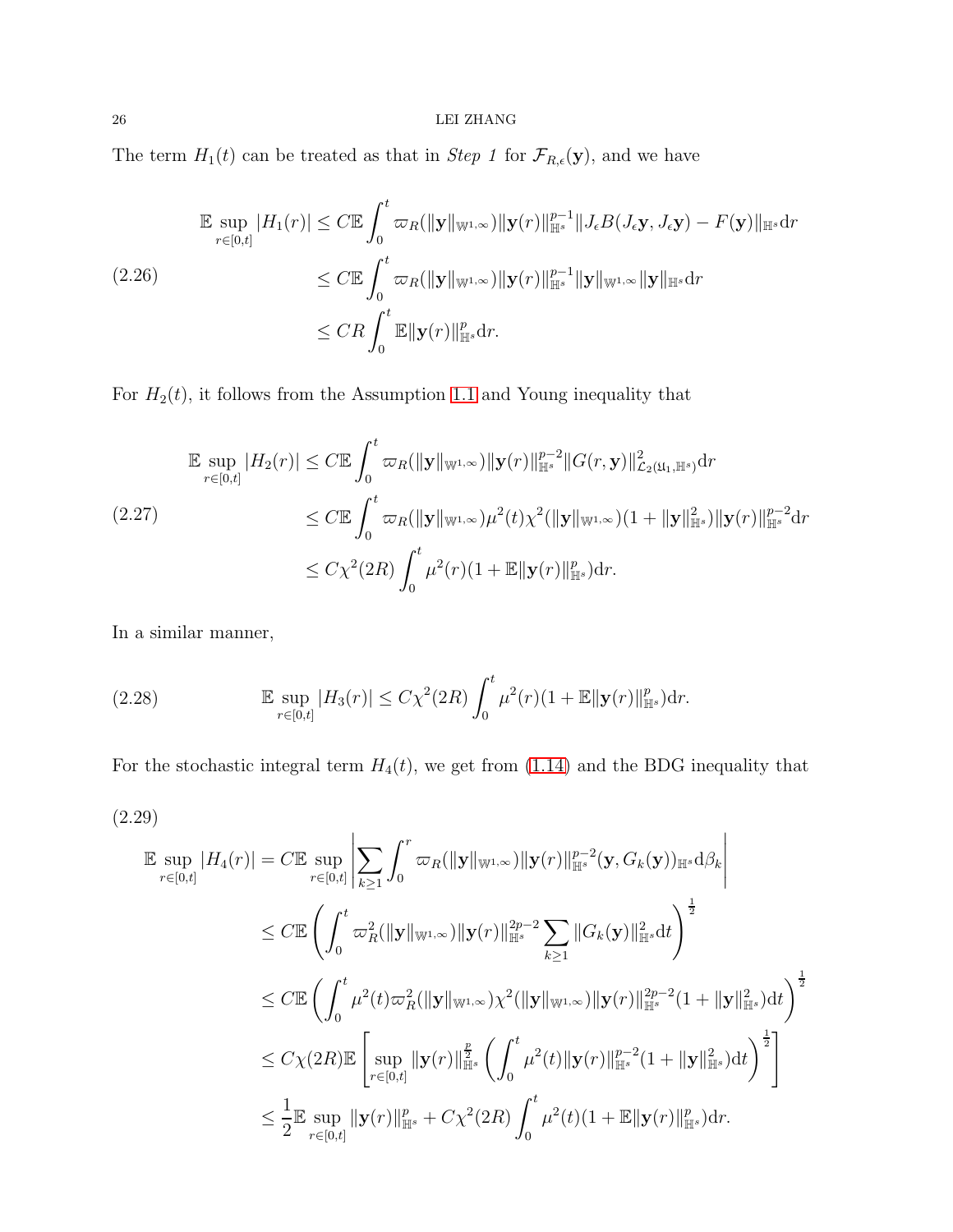Therefore, after taking supremum to  $(2.25)$  over the interval  $[0, t]$  with respect to time variable, we deduce from the estimates [\(2.26\)](#page-25-0)-[\(2.29\)](#page-25-1) that

$$
\mathbb{E} \sup_{r \in [0,t]} \|\mathbf{y}(t)\|_{\mathbb{H}^s}^p \le 2 \|\mathbf{y}(0)\|_{\mathbb{H}^s}^p + C(R + \chi^2(2R)) \int_0^t (1 + \mu^2(t))(1 + \mathbb{E} \|\mathbf{y}(r)\|_{\mathbb{H}^s}^p) dr
$$
  

$$
\le 2 \|\mathbf{y}(0)\|_{\mathbb{H}^s}^p + C(R + \chi^2(2R)) \int_0^t (1 + \mu^2(r)) dr
$$
  

$$
+ C(R + \chi^2(2R)) \int_0^t (1 + \mu^2(r)) \mathbb{E} \sup_{s \in [0,r]} \|\mathbf{y}(s)\|_{\mathbb{H}^s}^p dr.
$$

An application of the Gronwall inequality to above inequality yield that

$$
\mathbb{E} \sup_{r \in [0,T]} \|\mathbf{y}(r)\|_{\mathbb{H}^s}^p \leq e^{C(R+\chi^2(2R))\int_0^T (1+\mu^2(r))dr} \left(2\|\mathbf{y}(0)\|_{\mathbb{H}^s}^p + C\left(R+\chi^2(2R)\right)\int_0^T (1+\mu^2(\varsigma))e^{-C(R+\chi^2(2R))\int_0^{\varsigma} (1+\mu^2(r))dr} \mathrm{d}\varsigma\right),
$$

for any  $T > 0$ . As the function  $\mu^2(t)$  is continuous and hence integrable on any finite interval [0, T], there is a constant  $C > 0$  independent of  $\epsilon$  such that

$$
\mathbb{E} \sup_{r \in [0,T]} \|\mathbf{y}_{R,\epsilon}(r)\|_{\mathbb{H}^s}^p \le C, \quad \forall \epsilon \in (0,1),
$$

which implies that  $\{ \mathbf{y}_{R,\epsilon} \}_{0<\epsilon<1}$  is uniformly bounded in  $L^p(\Omega; C([0,T]; \mathbb{H}^s(\mathbb{T}^d)))$ .

**Step 3 (Hölder regularity)**: Since we do not expect  $y_{R,\epsilon}$  to be differentiable in time in the stochastic setting, we have to lead ourselves to estimates on fractional time derivatives of order strictly less than  $\frac{1}{2}$ . Notice that for any  $\alpha \in (0, 1)$ , we have

<span id="page-26-0"></span>
$$
\mathbb{E}\|\mathbf{y}\|_{\mathbb{W}^{\alpha,p}(0,T;\mathbb{H}^{s-1})}^p \leq C \Bigg(\mathbb{E}\|\mathbf{y}(0)\|_{\mathbb{H}^s} + \mathbb{E}\left\|\int_0^{\cdot} \mathcal{F}_{R,\epsilon}(\mathbf{y}) dr \right\|_{\mathbb{W}^{1,p}(0,T;\mathbb{H}^{s-1})}^p + \mathbb{E}\left\|\int_0^{\cdot} \mathcal{G}_R(r,\mathbf{y}) d\mathcal{W}\right\|_{\mathbb{W}^{\alpha,p}(0,T;\mathbb{H}^{s-1})}^p \Bigg),
$$

where we used the Sobolev embedding  $W^{1,p}(0,T;\mathbb{H}^{s-1}(\mathbb{T}^d)) \hookrightarrow W^{\alpha,p}(0,T;\mathbb{H}^{s-1}(\mathbb{T}^d))$  for all  $0 < \alpha < 1$ . Let us estimate the second and third terms on the R.H.S. of [\(2.30\)](#page-26-0). First, we get by using the Minkowski inequality that

$$
\mathbb{E}\left\|\int_0^{\cdot}\mathcal{F}_{R,\epsilon}(\mathbf{y})\mathrm{d} r\right\|_{\mathbb{W}^{1,p}(0,T;\mathbb{H}^{s-1})}^p=\mathbb{E}\int_0^T\|\mathcal{F}_{R,\epsilon}(\mathbf{y})\|_{\mathbb{H}^{s-1}}^p\mathrm{d} t+\mathbb{E}\int_0^T\left\|\int_0^t\mathcal{F}_{R,\epsilon}(\mathbf{y})\mathrm{d} r\right\|_{\mathbb{H}^{s-1}}^p\mathrm{d} t\\quadquad \leq C\mathbb{E}\int_0^T\|\mathcal{F}_{R,\epsilon}(\mathbf{y})\|_{\mathbb{H}^{s-1}}^p\mathrm{d} t.
$$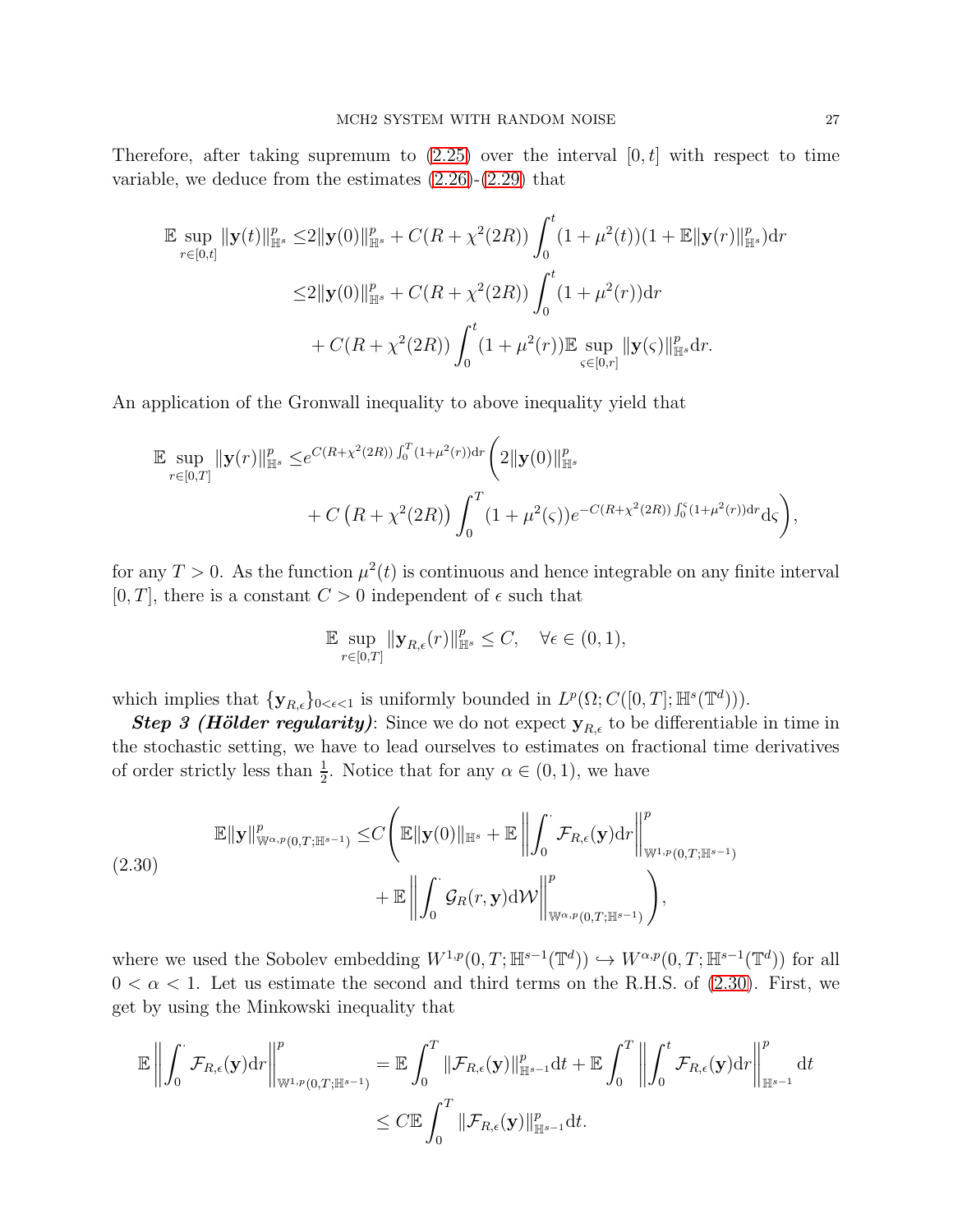### $28$   $\,$  LEI ZHANG  $\,$

Due to the boundedness of the mollifier  $J_{\epsilon}$  (cf. [\(1.12\)](#page-8-2)) and the Moser-type estimate (cf. Lemma [2.2\)](#page-17-2), we have

$$
||J_{\epsilon}[(J_{\epsilon}u \cdot \nabla)J_{\epsilon}u]||_{H^{s-1}} + ||J_{\epsilon}[(J_{\epsilon}u \cdot \nabla)J_{\epsilon}\gamma]||_{H^{s-1}}\n\leq C\Big(||J_{\epsilon}u||_{L^{\infty}}||\nabla J_{\epsilon}u||_{H^{s-1}} + ||J_{\epsilon}u||_{H^{s-1}}||\nabla J_{\epsilon}u||_{L^{\infty}}\n+ ||J_{\epsilon}u||_{L^{\infty}}||\nabla J_{\epsilon}\gamma||_{H^{s-1}} + ||\nabla J_{\epsilon}\gamma||_{L^{\infty}}||J_{\epsilon}u||_{H^{s-1}}\Big)\n\leq C(||u||_{L^{\infty}}||u||_{H^{s}} + ||\nabla u||_{L^{\infty}}||u||_{H^{s}} + ||u||_{L^{\infty}}||\gamma||_{H^{s}} + ||\nabla \gamma||_{L^{\infty}}||u||_{H^{s}})\n\leq C(||u||_{W^{1,\infty}} + ||\nabla \gamma||_{L^{\infty}})(||u||_{H^{s}} + ||\gamma||_{H^{s}}),
$$

and

$$
||F(\mathbf{y})||_{\mathbb{H}^{s-1}} \leq C (||\mathcal{L}_1(u)||_{H^{s-1}} + ||\mathcal{L}_2(\gamma)||_{H^{s-1}} + ||\mathcal{L}_3(u,\gamma)||_{H^{s-1}})
$$
  
\n
$$
\leq C (||\nabla u||_{L^{\infty}} ||\nabla u||_{H^{s-1}} + ||u||_{L^{\infty}} ||\nabla u||_{H^{s-1}} + ||u||_{H^s} ||\nabla u||_{L^{\infty}}
$$
  
\n
$$
+ ||\nabla \gamma||_{L^{\infty}} ||\nabla \gamma||_{H^{s-1}} + ||\gamma||_{L^{\infty}} ||\gamma||_{H^s} + ||\nabla \gamma||_{L^{\infty}} ||\nabla u||_{H^{s-1}}
$$
  
\n
$$
+ ||\nabla u||_{L^{\infty}} ||\nabla \gamma||_{H^{s-1}} + ||\nabla u||_{L^{\infty}} ||\gamma||_{H^s} + ||\gamma||_{L^{\infty}} ||\nabla u||_{H^{s-1}})
$$
  
\n
$$
\leq C (||u||_{W^{1,\infty}} + ||\gamma||_{W^{1,\infty}}) (||u||_{H^s} + ||\gamma||_{H^s}).
$$

From the last two estimates, the definition of  $\mathcal{F}_{R,\epsilon}(\mathbf{y})$  and the uniform bound obtained in  $Step \ 2,$  we deduce that

$$
\mathbb{E}\left\|\int_{0}^{\cdot}\mathcal{F}_{R,\epsilon}(\mathbf{y})\mathrm{d}r\right\|_{\mathbb{W}^{1,p}(0,T;\mathbb{H}^{s-1})}^{p} \leq C\mathbb{E}\int_{0}^{T}\varpi_{R}^{p}(\|\mathbf{y}\|_{\mathbb{W}^{1,\infty}})\|\mathbf{y}\|_{W^{1,\infty}}^{p}\|\mathbf{y}\|_{\mathbb{H}^{s}}^{p}\mathrm{d}t
$$
\n
$$
\leq CR^{p}\mathbb{E}\sup_{t\in[0,T]}\|\mathbf{y}(t)\|_{\mathbb{H}^{s}}^{p} < \infty.
$$

For the stochastic term in [\(2.30\)](#page-26-0), we have

<span id="page-27-0"></span>
$$
(2.32)
$$
\n
$$
\mathbb{E} \left\| \int_{0}^{R} \mathcal{G}_{R}(r, \mathbf{y}) d\mathcal{W} \right\|_{\mathbb{W}^{\alpha, p}(0,T; \mathbb{H}^{s-1})}^{p} \leq C \sum_{i=1,2} \mathbb{E} \left\| \int_{0}^{\cdot} \varpi_{R}(\|\mathbf{y}\|_{\mathbb{W}^{1,\infty}}) \Lambda^{-2} g_{i}(t, \mathbf{y}) dW_{i} \right\|_{W^{\alpha, p}(0,T; H^{s-1})}^{p}
$$
\n
$$
\leq C \sum_{i=1,2} \mathbb{E} \int_{0}^{T} \varpi_{R}^{p}(\|\mathbf{y}\|_{\mathbb{W}^{1,\infty}}) \|g_{i}(t, \mathbf{y})\|_{L_{2}(\mathfrak{U}_{1}; \mathbb{H}^{s-2})}^{p} dt
$$
\n
$$
\leq C \sum_{i=1,2} \mathbb{E} \int_{0}^{T} \mu_{i}^{p}(t) \varpi_{R}^{p}(\|\mathbf{y}\|_{\mathbb{W}^{1,\infty}}) \chi_{i}^{p}(\|\mathbf{y}\|_{\mathbb{W}^{1,\infty}}) (1 + \|\mathbf{y}\|_{\mathbb{H}^{s}}^{p}) dt
$$
\n
$$
\leq C \sum_{i=1,2} \chi_{i}^{p}(2R) \int_{0}^{T} \mu_{i}^{p}(t) dt \left(1 + \mathbb{E} \sup_{t \in [0,T]} \|\mathbf{y}(t)\|_{\mathbb{H}^{s}}^{p} \right) \leq C.
$$

As a result, it follows from [\(2.30\)](#page-26-0)-[\(2.32\)](#page-27-0) that

$$
\sup_{0<\epsilon<1}\mathbb{E}\left(\|\mathbf{y}_{R,\epsilon}\|_{W^{\alpha,p}(0,T;\mathbb{H}^{s-1})}^p\right)\leq C,
$$

 $\overline{ }$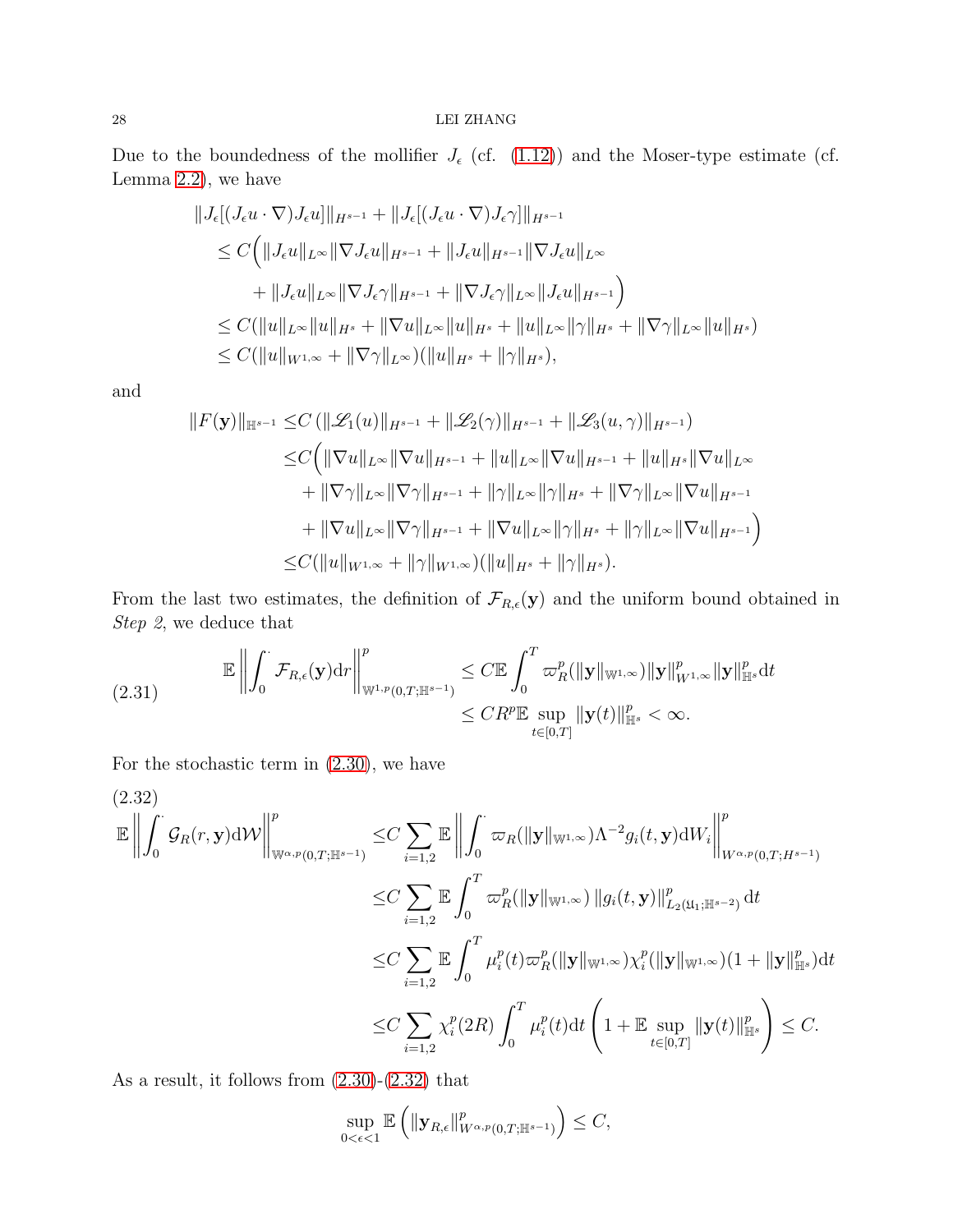for some constant  $C > 0$  independent of  $\epsilon$ , which implies that the approximations  $\{y_{R,\epsilon}\}_{0 \leq \epsilon \leq 1}$ is uniformly bounded in  $L^p(\Omega; W^{\alpha,p}(0,T; \mathbb{H}^{s-1}(\mathbb{T}^d))),$  for any  $T > 0$ .

In addition, similar to the proof in *Step 2*, one can also derive  $\mathbb{E} \sup_{s \in [r,t]} \|y(s)\|_{\mathbb{H}^s}^p \leq C$  for any  $0 < r < t < T$ , which together with the Hölder inequality and BDG inequality lead to

<span id="page-28-2"></span>
$$
\mathbb{E} \left( \|\mathbf{y}_{R,\epsilon}(t) - \mathbf{y}_{R,\epsilon}(r)\|_{\mathbb{H}^{s-1}}^p \right)
$$
\n
$$
\leq C \mathbb{E} \left( \int_r^t \|\mathcal{F}_{R,\epsilon}(\mathbf{y})\|_{\mathbb{H}^{s-1}}^2 d\zeta \right)^{\frac{p}{2}} + C \mathbb{E} \left( \int_r^t \|\mathcal{G}_R(\zeta, \mathbf{y})\|_{L_2(\mathfrak{U}_1; \mathbb{H}^{s-1})}^2 d\zeta \right)^{\frac{p}{2}}
$$
\n
$$
\leq C \mathbb{E} \sup_{\zeta \in [r,t]} \left( \|\mathcal{F}_{R,\epsilon}(\mathbf{y})\|_{\mathbb{H}^{s-1}}^2 + \|\mathcal{G}_R(\zeta, \mathbf{y})\|_{L_2(\mathfrak{U}_1; \mathbb{H}^{s-1})}^2 \right) |t-r|^{\frac{p}{2}}
$$
\n
$$
\leq C |t-r|^{\frac{p}{2}},
$$

where the constant  $C > 0$  is independent of  $\epsilon$ . Thanks to the Kolmogorov's continuity theorem (cf. Theorem 3.3 in [\[25\]](#page-89-19)), the uniform estimate [\(2.33\)](#page-28-2) implies that the approximation  $\mathbf{y}_{R,\epsilon}$  has a continuous modification in  $C^{\beta}([0,T];\mathbb{H}^{s-1})$ , and

$$
\mathbb{E}\left(\|\mathbf{y}_{R,\epsilon}\|_{C^{\beta}([0,T];\mathbb{H}^{s-1})}^p\right) \leq C, \quad \forall \beta \in (0, \frac{1}{2} - \frac{1}{p}),
$$

<span id="page-28-0"></span>for some positive constant C independent of  $\epsilon$ . This completes the proof of Lemma [2.4.](#page-21-1)  $\Box$ 

### 2.4. Smooth strong solutions.

2.4.1. *Existence of martingale solutions*. With the uniform bounds in Lemma [2.4,](#page-21-1) we shall prove by the stochastic compactness method that the probability measures  $\{ \mathbb{P} \circ \mathbf{y}_{R,\epsilon}^{-1} \}_{0 \leq \epsilon \leq 1}$ induced by the approximations  $\{y_{R,\epsilon}\}_{0<\epsilon<1}$  is weakly compact.

For any  $s > 1 + \frac{d}{2}$ ,  $d \ge 1$ ,  $R > 1$  and  $0 < \epsilon < 1$ , we consider the phase space

$$
\mathcal{X}^s = \mathcal{X}^s_{\mathbf{y}} \times \mathcal{X}_{\mathcal{W}}, \quad \text{where } \mathcal{X}^s_{\mathbf{y}} = C([0, T]; \mathbb{H}^s(\mathbb{T}^d)), \ \mathcal{X}_{\mathcal{W}} = C([0, T]; \mathfrak{U}_1 \times \mathfrak{U}_1),
$$

On the given probability space  $(\Omega, \mathcal{F}, \mathbb{P})$ , we define

$$
\mu^{R,\epsilon} = \mu_{\mathbf{y}}^{R,\epsilon} \times \mu_{\mathcal{W}} \in \Pr(\mathcal{X}^s), \quad \text{where } \mu_{\mathbf{y}}^{R,\epsilon} = \mathbb{P} \circ (\mathbf{y}_{R,\epsilon})^{-1}, \ \mu_{\mathcal{W}} = \mathbb{P} \circ \mathcal{W}^{-1},
$$

where  $Pr(X^s)$  is the collection of Borel probability measures on  $\mathcal{X}^s$ . Recalling that a collection  $\mathscr{O} \subset \Pr(\mathcal{X}^s)$  is tight on  $\mathcal{X}^s$  if, for every  $\gamma > 0$ , there exists a compact set  $K_\gamma \subset \mathcal{X}$  such that,  $\nu(K_{\gamma}) \geq 1 - \gamma$  for all  $\nu \in \mathscr{O}$ . We have the following weak compact result.

<span id="page-28-1"></span>**Lemma 2.5.** Let  $s > 4 + \frac{d}{2}$ ,  $r > 2$ ,  $R > 1$  and  $0 < \epsilon < 1$ , assume that the conditions [\(1.14\)](#page-9-1)-[\(1.15\)](#page-9-2) hold and consider any  $\mu_0 \in Pr(X^{s-1})$  with  $\int_{X^{s-1}} |\mathbf{y}|^r \mu_0(\mathrm{d}\mathbf{y})$ , for some  $r > 2$ . Suppose that  $\{y_{R,\epsilon}\}_{0<\epsilon<1}$  are solutions to SDEs [\(2.16\)](#page-20-2) with respect to the initial data  $y_0$  satisfying  $\mu_0 = \mathbb{P} \circ \mathbf{y}_0^{-1}$ . Then the sequence of probability measures  $\{\mu^{R,\epsilon}\}_{0<\epsilon<1}$  is tight on  $\mathcal{X}^{s-1}$ , and hence has a weakly convergent subsequence in  $Pr(X^{s-1})$ .

*Proof.* It suffices to prove that, for every  $\eta > 0$ , there exists a relatively compact set  $K_{\eta} \in$  $\mathcal{X}^{s-1}$  such that  $\mu^{R,\epsilon}(\overline{K_{\eta}}) \geq 1 - \eta$ , for all  $\epsilon \in (0,1)$ .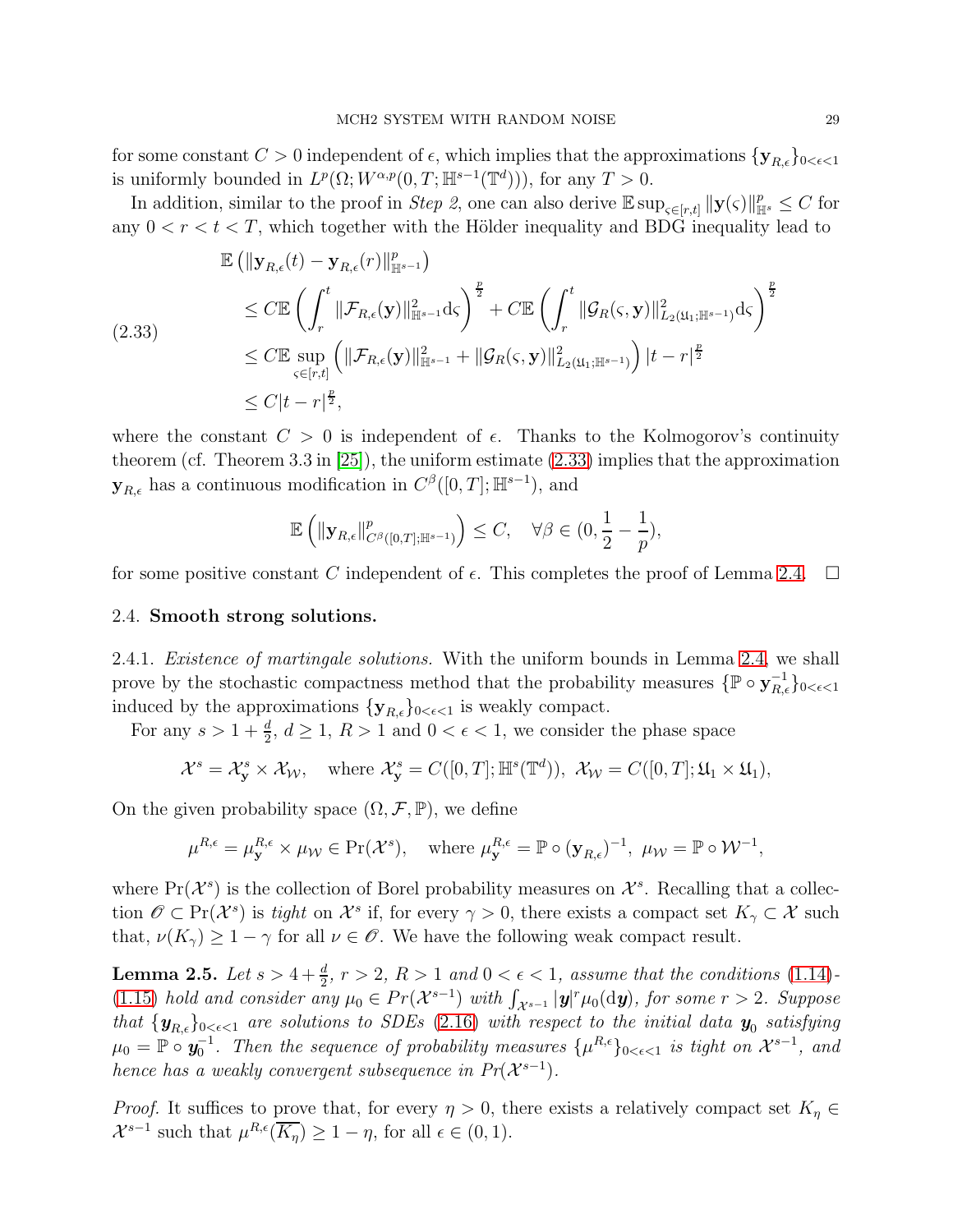### 30 LEI ZHANG

Indeed, choosing a  $\alpha \in (0, \frac{1}{2} - \frac{1}{p})$  $\frac{1}{p}$ ) such that  $\alpha p > 1$ . According to the Theorem 2.1 in [\[35\]](#page-90-19), one find that both  $\mathbb{W}^{1,p}(0,T;\mathbb{H}^{s-1}(\mathbb{T}^d))$  and  $\mathbb{W}^{\alpha,p}(0,T;\mathbb{H}^{s}(\mathbb{T}^d))$  are compactly embedded in  $C([0,T];\mathbb{H}^{s-1}(\mathbb{T}^d))$ . Thereby, for any  $L>0$ , the set

<span id="page-29-0"></span>
$$
(2.34) \t\t B(L) \triangleq {\mathbf{y}: \| \mathbf{y} \|_{\mathbb{W}^{1,p}(0,T;\mathbb{H}^{s-1})}} < L {\mathbf{y} \cap {\mathbf{y}: \| \mathbf{y} \|_{\mathbb{W}^{\alpha,p}(0,T;\mathbb{H}^s)}} < L }
$$

is pre-compact in  $\mathcal{X}_{\mathbf{y}}^{s-1}$ . Define the balls

$$
B_1(L) \triangleq \left\{ \mathbf{y} : \|\int_0^{\cdot} \mathcal{G}_R(r, \mathbf{y}) \mathrm{d} \mathcal{W}\|_{\mathbb{W}^{\alpha, p}(0,T; \mathbb{H}^{s-1})} < L \right\},
$$
  

$$
B_2(L) \triangleq \left\{ \mathbf{y} : \|\mathbf{y} - \int_0^{\cdot} \mathcal{G}_R(r, \mathbf{y}) \mathrm{d} \mathcal{W}\|_{\mathbb{W}^{1, p}(0,T; \mathbb{H}^{s-1})} < L \right\}.
$$

Simple calculation shows that  $B_1(L) \cap B_2(L) \subseteq B(L)$ . By [\(2.34\)](#page-29-0), the uniform momentum estimates [\(2.18\)](#page-21-2) and the Chebyshev inequality, we have

<span id="page-29-1"></span>
$$
\mu_{\mathbf{y}}^{R,\epsilon} \left( \overline{B(L)}^c \right) \leq \mu_{\mathbf{y}}^{R,\epsilon} \left( \left( \overline{B_1(L) \cap B_2(L)} \right)^c \right)
$$
\n
$$
\leq \mathbb{P} \left( \left\| \mathbf{y} - \int_0^{\cdot} \mathcal{G}_R(r, \mathbf{y}) \mathrm{d} \mathcal{W} \right\|_{\mathbb{W}^{1,p}(0,T; \mathbb{H}^{s-1})} \geq L \right)
$$
\n
$$
+ \mathbb{P} \left( \left\| \int_0^{\cdot} \mathcal{G}_R(r, \mathbf{y}) \mathrm{d} \mathcal{W} \right\|_{\mathbb{W}^{\alpha, p}(0,T; \mathbb{H}^{s-1})} \geq L \right)
$$
\n
$$
\leq \mathbb{E} \left\| \mathbf{y} - \int_0^{\cdot} \mathcal{G}_R(r, \mathbf{y}) \mathrm{d} \mathcal{W} \right\|_{\mathbb{W}^{1,p}(0,T; \mathbb{H}^{s-1})}^p
$$
\n
$$
+ \frac{1}{L^p} \mathbb{E} \left\| \int_0^{\cdot} \mathcal{G}_R(r, \mathbf{y}) \mathrm{d} \mathcal{W} \right\|_{\mathbb{W}^{\alpha, p}(0,T; \mathbb{H}^{s-1})}^p \leq \frac{C}{L^p},
$$

for some positive constant C independent of  $\epsilon$ . By choosing  $L = L(\eta) > (C/\eta)^{\frac{1}{p}}$ , one can derive from the estimate [\(2.35\)](#page-29-1) that

$$
\mu_{\mathbf{y}}^{R,\epsilon}\left(\overline{B(L)}\right) = 1 - \mu_{\mathbf{y}}^{R,\epsilon}\left(\overline{B(L)}^c\right) > 1 - \frac{C}{L^p} > 1 - \eta, \quad \text{for all } 0 < \epsilon < 1,
$$

which implies that the collection of probability measures  $\{\mu^{R,\epsilon}_{\mathbf{y}}\}_{0<\epsilon<1}$  is tight on  $\mathcal{X}^{s-1}_{\mathbf{y}}$ . Moreover, since the sequence  $\{\mu_{\mathcal{W}}\}$  is constant, it is trivially weakly compact and hence tight. As a result, one may finally infer that the sequence  $\{\mu^{R,\epsilon}\}_{0<\epsilon<1}$  is tight on  $\mathcal{X}^{s-1}$ . This finishes the proof of Lemma [2.5.](#page-28-1)

Based on the weak compactness result in Lemma [2.5,](#page-28-1) one can now start to prove the existence of global martingale solutions to the truncated SMCH2 system [\(2.15\)](#page-20-1).

<span id="page-29-2"></span>**Lemma 2.6.** Let  $s > \frac{d}{2}$ ,  $d \ge 1$ . The functional  $F(y)$  defined in () satisfies

(2.36) 
$$
||F(\mathbf{y})||_{\mathbb{H}^{s}} \leq ||\mathbf{y}||_{\mathbb{W}^{1,\infty}} ||\mathbf{y}||_{\mathbb{H}^{s}}, \quad \forall \mathbf{y} \in \mathbb{H}^{s}(\mathbb{T}^{d}),
$$

$$
(2.37) \t\t\t ||F(y_1)-F(y_2)||_{\mathbb{H}^{s}} \leq C(||y_1||_{\mathbb{H}^{s}}+||y_2||_{\mathbb{H}^{s}})||y_1-y_2||_{\mathbb{H}^{s}},
$$

for any  $y_1 = (u_1, \gamma_1), y_2 = (u_2, \gamma_2) \in \mathbb{H}^s(\mathbb{T}^d)$ .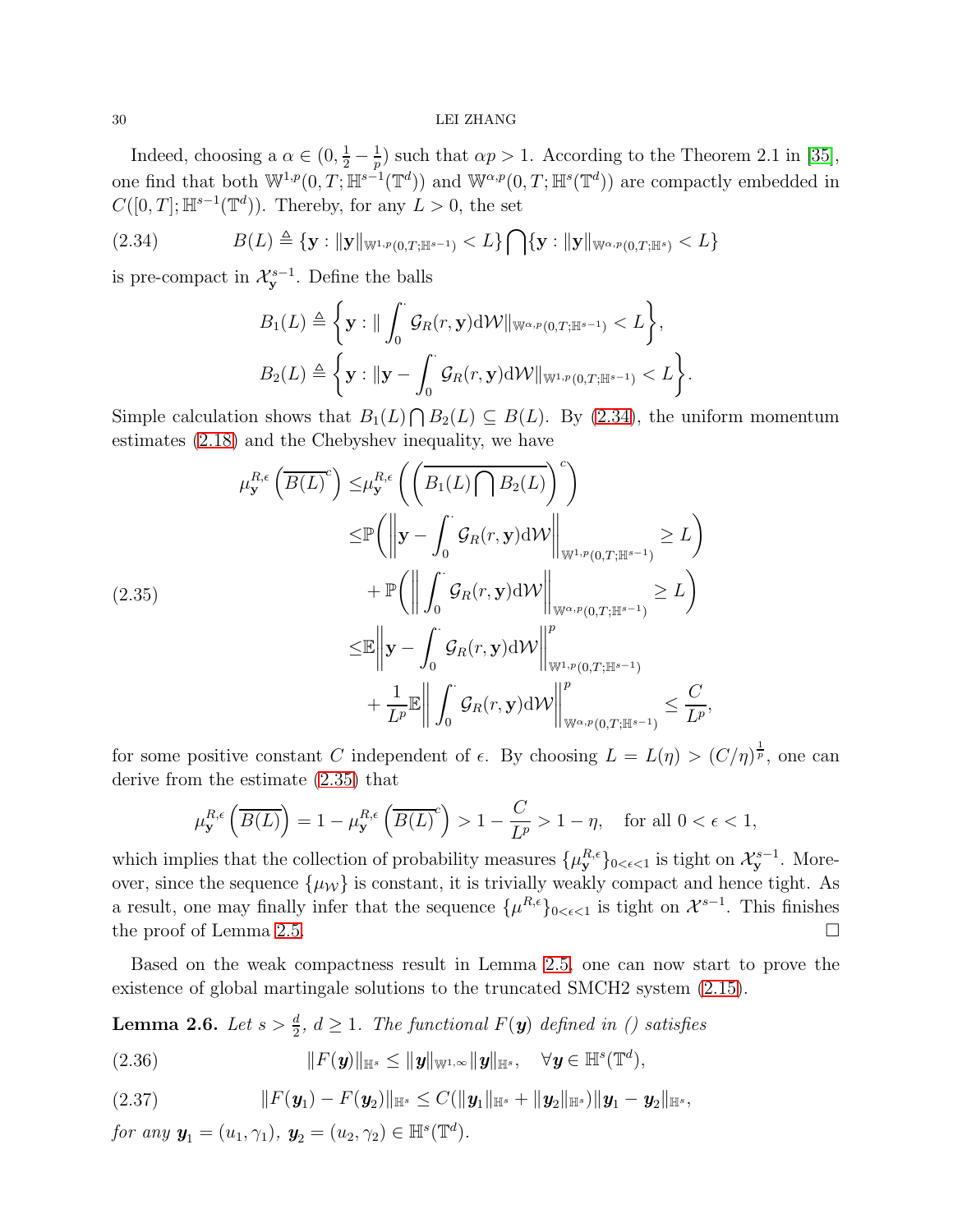The proof of Lemma [2.6](#page-29-2) is given in the Appendix. The following theorem ensures the existence of global martingale solutions to SDEs [\(2.16\)](#page-20-2) in a new probability space.

<span id="page-30-3"></span>**Lemma 2.7.** Fix any  $s > 4 + \frac{d}{2}$ ,  $d \ge 1$  and  $R \ge 1$ . Suppose that the conditions [\(1.14\)](#page-9-1)-[\(1.15\)](#page-9-2) hold, and  $\mu_0 \in Pr(X^{s-1})$  is a given initial distribution satisfying  $\int_{X^{s-1}} |\mathbf{y}|^r \mu_0(\mathrm{d}\mathbf{y}),$ for some  $r > 2$ . Then there exists a new stochastic basis  $\widetilde{S} \triangleq (\widetilde{\Omega}, \widetilde{\mathcal{F}}, \{\widetilde{\mathcal{F}}_t\}_{t\geq0}, \widetilde{\mathbb{P}}, \widetilde{\mathcal{W}})$  and a  $\mathcal{F}_t$ -predictable process

$$
\widetilde{\mathbf{y}}_R(\cdot) : \Omega \mapsto C([0,T]; \mathbb{H}^{s-1}(\mathbb{T}^d)), \text{ for any } T > 0,
$$

such that  $\widetilde{\mathbb{P}} \circ \widetilde{\mathbf{y}}_R(0)^{-1} = \mathbb{P} \circ \mathbf{y}_0^{-1}$ , and the following equation

<span id="page-30-2"></span>(2.38) 
$$
\widetilde{\mathbf{y}}_R(t) + \int_0^t \varpi_R(\|\widetilde{\mathbf{y}}_R\|_{\mathbb{W}^{1,\infty}}) B(\widetilde{\mathbf{y}}_R, \widetilde{\mathbf{y}}_R) d\tau \n= \widetilde{\mathbf{y}}_R(0) + \int_0^t \varpi_R(\|\widetilde{\mathbf{y}}_R\|_{\mathbb{W}^{1,\infty}}) F(\widetilde{\mathbf{y}}_R) d\tau + \int_0^t \varpi_R(\|\widetilde{\mathbf{y}}_R\|_{\mathbb{W}^{1,\infty}}) G(\tau, \widetilde{\mathbf{y}}_R) d\widetilde{\mathcal{W}}
$$

holds  $\widetilde{P}$ -almost surely, for all  $t \in [0, T]$ .

*Proof.* **Step 1 (Existence):** Due to the weak compactness result in Lemma [2.5](#page-28-1) and  $\mathcal{X}^{s-1}$ is a separable complete metric space, one infer from the Prokhorov theorem (cf. Theorem 2.3 in [\[25\]](#page-89-19)) that there exists a probability measure  $\mu^R \in Pr(X^{s-1})$  and a subsequence of  $\{\mu^{R,\epsilon}\}_{0<\epsilon<1}$ , still denoted by itself, such that

$$
\mu^{R,\epsilon} \rightharpoonup \mu^R, \quad \text{as } \epsilon \to 0.
$$

It then follows from the Skorokhod representation theorem (cf. Theorem 2.6.1 in [\[10\]](#page-89-16)) that there exist a new probability space  $(\widetilde{\Omega}, \widetilde{\mathcal{F}}, \widetilde{\mathbb{P}})$ , on which defined a sequence of  $\mathcal{X}^{s-1}$ -valued random elements  $\{(\widetilde{\mathbf{y}}_{R,\epsilon}, \widetilde{\mathcal{W}}_{\epsilon})\}_{0 \leq \epsilon \leq 1} = \{(\widetilde{u}_{R,\epsilon}, \widetilde{\gamma}_{R,\epsilon}, \widetilde{\mathcal{W}}_{1,\epsilon}, \widetilde{\mathcal{W}}_{2,\epsilon})\}_{0 \leq \epsilon \leq 1}$  converging almost surely in  $\mathcal{X}^{s-1}$  to an element  $(\widetilde{\mathbf{y}}_R, \mathcal{W}) = (\widetilde{u}_R, \widetilde{\gamma}_R, \mathcal{W}_1, \mathcal{W}_2)$ , that is,

<span id="page-30-1"></span>(2.39) 
$$
\widetilde{u}_{R,\epsilon} \to \widetilde{u}_R, \quad \widetilde{\gamma}_{R,\epsilon} \to \widetilde{\gamma}_R, \quad \text{in } C([0,T]; \mathbb{H}^{s-1}(\mathbb{T}^d)), \quad \widetilde{\mathbb{P}}\text{-a.s.,}
$$

and

(2.40) 
$$
\widetilde{\mathcal{W}}_{1,\epsilon} \to \widetilde{\mathcal{W}}_1, \quad \widetilde{\mathcal{W}}_{2,\epsilon} \to \widetilde{\mathcal{W}}_2, \quad \text{in } C([0,T];\mathfrak{U}_1), \quad \widetilde{\mathbb{P}}\text{-a.s.}
$$

Notice that by Theorem 2.1.35 and Corollary 2.1.36 in [\[11\]](#page-89-21), the random elements  $\widetilde{\mathcal{W}}_{\epsilon}$  and  $\widetilde{\mathcal{W}}$ are both cylindrical Wiener processes relative to the filters  $\mathcal{F}_{\epsilon}^{t} \triangleq \sigma\{(\widetilde{\mathbf{y}}_{R,\epsilon}(\tau), \mathcal{W}_{\epsilon}(\tau))\}_{\tau \in [0,t]}$ and  $\mathcal{F}^t \triangleq \sigma\{(\widetilde{\mathbf{y}}_R(\tau), \mathcal{W}(\tau))\}_{\tau \in [0,t]},$  respectively.

In order to verify that the limitation  $\tilde{\mathbf{y}}_R$  is a martingale solution to the truncated SMCH2 system [\(2.15\)](#page-20-1), we first observe that, the uniform bounds in Lemma [2.4](#page-21-1) hold true in the new probability  $(\widetilde{\Omega}, \widetilde{\mathcal{F}}, \widetilde{\mathbb{P}})$ . So we get by using the Fatou's lemma

<span id="page-30-0"></span>
$$
(2.41) \t\t \widetilde{\mathbb{E}}\left(\|\widetilde{\mathbf{y}}_R\|_{L^{\infty}([0,T];\mathbb{H}^s)}^p\right)+\widetilde{\mathbb{E}}\left(\|\widetilde{\mathbf{y}}_R\|_{\mathbb{W}^{\alpha,p}([0,T];\mathbb{H}^{s-1})}^p\right)\leq C,
$$

for any  $T > 0$  and some positive constant C independent of  $\epsilon$ .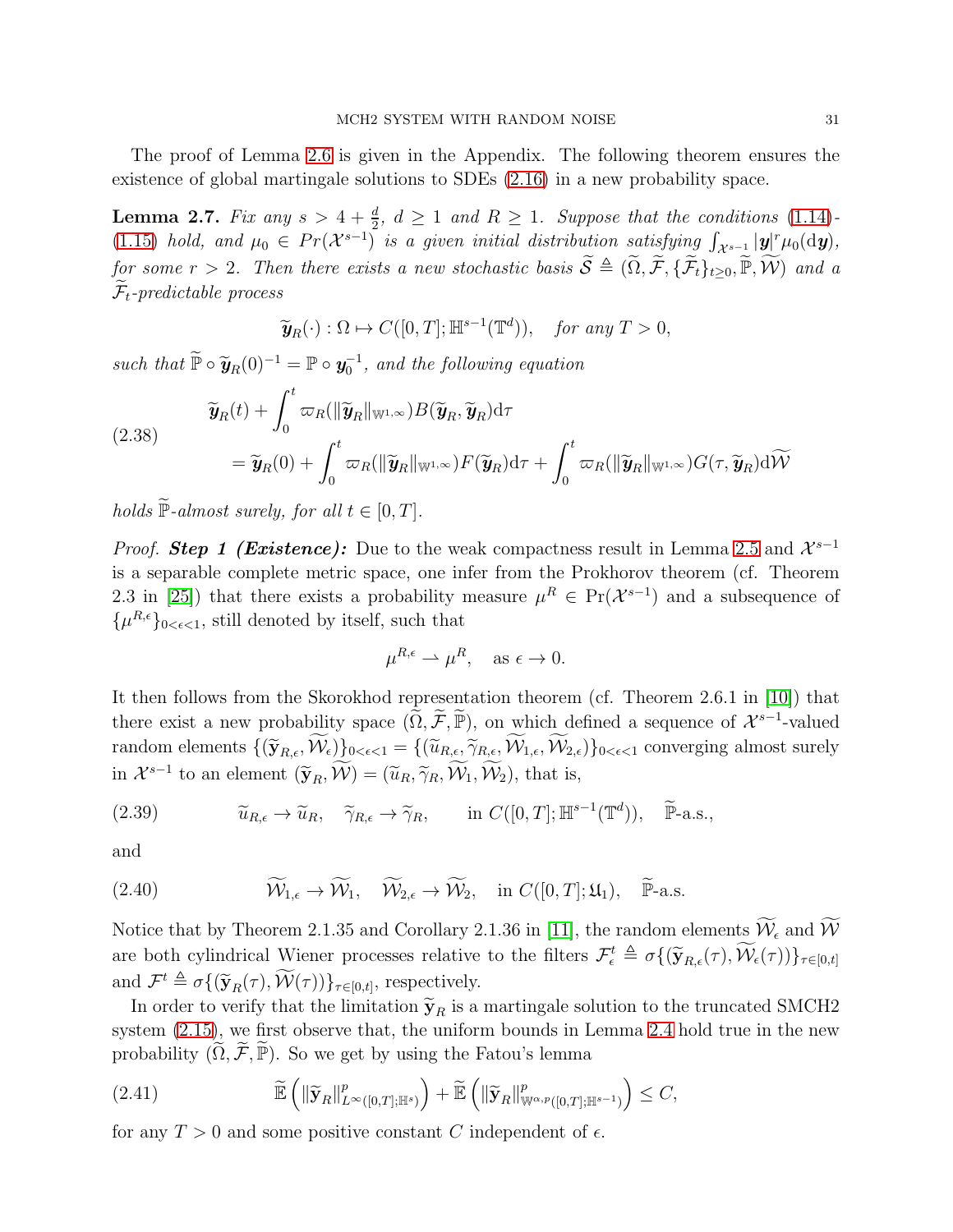Define the stochastic process

$$
\mathcal{E}_{\epsilon}(t) \triangleq \widetilde{\mathbf{y}}_{R,\epsilon}(t) - \widetilde{\mathbf{y}}_{R,\epsilon}(0) + \int_0^t \varpi_R(\|\widetilde{\mathbf{y}}_{R,\epsilon}\|_{\mathbb{W}^{1,\infty}}) B(\widetilde{\mathbf{y}}_{R,\epsilon}, \widetilde{\mathbf{y}}_{R,\epsilon}) dr - \int_0^t \varpi_R(\|\widetilde{\mathbf{y}}_{R,\epsilon}\|_{\mathbb{W}^{1,\infty}}) F(\widetilde{\mathbf{y}}_{R,\epsilon}) dr.
$$

By Lemma [2.4](#page-21-1) (under  $(\widetilde{\Omega}, \widetilde{\mathcal{F}}, \widetilde{\mathbb{P}})$ ) and the assumptions [\(1.14\)](#page-9-1)-[\(1.15\)](#page-9-2), it is easy to verify that  $\mathcal{E}_{\epsilon}(t)$  is a  $\mathbb{H}^{s-2}(\mathbb{T}^d)$ -valued square integrable  $\widetilde{\mathbb{P}}$ -martingale, and the associated quadratic variation process is given by

$$
[\mathcal{E}_{\epsilon}](t) = \int_0^t \varpi_R^2(||\widetilde{\mathbf{y}}_{R,\epsilon}||_{\mathbb{W}^{1,\infty}})G(t,\widetilde{\mathbf{y}}_{R,\epsilon})G(t,\widetilde{\mathbf{y}}_{R,\epsilon})^* \mathrm{d}r.
$$

For any vector valued function  $\varphi \in \mathscr{S}(\mathbb{T}^d) \times \mathscr{S}(\mathbb{T}^d)$  and bounded continuous function  $\phi$  on  $C([0, s]; \mathbb{H}^{s-2}(\mathbb{T}^d)) \times C([0, s]; \mathfrak{U}_1 \times \mathfrak{U}_1)$  with  $0 \leq s < t \leq T$ , there hold

$$
\widetilde{\mathbb{E}}\left[ (\mathcal{E}_{\epsilon}(t) - \mathcal{E}_{\epsilon}(s), \varphi)_{\mathbb{H}^{s-2}} \cdot \phi(\widetilde{\mathbf{y}}_{R,\epsilon}, \widetilde{\mathcal{W}})|_{[0,s]} \right] = 0,
$$

and

$$
\widetilde{\mathbb{E}}\bigg[\bigg((\mathcal{E}_{\epsilon}(t),\varphi)_{\mathbb{H}^{s-2}}^2-(\mathcal{E}_{\epsilon}(t),\varphi)_{\mathbb{H}^{s-2}}^2\\-\int_0^t\varpi_R^2(\|\widetilde{\mathbf{y}}_{R,\epsilon}\|_{\mathbb{W}^{1,\infty}})\|G(t,\widetilde{\mathbf{y}}_{R,\epsilon})^*\varphi\|_{\mathfrak{A}}^2\mathrm{d} r\bigg)\cdot\phi(\widetilde{\mathbf{y}}_{R,\epsilon},\widetilde{\mathcal{W}})|_{[0,s]}\bigg]=0.
$$

By applying the Itô's product rule, we have

$$
\mathrm{d}\Big(\widetilde{\mathbf{b}}_k(t)(\mathcal{E}_\epsilon(t),\varphi)_{\mathbb{H}^{s-2}}\Big)=(\mathcal{E}_\epsilon(t),\varphi)_{\mathbb{H}^{s-2}}\mathrm{d}\widetilde{\mathbf{b}}_k(t)+\widetilde{\mathbf{b}}_k(t)\mathrm{d}(\mathcal{E}_\epsilon(t),\varphi)_{\mathbb{H}^{s-2}}+\mathrm{d}\widetilde{\mathbf{b}}_k(t)\mathrm{d}(\mathcal{E}_\epsilon(t),\varphi)_{\mathbb{H}^{s-2}},
$$

where  $\widetilde{\mathcal{W}}(t) = \sum_{k \geq 1} e_k \widetilde{\mathbf{b}}_k(t)$  is a cylindrical Wiener process on  $\mathfrak{A} \times \mathfrak{A}$ , and  $\widetilde{\mathbf{b}}_k = (\beta_k^1, \beta_k^2)^T$ denotes the two dimensional Brownian motion. Integrating the last identity on  $[s, t]$  and then taking the expectation leads to

$$
\widetilde{\mathbb{E}}\bigg[\bigg(\widetilde{\mathbf{b}}_k(t)(\mathcal{E}_{\epsilon}(t),\varphi)_{\mathbb{H}^{s-2}}-\widetilde{\mathbf{b}}_k(s)(\mathcal{E}_{\epsilon}(s),\varphi)_{\mathbb{H}^{s-2}}\\-\int_s^t\varpi_R(\|\widetilde{\mathbf{y}}_{R,\epsilon}\|_{\mathbb{W}^{1,\infty}})(G(t,\widetilde{\mathbf{y}}_{R,\epsilon})^*\varphi,e_j)_{\mathfrak{A}}\mathrm{d}r\bigg)\cdot\phi(\widetilde{\mathbf{y}}_{R,\epsilon},\widetilde{\mathcal{W}})|_{[0,s]}\bigg]=0.
$$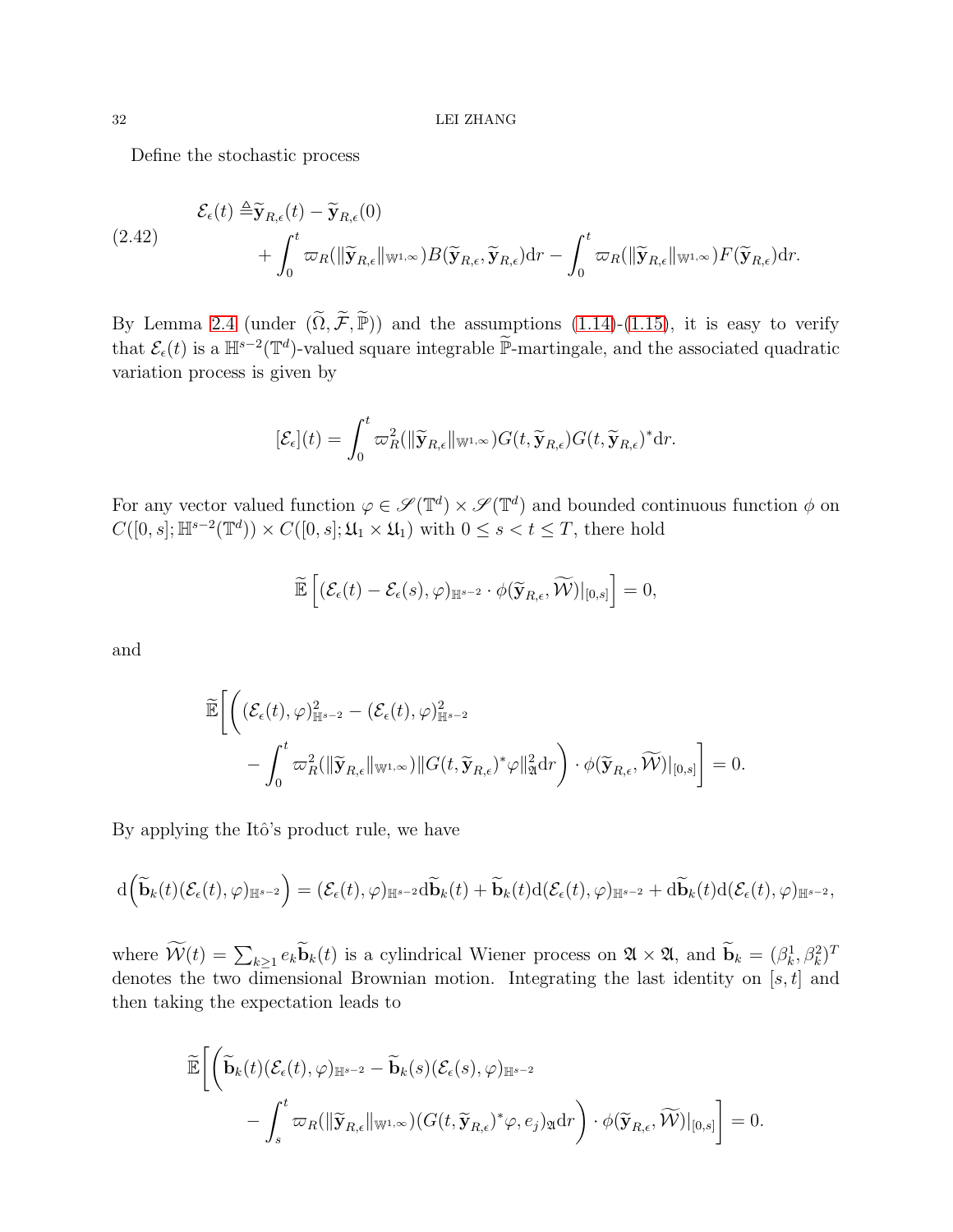Thanks to Lemma [2.6,](#page-29-2) we find

<span id="page-32-0"></span>
$$
\left\| \int_{0}^{t} \varpi_{R}(\|\widetilde{\mathbf{y}}_{R,\epsilon}\|_{\mathbb{W}^{1,\infty}}) F(\widetilde{\mathbf{y}}_{R,\epsilon}) - \varpi_{R}(\|\widetilde{\mathbf{y}}_{R}\|_{\mathbb{W}^{1,\infty}}) F(\widetilde{\mathbf{y}}_{R}) dr \right\|_{\mathbb{H}^{s}}
$$
  
\n
$$
\leq \int_{0}^{t} \varpi_{R}(\|\widetilde{\mathbf{y}}_{R,\epsilon}\|_{\mathbb{W}^{1,\infty}}) \|F(\widetilde{\mathbf{y}}_{R,\epsilon}) - F(\widetilde{\mathbf{y}}_{R})\|_{\mathbb{H}^{s}} dr
$$
  
\n
$$
+ \int_{0}^{t} |\varpi_{R}(\|\widetilde{\mathbf{y}}_{R,\epsilon}\|_{\mathbb{W}^{1,\infty}}) - \varpi_{R}(\|\widetilde{\mathbf{y}}_{R}\|_{\mathbb{W}^{1,\infty}}) \|F(\widetilde{\mathbf{y}}_{R})\|_{\mathbb{H}^{s}} dr
$$
  
\n(2.43)  
\n
$$
\leq C \int_{0}^{t} \varpi_{R}(c\|\widetilde{\mathbf{y}}_{R}\|_{\mathbb{H}^{s}}) (\|\widetilde{\mathbf{y}}_{R}\|_{\mathbb{H}^{s}} + \|\widetilde{\mathbf{y}}_{R,\epsilon}\|_{\mathbb{H}^{s}}) \|\widetilde{\mathbf{y}}_{R,\epsilon} - \widetilde{\mathbf{y}}_{R}\|_{\mathbb{H}^{s}} dr
$$
  
\n
$$
+ C \int_{0}^{t} \|\varpi_{R}'\|_{L^{\infty}} \|\widetilde{\mathbf{y}}_{R}\|_{\mathbb{W}^{1,\infty}} \|\widetilde{\mathbf{y}}_{R}\|_{\mathbb{H}^{s}} \|\widetilde{\mathbf{y}}_{R,\epsilon} - \widetilde{\mathbf{y}}_{R}\|_{\mathbb{W}^{1,\infty}} dr
$$
  
\n
$$
\leq C \int_{0}^{t} \|\widetilde{\mathbf{y}}_{R,\epsilon}(r) - \widetilde{\mathbf{y}}_{R}(r) \|_{\mathbb{H}^{s}} dr \to 0, \quad \text{as } \epsilon \to 0,
$$

where the third inequality used the properties for the cut-off functions and the uniform bounds for  $\tilde{\mathbf{y}}_{R,\epsilon}$  and  $\tilde{\mathbf{y}}_R$  (cf. Lemma [2.4,](#page-21-1) (2.39) and [\(2.41\)](#page-30-0)). Moreover, by using the Moser-type estimates (see Lemma [2.2\)](#page-17-2) for  $s - 1 > 1 + \frac{d}{2}$ , one get

<span id="page-32-1"></span>
$$
\|\varpi_{R}(\|\widetilde{\mathbf{y}}_{R,\epsilon}\|_{\mathbb{W}^{1,\infty}})B(\widetilde{\mathbf{y}}_{R,\epsilon},\widetilde{\mathbf{y}}_{R,\epsilon})-\varpi_{R}(\|\widetilde{\mathbf{y}}_{R}\|_{\mathbb{W}^{1,\infty}})B(\widetilde{\mathbf{y}}_{R},\widetilde{\mathbf{y}}_{R})\|_{\mathbb{H}^{s}}\leq \|\varpi_{R}'\|_{L^{\infty}}\|\widetilde{\mathbf{y}}_{R,\epsilon}-\widetilde{\mathbf{y}}_{R}\|_{\mathbb{W}^{1,\infty}}\|B(\widetilde{\mathbf{y}}_{R,\epsilon},\widetilde{\mathbf{y}}_{R,\epsilon})\|_{\mathbb{H}^{s}}+\varpi_{R}(\|\widetilde{\mathbf{y}}_{R}\|_{\mathbb{W}^{1,\infty}})(\|B(\widetilde{\mathbf{y}}_{R,\epsilon}-\widetilde{\mathbf{y}}_{R},\widetilde{\mathbf{y}}_{R,\epsilon})\|_{\mathbb{H}^{s}}+\|B(\widetilde{\mathbf{y}}_{R},\widetilde{\mathbf{y}}_{R,\epsilon}-\widetilde{\mathbf{y}}_{R})\|_{\mathbb{H}^{s}})(2.44) 
$$
\leq \|\varpi_{R}'\|_{L^{\infty}}\|\widetilde{\mathbf{y}}_{R,\epsilon}-\widetilde{\mathbf{y}}_{R}\|_{\mathbb{W}^{1,\infty}}\|\widetilde{\mathbf{y}}_{R,\epsilon}\|_{\mathbb{H}^{s}}^{2}
$$

$$
+\varpi_{R}(\|\widetilde{\mathbf{y}}_{R}\|_{\mathbb{W}^{1,\infty}})(\|\widetilde{\mathbf{y}}_{R,\epsilon}-\widetilde{\mathbf{y}}_{R}\|_{\mathbb{H}^{s}}\|\widetilde{\mathbf{y}}_{R,\epsilon}\|_{\mathbb{H}^{s}}+\|\widetilde{\mathbf{y}}_{R}\|_{\mathbb{H}^{s}}\|\widetilde{\mathbf{y}}_{R,\epsilon}-\widetilde{\mathbf{y}}_{R}\|_{\mathbb{H}^{s}})\leq C\|\widetilde{\mathbf{y}}_{R,\epsilon}-\widetilde{\mathbf{y}}_{R}\|_{\mathbb{H}^{s}}
$$

$$
\to 0, \text{ as } \epsilon \to 0,
$$
$$

where the last inequality used the  $\mathbb{P}\text{-almost surely converge}$  convergence result [\(2.39\)](#page-30-1). From [\(2.43\)](#page-32-0) and [\(2.44\)](#page-32-1), we deduce that

$$
\lim_{\epsilon \to 0} \widetilde{\mathbb{E}} \sup_{t \in [0,T]} \left| (\int_0^t \varpi_R(\|\widetilde{\mathbf{y}}_{R,\epsilon}\|_{\mathbb{W}^{1,\infty}}) B(\widetilde{\mathbf{y}}_{R,\epsilon},\widetilde{\mathbf{y}}_{R,\epsilon}) \mathrm{d}r - \int_0^t \varpi_R(\|\widetilde{\mathbf{y}}_R\|_{\mathbb{W}^{1,\infty}}) B(\widetilde{\mathbf{y}}_R,\widetilde{\mathbf{y}}_R) \mathrm{d}r, \varphi)_{\mathbb{H}^{s-2}} \right|
$$
  
= 0,

and

$$
\lim_{\epsilon\to 0}\widetilde{\mathbb{E}}\sup_{t\in[0,T]}\left|\bigl(\int_0^t\varpi_R(\|\widetilde{\mathbf{y}}_{R,\epsilon}\|_{\mathbb{W}^{1,\infty}})F(\widetilde{\mathbf{y}}_{R,\epsilon})-\varpi_R(\|\widetilde{\mathbf{y}}_R\|_{\mathbb{W}^{1,\infty}})F(\widetilde{\mathbf{y}}_R)\mathrm{d} r,\varphi\rangle_{\mathbb{H}^{s-2}}\right|=0.
$$

Thereby, one can deduce from the definition of  $\mathcal{E}_{\epsilon}(t)$  that

<span id="page-32-2"></span>(2.45) 
$$
\lim_{\epsilon \to 0} \widetilde{\mathbb{E}} \sup_{t \in [0,T]} |(\mathcal{E}_{\epsilon}(t) - \mathcal{E}(t), \varphi)_{\mathbb{H}^{s-2}}| = 0,
$$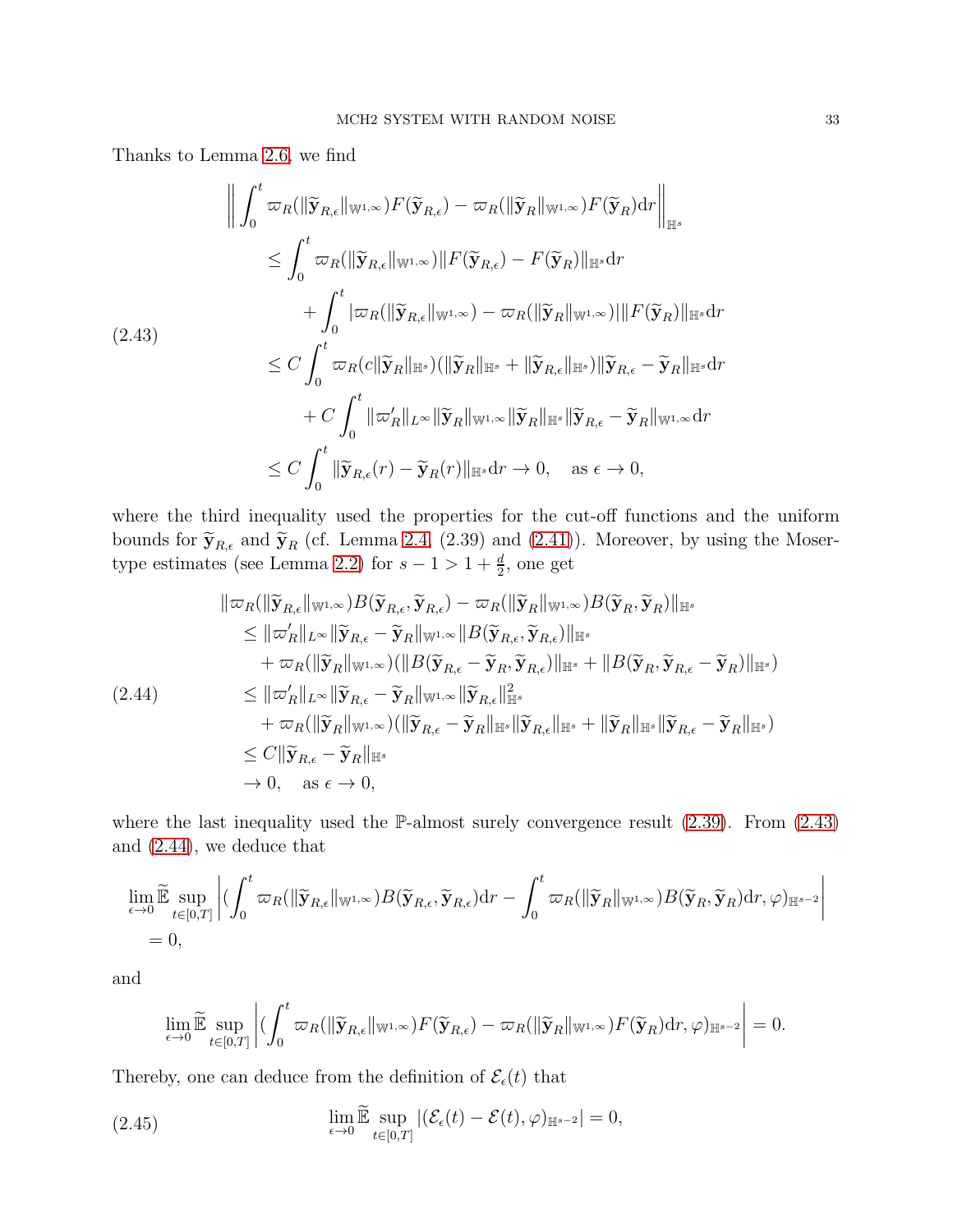where

$$
\mathcal{E}(t) = \widetilde{\mathbf{y}}_R(t) - \widetilde{\mathbf{y}}_R(0) + \int_0^t \varpi_R(\|\widetilde{\mathbf{y}}_R\|_{\mathbb{W}^{1,\infty}}) B(\widetilde{\mathbf{y}}_R, \widetilde{\mathbf{y}}_R) dr - \int_0^t \varpi_R(\|\widetilde{\mathbf{y}}_R\|_{\mathbb{W}^{1,\infty}}) F(\widetilde{\mathbf{y}}_R) dr.
$$

Now let us consider the convergence result related to high order momentum in [\(2.45\)](#page-32-2). Indeed, since for any  $\varphi \in \mathscr{S}(\mathbb{T}^d) \times \mathscr{S}(\mathbb{T}^d)$ , the process  $(\mathcal{E}_{\epsilon}(t), \varphi)_{\mathbb{H}^{s-2}}$  is a real valued martingale, so by using the assumption on  $F(\cdot)$  and the BDG inequality, we obtain

$$
\sup_{0<\epsilon<1} \widetilde{\mathbb{E}} |(\mathcal{E}_{\epsilon}(t),\varphi)_{\mathbb{H}^{s-2}}|^p
$$
\n
$$
\leq C \sup_{0<\epsilon<1} \widetilde{\mathbb{E}} \bigg( \int_0^t \mu^2(t)\chi^2(\|\widetilde{\mathbf{y}}_{R,\epsilon}\|_{\mathbb{W}^{1,\infty}}) \varpi_R(\|\widetilde{\mathbf{y}}_{R,\epsilon}\|_{\mathbb{W}^{1,\infty}}) (1 + \|\widetilde{\mathbf{y}}_{R,\epsilon}\|_{\mathbb{H}^s}^2) \bigg)^{\frac{p}{2}}
$$
\n
$$
\leq C \chi^p(2R) \|\mu\|_{L^p}^p \bigg( 1 + \sup_{0<\epsilon<1} \widetilde{\mathbb{E}} \sup_{t\in[0,T]} \|\widetilde{\mathbf{y}}_{R,\epsilon}(t)\|_{\mathbb{H}^s}^p \bigg)
$$
\n
$$
\leq C \chi^p(2R) \|\mu\|_{L^p}^p,
$$

for some positive constant C independent of  $\epsilon$ . This implies that the process  $|(\mathcal{E}_{\epsilon}(t), \varphi)_{\mathbb{H}^{s-2}}|^2$ is uniformly integrable. It then follows from the Vitali's convergence theorem (cf. pp.187 in  $[19]$ ) that

<span id="page-33-0"></span>(2.46) 
$$
\lim_{\epsilon \to 0} \widetilde{\mathbb{E}} \sup_{t \in [0,T]} |(\mathcal{E}_{\epsilon}(t) - \mathcal{E}(t), \varphi)_{\mathbb{H}^{s-2}}|^2 = 0.
$$

Thanks to [\(2.46\)](#page-33-0), one can take the limit as  $\epsilon \to 0$  to derive that

$$
\begin{aligned} &\widetilde{\mathbb{E}}\left[ \left( \mathcal{E}(t) - \mathcal{E}(s), \varphi \right)_{\mathbb{H}^{s-2}} \cdot \phi(\widetilde{\mathbf{y}}_R, \widetilde{\mathcal{W}})|_{[0,s]} \right] = 0, \\ &\widetilde{\mathbb{E}}\bigg[ \bigg( \left( \mathcal{E}(t), \varphi \right)_{\mathbb{H}^{s-2}}^2 - \left( \mathcal{E}(t), \varphi \right)_{\mathbb{H}^{s-2}}^2 - \int_0^t \varpi_R^2 (\|\widetilde{\mathbf{y}}_R\|_{\mathbb{W}^{1,\infty}}) \|G(t, \widetilde{\mathbf{y}}_R)^* \varphi\|_{\mathfrak{A}}^2 \mathrm{d}r \bigg) \\ &\cdot \phi(\widetilde{\mathbf{y}}_R, \widetilde{\mathcal{W}})|_{[0,s]} \bigg] = 0, \end{aligned}
$$

and

$$
\widetilde{\mathbb{E}}\bigg[\bigg(\widetilde{\mathbf{b}}_k(t)(\mathcal{E}(t),\varphi)_{\mathbb{H}^{s-2}} - \widetilde{\mathbf{b}}_k(t)(\mathcal{E}(t),\varphi)_{\mathbb{H}^{s-2}} - \int_s^t \varpi_R(\|\widetilde{\mathbf{y}}_R\|_{\mathbb{W}^{1,\infty}})(G(t,\widetilde{\mathbf{y}}_R)^*\varphi,e_j)_{\mathfrak{A}} dr\bigg) \cdot \phi(\widetilde{\mathbf{y}}_R,\widetilde{\mathcal{W}})\big|_{[0,s]}\bigg] = 0,
$$

which indicates that the limit process  $\mathcal{E}(t)$  is in fact an  $\widetilde{\mathcal{F}}_t$ -adapted square integrable martingale taking values in  $\mathbb{H}^s(\mathbb{T}^d)$ . As a result, one can apply the generalized martingale presentation theorem (cf. Proposition A.1 in [\[52\]](#page-91-22)) to obtain

$$
\mathcal{E}(t) = \int_0^t \varpi_R(\|\widetilde{\mathbf{y}}_R\|_{\mathbb{W}^{1,\infty}}) G(r, \widetilde{\mathbf{y}}_R) d\widetilde{\mathcal{W}}, \quad \forall t \in [0, T].
$$

Meanwhile, there exists a new filtered probability space  $(\widetilde{\Omega}, \widetilde{\mathcal{F}}, \widetilde{\mathcal{F}}_t, \widetilde{\mathbb{P}})$ , a cylindrical Wiener process  $\widetilde{\mathcal{W}}$  and an  $\widetilde{\mathcal{F}}_t$ -adapted process

$$
\widetilde{\mathbf{y}}_R \in L^{\infty}([0,T]; \mathbb{H}^s(\mathbb{T}^d)) \cap C([0,T]; \mathbb{H}^{s-1}(\mathbb{T}^d)),
$$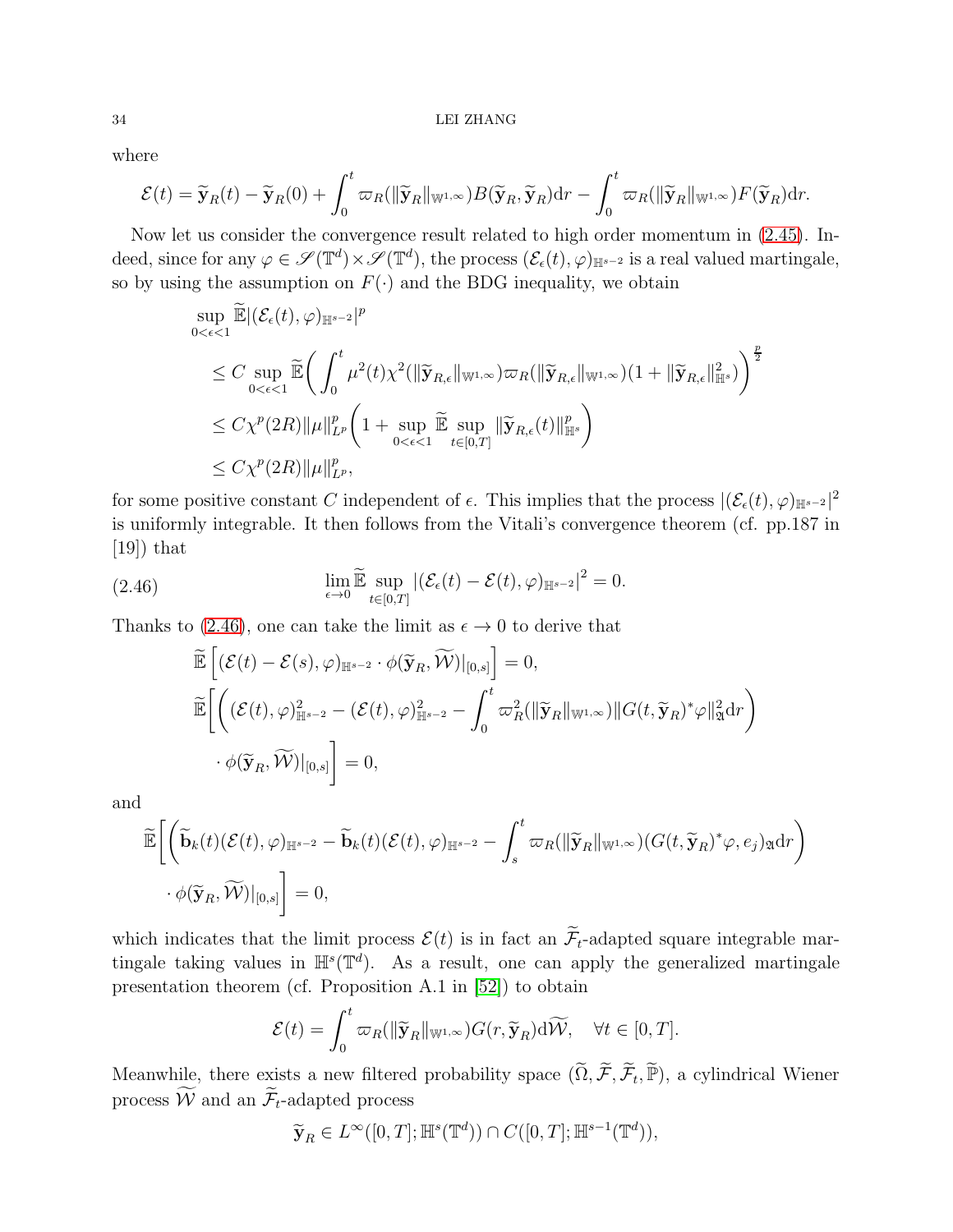such that  $\tilde{\mathbf{y}}_R$  satisfies Eq.[\(2.38\)](#page-30-2)  $\tilde{\mathbb{P}}$ -almost surely, and  $\tilde{\mathbf{y}}_R(0)$  has the same distribution with  $\widetilde{\mathbf{y}}(0) = \widetilde{\mathbf{y}}_0$ . In other words, we have proved the existence of a martingale solution to the truncated system [\(2.15\)](#page-20-1). In addition, the solution  $\tilde{\mathbf{y}}_R(\cdot)$  exists globally as  $T > 0$  is arbitrary.

**Step 2 (Regularity):** We prove that

$$
\widetilde{\mathbf{y}}_R \in C([0,T]; \mathbb{H}^s(\mathbb{T}^d)), \quad \widetilde{\mathbb{P}}\text{-a.s.}
$$

Indeed, it is shown in Step 1 that  $\widetilde{\mathbf{y}}_R$  belongs to  $L^{\infty}([0,T]; \mathbb{H}^s(\mathbb{T}^d)) \cap C([0,T]; \mathbb{H}^{s-1}(\mathbb{T}^d)),$ so by the continuous embedding  $\mathbb{H}^s(\mathbb{T}^d) \subset \mathbb{H}^{s-1}(\mathbb{T}^d)$ , we infer that the solution is weakly continuous in  $\mathbb{H}^{s}(\mathbb{T}^{d})$  (cf. Lemma II.5.9 in [\[5\]](#page-89-22)), that is,

$$
\widetilde{\mathbf{y}}_R \in C([0,T]; \mathbb{H}^s(\mathbb{T}^d)_{\text{weak}}),
$$

which implies that

<span id="page-34-1"></span>
$$
\widetilde{\mathbb{E}} \|\widetilde{\mathbf{y}}_{R}(\varsigma)\|_{\mathbb{H}^{s}}^{2} = \widetilde{\mathbb{E}} \left| \sup_{\varphi \in \mathbb{H}^{-s}, \|\varphi\|_{\mathbb{H}^{-s}} = 1} \lim_{t \to \varsigma^{+}} (\widetilde{\mathbf{y}}_{R}(t), \varphi)_{\mathbb{H}^{s}, \mathbb{H}^{-s}} \right|^{2}
$$
\n
$$
\leq \widetilde{\mathbb{E}} \liminf_{t \to \varsigma^{+}} \left( \sup_{\varphi \in \mathbb{H}^{-s}, \|\varphi\|_{\mathbb{H}^{-s}} = 1} |(\widetilde{\mathbf{y}}_{R}(t), \varphi)_{\mathbb{H}^{s}, \mathbb{H}^{-s}}|^{2} \right)
$$
\n
$$
\leq \liminf_{t \to \varsigma^{+}} \widetilde{\mathbb{E}} \|\widetilde{\mathbf{y}}_{R}(t)\|_{\mathbb{H}^{s}}^{2}.
$$

As  $\widetilde{\mathbf{y}}_R(\cdot)$  solves the truncated SMCH2 system [\(2.14\)](#page-19-1)  $\widetilde{\mathbb{P}}$ -almost surely, one can apply the Itô's formula to  $\|\tilde{\mathbf{y}}_R(r)\|_{\mathbb{H}^s}^2$ . After utilizing the BDG inequality and the assumption [\(1.14\)](#page-9-1), we obtain (2.48)

<span id="page-34-0"></span>
$$
\widetilde{\mathbb{E}} \sup_{r \in [s,t]} \|\widetilde{\mathbf{y}}_R(r)\|_{\mathbb{H}^s}^2 \leq \|\widetilde{\mathbf{y}}_R(s)\|_{\mathbb{H}^s}^2 + C \int_{\varsigma}^t \varpi_R(\|\widetilde{\mathbf{y}}_R\|_{\mathbb{W}^{1,\infty}}) \|\widetilde{\mathbf{y}}_R\|_{\mathbb{W}^{1,\infty}} \|\widetilde{\mathbf{y}}_R\|_{\mathbb{H}^s}^2 dr \n+ C \widetilde{\mathbb{E}} \bigg(\int_{\varsigma}^t \mu^2(t) \varpi_R^2(\|\widetilde{\mathbf{y}}_R\|_{\mathbb{W}^{1,\infty}}) \chi^2(\|\mathbf{y}\|_{\mathbb{W}^{1,\infty}}) \|\widetilde{\mathbf{y}}_R\|_{\mathbb{H}^s}^2 (1 + \|\widetilde{\mathbf{y}}_R\|_{\mathbb{H}^s}^2) dr \bigg)^{\frac{1}{2}} \n+ C \widetilde{\mathbb{E}} \int_{\varsigma}^t \mu^2(t) \varpi_R^2(\|\widetilde{\mathbf{y}}_R\|_{\mathbb{W}^{1,\infty}}) \chi^2(\|\mathbf{y}\|_{\mathbb{W}^{1,\infty}}) (1 + \|\widetilde{\mathbf{y}}_R\|_{\mathbb{H}^s}^2) dr.
$$

Thereby, it follows from [\(2.48\)](#page-34-0) and the uniform bound for  $\tilde{\mathbf{y}}_R$  in  $\mathbb{H}^s(\mathbb{T}^d)$  (cf. [\(2.41\)](#page-30-0)) that

$$
\widetilde{\mathbb{E}} \|\widetilde{\mathbf{y}}_R(t)\|_{\mathbb{H}^s}^2 \leq \widetilde{\mathbb{E}} \sup_{r \in [\varsigma,t]} \|\widetilde{\mathbf{y}}_R(r)\|_{\mathbb{H}^s}^2 \leq \widetilde{\mathbb{E}} \|\widetilde{\mathbf{y}}_R(\varsigma)\|_{\mathbb{H}^s}^2 + C(|t-\varsigma|+|t-\varsigma|^{\frac{1}{2}}).
$$

By taking the superior limit  $t \to \varsigma^+$  in last inequality leads to

$$
(2.49)\quad \limsup_{t\to\varsigma^+}\widetilde{\mathbb{E}}\|\widetilde{\mathbf{y}}_R(t)\|_{\mathbb{H}^s}^2\leq \limsup_{t\to\varsigma^+}\left(\widetilde{\mathbb{E}}\|\widetilde{\mathbf{y}}_R(\varsigma)\|_{\mathbb{H}^s}^2+C(|t-\varsigma|+|t-\varsigma|^{\frac{1}{2}}\right)=\widetilde{\mathbb{E}}\|\widetilde{\mathbf{y}}_R(\varsigma)\|_{\mathbb{H}^s}^2.
$$

Combining [\(2.47\)](#page-34-1) and [\(2.48\)](#page-34-0) yields that

$$
\widetilde{\mathbb{E}} \|\widetilde{\mathbf{y}}_R(\varsigma)\|_{\mathbb{H}^s}^2 \leq \liminf_{t \to \varsigma^+} \widetilde{\mathbb{E}} \|\widetilde{\mathbf{y}}_R(t)\|_{\mathbb{H}^s}^2 \leq \limsup_{t \to \varsigma^+} \widetilde{\mathbb{E}} \|\widetilde{\mathbf{y}}_R(t)\|_{\mathbb{H}^s}^2 \leq \widetilde{\mathbb{E}} \|\widetilde{\mathbf{y}}_R(\varsigma)\|_{\mathbb{H}^s}^2,
$$

which implies

$$
\widetilde{\mathbb{E}} \|\widetilde{\mathbf{y}}_R(\varsigma)\|^2_{\mathbb{H}^s} = \lim_{t \to \varsigma^+} \widetilde{\mathbb{E}} \|\widetilde{\mathbf{y}}_R(t)\|^2_{\mathbb{H}^s}.
$$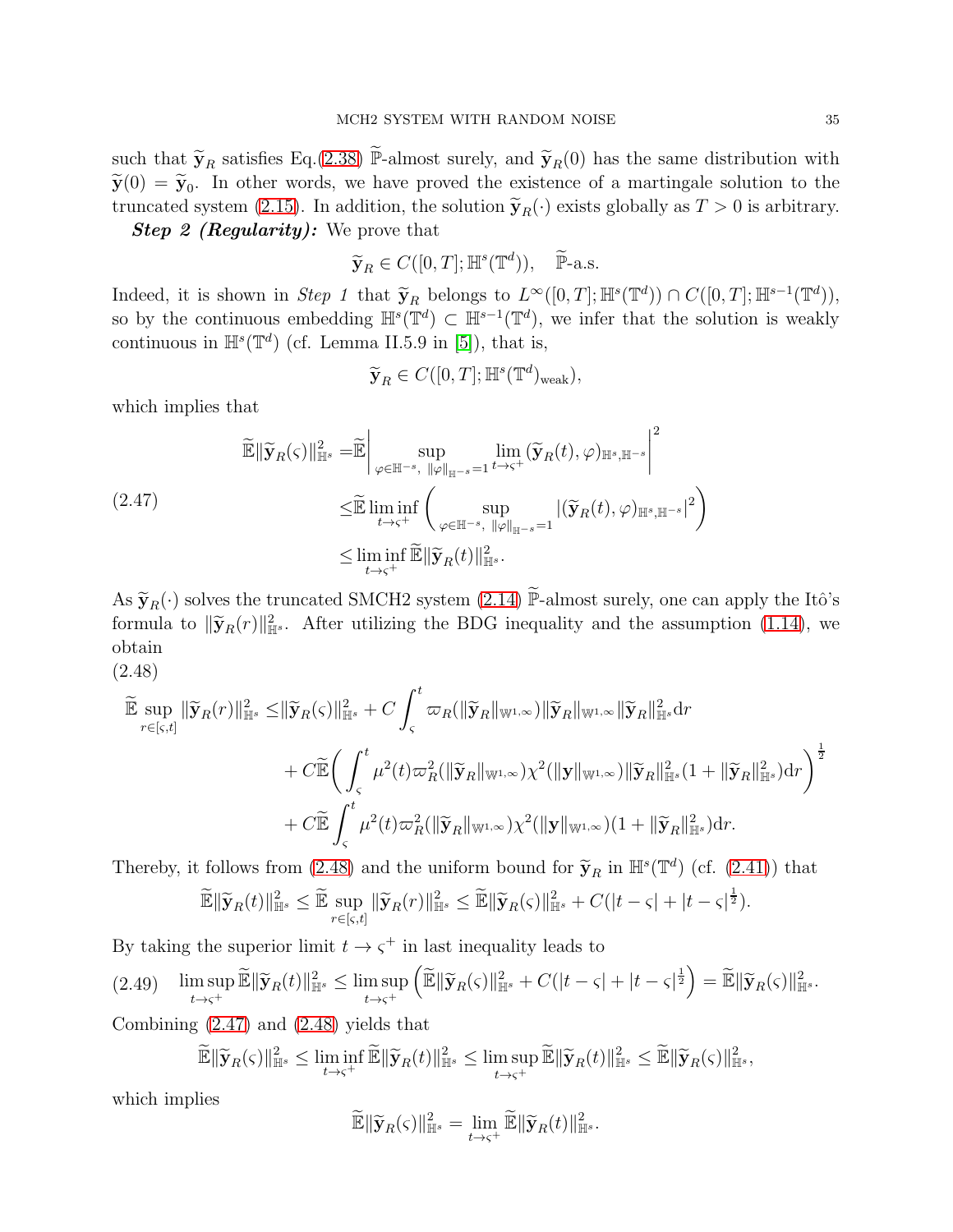### 36 LEI ZHANG

In a similar manner, one can also prove that  $\widetilde{\mathbb{E}} \|\widetilde{\mathbf{y}}_R(\varsigma)\|_{\mathbb{H}^s}^2 = \lim_{t \to \varsigma^-} \widetilde{\mathbb{E}} \|\widetilde{\mathbf{y}}_R(t)\|_{\mathbb{H}^s}^2$ . Hence, the solution  $\widetilde{\mathbf{y}}_R$  is actually strongly continuous in  $\mathbb{H}^s(\mathbb{T}^d)$ .

This completes the proof of Lemma [2.7.](#page-30-3)

### 2.4.2. Pathwise uniqueness.

**Lemma 2.8.** Let  $s > 4 + \frac{d}{2}$ ,  $R \ge 1$ , and the conditions [\(1.14\)](#page-9-1)-[\(1.15\)](#page-9-2) hold. Suppose that  $(\boldsymbol{y}_R^{(i)}$  $\mathbf{y}_{R}^{(i)},\mathcal{S}$ ),  $\mathbf{y}_{R}^{(i)}=(u_i,\gamma_i), i=1,2$ , are two global solutions of [\(2.14\)](#page-19-1) in the sense of Lemma [2.7,](#page-30-3) relative to the same stochastic basis  $S = (\Omega, \mathcal{F}, \{\mathcal{F}_t\}_{t\geq0}, \mathbb{P})$ . If  $y_R^{(1)}$  $\boldsymbol{y}_R^{(1)}(0) = \boldsymbol{y}_R^{(2)}$  $\mathbf{y}_R^{(2)}(0) = \boldsymbol{y}_0$  $\mathbb{P}\text{-almost surely with } \mathbb{E}\|\textbf{\textit{y}}_0\|_{\mathbb{H}^s}^r<\infty \textit{ for some } r>2, \textit{ then the solutions } \textbf{\textit{y}}_R^{(1)}$  $\stackrel{(1)}{R}$  and  $\stackrel{(2)}{y_R^{\left( 2 \right)}}$  $\int_R^{(2)}$  are indistinguishable, that is,

$$
\mathbb{P}\left\{\mathbf{y}_{R}^{(1)}(t)=\mathbf{y}_{R}^{(2)}(t),\ \forall t\geq 0\right\}=1.
$$

*Proof.* Since  $y_0 \in L^r(\Omega; \mathbb{H}^s(\mathbb{T}^d))$ , for every  $T > 0$ , we get from Lemma [2.4](#page-21-1) that

$$
\mathbb{E}\sup_{t\in[0,T]}\left(\|\mathbf{y}_R^{(1)}(t)\|_{\mathbb{H}^s}^2+\|\mathbf{y}_R^{(2)}(t)\|_{\mathbb{H}^s}^2\right)\leq C<\infty,
$$

where  $C > 0$  is a universal constant depending only on  $y_0$ ,  $R, T, \mu$  and  $\chi$ . Notice that the continuity in time is only ensured for  $\mathbb{H}^{s-1}$ -norm of  $\mathbf{y}_{R}^{(1)}$  $\mathbf{F}_R^{(1)}$  and  $\mathbf{y}_R^{(2)}$  $R^{(2)}$ . In view of the choice of s, one may define the following collection of exiting times

$$
\mathbb{t}_K \triangleq \inf \left\{ t \ge 0; \ \|\mathbf{y}_R^{(1)}(t)\|_{\mathbb{H}^{s-1}}^2 + \|\mathbf{y}_R^{(2)}(t)\|_{\mathbb{H}^{s-1}}^2 > K \right\}, \quad \forall K > 0.
$$

Due to the Sobolev embedding  $\mathbb{H}^s(\mathbb{T}^d) \hookrightarrow \mathbb{H}^{s-1}(\mathbb{T}^d)$  and the uniformly boundedness of solutions, we have  $\mathbf{t}_K \to \infty$  P-almost surely as  $K \to \infty$ .

Setting  $\mathbf{z} = \mathbf{y}_R^{(1)} - \mathbf{y}_R^{(2)}$  with the components  $\mathbf{z} = (u, \gamma)^T = (u_1 - u_2, \gamma_1 - \gamma_2)^T$ , and using definition of the bilinear property of  $B(\cdot, \cdot)$ , one deduce from the system [\(2.14\)](#page-19-1) that

<span id="page-35-0"></span>(2.50) 
$$
dz(t) = (J_1(t) + J_2(t))dt + J_3(t)dW,
$$

where

$$
J_1(t) \triangleq \varpi_{1,2}(t)B(\mathbf{y}_R^{(2)}, \mathbf{y}_R^{(2)}) + \varpi_R(||\mathbf{y}_R^{(1)}||_{\mathbb{W}^{1,\infty}})(B(\mathbf{z}, \mathbf{y}_R^{(1)}) + B(\mathbf{y}_R^{(2)}, \mathbf{z})),
$$
  
\n
$$
J_2(t) \triangleq \varpi_{1,2}(t)F(\mathbf{y}_R^{(1)}) + \varpi_R(||\mathbf{y}_R^{(2)}||_{\mathbb{W}^{1,\infty}})(F(\mathbf{y}_R^{(1)}) - F(\mathbf{y}_R^{(2)})),
$$
  
\n
$$
J_3(t) \triangleq \varpi_{1,2}(t)G(t, \mathbf{y}_R^{(1)}) + \varpi_R(||\mathbf{y}_R^{(2)}||_{\mathbb{W}^{1,\infty}})(G(t, \mathbf{y}_R^{(1)}) - G(t, \mathbf{y}_R^{(2)})),
$$

with  $\varpi_{1,2}(t) \triangleq \varpi_R(\|\mathbf{y}_R^{(1)}\|)$  $\frac{f^{(1)}}{R} \|_{\mathbb{W}^{1,\infty}}) - \varpi_R (\|\mathbf{y}^{(2)}_R\|)$  $\|R^{(2)}\|_{\mathbb{W}^{1,\infty}}$ ). In what follows, we shall derive some momentum estimates for  $z(t)$ , which ensures the uniqueness of the solution.

First, by applying the operator  $\Lambda^{s-2}$  to Eq.[\(2.50\)](#page-35-0) and then using the Ito's formula in  $\mathbb{L}^2(\mathbb{T}^d)$ , one find for any  $t > 0$ 

$$
(2.51)
$$

$$
\|\mathbf{z}(t\wedge \mathbf{t}_{K})\|_{\mathbb{H}^{s-2}}^{2} = 2 \sum_{i=1,2} \int_{0}^{t\wedge \mathbf{t}_{K}} \left(\Lambda^{s-2} \mathbf{z}(\tau), \Lambda^{s-2} J_{i}(\tau)\right)_{\mathbb{L}^{2}} d\tau + \int_{0}^{t\wedge \mathbf{t}_{K}} \|J_{3}(\tau)\|_{\mathcal{L}_{2}(\mathfrak{U}_{1}, \mathbb{H}^{s-2})}^{2} d\tau
$$

$$
+ 2 \int_{0}^{t\wedge \mathbf{t}_{K}} \left(\Lambda^{s-2} \mathbf{z}(\tau), \Lambda^{s-2} J_{3}(\tau) d\mathcal{W}\right)_{\mathbb{L}^{2}}.
$$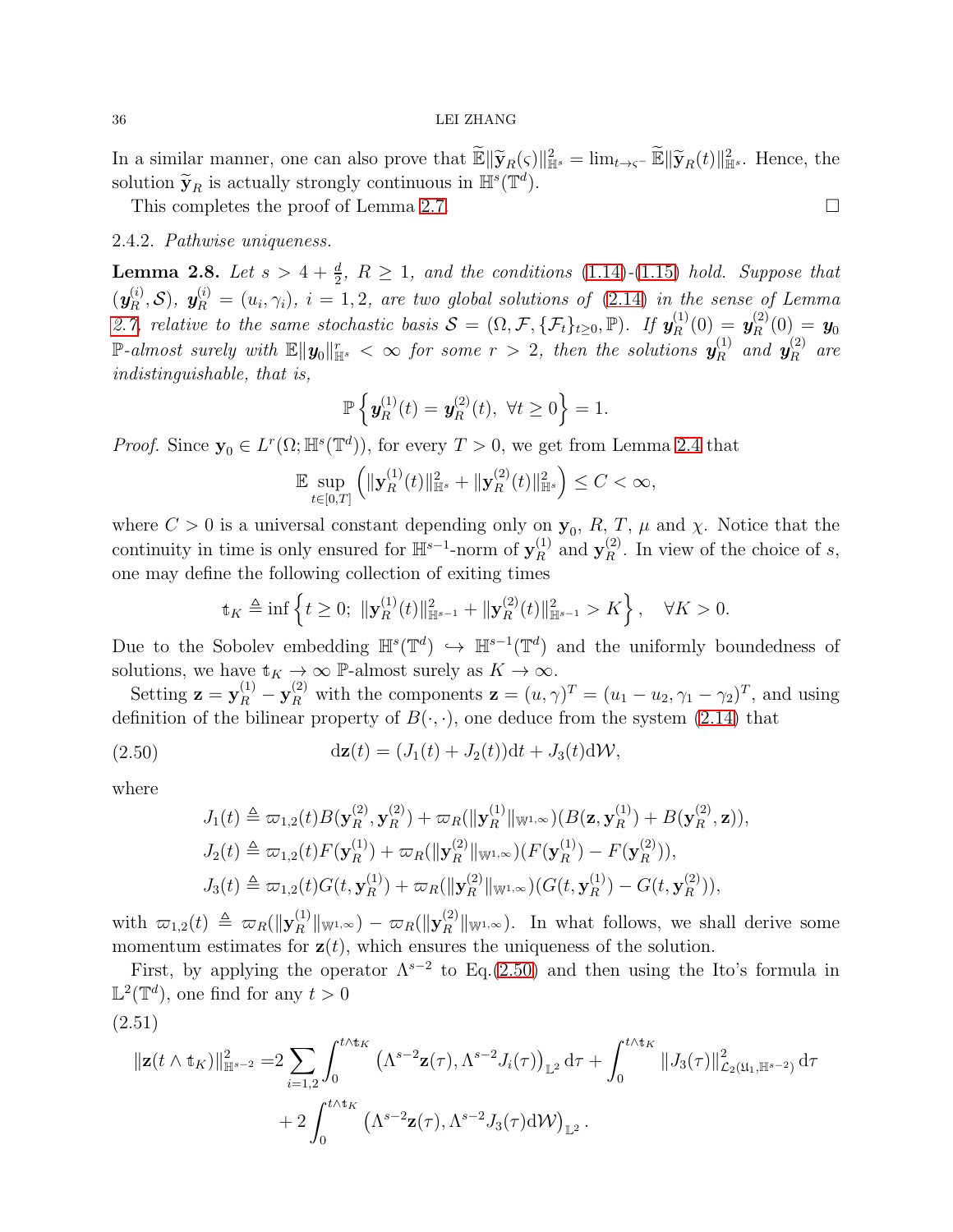For  $J_1$ , by commutating the operator  $\Lambda^{s-2}$  with  $u_2$ , we have

<span id="page-36-0"></span>
$$
\begin{aligned}\n(\Lambda^{s-2} \mathbf{z}, \Lambda^{s-2} \varpi_{1,2}(t) B(\mathbf{y}_R^{(2)}, \mathbf{y}_R^{(2)}))_{\mathbb{L}^2} \\
&= \varpi_{1,2}(t) (\Lambda^{s-2} u, [\Lambda^{s-2}, u_2 \cdot \nabla] u_2)_{L^2} + \varpi_{1,2}(t) (\Lambda^{s-2} u, u_2 \cdot \nabla \Lambda^{s-2} u_2)_{L^2} \\
&\quad + \varpi_{1,2}(t) (\Lambda^{s-2} \gamma, [\Lambda^{s-2}, u_2 \cdot \nabla] \gamma_2)_{L^2} + \varpi_{1,2}(t) (\Lambda^{s-2} \gamma, u_2 \cdot \nabla \Lambda^{s-2} \gamma_2)_{L^2} \\
&= J_{11} + J_{12} + J_{13} + J_{14}.\n\end{aligned}
$$

Then the Cauchy-Schwartz estimate and the commutator estimate Lemma [2.1](#page-17-0) lead to

$$
|J_{11} + J_{13}| \leq |\varpi_{1,2}(t)| (||u||_{H^{s-2}} ||\Lambda^{s-2}, u_2 \cdot \nabla]u_2||_{L^2} + ||\gamma||_{H^{s-2}} ||\Lambda^{s-2}, u_2 \cdot \nabla]\gamma_2||_{L^2})
$$
  
\n
$$
\leq C |\varpi_{1,2}(t)| (||u||_{H^{s-2}} ||\nabla u_2||_{L^\infty} ||u_2||_{H^{s-2}} + ||\gamma||_{H^{s-2}} ||\nabla u_2||_{L^\infty} ||\gamma_2||_{H^{s-2}}
$$
  
\n
$$
+ ||\nabla \gamma_2||_{L^\infty} ||u_2||_{H^{s-2}} ||\gamma||_{H^{s-2}})
$$
  
\n
$$
\leq C ||\mathbf{y}_R^{(1)} - \mathbf{y}_R^{(2)} ||\nabla u_2||_{L^\infty} ||\nabla \mathbf{y}_R^{(2)} ||_{L^\infty} ||\mathbf{z}||_{H^{s-2}} ||\mathbf{y}_R^{(2)} ||_{H^{s-2}}
$$
  
\n
$$
\leq C ||\mathbf{y}_R^{(2)} ||_{H^{s-2}}^2 ||\mathbf{z}||_{H^{s-2}}^2,
$$

where the last inequality used the the embedding  $\mathbb{H}^{s-2}(\mathbb{T}^d) \hookrightarrow \mathbb{W}^{1,\infty}(\mathbb{T}^d)$ , and the mean value theorem for  $\varpi_R(\cdot)$  such that

$$
|\varpi_{1,2}(t)| = |\varpi'_R(\theta||\mathbf{y}_R^{(1)}||_{\mathbb{W}^{1,\infty}} + (1-\theta)||\mathbf{y}_R^{(2)}||_{\mathbb{W}^{1,\infty}})(||\mathbf{y}_R^{(1)}||_{\mathbb{W}^{1,\infty}} - ||\mathbf{y}_R^{(2)}||_{\mathbb{W}^{1,\infty}})|
$$
  
\$\leq C ||\mathbf{y}\_R^{(1)} - \mathbf{y}\_R^{(2)}||\_{\mathbb{W}^{1,\infty}},

for some  $\theta \in (0, 1)$ . In terms of the last inequality, we have

$$
|J_{12} + J_{14}| \leq C \varpi_{1,2}(t) (\|u_2\|_{L^{\infty}} \|u\|_{H^{s-2}} \|u_2\|_{H^{s-1}} + \|u_2\|_{L^{\infty}} \|\gamma\|_{H^{s-2}} \|\gamma_2\|_{H^{s-1}})
$$
  

$$
\leq C \|y_R^{(2)}\|_{\mathbb{H}^{s-2}} \|y_R^{(2)}\|_{\mathbb{H}^{s-1}} \|z\|_{\mathbb{H}^{s-2}}^2.
$$

Putting the estimates into [\(2.52\)](#page-36-0), we get by the definition of the stopping times  $\mathbf{t}_K$  that

<span id="page-36-1"></span>
$$
\int_0^{t \wedge t_K} (\Lambda^{s-2} \mathbf{z}, \Lambda^{s-2} \varpi_{1,2}(t) B(\mathbf{y}_R^{(2)}, \mathbf{y}_R^{(2)}))_{\mathbb{L}^2} d\tau
$$
\n
$$
\leq C \int_0^{t \wedge t_K} \| \mathbf{y}_R^{(2)} \|_{\mathbb{H}^{s-2}} (\|\mathbf{y}_R^{(2)}\|_{\mathbb{H}^{s-1}} + \|\mathbf{y}_R^{(2)}\|_{\mathbb{H}^{s-2}}) \|\mathbf{z}\|_{\mathbb{H}^{s-2}}^2 d\tau
$$
\n
$$
\leq CK \int_0^{t \wedge t_K} \|\mathbf{z}(\tau)\|_{\mathbb{H}^{s-2}}^2 d\tau.
$$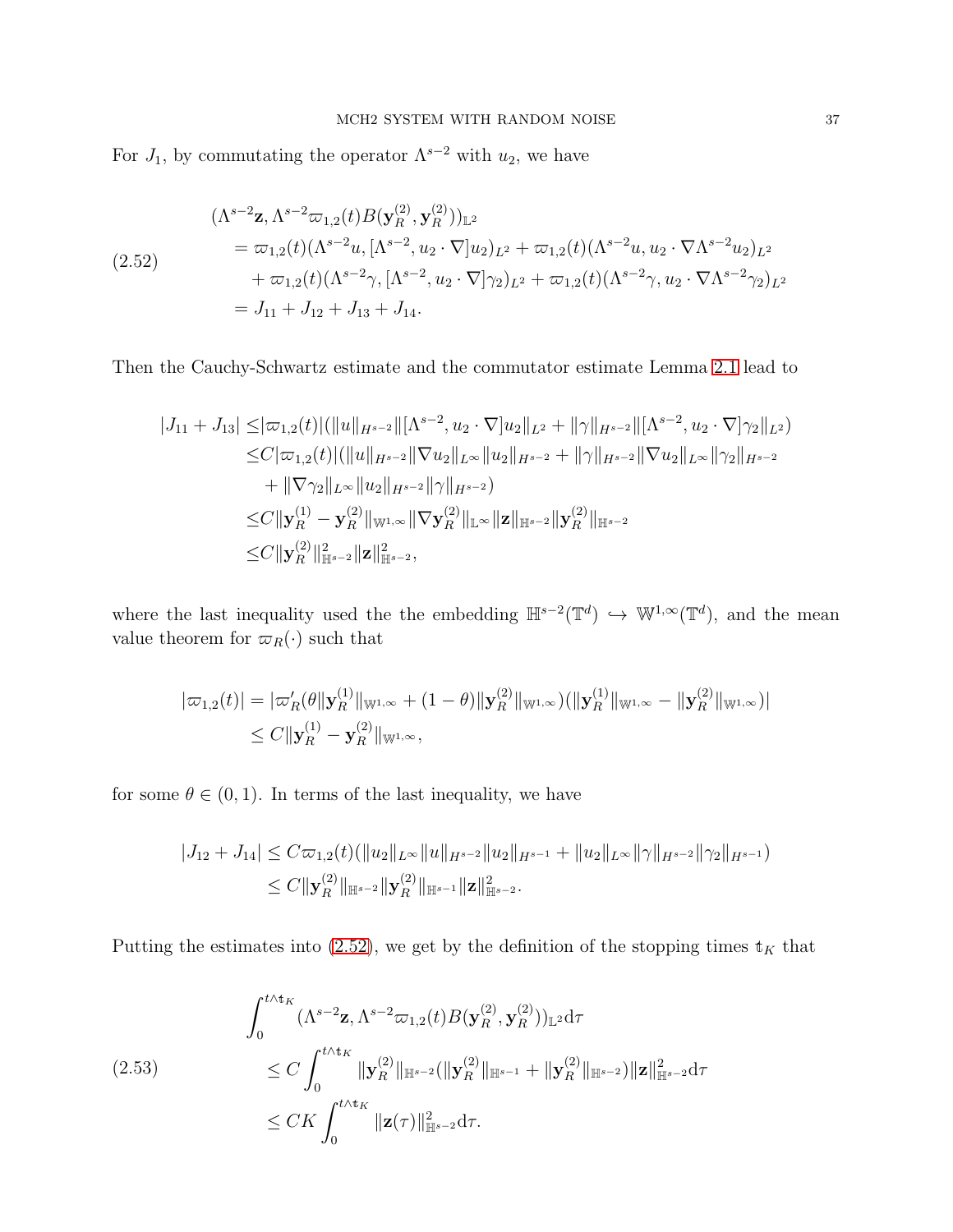Using the commutator estimates, we also have

 $(1)$ 

$$
|(\Lambda^{s-2} \mathbf{z}, \Lambda^{s-2} B(\mathbf{z}, \mathbf{y}_R^{(1)}))_{\mathbb{L}^2}| \le |(\Lambda^{s-2} u, \Lambda^{s-2}(u \cdot \nabla u_1))_{L^2}| + |(\Lambda^{s-2} \gamma, \Lambda^{s-2}(u \cdot \nabla \gamma_1))_{L^2}|
$$
  
\n
$$
\le C||u||_{H^{s-2}}(||\nabla u||_{L^{\infty}}||u_1||_{H^{s-2}} + ||\nabla u_1||_{L^{\infty}}||u||_{H^{s-2}}
$$
  
\n
$$
+ ||u||_{L^{\infty}}||u_1||_{H^{s-1}}) + C||\gamma||_{H^{s-2}}(||\nabla u||_{L^{\infty}}||u_1||_{H^{s-2}}
$$
  
\n
$$
+ ||\nabla \gamma_1||_{L^{\infty}}||u||_{H^{s-2}} + ||u||_{L^{\infty}}||\gamma_1||_{H^{s-1}})
$$
  
\n
$$
\le C(||\mathbf{y}_R^{(1)}||_{\mathbb{H}^{s-2}}||\nabla \mathbf{z}||_{\mathbb{L}^{\infty}}||\mathbf{z}||_{\mathbb{H}^{s-2}} + ||\nabla \mathbf{y}_R^{(1)}||_{\mathbb{L}^{\infty}}||\mathbf{z}||_{\mathbb{H}^{s-2}}
$$
  
\n
$$
+ ||\mathbf{y}_R^{(1)}||_{\mathbb{H}^{s-1}}||\mathbf{z}||_{\mathbb{L}^{\infty}}||\mathbf{z}||_{\mathbb{H}^{s-2}})
$$
  
\n
$$
\le C||\mathbf{y}_R^{(1)}||_{\mathbb{H}^{s-1}}||\mathbf{z}||_{\mathbb{H}^{s-2}},
$$

which implies that

<span id="page-37-0"></span>
$$
(2.54) \qquad \int_0^{t\wedge t_K} \varpi_R(\|\mathbf{y}_R^{(1)}\|_{\mathbb{W}^{1,\infty}}) (\Lambda^{s-2}\mathbf{z}, \Lambda^{s-2}B(\mathbf{z}, \mathbf{y}_R^{(1)})_{\mathbb{L}^2} d\tau \leq CK \int_0^{t\wedge t_K} \|\mathbf{z}(\tau)\|_{\mathbb{H}^{s-2}}^2 d\tau.
$$

In a similar manner, we also have

$$
\int_0^{t\wedge t_K} (\Lambda^{s-2} \mathbf{z}, \Lambda^{s-2} \varpi_R(\|\mathbf{y}_R^{(1)}\|_{\mathbb{W}^{1,\infty}})B(\mathbf{y}_R^{(2)}, \mathbf{z}))_{\mathbb{L}^2} d\tau \leq C \int_0^{t\wedge t_K} \|\mathbf{z}\|_{\mathbb{H}^{s-2}}^2 d\tau,
$$

which together with [\(2.53\)](#page-36-1)-[\(2.54\)](#page-37-0) yield that

(2.55) 
$$
\int_0^{t \wedge t_K} \left( \Lambda^{s-2} \mathbf{z}(\tau), \Lambda^{s-2} J_1(\tau) \right)_{\mathbb{L}^2} d\tau \leq C \int_0^{t \wedge t_K} ||\mathbf{z}(\tau)||_{\mathbb{H}^{s-2}}^2 d\tau.
$$

By applying the Lemma [2.6](#page-29-0) with  $s - 2 > \frac{d}{2} + 2$  and the mean value theorem for  $\varpi_{1,2}(t)$ , one can now estimate the term involving  $J_2$  as follows:

$$
\left| \int_{0}^{t \wedge t_{K}} \left( \Lambda^{s-2} \mathbf{z}, \Lambda^{s-2} J_{2} \right)_{\mathbb{L}^{2}} d\tau \right|
$$
\n
$$
\leq \left| \int_{0}^{t \wedge t_{K}} \varpi_{R}(\|\mathbf{y}_{R}^{(2)}\|_{\mathbb{W}^{1,\infty}}) (\mathbf{z}, F(\mathbf{y}_{R}^{(1)}) - F(\mathbf{y}_{R}^{(2)}))_{\mathbb{H}^{s-2}} d\tau \right|
$$
\n
$$
+ \left| \int_{0}^{t \wedge t_{K}} \varpi_{1,2}(\tau) (\mathbf{z}, F(\mathbf{y}_{R}^{(1)}))_{\mathbb{H}^{s-2}} d\tau \right|
$$
\n
$$
\leq C \left( \int_{0}^{t \wedge t_{K}} \varpi_{R}(\|\mathbf{y}_{R}^{(2)}\|_{\mathbb{W}^{1,\infty}}) \|\mathbf{z}\|_{\mathbb{H}^{s-2}} \|\mathbf{F}(\mathbf{y}_{R}^{(1)}) - F(\mathbf{y}_{R}^{(2)})\|_{\mathbb{H}^{s-2}} d\tau \right|
$$
\n
$$
+ \int_{0}^{t \wedge t_{K}} \|\mathbf{z}\|_{\mathbb{W}^{1,\infty}} \|\mathbf{z}\|_{\mathbb{H}^{s-2}} \|\mathbf{F}(\mathbf{y}_{R}^{(1)})\|_{\mathbb{H}^{s-2}} d\tau \right)
$$
\n
$$
\leq C \int_{0}^{t \wedge t_{K}} (\|\mathbf{y}_{R}^{(1)}\|_{\mathbb{W}^{1,\infty}} \|\mathbf{y}_{R}^{(1)}\|_{\mathbb{H}^{s-2}} + \|\mathbf{y}_{R}^{(1)}\|_{\mathbb{H}^{s-2}} + \|\mathbf{y}_{R}^{(2)}\|_{\mathbb{H}^{s-2}}) \|\mathbf{z}\|_{\mathbb{H}^{s-2}}^{2} d\tau
$$
\n
$$
\leq C(K^{2} + K) \int_{0}^{t \wedge t_{K}} \|\mathbf{z}(\tau)\|_{\mathbb{H}^{s-2}}^{2} d\tau.
$$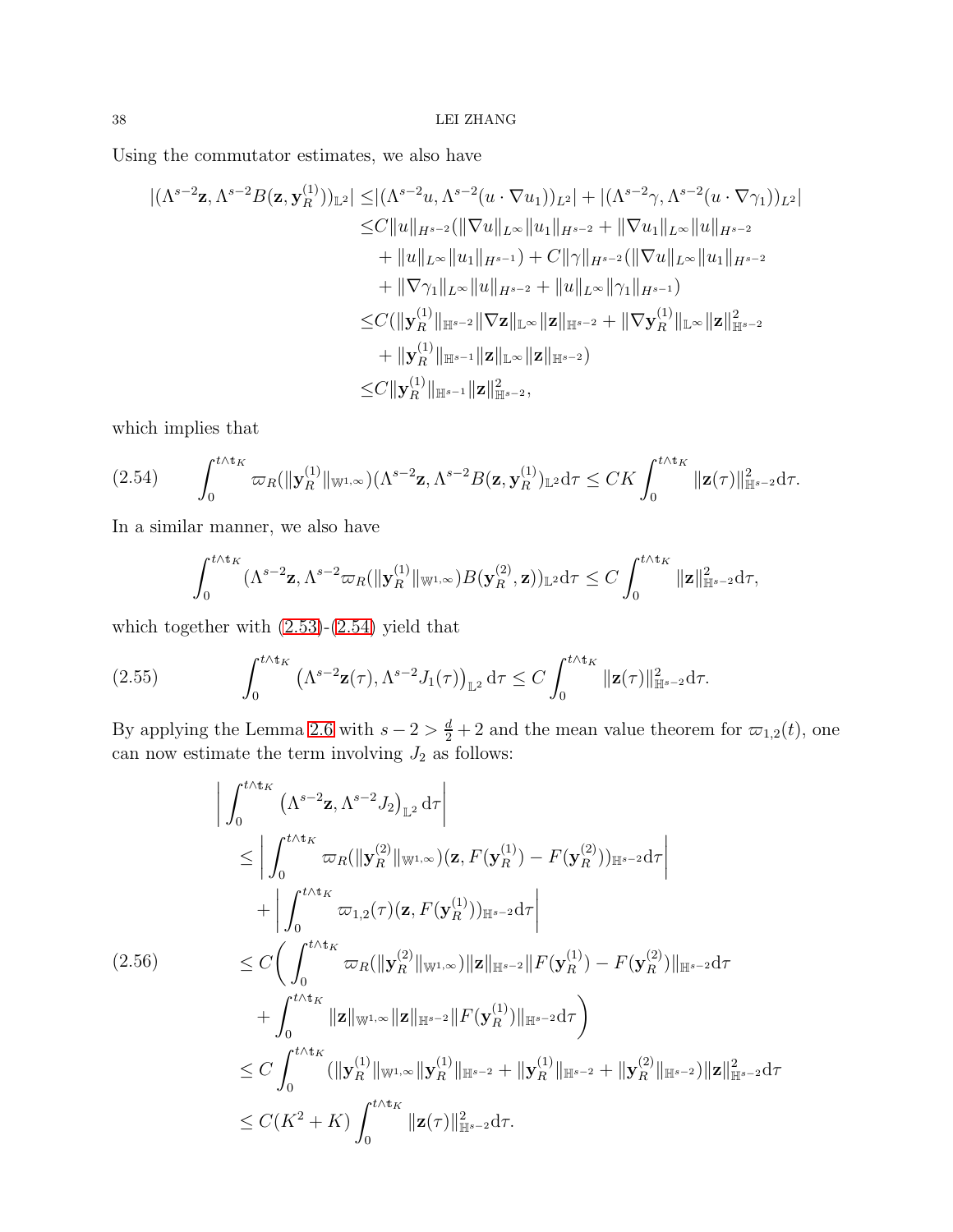Finally, by conditions [\(1.14\)](#page-9-0)-[\(1.15\)](#page-9-1) and the BDG inequality, one can estimate the diffusion terms involved in  $J_3$  as follows:

<span id="page-38-0"></span>
$$
\mathbb{E} \sup_{\tau \in [0,t]} \left| \int_0^{\tau \wedge t_K} (\Lambda^{s-2} \mathbf{z}(\tau), \Lambda^{s-2} J_3(\tau) dW)_{\mathbb{L}^2} \right|
$$
\n
$$
\leq C \mathbb{E} \bigg( \int_0^{t \wedge t_K} \mu^2(t) \| \mathbf{z} \|_{\mathbb{W}^{1,\infty}}^2 \chi^2(\|\mathbf{y}_R^{(1)}\|_{\mathbb{W}^{1,\infty}}) \|\mathbf{z}(\tau)\|_{\mathbb{H}^{s-2}}^2 (1 + \|\mathbf{y}_R^{(1)}\|_{\mathbb{H}^{s-2}}^2) d\tau
$$
\n
$$
+ \int_0^{t \wedge t_K} \tilde{\mu}^2(t) \tilde{\chi}^2(\|\mathbf{y}_R^{(1)}\|_{\mathbb{W}^{1,\infty}} + \|\mathbf{y}_R^{(2)}\|_{\mathbb{W}^{1,\infty}}) \|\mathbf{z}(\tau)\|_{\mathbb{H}^{s-2}}^2 \|\mathbf{z}\|_{\mathbb{H}^{s-2}}^2 d\tau \bigg)^{\frac{1}{2}}
$$
\n
$$
\leq C(\tilde{\chi}^2(CK^{\frac{1}{2}}) + (1 + K)\chi^2(CK^{\frac{1}{2}}))
$$
\n
$$
\times \mathbb{E} \bigg[ \sup_{\tau \in [0, t \wedge t_K]} \|\mathbf{z}(\tau)\|_{\mathbb{H}^{s-2}}^2 \bigg( \int_0^{t \wedge t_K} (\mu^2 + \tilde{\mu}^2)(t) \|\mathbf{z}(\tau)\|_{\mathbb{H}^{s-2}}^2 d\tau \bigg)^{\frac{1}{2}} \bigg] \leq \frac{1}{2} \mathbb{E} \sup_{\tau \in [0, t \wedge t_K]} \|\mathbf{z}(\tau)\|_{\mathbb{H}^{s-2}}^2
$$
\n
$$
+ C(\tilde{\chi}^2(CK^{\frac{1}{2}}) + (1 + K)\chi^2(CK^{\frac{1}{2}})) \mathbb{E} \int_0^{t \wedge t_K} (\mu^2 + \tilde{\mu}^2)(\tau) \|\mathbf{z}(\tau)\|_{\mathbb{H}^{s-2}}^2 d\tau.
$$

Similar to [\(2.57\)](#page-38-0), there holds

<span id="page-38-1"></span>
$$
\mathbb{E} \int_0^{t \wedge t_K} \|J_3(\tau)\|_{\mathcal{L}_2(\mathfrak{U}_1, \mathbb{H}^{s-2})}^2 d\tau
$$
\n
$$
\leq C(\tilde{\chi}^2(CK^{\frac{1}{2}}) + (1+K)\chi^2(CK^{\frac{1}{2}})) \mathbb{E} \int_0^{t \wedge t_K} \|z(\tau)\|_{\mathbb{H}^{s-2}}^2 d\tau.
$$

From the estimates  $(2.52)-(2.58)$  $(2.52)-(2.58)$ , after taking the supremum on both sides of  $(2.51)$  and then taking the expected values, we deduce that

$$
\mathbb{E}\sup_{\tau\in[0,t\wedge\mathrm{t}_K]}\|\mathbf{z}(\tau)\|_{\mathbb{H}^{s-2}}^2\leq C\int_0^{t\wedge\mathrm{t}_K}\mathbb{E}\sup_{\varsigma\in[0,\tau\wedge\mathrm{t}_K]}\|\mathbf{z}(\varsigma)\|_{\mathbb{H}^{s-2}}^2\mathrm{d}\tau,
$$

which combined with the Gronwall inequality yield that

$$
\mathbb{E} \sup_{t \in [0,T \wedge t_K]} \| \mathbf{z}(t) \|_{\mathbb{H}^{s-2}}^2 = 0, \quad T > 0.
$$

By taking the limit  $K \to \infty$  in above equality, it follows from the monotone convergence theorem that  $\mathbb{E}\sup_{t\in[0,T]}\|\mathbf{z}(t)\|_{\mathbb{H}^{s-2}}^2=0$  for any  $T>0$ , which implies the uniqueness of solution. This completes the proof of Lemma [2.8.](#page-35-1)

2.4.3. Regularized pathwise solution. With the pathwise uniqueness and the existence of martingale solutions at hand, we could now establish the existence of local pathwise solutions in sufficient regular spaces, whose proof is based on the following result.

**Lemma 2.9** (Gyöngy-Krylov lemma [\[47\]](#page-90-0)). Let X be a Polish space, and  $\{Y_j\}_{j\geq 0}$  be a sequence of X-valued random elements. We define the collection of joint laws  $\{\nu_{j,l}\}_{j,l\geq 1}$  of  $\{Y_j\}_{j\geq 1}$  by

$$
\nu_{j,l}(E) = \mathbb{P}\{(Y_j, Y_l) \in E\}, \ E \in \mathcal{B}(X \times X).
$$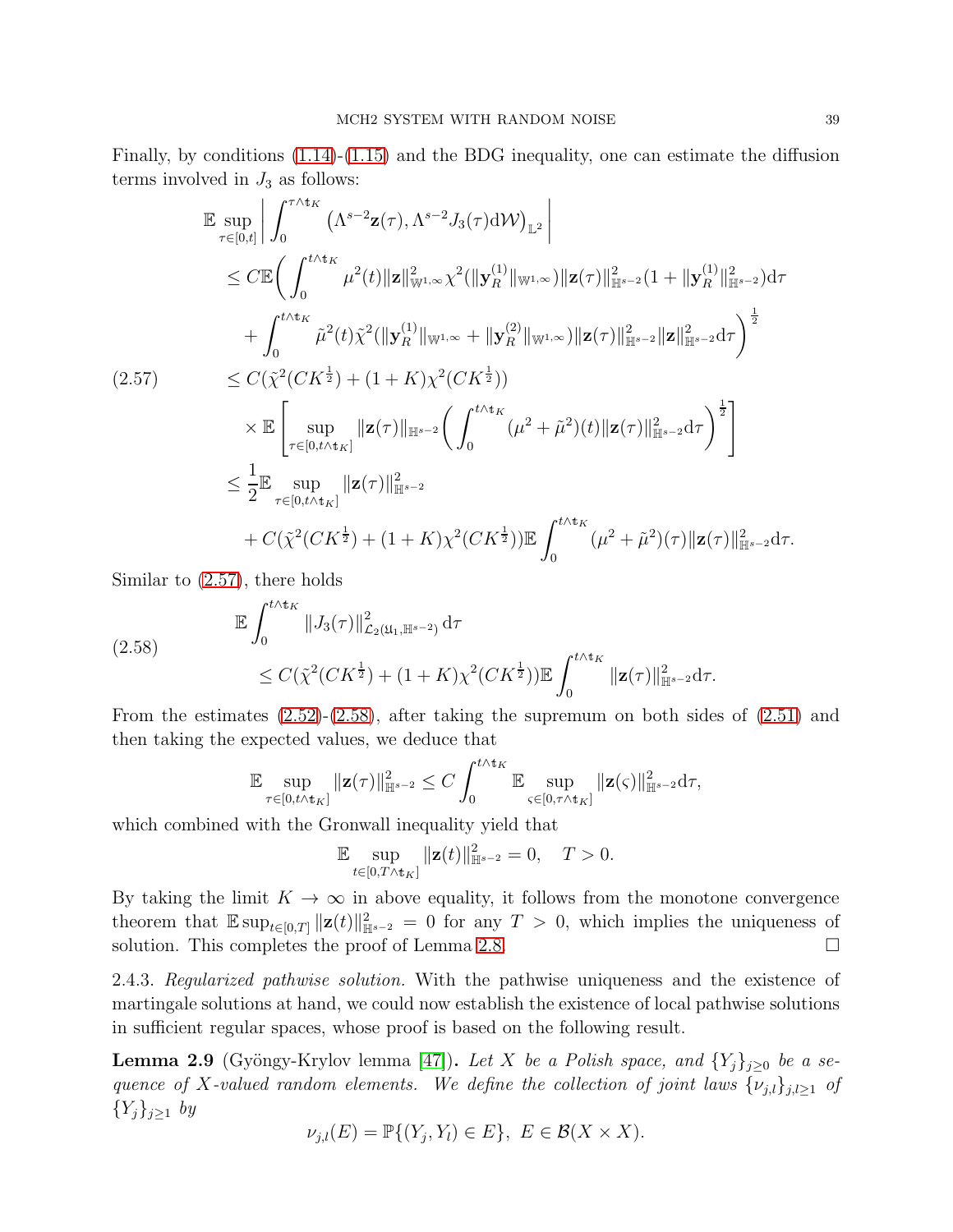#### 40 LEI ZHANG

Then  $\{Y_j\}_{j\geq 0}$  converges in probability if and only if for every subsequence  $\{\nu_{j_k, l_k}\}_{k\geq 0}$ , there exists a further subsequence which converges weakly to a probability measure ν such that

$$
\nu(\{(u,v)\in X\times X:u=v\})=1.
$$

The main result in this subsection can be stated as follows.

<span id="page-39-0"></span>**Lemma 2.10.** Fix  $s > 4 + \frac{d}{2}$  and  $d \geq 1$ . Assume that the conditions in Assumption [1.1](#page-8-0) hold, and  $y_0 = (u_0, \gamma_0) \in L^r(\bar{\Omega}; \mathbb{H}^s(\mathbb{T}^d))$  is a  $\mathcal{F}_0$ -measurable initial random variable for some  $r > 2$ . Then the Cauchy problem [\(2.15\)](#page-20-0) has a unique local smooth maximal pathwise solution  $y_R = (u_R, \gamma_R)$  in the sense of Definition [1.2.](#page-9-2)

Proof. The proof of Lemma [2.10](#page-39-0) will be divided into several steps.

**Step 1 (Existence of global pathwise solution)**: Let  $\{y_{R,\epsilon}\}_{0<\epsilon<1}$  be a sequence of strong solutions for the SDEs [\(2.16\)](#page-20-1) in Hilbert space  $\mathbb{H}^{s}(\mathbb{T}^{d})$  with respect to the stochastic basis S fixed in advance.

Define a sequence of measures

$$
\nu_{R,\epsilon_1,\epsilon_2}(E) = \mathbb{P}\{(\mathbf{y}_{R,\epsilon_1}, \mathbf{y}_{R,\epsilon_2}) \in E\}, \quad \pi_{R,\epsilon_1,\epsilon_2}(E') = \mathbb{P}\{(\mathbf{y}_{R,\epsilon_1}, \mathbf{y}_{R,\epsilon_2}, \mathcal{W}) \in E'\},
$$

for any  $E \in \mathcal{B}(\mathcal{X}_{\mathbf{y}}^s \times \mathcal{X}_{\mathbf{y}}^s), E' \in \mathcal{B}(\mathcal{X}_{\mathbf{y}}^s \times \mathcal{X}_{\mathbf{y}}^s \times \mathcal{X}_{\mathcal{W}}^s), \text{ where } \mathcal{X}_{\mathbf{y}}^s = C([0,T]; \mathbb{H}^s(\mathbb{T}^d)) \text{ and }$  $\mathcal{X}_{\mathcal{W}} = C([0,T]; \mathfrak{U}_1 \times \mathfrak{U}_1).$ 

With only minor modifications to the arguments in Lemma [2.5,](#page-28-0) one can essily prove that the collection  $\{\pi_{R,\epsilon_1,\epsilon_2}\}_{0\leq\epsilon_1,\epsilon_2\leq 1}$  is tight and hence weakly compact. By using the Prokhorov theorem, there exist two subsequences of  $\{\epsilon_1\}$ ,  $\{\epsilon_2\}$ , denoted by  $\{\epsilon_{1,k}\}$ ,  $\{\epsilon_{2,k}\}$  respectively, converging to 0 as  $k \to \infty$ , such that

 $\pi_{R,\epsilon_{1,k},\epsilon_{2,k}} \to \pi_R$  weakly in  $\mathcal{P}_r(\mathcal{X}_{\mathbf{y}}^s \times \mathcal{X}_{\mathbf{y}}^s \times \mathcal{X}_{\mathcal{W}})$ , as  $k \to \infty$ .

Furthermore, it follows from the Skorokhod's representing theorem that one can choose a new probability space  $(\widetilde{\Omega}, \widetilde{\mathcal{F}}, \widetilde{\mathbb{P}})$ , on which a sequence of random elements  $(\widetilde{\mathbf{y}}_{R,\epsilon_{1,k}}, \widetilde{\mathbf{y}}_{R,\epsilon_{2,k}}, \widetilde{W}_k)$ are defined such that

$$
\widetilde{\mathbb{P}} \circ (\widetilde{\mathbf{y}}_{R,\epsilon_{1,k}}, \widetilde{\mathbf{y}}_{R,\epsilon_{2,k}}, \widetilde{W}_k)^{-1} = \pi_{R,\epsilon_{1,k},\epsilon_{2,k}} \quad \widetilde{\mathbb{P}}\text{-a.s.,} \quad \text{as } k \to \infty,
$$

and

$$
(\widetilde{\mathbf{y}}_{R,\epsilon_{1,k}}, \widetilde{\mathbf{y}}_{R,\epsilon_{2,k}}, \widetilde{W}_k) \to (\widetilde{\mathbf{y}}_R, \widetilde{\mathbf{y}}_R^{\sharp}, \widetilde{W}) \quad \text{in} \quad \mathcal{X}_{\mathbf{y}}^s \times \mathcal{X}_{\mathbf{y}}^s \times \mathcal{X}_{\mathcal{W}} \quad \widetilde{\mathbb{P}}\text{-a.s.,} \quad \text{as } k \to \infty,
$$

with

$$
\widetilde{\mathbb{P}} \circ (\widetilde{\mathbf{y}}_R, \widetilde{\mathbf{y}}_R^{\sharp}, \widetilde{W})^{-1} = \pi_R.
$$

Due to the last almost convergence result, one also have

$$
\nu_{R,\epsilon_{1,k},\epsilon_{2,k}} = \widetilde{\mathbb{P}} \circ (\widetilde{\mathbf{y}}_{R,\epsilon_{1,k}}, \widetilde{\mathbf{y}}_{R,\epsilon_{1,k}})^{-1} \to \nu_R \quad \text{weakly in} \quad \mathcal{P}_r(\mathcal{X}_{\mathbf{y}}^s \times \mathcal{X}_{\mathbf{y}}^s), \quad k \to \infty,
$$

with

$$
\widetilde{\mathbb{P}} \circ (\widetilde{\mathbf{y}}_R, \widetilde{\mathbf{y}}_R^{\sharp})^{-1} = \nu_R.
$$

Following the argument at the beginning of Subsection 2.3, we infer that  $\widetilde{y}_R$  and  $\widetilde{y}_R^{\sharp}$  $R \nvert_R$  are both global martingale solutions to SDEs [\(2.14\)](#page-19-0) related to the stochastic basis  $\widetilde{\mathbb{S}} = (\widetilde{\Omega}, \widetilde{\mathcal{F}}, \widetilde{\mathcal{F}}_t, \widetilde{\mathbb{P}})$ ,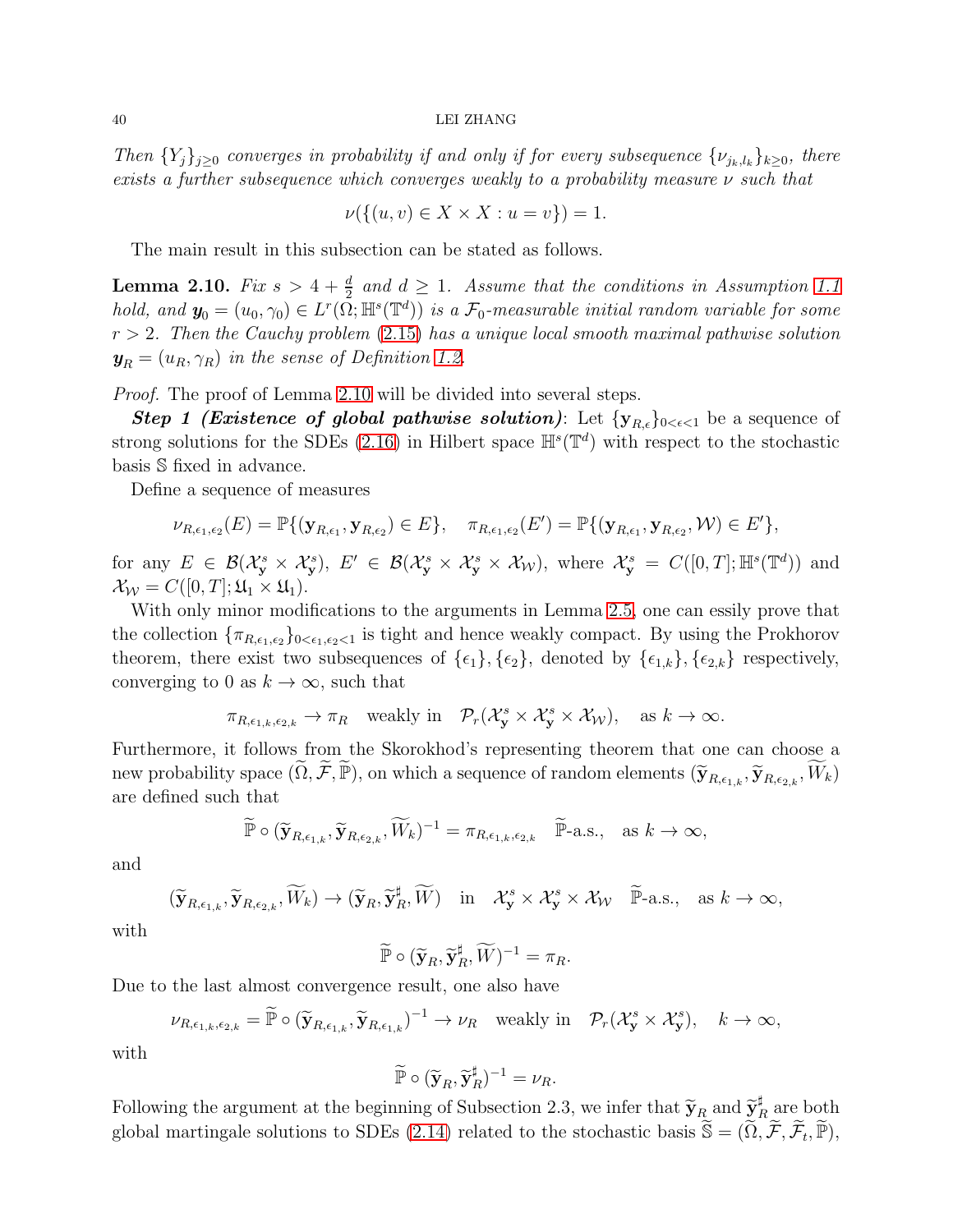where  $\widetilde{\mathcal{F}}_t = \sigma \{ \widetilde{\mathbf{y}}_R(r), \widetilde{\mathbf{y}}_I^{\sharp}$  $\widetilde{K}_R(r), \widetilde{W}(r)\}_{r \leq t}$ . Since  $\widetilde{\mathbf{y}}_R(0) = \widetilde{\mathbf{y}}_R^{\sharp}$  $R(R(0))$ , it follows from the pathwise uniqueness (cf. Lemma [2.8\)](#page-35-1) again that

$$
\nu_R\{(\widetilde{\mathbf{y}}_R, \widetilde{\mathbf{y}}_R^{\sharp}) \in \mathcal{X}_{\mathbf{y}}^s \times \mathcal{X}_{\mathbf{y}}^s; \ \widetilde{\mathbf{y}}_R = \widetilde{\mathbf{y}}_R^{\sharp}\} = 1.
$$

Therefore, one can conclude from the Gyöngy-Krylov lemma that, the sequence  $\{y_{R,\epsilon}\}_{0<\epsilon<1}$ defined on the original probability space  $(\Omega, \mathcal{F}, \mathbb{P})$  converges to an element  $\mathbf{y}_R$  almost surely, that is,

$$
\mathbf{y}_{R,\epsilon} \to \mathbf{y}_R
$$
 as  $\epsilon \to 0$ ,  $\mathbb{P}\text{-a.s.}$ ,

in the strong topology of  $\mathcal{X}_{\mathbf{y}}^s$ . This convergence combined with [\(2.38\)](#page-30-0) imply that the limit  $y_R$  is a global pathwise solution to the SMCH2 with cut-off function.

**Step 2 (Construction of local pathwise solution)**: The goal will be achieved by decomposing the random initial data  $y_0 = (u_0, \gamma_0)$  and using the result in Step 1.

Case 1. Assume that the random initial data  $y_0(\omega) \in \mathbb{H}^s(\mathbb{T}^d)$  is bounded by some positive deterministic constant, i.e., there exists a real number  $l > 0$  such that

<span id="page-40-0"></span>
$$
||\mathbf{y}_0(\omega)||_{\mathbb{H}^s} \le l, \quad \forall \omega \in \Omega.
$$

Let  $c > 0$  be the embedding constant from  $\mathbb{H}^s(\mathbb{T}^d)$  into  $\mathbb{W}^{1,\infty}(\mathbb{T}^d)$ , for all  $s > 1 + \frac{d}{2}$ . Then we get from [\(2.59\)](#page-40-0) that

<span id="page-40-1"></span>
$$
||\mathbf{y}_0||_{\mathbb{W}^{1,\infty}} \le c||\mathbf{y}_0||_{\mathbb{H}^s} \le c l.
$$

Considering the stopping times

$$
\mathbf{t}_m \triangleq \{t > 0; \; \|\mathbf{y}(t)\|_{\mathbb{H}^s} \ge m\}, \quad \forall m \in \mathbb{R}^+.
$$

If  $m > cl$ , then it follows from [\(2.60\)](#page-40-1) that  $t_m > 0$  P-almost surely, and hence

$$
\sup_{t\in[0,\mathbf{t}_m]}\|\mathbf{y}(t)\|_{\mathbb{W}^{1,\infty}}\leq m,
$$

which implies that  $\varpi_R(\|\mathbf{y}\|_{\mathbb{W}^{1,\infty}})=1$  for any  $R\geq m$ . As a result, the pair  $(\mathbf{y}|_{[0,\mathrm{t}_m]},\mathrm{t}_m)$  is a unique local pathwise solution to the SMCH2 system [\(2.5\)](#page-16-0).

Case 2. For general data  $\mathbf{y}_0 \in L^2(\Omega; \mathbb{H}^s(\mathbb{T}^d))$ , there holds  $\|\mathbf{y}_0\|_{\mathbb{H}^s} < \infty$  P-almost surely. In this case one can make the decomposition

$$
\mathbf{y}_0(\omega, x) = \sum_{n \in \mathbb{N}^+} \mathbf{y}_0(\omega, x) \mathbf{1}_{\{n-1 \le ||\mathbf{y}_0||_{\mathbb{H}^s} < n\}}(\omega) \triangleq \sum_{n \in \mathbb{N}^+} \mathbf{y}_0(\omega, x) \mathbf{1}_{\Omega_n}(\omega), \quad \mathbb{P}\text{-a.s.}
$$

For each  $n \geq 1$ , setting

$$
\mathbf{y}_{0,n}(\omega,x) \triangleq \mathbf{y}_0(\omega,x) \mathbf{1}_{\{n-1 \le ||\mathbf{y}_0||_{\mathbb{H}^s} < n\}}(\omega).
$$

It follows that  $\Omega_n \cap \Omega_{n'} = \emptyset$  when  $n \neq n'$ ,  $\cup_{n \geq 1} \Omega_n$  is a set of full measure, and the sequence  ${\bf y}_{0,n}(\omega) \in \mathbb{H}^s(\mathbb{T}^d)$  is uniformly bounded. By replacing the initial data  ${\bf y}_0$  with  ${\bf y}_{0,n}$  in the truncated system [\(2.14\)](#page-19-0), one can concludes from Step 1 that the system admits a unique global pathwise solution

$$
\mathbf{y}_n(\cdot) \in C([0,\infty);\mathbb{H}^s(\mathbb{T}^d)), \quad \text{for any fixed } R > 0.
$$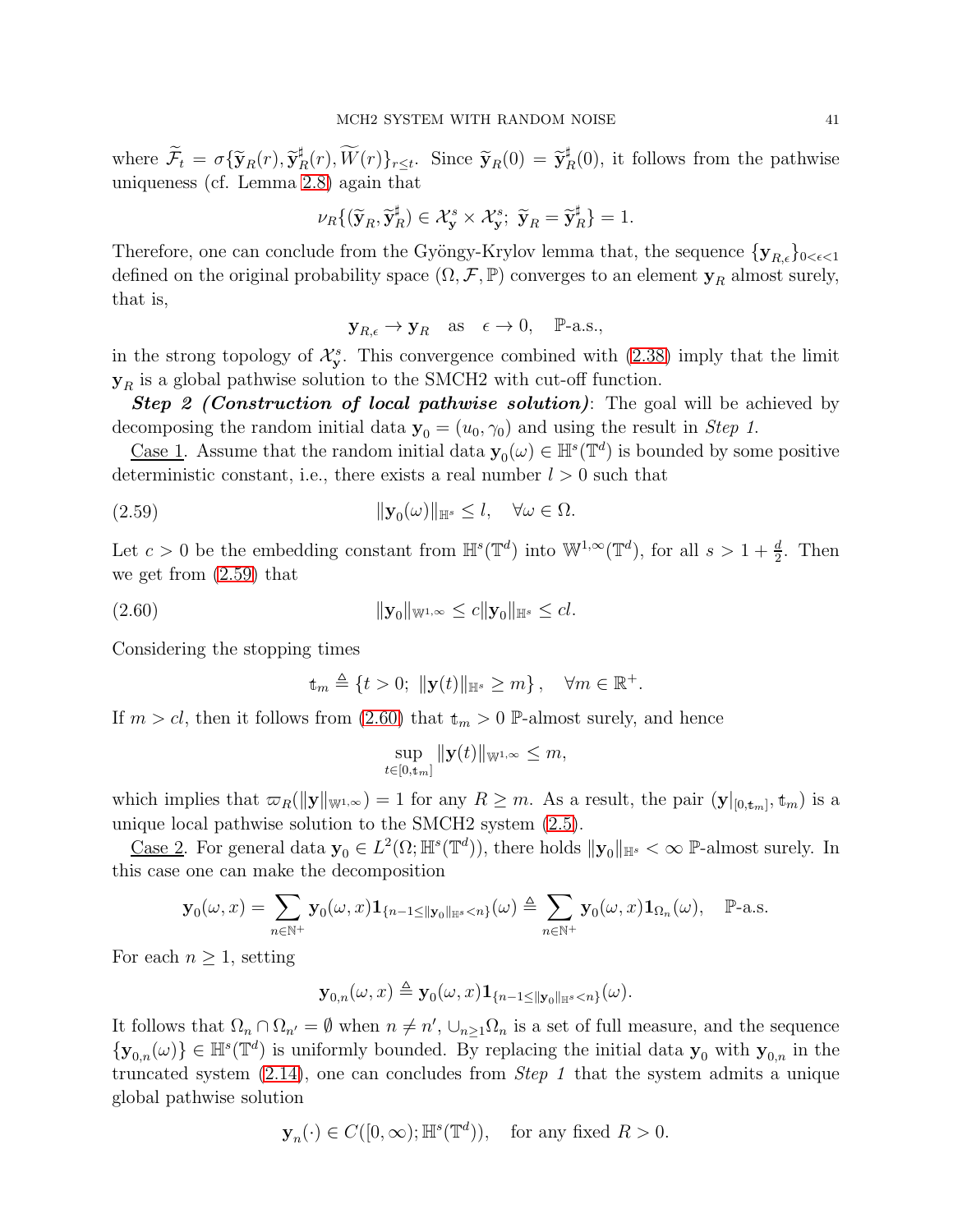#### 42 LEI ZHANG

Thereby, by considering the stopping time  $t_m$  with  $m > cn$ , one get that the solution limited on  $[0, \mathbf{t}_m]$ , denoted by  $(\widetilde{\mathbf{y}}_n, \widetilde{\mathbf{t}}_n)$ , provides a local pathwise solution to system  $(2.5)$  with initial data  $y_{0,n}$ .

Now we define a stochastic process  $y(t)$  by piecing together these solutions, i.e.,

$$
\mathbf{y}(\omega, t, x) \triangleq \sum_{n \in \mathbb{N}^+} \widetilde{\mathbf{y}}_n(\omega, t, x) \mathbf{1}_{\Omega_n}(\omega), \quad \mathbf{t} \triangleq \sum_{n \in \mathbb{N}^+} \widetilde{\mathbf{t}}_n \mathbf{1}_{\Omega_n}(\omega).
$$

As  $\mathbb{E}(\|\mathbf{y}_0\|_{\mathbb{H}^s}) < \infty$ , one infer from the uniform bound for  $\widetilde{\mathbf{y}}_n$  (cf. Lemma [2.2\)](#page-16-1) that  $\mathbf{y}(\cdot \wedge \mathbf{t}) \in$  $L^2(\Omega; C([0,\infty);\mathbb{H}^s(\mathbb{T}^d)))$ . Moreover, since  $\widetilde{\mathbf{y}}_n$  is a local solution to [\(2.5\)](#page-16-0) with initial data  $y_{0,n}$ , we deduce that

$$
\mathbf{y}(r \wedge \mathbf{t}) = \sum_{n \in \mathbb{N}^{+}} \widetilde{\mathbf{y}}_{n}(r \wedge \widetilde{\mathbf{t}}_{n}) \mathbf{1}_{\Omega_{n}}(\omega)
$$
  
\n
$$
= \sum_{n \geq 1} \left( \mathbf{y}_{0,n} - \int_{0}^{r \wedge \widetilde{\mathbf{t}}_{n}} B(\widetilde{\mathbf{y}}_{n}, \widetilde{\mathbf{y}}_{n}) dr - \int_{0}^{r \wedge \widetilde{\mathbf{t}}_{n}} F(\widetilde{\mathbf{y}}_{n}) dr + \int_{0}^{r \wedge \widetilde{\mathbf{t}}_{n}} G(r, \widetilde{\mathbf{y}}_{n}) dW \right) \mathbf{1}_{\Omega_{n}}
$$
  
\n
$$
= \sum_{n \geq 1} \left( \mathbf{y}_{0,n} - \int_{0}^{r \wedge \mathbf{1}_{\Omega_{n}} \widetilde{\mathbf{t}}_{n}} B(\mathbf{1}_{\Omega_{n}} \widetilde{\mathbf{y}}_{n}, \mathbf{1}_{\Omega_{n}} \widetilde{\mathbf{y}}_{n}) dr - \int_{0}^{r \wedge \mathbf{1}_{\Omega_{n}} \widetilde{\mathbf{t}}_{n}} F(\mathbf{1}_{\Omega_{n}} \widetilde{\mathbf{y}}_{n}) dr
$$
  
\n
$$
+ \int_{0}^{r \wedge \mathbf{1}_{\Omega_{n}} \widetilde{\mathbf{t}}_{n}} G(r, \mathbf{1}_{\Omega_{n}} \widetilde{\mathbf{y}}_{n}) dW \right)
$$
  
\n
$$
= \mathbf{y}_{0} - \int_{0}^{r \wedge \mathbf{t}} B(\mathbf{y}, \mathbf{y}) dr - \int_{0}^{r \wedge \mathbf{t}} F(\mathbf{y}) dr + \int_{0}^{r \wedge \mathbf{t}} G(r, \mathbf{y}) dW.
$$

Therefore, the pair  $(y, t)$  is a unique local pathwise solution to (1.5). By using a standard argument (cf. [\[38,](#page-90-1) [52\]](#page-91-0)), we can extend the solution  $(y, t)$  to a maximal time of existence. The proof of Lemma [2.10](#page-39-0) is now completed.

2.5. Proof of Theorem  $1.3(1)$ . In this subsection, we are going to prove the existence of local pathwise solutions to the SMCH2 system [\(1.13\)](#page-8-1) in the sharp case of  $s > 1 + \frac{d}{2}$ ,  $d \ge 1$ .

To this end, we shall apply a stability density argument. Precisely, we consider the following SMCH2 system with regularized initial data:

<span id="page-41-0"></span>(2.61) 
$$
\begin{cases} d\mathbf{y}_j + B(\mathbf{y}_j, \mathbf{y}_j)dt + F(\mathbf{y}_j)dt = G(t, \mathbf{y}_j)d\mathcal{W}, \\ \mathbf{y}_j(0) = J_{1/j}\mathbf{y}_0, \quad j \in \mathbb{N}^+, \end{cases}
$$

where  $\mathbf{y}_j = (u_j, \gamma_j)^T$ ,  $J_{1/j}$  is the Friedrichs mollifier, and the nonlinear terms  $B(\cdot, \cdot)$  and  $F(\cdot)$ are defned as before.

By Lemma [2.8,](#page-17-1) for each  $j \geq 1$ , the Eq.[\(2.61\)](#page-41-0) admits a unique local smooth strong solution  $(\mathbf{y}_j, t_j)$  in the sense of Definition [1.2.](#page-9-2) In the following, we shall show that

 $\{y_j\}_{j\geq 1}$  is a Cauchy sequence in the strong topology of  $C([0, \mathbf{t}^*]; \mathbb{H}^s(\mathbb{T}^d)),$ 

for some  $t^* > 0$  P-almost surely. By means of the decomposition method as that in Lemma [2.8,](#page-17-1) one can first consider the uniformly bounded data, i.e.,

$$
\|\mathbf{y}_0(\omega)\|_{\mathbb{H}^s} \le M, \quad \forall \omega \in \Omega,
$$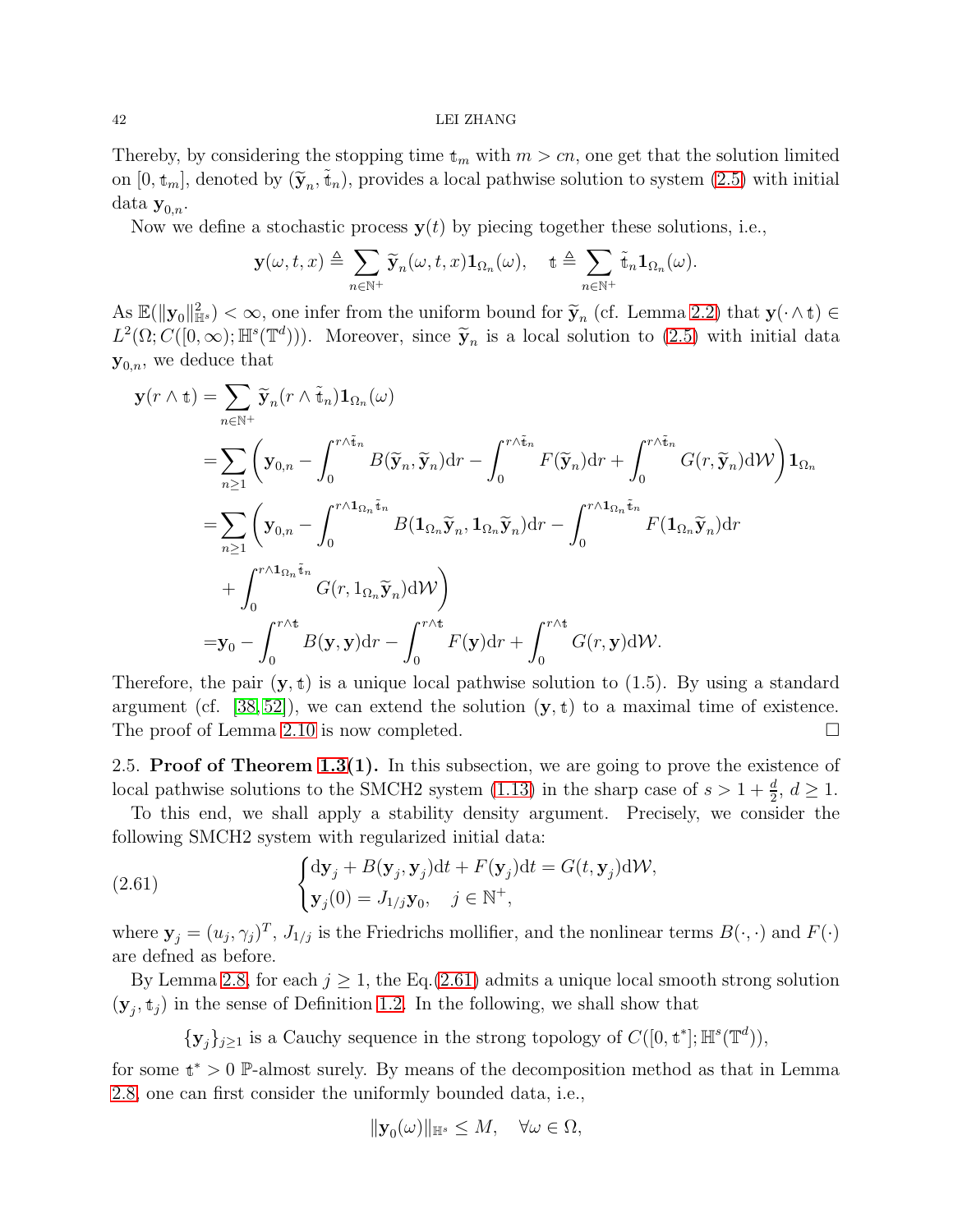for some deterministic  $M > 0$  independent of j. The proof of Theorem [1.3](#page-10-0) relies on the following several lemmas.

<span id="page-42-1"></span>**Lemma 2.11.** Let  $T > 0$ ,  $s > 1 + \frac{d}{2}$ ,  $d \ge 1$ , and  $(\mathbf{y}_j, \mathbf{t}_j)_{j \ge 1}$  be a sequence of local strong pathwise solutions to the system  $(2.61)$  related to the random variables  $(J_{1/j}y_0)_{j\geq 1}$ . For each  $j, k \in \mathbb{N}^+$ , define the existing times

$$
\mathbf{t}_{j,k}^T \triangleq \mathbf{t}_j^T \wedge \mathbf{t}_k^T, \quad \mathbf{t}_j^T \triangleq T \wedge \inf \left\{ t > 0; \ \|\mathbf{y}_j(t)\|_{\mathbb{H}^s}^2 \ge \|J_{1/j}\mathbf{y}_0\|_{\mathbb{H}^s}^2 + 3 \right\}.
$$

Then we have

<span id="page-42-3"></span>
$$
\mathbb{E} \sup_{r \in [0, t_{j,k}^T]} \| \mathbf{y}_j - \mathbf{y}_k \|_{\mathbb{H}^s}^2
$$
\n
$$
\leq C \bigg( \mathbb{E} \| J_{1/j} \mathbf{y}_0 - J_{1/k} \mathbf{y}_0 \|_{\mathbb{H}^s}^2 + C \mathbb{E} \sup_{r \in [0, t_{j,k}^T]} (\| u_j - u_k \|_{H^{s-1}}^2 \| \mathbf{y}_j \|_{\mathbb{H}^{s+1}}^2) \bigg).
$$

*Proof.* For each  $j, k \in \mathbb{N}^+$ , denoteing  $\mathbf{y}_{j,k} = \mathbf{y}_j - \mathbf{y}_k$  and  $\mathbf{y}_{j,k} = (u_{j,k}, \gamma_{j,k})$ , then it follows from [\(2.61\)](#page-41-0) that  $\Lambda^s \mathbf{y}_{j,k}$  satisfies the following system:

<span id="page-42-2"></span>(2.63) 
$$
d\Lambda^s \mathbf{y}_{j,k} + \Lambda^s (B(\mathbf{y}_j, \mathbf{y}_{j,k}) + B(\mathbf{y}_{j,k}, \mathbf{y}_j))dt + \Lambda^s (F(\mathbf{y}_j) - F(\mathbf{y}_k))dt
$$

$$
= \sum_{l \ge 1} \Lambda^s (G_l(t, \mathbf{y}_j) - G_l(t, \mathbf{y}_k))d\beta_t^l,
$$

where  $\mathbf{y}_{j,k}(0) = J_{1/j}\mathbf{y}_0 - J_{1/k}\mathbf{y}_0$ ,  $G_l(r, \cdot) = G(r, \cdot)e_l$  and  $\{e_l\}$  is an orthogonal basis in  $\mathfrak{A}$ . Applying the Ito's formula to  $\|\mathbf{y}_{j,k}\|_{\mathbb{H}^s}^2$ , one find

$$
(2.64)
$$

<span id="page-42-0"></span>
$$
\begin{aligned}\n\|\mathbf{y}_{j,k}(t\wedge \mathbf{t}_{j,k}^T)\|_{\mathbb{H}^s}^2 &= \|\mathbf{y}_{j,k}(0)\|_{\mathbb{H}^s}^2 + 2\int_0^{t\wedge \mathbf{t}_{j,k}^T} (\Lambda^s \mathbf{y}_{j,k}(r),\Lambda^s(B(\mathbf{y}_j,\mathbf{y}_{j,k}) + B(\mathbf{y}_{j,k},\mathbf{y}_j)))_{\mathbb{L}^2} \mathrm{d}r \\
&+ 2\int_0^{t\wedge \mathbf{t}_{j,k}^T} (\Lambda^s \mathbf{y}_{j,k}(r),\Lambda^s(F(\mathbf{y}_j) - F(\mathbf{y}_k))_{\mathbb{L}^2} \mathrm{d}r \\
&+ \sum_{l\geq 1} \int_0^{t\wedge \mathbf{t}_{j,k}^T} \|\Lambda^s(G_l(r,\mathbf{y}_j) - G_l(r,\mathbf{y}_k))\|_{\mathbb{L}^2}^2 \mathrm{d}r \\
&+ 2\sum_{l\geq 1} \int_0^{t\wedge \mathbf{t}_{j,k}^T} (\Lambda^s \mathbf{y}_{j,k}(r),\Lambda^s(G_l(t,\mathbf{y}_j) - G_l(t,\mathbf{y}_k)))_{\mathbb{L}^2} \mathrm{d}\beta_t^l \\
&= \|\mathbf{y}_{j,k}(0)\|_{\mathbb{H}^s}^2 + U_1(t) + U_2(t) + U_3(t) + U_4(t).\n\end{aligned}
$$

Let us estimate the terms  $U_i(t)$ ,  $i = 1, 2, 3, 4$  in [\(2.64\)](#page-42-0) one by one. For the term  $B(\mathbf{y}_j, \mathbf{y}_{j,k})$ involved in  $U_1(t)$ , by using the Moser-type estimate and the fact of  $H^{s-1}(\mathbb{T}^d) \hookrightarrow L^{\infty}(\mathbb{T}^d)$ ,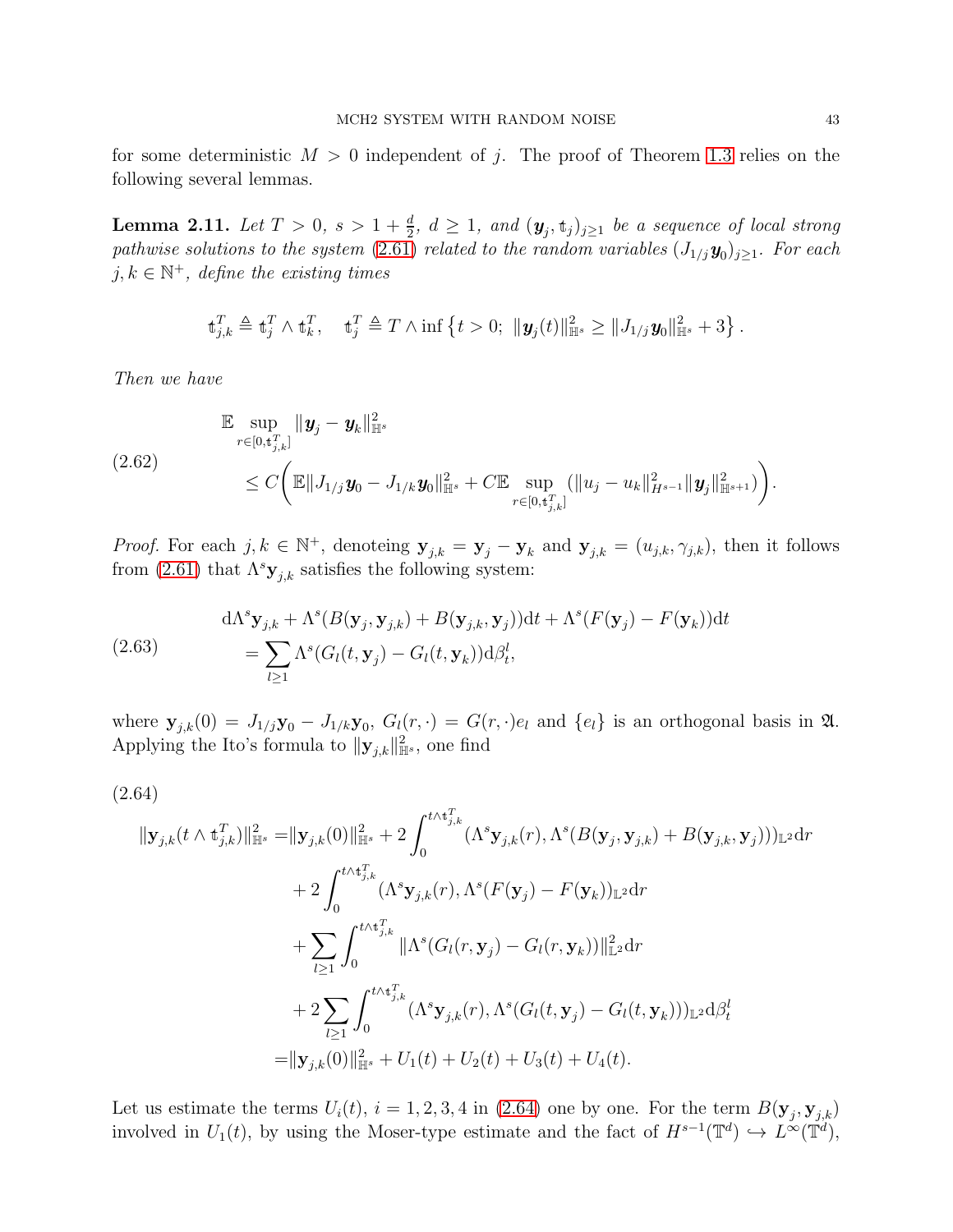for all  $s > \frac{d}{2} + 1$ , one can get

<span id="page-43-0"></span>
$$
(2.65)
$$
\n
$$
(\Lambda^{s} \mathbf{y}_{j,k}, \Lambda^{s} B(\mathbf{y}_{j,k}, \mathbf{y}_{j}))_{\mathbb{L}^{2}} \leq |(\Lambda^{s} u_{j,k}, \Lambda^{s}(u_{j,k} \cdot \nabla u_{j}))_{L^{2}}| + |(\Lambda^{s} \gamma_{j,k}, \Lambda^{s}(u_{j,k} \cdot \nabla \gamma_{j}))_{L^{2}}|
$$
\n
$$
\leq C \Big( \|\nabla u_{j}\|_{L^{\infty}} \|u_{j,k}\|_{H^{s}}^{2} + \|u_{j,k}\|_{L^{\infty}} \|u_{j,k}\|_{H^{s}} \|\nabla u_{j}\|_{H^{s}}
$$
\n
$$
+ \|\gamma_{j,k}\|_{H^{s}} \|u_{j,k}\|_{H^{s}} \|\nabla \gamma_{j}\|_{L^{\infty}} + \|\gamma_{j,k}\|_{H^{s}} \|u_{j,k}\|_{L^{\infty}} \|\nabla \gamma_{j}\|_{H^{s}} \Big)
$$
\n
$$
\leq C \|u_{j,k}\|_{H^{s-1}}^{2} (\|u_{j}\|_{H^{s+1}}^{2} + \|\gamma_{j}\|_{H^{s+1}}^{2})
$$
\n
$$
+ C \Big( (\|u_{j}\|_{H^{s}} + 1) \|u_{j,k}\|_{H^{s}}^{2} + \|\gamma_{j,k}\|_{H^{s}}^{2} (\|\gamma_{j}\|_{H^{s}}^{2} + 1) \Big).
$$

For the term  $B(\mathbf{y}_{j,k}, \mathbf{y}_j)$  involved in  $U_1(t)$ , by commutating the operator  $\Lambda^s$  with  $u_j$  and then integrating by parts, we find

$$
(\Lambda^{s} \mathbf{y}_{j,k}, \Lambda^{s} B(\mathbf{y}_{j}, \mathbf{y}_{j,k})_{\mathbb{L}^{2}} = (\Lambda^{s} u_{j,k}, [\Lambda^{s}, u_{j} \cdot \nabla] u_{j,k})_{L^{2}} - \frac{1}{2} (|\Lambda^{s} u_{j,k}|^{2}, \text{div} u_{j})_{L^{2}} + (\Lambda^{s} \gamma_{j,k}, [\Lambda^{s}, u_{j} \cdot \nabla] \gamma_{j,k})_{L^{2}} - \frac{1}{2} (|\Lambda^{s} \gamma_{j,k}|^{2}, \text{div} u_{j})_{L^{2}} \triangleq D_{1} + D_{2} + D_{3} + D_{4}.
$$

By applying the Cauchy-Schwartz inequality and the commutator estimate Lemma [2.1](#page-17-0) for the first and third terms on the R.H.S., one get

$$
|D_1 + D_3| \leq ||\Lambda^s u_{j,k}||_{L^2} ||[\Lambda^s, u_j \cdot \nabla]u_{j,k}||_{L^2} + ||\Lambda^s \gamma_{j,k}||_{L^2} ||[\Lambda^s, u_j \cdot \nabla] \gamma_{j,k}||_{L^2}
$$
  
\n
$$
\leq C ||u_{j,k}||_{H^s} (||\Lambda^s u_j||_{L^2} ||\nabla u_{j,k}||_{L^\infty} + ||\nabla u_j||_{L^\infty} ||\Lambda^{s-1} \nabla u_{j,k}||_{L^2})
$$
  
\n
$$
+ C ||\gamma_{j,k}||_{H^s} (||\Lambda^s u_j||_{L^2} ||\nabla \gamma_{j,k}||_{L^\infty} + ||\nabla u_j||_{L^\infty} ||\Lambda^{s-1} \nabla \gamma_{j,k}||_{L^2})
$$
  
\n
$$
\leq C ||u_j||_{H^s} (||u_{j,k}||_{H^s}^2 + ||\gamma_{j,k}||_{H^s}^2).
$$

The other terms can be estimated as

$$
|D_2 + D_4| \le C \|\text{div} u_j\|_{L^\infty} (\|\Lambda^s u_{j,k}\|_{L^2}^2 + \|\Lambda^s \gamma_{j,k}\|_{L^2}^2)
$$
  

$$
\le C \|u_j\|_{H^s} (\|u_{j,k}\|_{H^s}^2 + \|\gamma_{j,k}\|_{H^s}^2).
$$

Putting the estimates for  $\{D_i\}_{i=1}^4$  together, we get

$$
(\Lambda^s \mathbf{y}_{j,k}, \Lambda^s B(\mathbf{y}_j, \mathbf{y}_{j,k})_{\mathbb{L}^2} \leq C \|u_j\|_{H^s} (\|u_{j,k}\|_{H^s}^2 + \|\gamma_{j,k}\|_{H^s}^2),
$$

which combined with [\(2.65\)](#page-43-0) and the definition of the stopping time  $t_{j,k}^T$  yield that

$$
(2.66) \tU_1(t) \leq C \int_0^{t \wedge t_{j,k}^T} \left( \|u_{j,k}\|_{H^{s-1}}^2 (\|u_j\|_{H^{s+1}}^2 + \|\gamma_j\|_{H^{s+1}}^2) + \|u_{j,k}\|_{H^s}^2 (\|u_j\|_{H^s} + 1) + \|\gamma_{j,k}\|_{H^s}^2 (\|\gamma_j\|_{H^s}^2 + \|u_j\|_{H^s} + 1) \right) dr
$$
  

$$
\leq C \int_0^{t \wedge t_{j,k}^T} \left( \|u_{j,k}\|_{H^{s-1}}^2 \|y_j\|_{\mathbb{H}^{s+1}}^2 + \|y_{j,k}\|_{\mathbb{H}^s}^2 \right) dr,
$$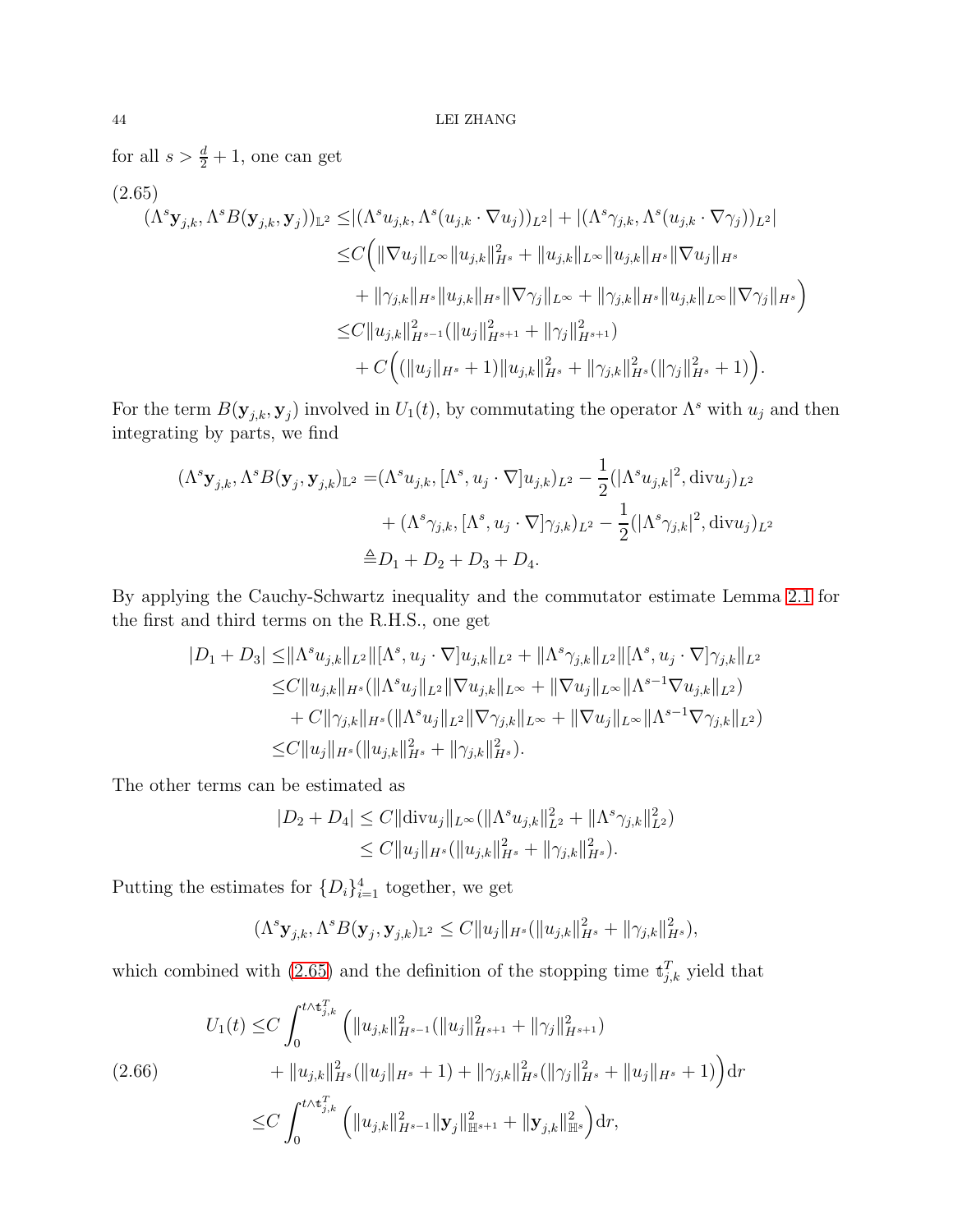where the second inequality used the boundedness of  $J_{\epsilon}$  in  $H^s(\mathbb{T}^d)$ . For  $U_2(t)$ , it follows from the Lemma [2.6](#page-17-2) and Young inequality that

$$
(2.67) \tU_2(t) \le C \int_0^{t \wedge t_{j,k}^T} \| \mathbf{y}_{j,k}(r) \|_{\mathbb{H}^s} (\|\mathbf{y}_j\|_{\mathbb{H}^s}^2 + \|\mathbf{y}_k\|_{\mathbb{H}^s}^2 + 1) \| \mathbf{y}_j - \mathbf{y}_k \|_{\mathbb{H}^s} \mathrm{d}r \le C \int_0^{t \wedge t_{j,k}^T} \|\mathbf{y}_{j,k}(r)\|_{\mathbb{H}^s}^2 \mathrm{d}r.
$$

For  $U_4(t)$ , by using the BDG inequality and condition [\(1.15\)](#page-9-1), we get

$$
(2.68)
$$

$$
\mathbb{E} \sup_{r \in [0, t \wedge t_{j,k}^T]} |U_4(r)| \leq \mathbb{E} \bigg( \int_0^{t \wedge t_{j,k}^T} \sum_{l \geq 1} (\Lambda^s \mathbf{y}_{j,k}(r), \Lambda^s(G_l(r, \mathbf{y}_j) - G_l(r, \mathbf{y}_k)))_{\mathbb{L}^2}^2 dr \bigg)^{\frac{1}{2}} \n\leq \mathbb{E} \bigg( \int_0^{t \wedge t_{j,k}^T} \tilde{\mu}^2(r) \|\mathbf{y}_{j,k}(r)\|_{\mathbb{H}^s}^2 \tilde{\chi}^2(\|\mathbf{y}_j\|_{\mathbb{W}^{1,\infty}} + \|\mathbf{y}_k\|_{\mathbb{W}^{1,\infty}}) \|\mathbf{y}_j - \mathbf{y}_k\|_{\mathbb{H}^s}^2 dr \bigg)^{\frac{1}{2}} \n\leq \mathbb{E} \bigg[ \sup_{r \in [0, t \wedge t_{j,k}^T]} \|\mathbf{y}_{j,k}(r)\|_{\mathbb{H}^s} \n\times \bigg( \int_0^{t \wedge t_{j,k}^T} \tilde{\mu}^2(r) \tilde{\chi}^2(\|\mathbf{y}_j\|_{\mathbb{W}^{1,\infty}} + \|\mathbf{y}_k\|_{\mathbb{W}^{1,\infty}}) \|\mathbf{y}_{j,k}(r)\|_{\mathbb{H}^s}^2 dr \bigg)^{\frac{1}{2}} \bigg] \n\leq \frac{1}{2} \mathbb{E} \sup_{r \in [0, t \wedge t_{j,k}^T]} \|\mathbf{y}_{j,k}(r)\|_{\mathbb{H}^s}^2 + C \tilde{\chi}^2(C(1+M^2)) \mathbb{E} \int_0^{t \wedge t_{j,k}^T} \tilde{\mu}^2(r) \|\mathbf{y}_{j,k}(r)\|_{\mathbb{H}^s}^2 dr,
$$

where the last inequality used the facts that  $\tilde{\chi}(\cdot)$  is nondecreasing, the Sobolev embedding  $H^s(\mathbb{T}^d) \subset W^{1,\infty}(\mathbb{T}^d)$  for  $s > \frac{d}{2} + 1$  as well as the uniform bound

$$
\sup_{j\geq 1} \|\mathbf{y}_j(r)\|_{\mathbb{H}^s} \leq \frac{1}{2} + \frac{1}{2} \sup_{j\geq 1} \|\mathbf{y}_j(r)\|_{\mathbb{H}^s}^2 \leq \frac{1}{2} (\|J_{1/j}\mathbf{y}_0\|_{\mathbb{H}^s}^2 + 2) \leq C(M^2 + 1),
$$

for all  $r \in [0, t \wedge t_{j,k}^T]$  with some constant  $C > 0$  independent of j.

For  $U_3(t)$ , one can use the condition [\(1.15\)](#page-9-1) to obtain

$$
|U_3(t)| \leq \mathbb{E} \int_0^{t \wedge t_{j,k}^T} \tilde{\mu}^2(r) \tilde{\chi}^2(||\mathbf{y}_j||_{\mathbb{W}^{1,\infty}} + \|\mathbf{y}_k\|_{\mathbb{W}^{1,\infty}}) \|\mathbf{y}_j - \mathbf{y}_k\|_{\mathbb{H}^s}^2 dr
$$
  
(2.69)  

$$
\leq C \tilde{\chi}^2 (C(1+M^2)) \mathbb{E} \int_0^{t \wedge t_{j,k}^T} \tilde{\mu}^2(r) ||\mathbf{y}_{j,k}(r)||_{\mathbb{H}^s}^2 dr.
$$

Setting

$$
G(t) \triangleq \mathbb{E} \sup_{r \in [0, t \wedge \mathbf{t}_{j,k}^T]} \|\mathbf{y}_{j,k}(r)\|_{\mathbb{H}^s}^2.
$$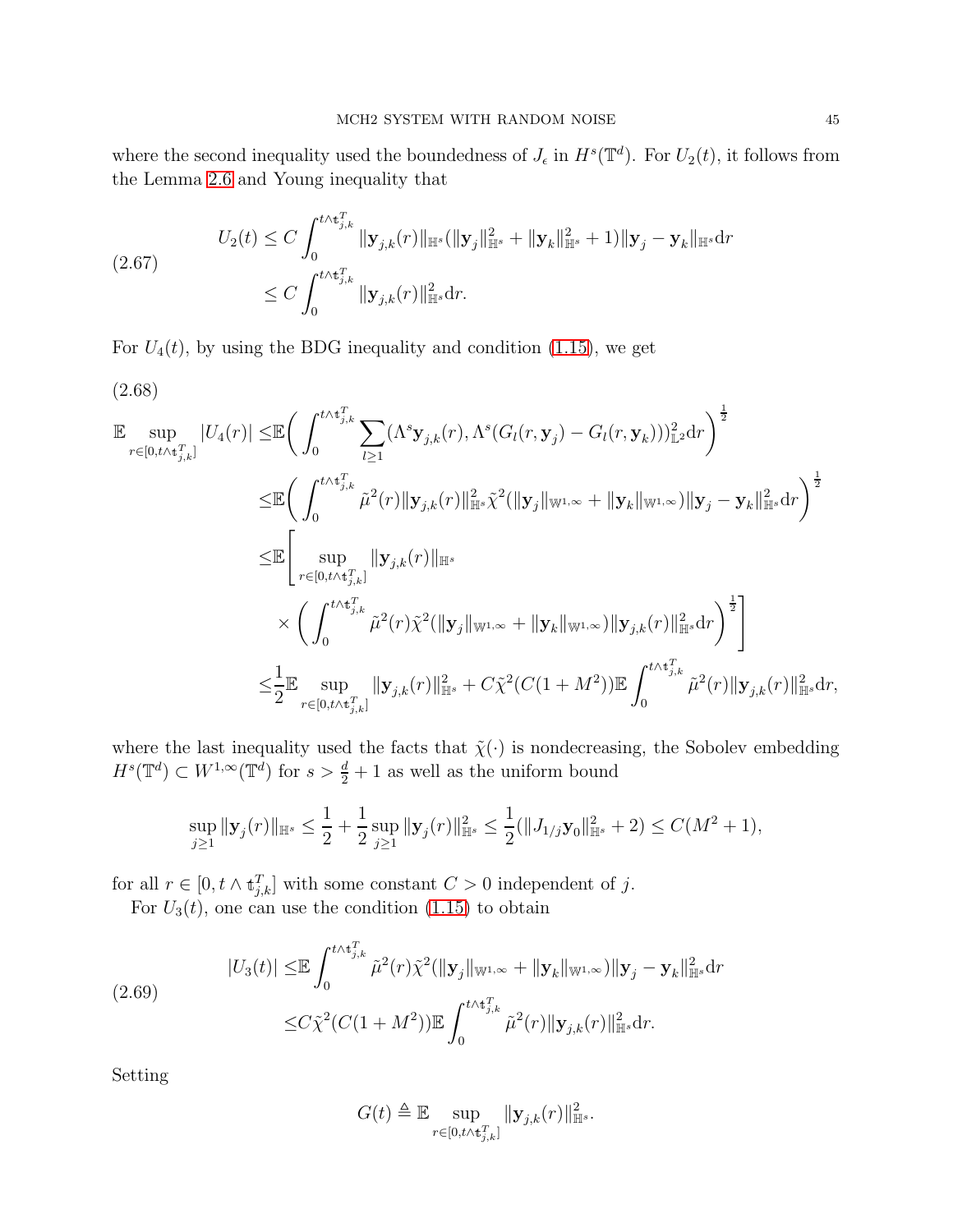After plugging the estimates for  $U_i$  into [\(2.64\)](#page-42-0), we get

$$
G(t) \leq \mathbb{E} \|\mathbf{y}_{j,k}(0)\|_{\mathbb{H}^s}^2 + C \int_0^t \mathbb{E} \sup_{\varsigma \in [0, r \wedge t_{j,k}^T]} (\|u_{j,k}\|_{H^{s-1}}^2 \|\mathbf{y}_j\|_{\mathbb{H}^{s+1}}^2) dr + C \int_0^t (1 + \tilde{\mu}^2(r)) G(r) dr.
$$

An application of the Gronwall lemma to above inequality leads to

$$
\mathbb{E}\sup_{r\in[0,t_{j,k}^T]}\|\mathbf{y}_{j,k}(r)\|_{\mathbb{H}^s}^2\leq e^{C\int_0^T(1+\tilde{\mu}^2(r))\mathrm{d} r}\bigg(\mathbb{E}\|\mathbf{y}_{j,k}(0)\|_{\mathbb{H}^s}^2+C\mathbb{E}\sup_{\varsigma\in[0,t_{j,k}^T]}\big(\|u_{j,k}\|_{H^{s-1}}^2\|\mathbf{y}_j\|_{\mathbb{H}^{s+1}}^2\big)\bigg).
$$

This completes the proof of Lemma [2.11.](#page-42-1)

<span id="page-45-0"></span>Lemma 2.12. Under the assumptions of Lemma [2.11,](#page-42-1) we have

<span id="page-45-3"></span>
$$
\mathbb{E} \sup_{\varsigma \in [0,t_{j,k}^T]} (\|u_{j,k}\|_{H^{s-1}}^2 \|y_j\|_{\mathbb{H}^{s+1}}^2)
$$
\n
$$
\leq C \bigg( \mathbb{E}(\|J_{1/j}u_0 - J_{1/k}u_0\|_{H^{s-1}}^2 \|J_{1/j}\mathbf{y}_0\|_{\mathbb{H}^{s+1}}^2) + \mathbb{E} \sup_{\varsigma \in [0,t_{j,k}^T]} \|u_{j,k}(\varsigma)\|_{H^{s-1}}^2 \bigg).
$$

*Proof.* The proof of Lemma [2.12](#page-45-0) is based on a priori estimate for  $||u_{j,k}||_{H^{s-1}}^2||\mathbf{y}_j||_{\mathbb{H}^{s+1}}^2$ . To this end, we get by applying the Ito's product law that

<span id="page-45-2"></span>
$$
(2.71) \t d(\|u_{j,k}\|_{H^{s-1}}^2 \| \mathbf{y}_j\|_{\mathbb{H}^{s+1}}^2) = \| \mathbf{y}_j \|_{\mathbb{H}^{s+1}}^2 d \|u_{j,k}\|_{H^{s-1}}^2 + \|u_{j,k}\|_{H^{s-1}}^2 d \| \mathbf{y}_j \|_{\mathbb{H}^{s+1}}^2 + d \|u_{j,k}\|_{H^{s-1}}^2 d \| \mathbf{y}_j \|_{\mathbb{H}^{s+1}}^2.
$$

From the first component of the system [\(2.61\)](#page-41-0), we have

$$
d\Lambda^{s-1}u_{j,k} = -\Lambda^{s-1}(u_{j,k} \cdot \nabla u_j + u_k \cdot \nabla u_{j,k})dt - \Lambda^{s-1}(\mathcal{L}_1(u_j) - \mathcal{L}_1(u_k))dt - \Lambda^{s-1}(\mathcal{L}_2(\gamma_j) - \mathcal{L}_2(\gamma_k))dt + \Lambda^{s-3}(g_1(t, m_j) - g_1(t, m_k))dW_1.
$$

Using the Ito's formula again, one infer that

<span id="page-45-1"></span>
$$
d||u_{j,k}||_{H^{s-1}}^{2} = -2(\Lambda^{s-1}u_{j,k}, \Lambda^{s-1}(u_{j,k} \cdot \nabla u_{j} + u_{k} \cdot \nabla u_{j,k}))_{L^{2}}dt - 2(\Lambda^{s-1}u_{j,k}, \Lambda^{s-1}(\mathscr{L}_{1}(u_{j}) - \mathscr{L}_{1}(u_{k})))_{L^{2}}dt - 2(\Lambda^{s-1}u_{j,k}, \Lambda^{s-1}(\mathscr{L}_{2}(\gamma_{j}) - \mathscr{L}_{2}(\gamma_{k})))_{L^{2}}dt + ||\Lambda^{s-3}(g_{1}(t, m_{j}) - g_{1}(t, m_{k}))||_{L_{2}(\mathfrak{A}, L^{2})}^{2}dt + 2(\Lambda^{s-1}u_{j,k}, \Lambda^{s-3}(g_{1}(t, m_{j}) - g_{1}(t, m_{k}))dW_{1})_{L^{2}} = \sum_{i=1}^{4} I_{i}(t)dt + I_{5}(t)dW_{1}.
$$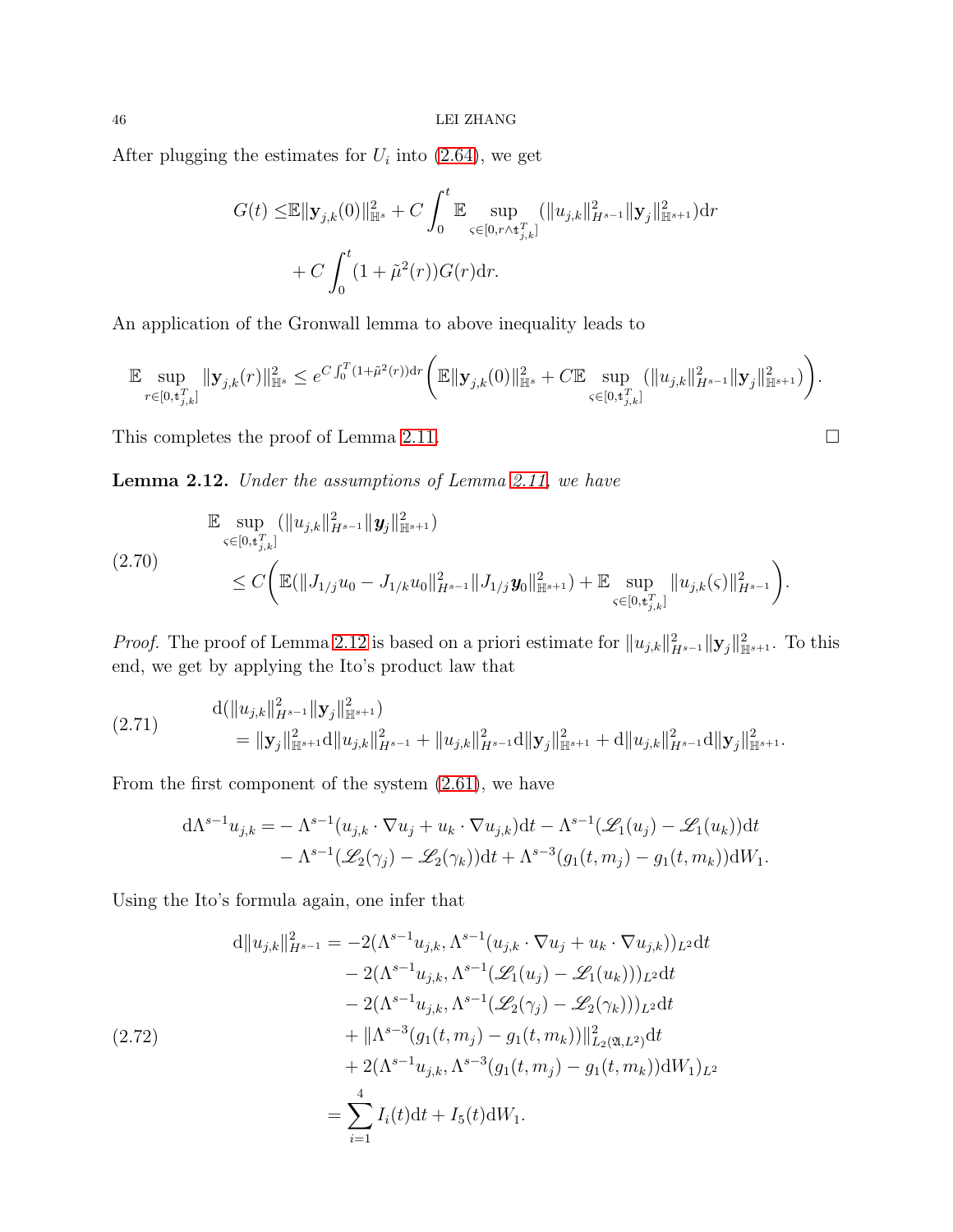For  $\|\mathbf{y}_{j}\|_{\mathbb{H}^{s+1}}^{2}$ , we get by replacing s with  $s+1$  in [\(2.63\)](#page-42-2) throughout that

<span id="page-46-0"></span>(2.73)  
\n
$$
d||\mathbf{y}_{j}||_{H^{s+1}}^{2} = -2(\Lambda^{s+1}\mathbf{y}_{j}, \Lambda^{s+1}B(\mathbf{y}_{j}, \mathbf{y}_{j}))_{\mathbb{L}^{2}}dt - 2(\Lambda^{s+1}\mathbf{y}_{j}, \Lambda^{s+1}F(\mathbf{y}_{j}))_{\mathbb{L}^{2}}dt + ||G(t, \mathbf{y}_{j})||_{L_{2}(\mathfrak{A}, \mathbb{H}^{s+1})}^{2}dt + 2(\Lambda^{s+1}\mathbf{y}_{j}, \Lambda^{s+1}G(t, \mathbf{y}_{j})dW)_{\mathbb{L}^{2}} = \sum_{i=1}^{3} J_{i}(t)dt + J_{4}(t)dW.
$$

After plugging the identities  $(2.72)-(2.73)$  $(2.72)-(2.73)$  into  $(2.71)$ , we get

<span id="page-46-1"></span>(2.74) 
$$
\mathrm{d}(\|u_{j,k}\|_{H^{s-1}}^2 \| \mathbf{y}_j\|_{\mathbb{H}^{s+1}}^2) = \bigg(\sum_{i=1}^4 \| \mathbf{y}_j\|_{\mathbb{H}^{s+1}}^2 I_i(t) + \sum_{i=1}^3 \| u_{j,k} \|_{H^{s-1}}^2 J_i(t) + \mathcal{K}\bigg) \mathrm{d}t + \| \mathbf{y}_j \|_{\mathbb{H}^{s+1}}^2 I_5(t) \mathrm{d}W_1 + \| u_{j,k} \|_{H^{s-1}}^2 J_4(t) \mathrm{d}W.
$$

Here K is the term arising from  $d||u_{j,k}||_{H^{s-1}}^2d||\mathbf{y}_j||_{\mathbb{H}^{s+1}}^2$ , and is given by

$$
\mathcal{K} = 4 \sum_{q \ge 1} (\Lambda^{s+1} u_j, \Lambda^{s-1} g_1(t, u_j) e_q)_{L^2} (\Lambda^{s-1} u_{j,k}, \Lambda^{s-3} (g_1(t, u_j) - g_1(t, u_k)) e_q)_{L^2},
$$

where we used the fact that the Brown motion  $W_1$  is independent of  $W_2$ . It remains to estimates the terms on the R.H.S. of [\(2.74\)](#page-46-1).

**Estimate for**  $I_1$ **.** The discussion for term  $I_1$  will be classified according to the spatial dimension  $d > 1$ .

Case of  $d = 1$ . In this case, the unknown is a scalar quantity, we observe from the identity  $u_j \cdot \nabla u_j = u_j \partial_x u_j = \frac{1}{2}$  $\frac{1}{2}\partial_x(u_j^2)$  that

$$
I_1(t) = \frac{1}{2} (\Lambda^{s-1} u_{j,k}, \Lambda^{s-1} \partial_x (u_{j,k}(u_j + u_k)))_{L^2}.
$$

By commutating  $\Lambda^{s-1}\partial_x$  with  $u_j + u_k$ , integrating by parts and using the Cauchy-Schwartz inequality, we get

$$
|I_1(t)| \leq \frac{1}{2} |(\Lambda^{s-1} u_{j,k}, [\Lambda^{s-1} \partial_x, u_j + u_k] u_{j,k})_{L^2}| + \frac{1}{2} |(\partial_x (u_j + u_k), (\Lambda^{s-1} u_{j,k})^2)_{L^2}|
$$
  
\n
$$
\leq C \|u_{j,k}\|_{H^{s-1}} (\|[\Lambda^{s-1} \partial_x, u_j + u_k] u_{j,k}\|_{L^2} + \|u_j + u_k\|_{W^{1,\infty}} \|u_{j,k}\|_{H^{s-1}})
$$
  
\n
$$
\leq C \|u_{j,k}\|_{H^{s-1}}^2 (\|u_j + u_k\|_{H^s} + \|u_j + u_k\|_{W^{1,\infty}})
$$
  
\n
$$
\leq C (\|u_j\|_{H^s} + \|u_k\|_{H^s}) \|u_{j,k}\|_{H^{s-1}}^2,
$$

where the third inequality used the following commutator estimates by Taylor (cf. Proposi-tion 4.2 in [\[80\]](#page-92-0)): If  $s > \frac{3}{2}$  and  $0 \le \eta + 1 \le s$ , then for some  $C > 0$ 

$$
\|[\Lambda^{\eta}\partial_x, f]g\|_{L^2} \leq C\|f\|_{H^s}\|g\|_{H^{\eta}}, \quad \forall f \in H^s(\mathbb{T}), \ g \in H^{\eta}(\mathbb{T}),
$$

and the last inequality used the Sobolev embedding  $H^s(\mathbb{T}) \subset W^{1,\infty}(\mathbb{T})$  for  $s > \frac{3}{2}$ .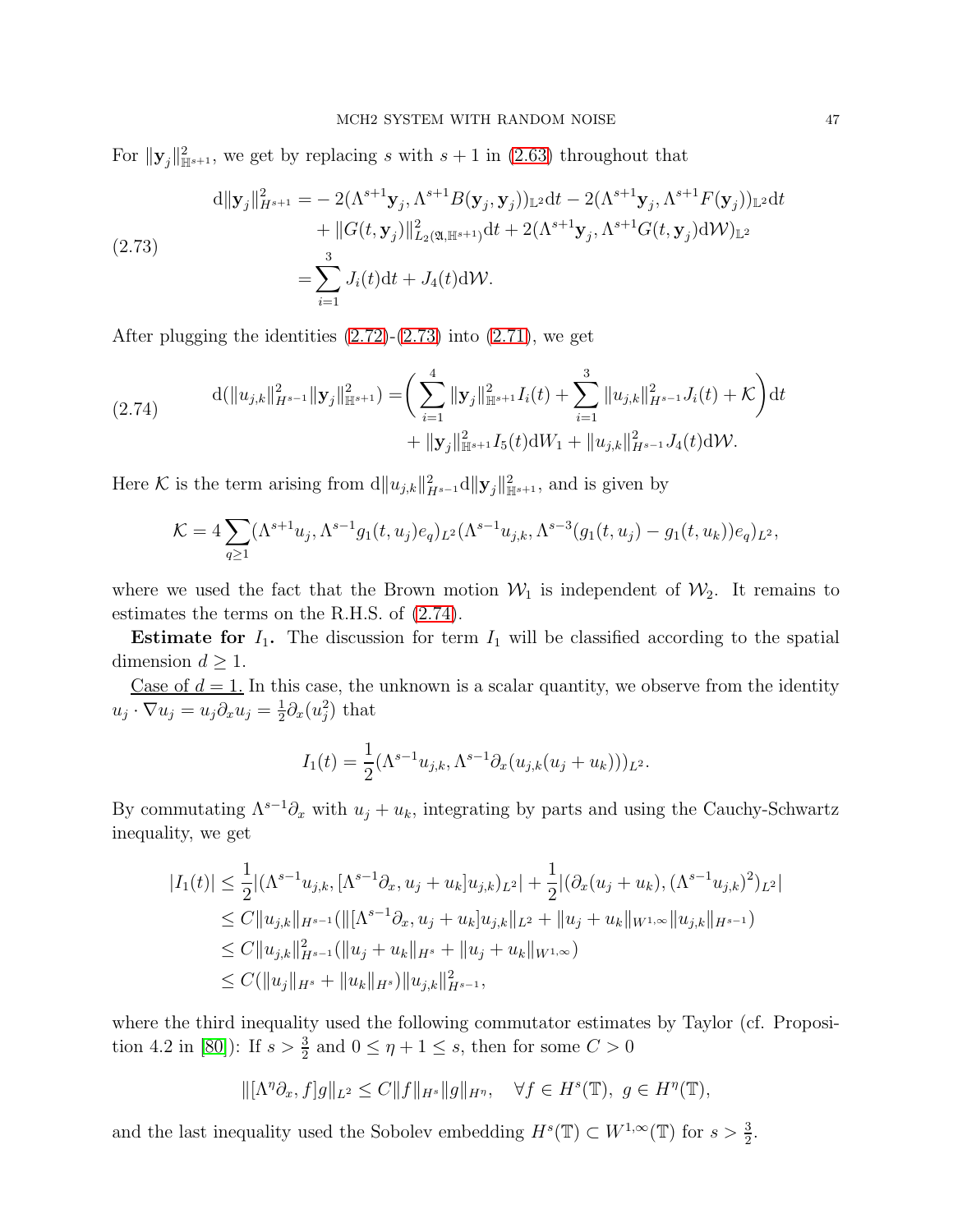#### 48 LEI ZHANG

The discussion for the cases of  $d = 2$  and  $d \geq 3$  is more involved, we first get from the Moser-type estimates that

<span id="page-47-0"></span>
$$
\| \mathbf{y}_{j} \|_{\mathbb{H}^{s+1}}^{2} |I_{1}(t)| \leq C \| \mathbf{y}_{j} \|_{\mathbb{H}^{s+1}}^{2} \left( \| u_{j,k} \|_{H^{s-1}} (\| u_{j,k} \|_{L^{\infty}} \| \nabla u_{j} \|_{H^{s-1}} + \| u_{j,k} \|_{H^{s-1}} \| \nabla u_{j} \|_{L^{\infty}}) \right)
$$
  
\n
$$
+ |(\Lambda^{s-1} u_{j,k}, \Lambda^{s-1} (u_{k} \cdot \nabla u_{j,k}))_{L^{2}}| \right)
$$
  
\n
$$
\leq C \| \mathbf{y}_{j} \|_{\mathbb{H}^{s+1}}^{2} \| u_{j,k} \|_{H^{s-1}}^{2} \| u_{j} \|_{H^{s}} + C \| \mathbf{y}_{j} \|_{\mathbb{H}^{s+1}}^{2} |(\Lambda^{s-1} u_{j,k}, \Lambda^{s-1} (u_{k} \cdot \nabla u_{j,k}))_{L^{2}}|.
$$

The main difficulty comes from the second term on the R.H.S. of [\(2.75\)](#page-47-0).

Case of  $d=2$ . It is clear that  $H^s(\mathbb{T}^2) \subset W^{1,\infty}(\mathbb{T}^2)$  for  $s > 2$ . If  $2 < s < 3$ , then  $H^{s-1}(\mathbb{T}^2) \subset W^{1,q}(\mathbb{T}^2)$ , for some  $q > 2$  such that  $s - 2 = 1 - \frac{2}{q}$  $\frac{2}{q}$ . Choosing  $p > 2$  satisfying  $1 = \frac{2}{p} + \frac{2}{q}$  $\frac{2}{q}$ , then the following embedding holds:

$$
H^s(\mathbb{T}^2) \subset W^{s-1+\frac{2}{p},p}(\mathbb{T}^2) \subset W^{s-1,p}(\mathbb{T}^2).
$$

By using Lemma [2.1](#page-17-0) and integrating by parts, we have

$$
\begin{aligned} &\left| (\Lambda^{s-1} u_{j,k}, \Lambda^{s-1} (u_k \cdot \nabla u_{j,k}))_{L^2} \right| \\ &\leq C \|u_{j,k}\|_{H^{s-1}} (\| [\Lambda^{s-1}, u_k \cdot \nabla] u_{j,k} \|_{L^2} + \|\text{div} u_k\|_{L^\infty} \|u_{j,k}\|_{H^{s-1}}) \\ &\leq C \|u_{j,k}\|_{H^{s-1}} (\|u_k\|_{W^{s-1,p}} \|u_{j,k}\|_{W^{1,q}} + \|u_k\|_{W^{1,\infty}} \|u_{j,k}\|_{H^{s-1}}) \\ &\leq C \|u_k\|_{H^s} \|u_{j,k}\|_{H^{s-1}}^2. \end{aligned}
$$

If  $s \geq 3$ , then  $H^{s-1}(\mathbb{T}^2) \subset C^1(\mathbb{T}^2) \subset W^{1,q}(\mathbb{T}^2)$ , for all  $q \in (2,\infty)$ . The above inequality still remains to be true.

Case of  $d \geq 3$ . It follows from the Sobolev embeddings

$$
H^s(\mathbb{T}^d) \subset W^{1,\infty}(\mathbb{T}^d), \quad H^s(\mathbb{T}^d) \subset W^{s-1,\frac{2d}{d-2}}(\mathbb{T}^d), \quad H^{s-1}(\mathbb{T}^d) \subset W^{1,d}(\mathbb{T}^d),
$$

and the commutator estimates that

$$
\begin{aligned} &\left| (\Lambda^{s-1} u_{j,k}, \Lambda^{s-1} (u_k \cdot \nabla u_{j,k}))_{L^2} \right| \\ &\leq |(\Lambda^{s-1} u_{j,k}, [\Lambda^{s-1}, u_k \cdot \nabla] u_{j,k}))_{L^2}| + \frac{1}{2} |(|\Lambda^{s-1} u_{j,k}|^2, \text{div} u_k)_{L^2}| \\ &\leq C \Big( \|u_k\|_{W^{s-1, \frac{2d}{d-2}}} \|u_{j,k}\|_{W^{1,d}} \|u_{j,k}\|_{H^{s-1}} + \|u_k\|_{W^{1,\infty}} \|u_{j,k}\|_{H^{s-1}}^2 \\ &\quad + \|\text{div} u_k\|_{L^\infty} \|u_{j,k}\|_{H^{s-1}}^2 \Big) \\ &\leq C \|u_k\|_{H^s} \|u_{j,k}\|_{H^{s-1}}^2. \end{aligned}
$$

In summary, the term involving  $I_1$  can be estimated by

$$
(2.76) \t\t\t||\mathbf{y}_j||^2_{\mathbb{H}^{s+1}}|I_1(t)| \leq C||u_{j,k}||^2_{H^{s-1}}||\mathbf{y}_j||^2_{\mathbb{H}^{s+1}}(||u_j||_{H^s} + ||u_k||_{H^s}).
$$

**Estimate for**  $I_2$ . We get by using the Cauchy-Schwartz inequality that

$$
|I_2(t)| \leq C \|u_{j,k}\|_{H^{s-1}} \|\mathcal{L}_1(u_j) - \mathcal{L}_1(u_k)\|_{H^{s-1}}.
$$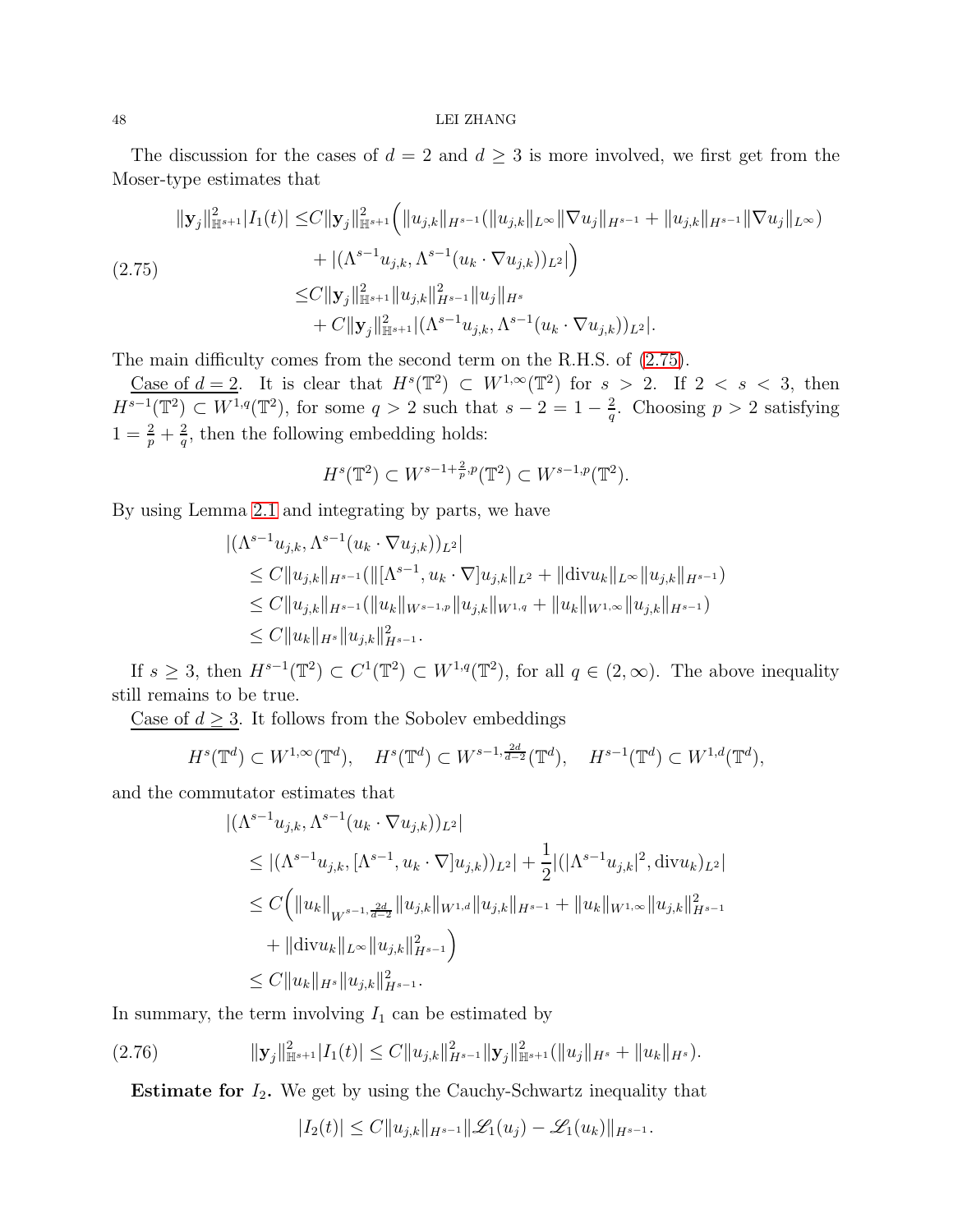To estimate  $\|\mathscr{L}_1(u_j)-\mathscr{L}_1(u_k)\|_{H^{s-1}}$ , one need the following Moser-type estimates (cf. Propo-sition 2.82 in [\[3\]](#page-88-0)): For any  $s_1 \leq \frac{d}{2} < s_2$  ( $s_2 \geq \frac{d}{2}$  $\frac{a}{2}$  if  $r = 1$ ,  $s_1 + s_2 > 0$ , then

$$
||fg||_{B^{s_1}_{2,r}} \leq C||f||_{B^{s_1}_{2,r}}||g||_{B^{s_2}_{2,r}}.
$$

We divide the discussion into two parts.

Case of  $\frac{d}{2} + 1 < s \le \frac{d}{2} + 2$ . Since  $s - 2 \le \frac{d}{2} < s - 1$ , and  $(s - 2) + (s - 1) = 2s - 3 > 0$ , it follows from the last Moser estimates that

$$
\|\mathcal{L}_{1}(u_{j}) - \mathcal{L}_{1}(u_{k})\|_{H^{s-1}}\n\leq C \|(|\nabla u_{1}| + |\nabla u_{2}|)|\nabla u_{j,k}|\mathbf{I}_{d} + \nabla u_{j,k}\nabla u_{j} + \nabla u_{k}\nabla u_{j,k} + \nabla u_{j,k}\nabla u_{j}^{T}\n+ \nabla u_{k}\nabla u_{j,k}^{T} + \nabla u_{j,k}^{T}\nabla u_{k} + \nabla u_{j}^{T}\nabla u_{j,k} - \text{div}u_{j,k}\nabla u_{k} - \text{div}u_{j}\nabla u_{j,k}\|_{H^{s-2}}\n+ \|u_{j}\text{div}u_{j,k} + u_{j,k}\text{div}u_{k} + u_{j,k} \cdot \nabla u_{j}^{T} + u_{k} \cdot \nabla u_{j,k}^{T}\|_{H^{s-3}}\n\leq C \|\nabla u_{j,k}\|_{H^{s-2}} (\|\nabla u_{j}\|_{H^{s-1}} + \|\nabla u_{k}\|_{H^{s-1}}) + C \|\nabla u_{j,k}\|_{H^{s-2}}\n\times (\|u_{j}\|_{H^{s-1}} + \|u_{k}\|_{H^{s-1}}) + C \|u_{j,k}\|_{H^{s-1}} (\|\nabla u_{j}\|_{H^{s-2}} + \|\nabla u_{k}\|_{H^{s-2}})\n\leq C \|u_{j,k}\|_{H^{s-1}} (\|u_{j}\|_{H^{s}} + \|u_{k}\|_{H^{s}}),
$$

which implies that

$$
\|\mathbf{y}_{j}\|_{\mathbb{H}^{s+1}}^{2}|I_{2}(t)| \leq C \|\mathbf{y}_{j}\|_{\mathbb{H}^{s+1}}^{2} \|u_{j,k}\|_{H^{s-1}}^{2}(\|u_{j}\|_{H^{s}} + \|u_{k}\|_{H^{s}}).
$$

Case of  $s > \frac{d}{2} + 2$ . In this case, the Sobolev spaces  $H^{s-2}(\mathbb{T}^d)$  are Banach algebras, and hence it follows from the embedding  $H^s(\mathbb{T}^d) \subset H^t(\mathbb{T}^d)$  for  $s > t$  that

$$
\|\mathcal{L}_1(u_j) - \mathcal{L}_1(u_k)\|_{H^{s-1}}\n\leq C \|\nabla u_{j,k}\|_{H^{s-2}} (\|\nabla u_j\|_{H^{s-2}} + \|\nabla u_k\|_{H^{s-2}}) + C \|\nabla u_{j,k}\|_{H^{s-2}} (\|u_j\|_{H^{s-2}})\n+ \|u_k\|_{H^{s-2}}) + C \|u_{j,k}\|_{H^{s-2}} (\|\nabla u_j\|_{H^{s-2}} + \|\nabla u_k\|_{H^{s-2}})\n\leq C \|u_{j,k}\|_{H^{s-1}} (\|u_j\|_{H^s} + \|u_k\|_{H^s}),
$$

which lead to the similar estimate.

**Estimate for**  $I_3$ **.** There holds

$$
\begin{split} \|\mathbf{y}_{j}\|_{\mathbb{H}^{s+1}}^{2}I_{3} \leq & C\|\mathbf{y}_{j}\|_{\mathbb{H}^{s+1}}^{2}\|u_{j,k}\|_{H^{s-1}}^{2}\Big(\|\gamma_{j,k}(\gamma_{j}+\gamma_{k})\|_{H^{s-2}}+\|\nabla \gamma_{j,k}(|\nabla \gamma_{j}|+|\nabla \gamma_{k}|)\|_{H^{s-2}} \\ & + \|(\nabla \gamma_{j,k})^{T}\nabla \gamma_{j}\|_{H^{s-2}}+\|(\nabla \gamma_{k})^{T}\nabla \gamma_{j,k}\|_{H^{s-2}}\Big) \\ \leq & C\|\mathbf{y}_{j}\|_{\mathbb{H}^{s+1}}^{2}\|u_{j,k}\|_{H^{s-1}}^{2}\|\gamma_{j,k}\|_{H^{s}}(\|\gamma_{j}\|_{H^{s}}+\|\gamma_{k}\|_{H^{s}}) \\ \leq & C\|\mathbf{y}_{j}\|_{\mathbb{H}^{s+1}}^{2}\|u_{j,k}\|_{H^{s-1}}^{2}(\|\gamma_{j}\|_{H^{s}}^{2}+\|\gamma_{k}\|_{H^{s}}^{2}). \end{split}
$$

**Estimate for**  $I_4$  and  $I_5$ . In terms of the assumption  $(A1)$ , we have

$$
\begin{aligned} ||\mathbf{y}_j||_{\mathbb{H}^{s+1}}^2 I_4 \leq & C ||\mathbf{y}_j||_{\mathbb{H}^{s+1}}^2 ||g_1(t, m_j) - g_1(t, m_k)||_{L_2(\mathfrak{A}, H^{s-3})}^2 \\ \leq & C \tilde{\mu}_1^2(t) \tilde{\chi}_1^2(||u_j||_{\mathbb{W}^{1,\infty}} + ||u_k||_{\mathbb{W}^{1,\infty}}) ||\mathbf{y}_j||_{\mathbb{H}^{s+1}}^2 ||u_{j,k}||_{\mathbb{H}^{s-1}}^2. \end{aligned}
$$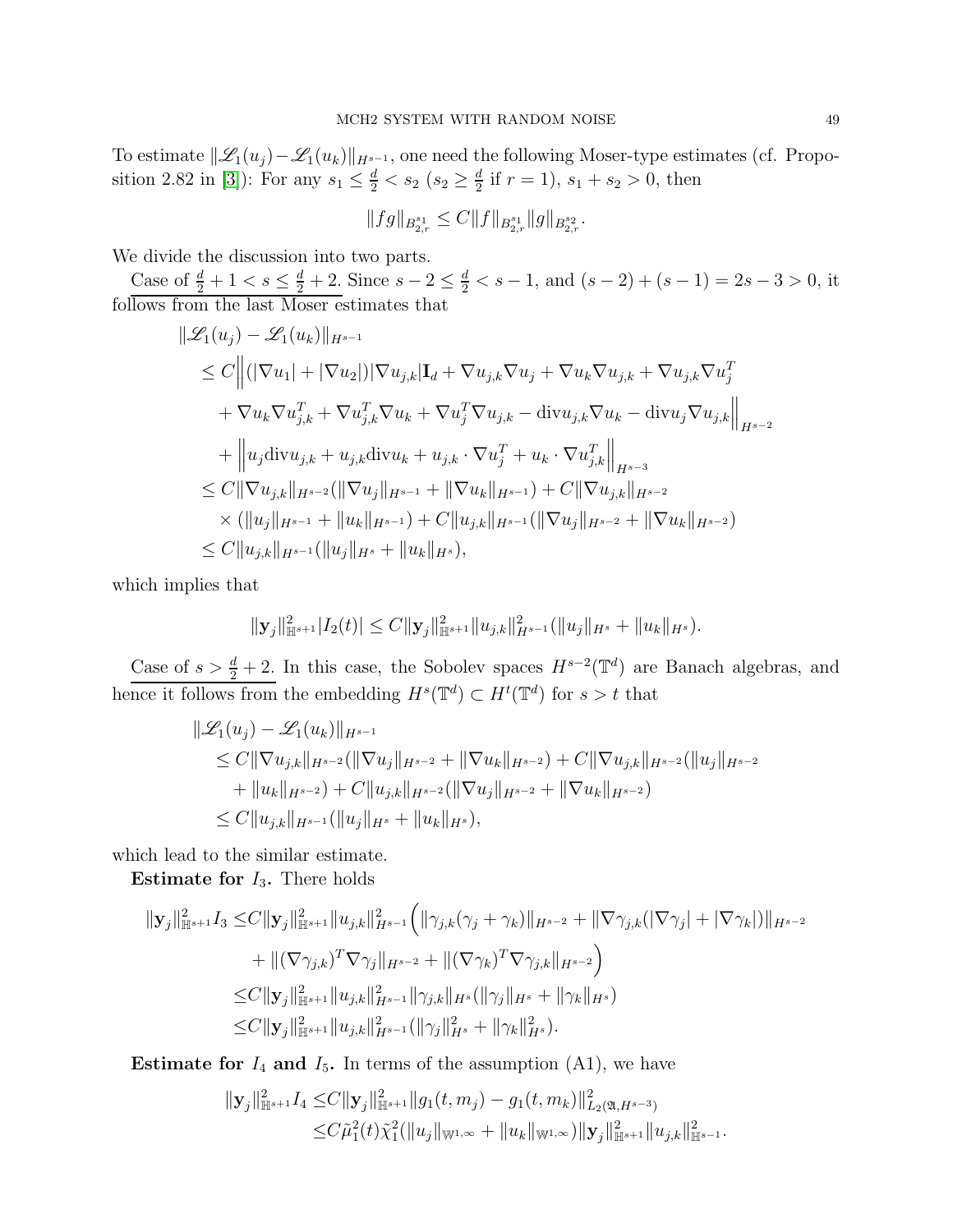# $50$   $\,$  LEI ZHANG  $\,$

Using the BDG inequality and the Assumption [1.1,](#page-8-0) we have for any stopping time <sup>t</sup>

$$
\mathbb{E} \sup_{t \in [0,t]} \left| \int_0^t \|\mathbf{y}_j\|_{\mathbb{H}^{s+1}}^2 I_5(\varsigma) dW_1 \right|
$$
\n
$$
\leq C \mathbb{E} \bigg( \sum_{i \geq 1} \int_0^t \|\mathbf{y}_j\|_{\mathbb{H}^{s+1}}^4 \|\Lambda^{s-1} u_{j,k}\|_{L^2}^2 \|\Lambda^{s-3} (g_1(t, m_j) - g_1(t, m_k)) e_i\|_{L^2}^2 d\varsigma \bigg)^{\frac{1}{2}}
$$
\n
$$
\leq C \mathbb{E} \bigg[ \sup_{\varsigma \in [0,t]} (\|\mathbf{y}_j\|_{\mathbb{H}^{s+1}} \|u_{j,k}\|_{H^{s-1}})
$$
\n
$$
\times \bigg( \int_0^t \tilde{\mu}_1^2(\varsigma) \tilde{\chi}_1^2 (\|u_j\|_{\mathbb{W}^{1,\infty}} + \|u_k\|_{\mathbb{W}^{1,\infty}}) \|\mathbf{y}_j\|_{\mathbb{H}^{s+1}}^2 \|u_{j,k}\|_{\mathbb{H}^{s-1}}^2 d\varsigma \bigg)^{\frac{1}{2}} \bigg]
$$
\n
$$
\leq \frac{1}{4} \mathbb{E} \sup_{\varsigma \in [0,t]} (\|\mathbf{y}_j\|_{\mathbb{H}^{s+1}}^2 \|u_{j,k}\|_{H^{s-1}}^2)
$$
\n
$$
+ C \mathbb{E} \int_0^t \tilde{\mu}_1^2(\varsigma) \tilde{\chi}_1^2 (\|u_j\|_{\mathbb{W}^{1,\infty}} + \|u_k\|_{\mathbb{W}^{1,\infty}}) \|\mathbf{y}_j\|_{\mathbb{H}^{s+1}}^2 \|u_{j,k}\|_{\mathbb{H}^{s-1}}^2 d\varsigma.
$$

Estimate for  $J_1$ . Using the definition of  $\mathbb{H}^s(\mathbb{T}^d)$ , commutating the operator  $\Lambda^{s+1}$  with  $u_j$  and then integrating by parts, we have

$$
||u_{j,k}||_{H^{s-1}}^{2}J_{1} \leq C||u_{j,k}||_{H^{s-1}}^{2} |(\Lambda^{s+1} \mathbf{y}_{j}, \Lambda^{s+1} B(\mathbf{y}_{j}, \mathbf{y}_{j})_{\mathbb{L}^{2}}|\n\leq C||u_{j,k}||_{H^{s-1}}^{2} \Big( |(\Lambda^{s+1} u_{j}, [\Lambda^{s+1}, u_{j} \cdot \nabla] u_{j})_{\mathbb{L}^{2}}| + |(\text{div} u_{j}, [\Lambda^{s+1} u_{j}]^{2})_{L^{2}}|\n+ |(\Lambda^{s+1} \gamma_{j}, \Lambda^{s+1} (u_{j} \cdot \nabla \gamma_{j})|_{\mathbb{L}^{2}} + |(\text{div} u_{j}, [\Lambda^{s+1} \gamma_{j}]^{2})_{L^{2}}| \Big)\n\leq C||u_{j,k}||_{H^{s-1}}^{2} \Big( ||u_{j}||_{H^{s+1}} ||[\Lambda^{s+1}, u_{j} \cdot \nabla] u_{j}||_{L^{2}}\n+ ||\gamma_{j}||_{H^{s+1}} ||[\Lambda^{s+1}, u_{j} \cdot \nabla] \gamma_{j})||_{L^{2}} + ||u_{j}||_{W^{1,\infty}} ||u_{j}||_{H^{s+1}}^{2}\n(2.78)\n+ ||u_{j}||_{W^{1,\infty}} ||\gamma_{j}||_{H^{s+1}}^{2} \Big)
$$
\n
$$
\leq C||u_{j,k}||_{H^{s-1}}^{2} \Big( ||u_{j}||_{H^{s+1}} (||\Lambda^{s+1} u_{j}||_{L^{2}} ||\nabla u_{j}||_{L^{\infty}} + ||\nabla u_{j}||_{L^{\infty}} ||\Lambda^{s} \nabla u_{j}||_{L^{2}}) \n+ ||\gamma_{j}||_{H^{s+1}} (||\Lambda^{s+1} u_{j}||_{L^{2}} ||\nabla \gamma_{j}||_{L^{\infty}} + ||\nabla u_{j}||_{L^{\infty}} ||\Lambda^{s} \nabla \gamma_{j}||_{L^{2}}) \n+ ||u_{j}||_{W^{1,\infty}} ||u_{j}||_{H^{s+1}}^{2} + ||u_{j}||_{W^{1,\infty}} ||\gamma_{j}||_{H^{s+1
$$

Estimate for  $J_2$  and  $J_3$ . By using Lemma [2.6,](#page-17-2) the embedding  $\mathbb{H}^s(\mathbb{T}^d) \subset \mathbb{W}^{1,\infty}(\mathbb{T}^d)$  $(s > \frac{d}{2} + 1)$  as well as assumption [\(1.14\)](#page-9-0), we have

$$
||u_{j,k}||_{H^{s-1}}^2 J_2 \leq C ||\mathbf{y}_j||_{\mathbb{H}^s}^2 ||u_{j,k}||_{H^{s-1}}^2 ||\mathbf{y}_j||_{\mathbb{H}^{s+1}}^2,
$$

and

$$
||u_{j,k}||_{H^{s-1}}^2 J_3 \leq \mu(t)\chi(||\mathbf{y}_j||_{\mathbb{W}^{1,\infty}})||u_{j,k}||_{H^s}^2 + \mu(t)\chi(||\mathbf{y}_j||_{\mathbb{W}^{1,\infty}})||u_{j,k}||_{H^{s-1}}^2||\mathbf{y}_j||_{\mathbb{H}^{s+1}}^2.
$$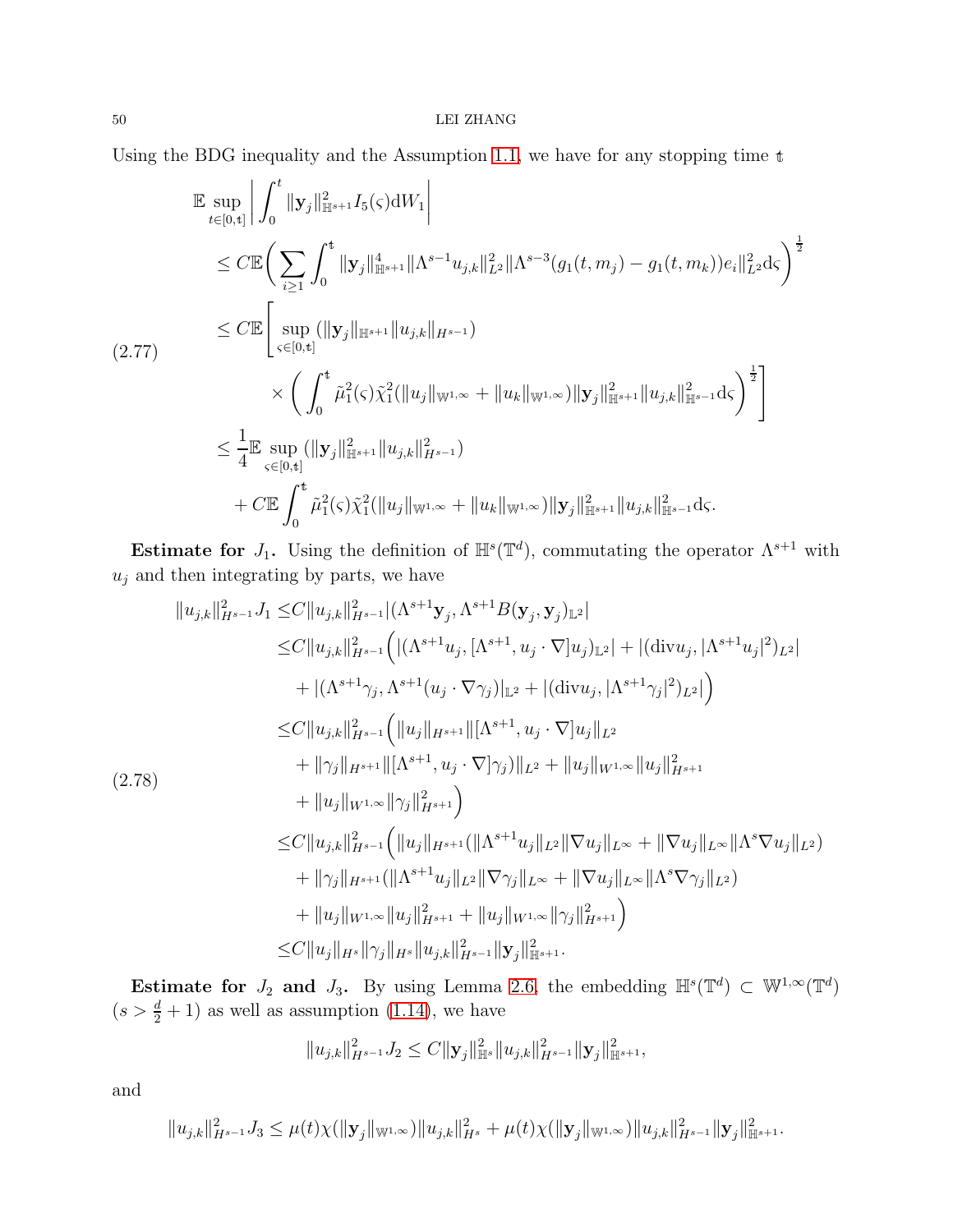**Estimate for**  $J_4$ . By applying the BDG inequality and the assumption  $(1.14)$ , we have

$$
\mathbb{E} \sup_{t \in [0, t]} \left| \int_0^t \|u_{j,k}\|_{H^{s-1}}^2 J_4(t) \, \mathrm{d}\mathcal{W} \right|
$$
\n
$$
\leq C \mathbb{E} \bigg( \sum_{i \geq 1} \int_0^t \|u_{j,k}\|_{H^{s-1}}^4 (\Lambda^{s+1} \mathbf{y}_j, \Lambda^{s+1} G(t, \mathbf{y}_j) e_i)_{\mathbb{L}^2}^2 \, \mathrm{d}\zeta \bigg)^{\frac{1}{2}}
$$
\n
$$
\leq C \mathbb{E} \bigg( \sup_{t \in [0, t]} (\|u_{j,k}\|_{H^{s-1}}^2 \| \mathbf{y}_j \|_{\mathbb{H}^{s+1}}^2)
$$
\n
$$
\times \int_0^t \mu^2(t) \chi^2(\|\mathbf{y}\|_{\mathbb{W}^{1,\infty}}) \|u_{j,k}\|_{H^{s-1}}^2 (1 + \|\mathbf{y}\|_{\mathbb{H}^{s+1}}^2) \, \mathrm{d}\zeta \bigg)^{\frac{1}{2}}
$$
\n
$$
\leq \frac{1}{4} \mathbb{E} \sup_{t \in [0, t]} (\|u_{j,k}\|_{H^{s-1}}^2 \| \mathbf{y}_j \|_{\mathbb{H}^{s+1}}^2) + \mathbb{E} \int_0^t \mu^2(\zeta) \chi^2(\|\mathbf{y}\|_{\mathbb{W}^{1,\infty}}) \|u_{j,k}\|_{H^{s-1}}^2 \, \mathrm{d}\zeta
$$
\n
$$
+ \mathbb{E} \int_0^t \mu^2(\zeta) \chi^2(\|\mathbf{y}\|_{\mathbb{W}^{1,\infty}}) \|u_{j,k}\|_{H^{s-1}}^2 \|\mathbf{y}\|_{\mathbb{H}^{s+1}}^2 \, \mathrm{d}\zeta.
$$

Estimate for  $K$ . By using the Hölder inequality and the local Lipchitz property of  $g_1(t, u_j)$ , we deduce that

$$
|\mathcal{K}| \leq C \Bigg( \sum_{q \geq 1} |(\Lambda^{s+1} u_j, \Lambda^{s-1} g_1(t, u_j) e_q)_{L^2}|^2 \Bigg)^{\frac{1}{2}}
$$
  
\n
$$
\times \Bigg( \sum_{q \geq 1} |(\Lambda^{s-1} u_{j,k}, \Lambda^{s-3} (g_1(t, u_j) - g_1(t, u_k)) e_q)_{L^2}|^2 \Bigg)^{\frac{1}{2}}
$$
  
\n
$$
\leq C \|u_j\|_{H^{s+1}} \|u_{j,k}\|_{H^{s-1}} \|g_1(t, u_j)\|_{L_2(\mathfrak{A}_1; H^{s-1})} \|g_1(t, u_j) - g_1(t, u_k)\|_{L_2(\mathfrak{A}_1; H^{s-3})}
$$
  
\n
$$
\leq C \mu_1(t) \tilde{\mu}_1(t) \chi_1(\|u_j\|_{\mathbb{W}^{1,\infty}}) \tilde{\chi}_1(\|u_j\|_{\mathbb{W}^{1,\infty}} + \|u_k\|_{\mathbb{W}^{1,\infty}})
$$
  
\n
$$
\times \|y_j\|_{H^{s+1}} \|u_{j,k}\|_{H^{s-1}} (1 + \|y_j\|_{\mathbb{H}^{s+1}}) \|u_{j,k}\|_{\mathbb{H}^{s-1}}
$$
  
\n
$$
\leq C \mu_1(t) \tilde{\mu}_1(t) \chi_1(\|u_j\|_{\mathbb{W}^{1,\infty}}) \tilde{\chi}_1(\|u_j\|_{\mathbb{W}^{1,\infty}} + \|u_k\|_{\mathbb{W}^{1,\infty}})
$$
  
\n
$$
\times (\|u_{j,k}\|_{H^{s-1}}^2 + \|u_{j,k}\|_{H^{s-1}}^2 \|y_j\|_{\mathbb{H}^{s+1}}^2).
$$

Noting that from the definition of  $\mathbf{t}_{j,k}^T$ , there holds

$$
\|\mathbf{y}_{\lambda}(t)\|_{\mathbb{W}^{1,\infty}} \leq C \|\mathbf{y}_{i}(t)\|_{\mathbb{H}^{s}} \leq C(M^2+1), \quad \lambda \in \{j,k\}, \quad \forall t \in [0, \mathbf{t}_{j,k}^T],
$$

for some positive constant  $C$  independent of  $j$  and  $k$ . Using the nondecreasing property of  $\chi_1(\cdot)$  and  $\tilde{\chi}_1(\cdot)$ , after applying the BDG inequality and taking the supremum over  $[0, t_{j,k}^T]$ ,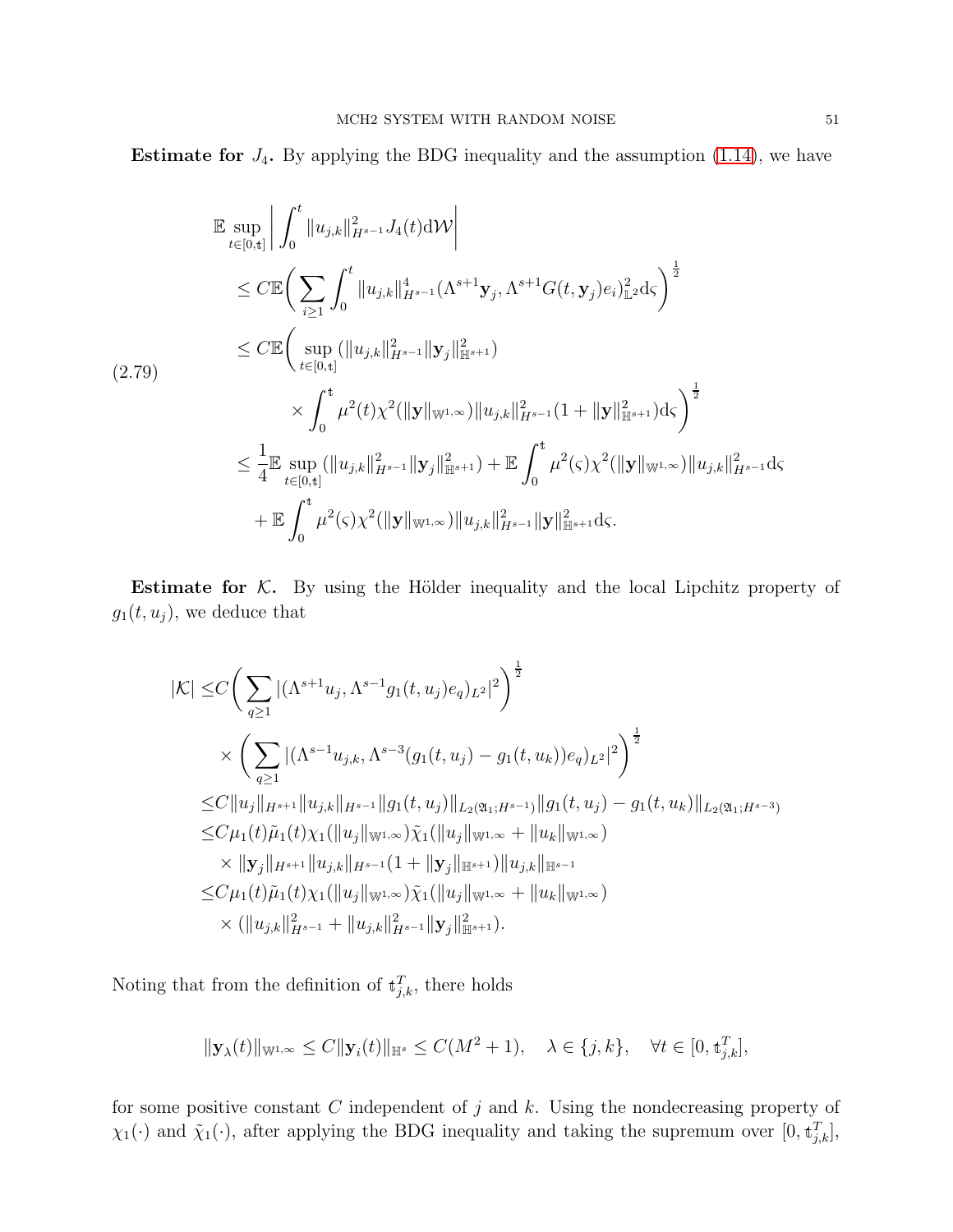### $52$   $\,$  LEI ZHANG  $\,$

we obtain

$$
\label{eq:4.10} \begin{split} &\mathbb{E}\sup_{\boldsymbol{\varsigma}\in[0,t\wedge\mathbf{t}_{j,k}^T]}\big(\|\boldsymbol{u}_{j,k}\|_{H^{s-1}}^2\|\mathbf{y}_j\|_{\mathbb{H}^{s+1}}^2\big)\\ &\leq C\mathbb{E}(\|\boldsymbol{u}_{j,k}(0)\|_{H^{s-1}}^2\|\mathbf{y}_j(0)\|_{\mathbb{H}^{s+1}}^2)+C\int_0^t(1+\mu^2(t)+\tilde{\mu}_1^2(t))\mathbb{E}\sup_{\boldsymbol{\varsigma}\in[0,r\wedge\mathbf{t}_{j,k}^T]}\|\boldsymbol{u}_{j,k}\|_{H^{s-1}}^2\mathrm{d}r\\ &+C\int_0^t(1+\mu^2(r)+\tilde{\mu}_1^2(r))\mathbb{E}\sup_{\boldsymbol{\varsigma}\in[0,r\wedge\mathbf{t}_{j,k}^T]}\|\boldsymbol{u}_{j,k}\|_{H^{s-1}}^2\|\mathbf{y}_j\|_{\mathbb{H}^{s+1}}^2\mathrm{d}r, \end{split}
$$

for some positive constant  $C$  independent of  $j$  and  $k$ . An application of the Gronwall inequality to above integral inequality leads to

$$
\mathbb{E} \sup_{\varsigma \in [0,t \wedge t_{j,k}^T]} (\|u_{j,k}\|_{H^{s-1}}^2 \|\mathbf{y}_j\|_{\mathbb{H}^{s+1}}^2) \leq Ce^{\int_0^T (1+\mu^2(r)+\tilde{\mu}_1^2(r))\mathrm{d}r} \left(1+\int_0^T (1+\mu^2(r)+\tilde{\mu}_1^2(r))\mathrm{d}r\right) \times \left(\mathbb{E}(\|J_{1/j}u_0-J_{1/k}u_0\|_{H^{s-1}}^2 \|J_{1/j}\mathbf{y}_0\|_{\mathbb{H}^{s+1}}^2) + \mathbb{E} \sup_{\varsigma \in [0,t \wedge t_{j,k}^T]} \|u_{j,k}(\varsigma)\|_{H^{s-1}}^2\right).
$$

which implies the desired inequality [\(2.70\)](#page-45-3), and this completes the proof of Lemma [2.10.](#page-18-0)  $\Box$ 

Based on the last two lemmas, one can prove the following convergence results.

<span id="page-51-2"></span>Lemma 2.13. Under the same conditions of Lemma 2.9, we have

<span id="page-51-0"></span>(2.80) 
$$
\lim_{j \to \infty} \sup_{k \geq j} \mathbb{E} \sup_{r \in [0, t_{j,k}^T]} \| \mathbf{y}_j - \mathbf{y}_k \|_{\mathbb{H}^s}^2 = 0.
$$

and

<span id="page-51-1"></span>(2.81) 
$$
\lim_{\omega \to 0} \sup_{j \geq 0} \mathbb{P} \left\{ \sup_{r \in [0, \omega \wedge t_j^T]} \| \mathbf{y}_j(r) \|_{\mathbb{H}^s} \geq \| J_{1/j} \mathbf{y}_0 \|_{\mathbb{H}^s} + 3 \right\} = 0.
$$

*Proof.* Observing that, for any  $u \in H^s(\mathbb{T}^d)$ ,  $\{J_\epsilon u\}_{j\geq 1}$  is a Cauchy sequence in  $H^s(\mathbb{T}^d)$ , so

$$
\lim_{j \to \infty} \sup_{k \ge j} \mathbb{E} ||J_{1/j} \mathbf{y}_0 - J_{1/k} \mathbf{y}_0||_{\mathbb{H}^s}^2 = 0,
$$

which implies that the first term on the R.H.S. of [\(2.62\)](#page-42-3) converges to 0 as  $j, k \to \infty$ . By Lemma [2.11,](#page-42-1) it suffices to prove that

$$
\lim_{j\to\infty}\sup_{k\geq j}\mathbb{E}\sup_{\varsigma\in[0,t_{j,k}^T]}(\|u_{j,k}\|_{H^{s-1}}^2\|\mathbf{y}_j\|_{\mathbb{H}^{s+1}}^2)=0.
$$

First, we get from the property of the mollifier  $J_{\epsilon}$  that

$$
\mathbb{E}(\|J_{1/j}\mathbf{y}_0\|_{\mathbb{H}^{s+1}}^4) \leq C j^4 \mathbb{E}(\|\mathbf{y}_0\|_{\mathbb{H}^s}^4) \leq C j^4,
$$

and

$$
\mathbb{E}(\|J_{1/j}u_0 - J_{1/k}u_0\|_{H^{s-1}}^4) \le 8\mathbb{E}(\|J_{1/j}u_0 - u_0\|_{H^{s-1}}^4) + 8\mathbb{E}(\|u_0 - J_{1/k}u_0\|_{H^{s-1}}^4)
$$
  
=  $o(\frac{1}{j^4}) + o(\frac{1}{k^4}).$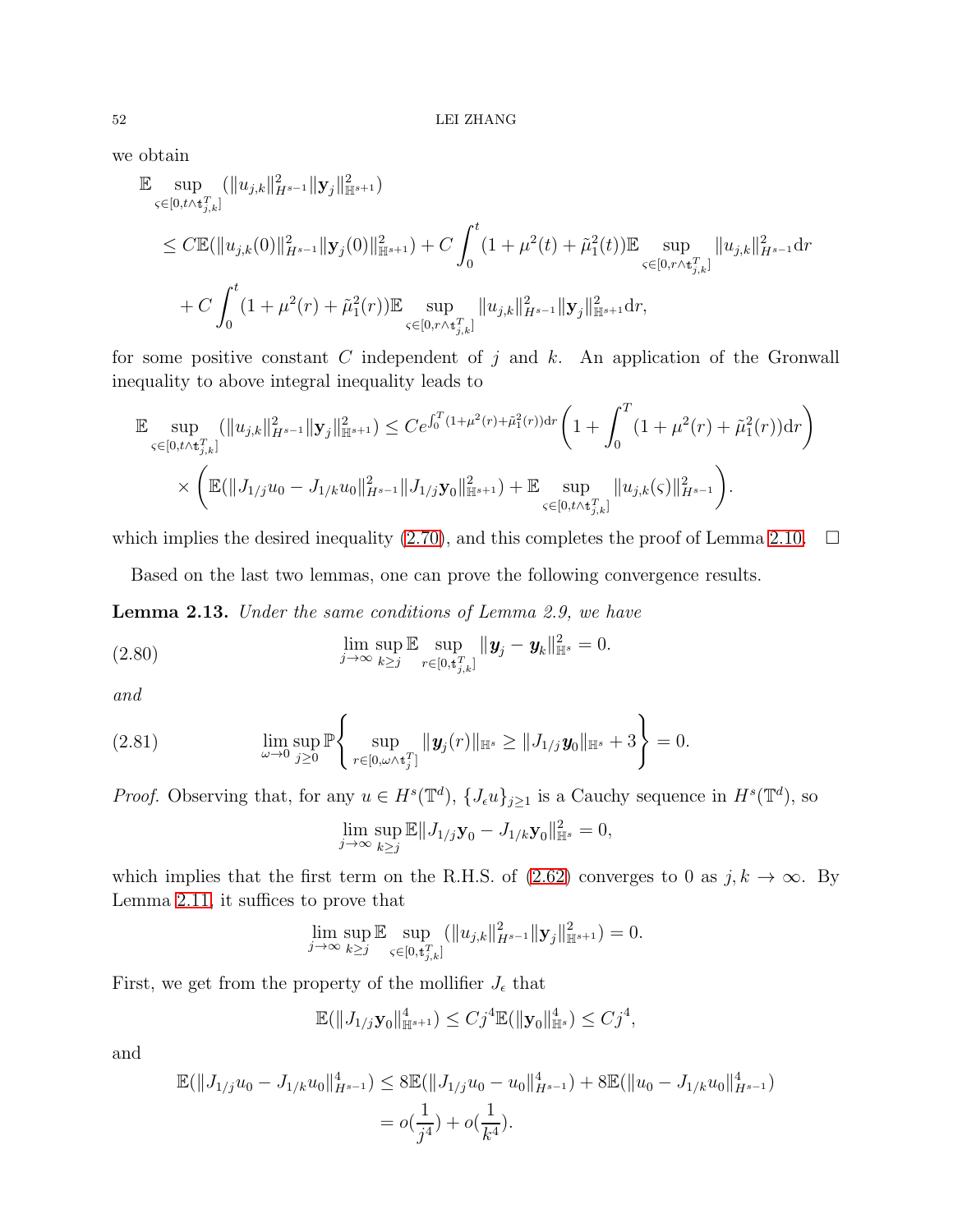From the last two estimates, we have

$$
\lim_{j \to \infty} \sup_{k \ge j} \mathbb{E}(\|J_{1/j}u_0 - J_{1/k}u_0\|_{H^{s-1}}^2 \|J_{1/j}\mathbf{y}_0\|_{\mathbb{H}^{s+1}}^2)
$$
\n
$$
\le \lim_{j \to \infty} \sup_{k \ge j} \left(\mathbb{E} \|J_{1/j}u_0 - J_{1/k}u_0\|_{H^{s-1}}^4\right)^{\frac{1}{2}} \left(\mathbb{E} \|J_{1/j}\mathbf{y}_0\|_{\mathbb{H}^{s+1}}^4\right)^{\frac{1}{2}}
$$
\n
$$
\le C \lim_{j \to \infty} \sup_{k \ge j} j^2 \left(o(1/j^4) + o(1/k^4)\right)^{\frac{1}{2}}
$$
\n
$$
= C \lim_{j \to \infty} \sup_{k \ge j} \left(\frac{o(1/j^4)}{1/j^4} + \frac{j^4}{k^4} \frac{o(1/k^4)}{1/k^4}\right)^{\frac{1}{2}} = 0.
$$

Second, classical L<sup>2</sup>-estimate shows that  $\|(\mathbf{y}_j - \mathbf{y}_k)(t)\|_{H^{s-1}}$  can be bounded by  $C\|\mathbf{y}_j(0) \mathbf{y}_{k}(0)\Vert_{\mathbb{H}^{s-1}}$ , where C is a positive constant independent of j and k. So we get

$$
\lim_{j \to \infty} \sup_{k \ge j} \mathbb{E} \sup_{\varsigma \in [0, t_{j,k}^T]} \|(u_j - u_k)(\varsigma)\|_{H^{s-1}}^2 \le C \lim_{j \to \infty} \sup_{k \ge j} \mathbb{E} \|J_{1/j} \mathbf{y}_0 - J_{1/k} \mathbf{y}_0\|_{\mathbb{H}^s} = 0.
$$

Then the convergence [\(2.80\)](#page-51-0) follows.

Now we prove [\(2.81\)](#page-51-1). For each  $j \in \mathbb{N}^+$  and  $\omega > 0$ , we use Ito's formula to get

$$
\sup_{t\in[0,\omega\wedge\mathbf{t}_j^T]}\|\mathbf{y}_j(t)\|_{\mathbb{H}^s}^2 \leq \|\mathbf{y}_j(0)\|_{\mathbb{H}^s}^2 + \int_0^{\omega\wedge\mathbf{t}_j^T}\left|\int_{\mathbb{T}^d} 2\Lambda^s \mathbf{y}_j \cdot \Lambda^s B(\mathbf{y}_j, \mathbf{y}_j) dx\right| dr + \int_0^{\omega\wedge\mathbf{t}_j^T}\left|\int_{\mathbb{T}^d} 2\Lambda^s \mathbf{y}_j \cdot \Lambda^s F(\mathbf{y}_j) dx\right| dr + \int_0^{\omega\wedge\mathbf{t}_j^T}\|G(r, \mathbf{y}_j)\|_{L_2(\mathfrak{U}_1, \mathbb{H}^s)}^2 dr + \sup_{t\in[0,\omega\wedge\mathbf{t}_j^T]}\left|\int_0^t \int_{\mathbb{T}^d} 2\Lambda^s \mathbf{y}_j \cdot \Lambda^s G(r, \mathbf{y}_j) dx d\mathcal{W}\right| = \|J_{1/j} \mathbf{y}_0\|_{\mathbb{H}^s}^2 + \int_0^{\omega\wedge\mathbf{t}_j^T} (T_1 + T_2 + T_3) dr + \sup_{t\in[0,\omega\wedge\mathbf{t}_j^T]} T_4.
$$

Thereby we have the following inclusion relationship

$$
\left\{\sup_{r\in[0,\omega\wedge\mathbf{t}_{j}^{T}]}\|\mathbf{y}_{j}(r)\|_{\mathbb{H}^{s}}\geq\|J_{1/j}\mathbf{y}_{0}\|_{\mathbb{H}^{s}}+3\right\}
$$

$$
\subset\left\{\int_{0}^{\omega\wedge\mathbf{t}_{j}^{T}}(T_{1}+T_{2}+T_{3})\mathrm{d}r>\frac{3}{2}\right\}\bigcup\left\{\sup_{t\in[0,\omega\wedge\mathbf{t}_{j}^{T}]}\left|\int_{0}^{t}T_{4}\mathrm{d}\mathcal{W}\right|>\frac{3}{2}\right\}
$$

.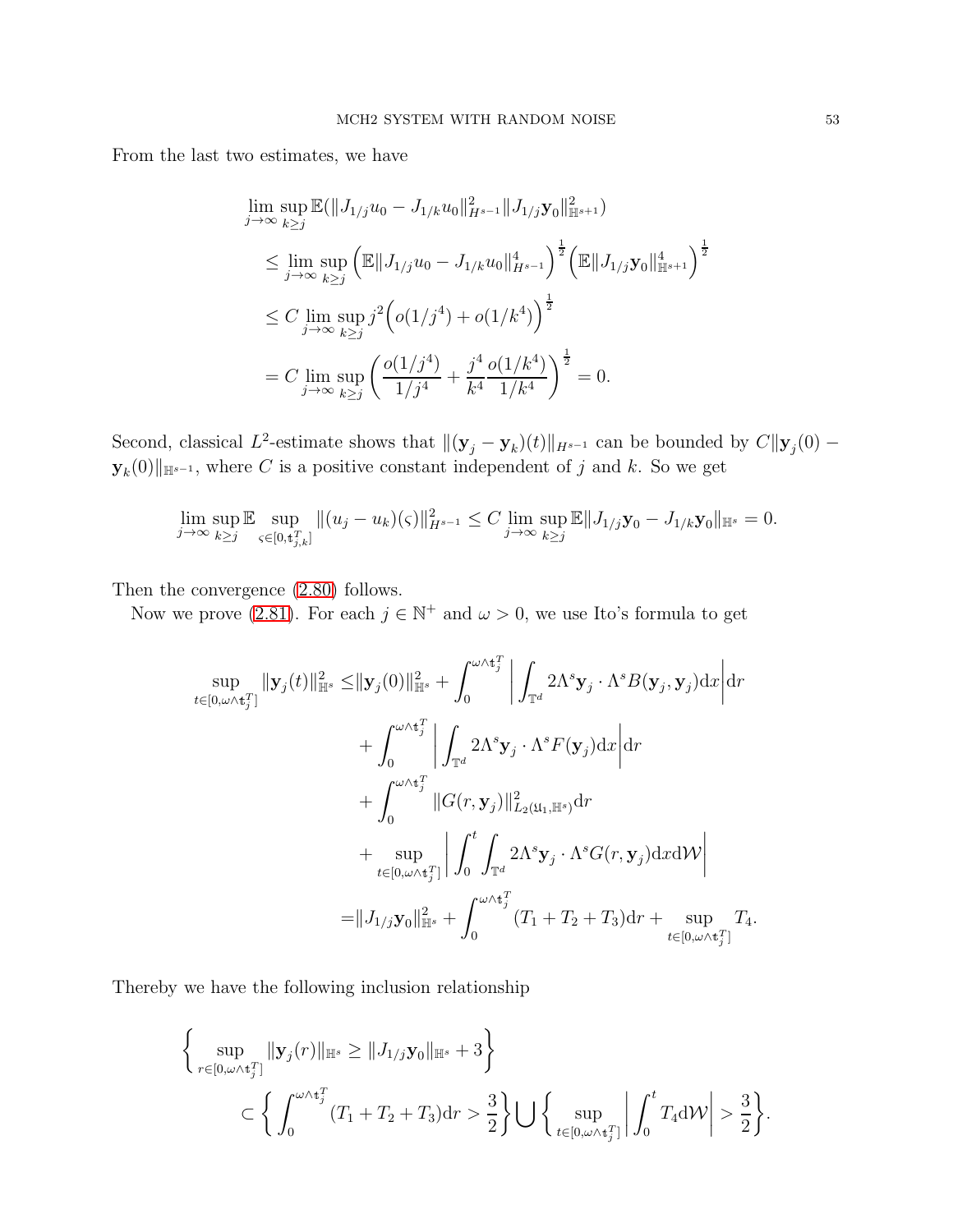By using the Chebyshev inequality, we find

$$
\mathbb{P}\left\{\int_{0}^{\omega \wedge t_{j}^{T}} (T_{1} + T_{2} + T_{3}) dr > \frac{3}{2}\right\}
$$
  
\n
$$
\leq C \mathbb{E} \sup_{[0,\omega \wedge t_{j}^{T}]} (|T_{1}| + |T_{2}| + |T_{3}|)
$$
  
\n
$$
\leq C \mathbb{E} \sup_{[0,\omega \wedge t_{j}^{T}]} (||\mathbf{y}_{j}||_{\mathbb{W}^{1,\infty}} ||\mathbf{y}_{j}||_{\mathbb{H}^{s}}^{2} + \mu^{2}(t)\chi^{2}(||\mathbf{y}_{j}||_{\mathbb{W}^{1,\infty}})(1 + ||\mathbf{y}_{j}||_{\mathbb{H}^{s}}^{2}))
$$
  
\n
$$
\leq C(1 + M^{2})(\omega \wedge T).
$$

and

$$
\mathbb{P}\bigg\{\sup_{t\in[0,\omega\wedge t_j^T]}\bigg|\int_0^t T_4 d\mathcal{W}\bigg| > \frac{3}{2}\bigg\}\leq C \mathbb{E}\bigg(\int_0^{\omega\wedge t_j^T} \|\mathbf{y}_j\|_{\mathbb{H}^s}^2 \|G(r, \mathbf{y}_j\|_{L_2(\mathfrak{A};\mathbb{H}^s)}^2 dt\bigg)\leq C \mathbb{E}\sup_{t\in[0,\omega\wedge t_j^T]}\bigg(\mu^2(t)\chi^2(\|\mathbf{y}_j\|_{\mathbb{W}^{1,\infty}})\|\mathbf{y}_j\|_{\mathbb{H}^s}^2(1+\|\mathbf{y}_j\|_{\mathbb{H}^s}^2)\bigg)\leq C(1+M^4)(\omega\wedge T).
$$

As a result,

$$
\mathbb{P}\bigg\{\sup_{r\in[0,\omega\wedge\mathbf{t}_j^T]}\|\mathbf{y}_j(r)\|_{\mathbb{H}^s}\geq\|J_{1/j}\mathbf{y}_0\|_{\mathbb{H}^s}+3\bigg\}\leq C(\omega\wedge T)\to 0,\quad \text{as }\omega\to 0.
$$

This completes the proof of Lemma [2.13.](#page-51-2)

Based on above lemmas, one can now prove the local well-posedness result of Theorem [1.3](#page-10-0) in the sharp case  $s > \frac{d}{2} + 1, d \ge 1$ .

**Proof of Theorem [1.3\(](#page-10-0)1)**. By Lemmas [2.11](#page-42-1)[-2.13](#page-51-2) and the uniform bound  $||\mathbf{y}_0||_{\mathbb{H}^s} < M$ , one can conclude from the abstract Cauchy theorem (cf. Lemma 7.1 in [\[38\]](#page-90-1)) that there exists a stopping time t with  $\mathbb{P}\{0 \lt t \leq T\} = 1$  such that

$$
\sup_{j\geq 1}\sup_{t\in[0,t]}\|\mathbf{y}_j\|_{\mathbb{H}^s}\leq CM+3,
$$

and

$$
\mathbf{y}_j \to \mathbf{y} \quad \text{in } C([0,\mathbf{t}];\mathbb{H}^s(\mathbb{T}^d)), \quad \text{as } j \to \infty, \quad \mathbb{P}\text{-a.s.}
$$

Note that the approximate solutions  $\{y_j\}_{j\geq 1}$  are continuous  $\mathcal{F}_t$ -adapted processes with values in  $\mathbb{H}^s(\mathbb{T}^d)$ , and hence  $\mathcal{F}_t$ -predictable ones. As the pointwise limits preserve the measurability, it then follows that the limit process **y** is also  $\mathcal{F}_t$ -predictable. By using the decomposition method as that in Subsection 2.4, we infer that  $(y, t)$  is a local pathwise solution in the sense of Definition [1.2.](#page-9-2) Finally, one can extend the local soltuion to the maximal solution by using a standard argument (cf. [21,29]).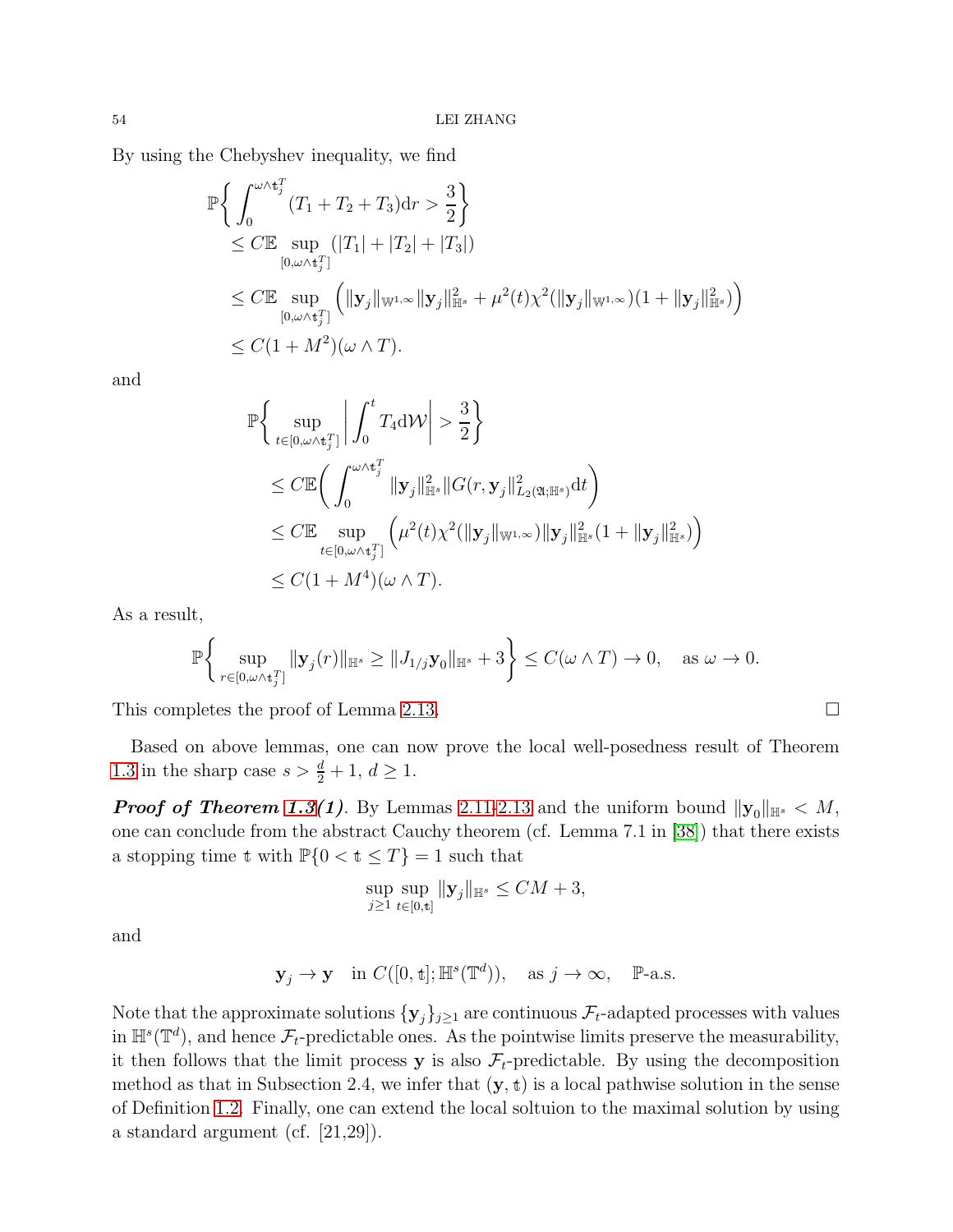Now we prove that the solution map  $y_0 \mapsto y$  is continuous from  $L^{\infty}(\Omega;\mathbb{H}^s(\mathbb{T}^d))$  into  $L^2(\Omega; C([0, t]; \mathbb{H}^s(\mathbb{T}^d))),$  for some  $t' > 0$  P-almost surely. Assume that  $y_i(t)$  is solution to the SMCH2 system with respect to the data  $y_{0,i}$ ,  $i = 1, 2$ . Our aim is to find a  $\delta > 0$  small enough and a stopping time t' such that whenever  $||y_{0,1} - y_{0,2}||_{L^{\infty}(\Omega;\mathbb{H}^{s})} < \delta$ , there holds

$$
\mathbb{E}\sup_{t\in[0,\mathbf{t}']} \|\mathbf{y}_1(t)-\mathbf{y}_2(t)\|_{\mathbb{H}^s}^2<\epsilon,\quad \mathbb{P}\text{-a.s.}
$$

To avoid the difficulty caused by the convection term  $B(\mathbf{y}_i, \mathbf{y}_i)$ , similar to [\(2.61\)](#page-41-0), let us consider the mollified initial data  $\{J_{1/j}\mathbf{y}_{0,i}\}_{j>1}$ , and the corresponding solutions are denoted by  $\{y_{i,j}\}_{j>1}$ ,  $i = 1, 2$ . For any  $T > 0$ , we define

$$
\mathbf{t}_{i,j}^T \triangleq T \wedge \inf \left\{ t > 0; \; \|\mathbf{y}_{i,j}(t)\|_{\mathbb{H}^s}^2 \ge \|J_{1/j}\mathbf{y}_{0,i}\|_{\mathbb{H}^s}^2 + 3 \right\}, \quad i = 1, 2.
$$

In view of the proof for the Lemmas [2.9-](#page-17-3)[2.11,](#page-18-1) one can conclude again from the abstract Cauchy theorem that, there exists a subsequence  ${j_k}$  of  ${j}$  with  $j_k \to \infty$  as  $k \to \infty$ , a sequence of stopping times  $\{\bar{\mathbf{t}}_{i,j_k}\}$  as well as a stopping time  $\bar{\mathbf{t}}_i$ , such that

<span id="page-54-2"></span>(2.82) 
$$
\mathbf{t}_{i,j_k}^T \geq \bar{\mathbf{t}}_{i,j_k} \text{ for each } k \geq 1, \quad \lim_{k \to \infty} \bar{\mathbf{t}}_{i,j_k} = \bar{\mathbf{t}}_i, \ \mathbb{P}\text{-a.s.},
$$

and

<span id="page-54-0"></span>
$$
(2.83) \qquad \lim_{k \to \infty} \sup_{t \in [0,\bar{t}_i]} \|\mathbf{y}_i - \mathbf{y}_{i,j_k}\|_{\mathbb{H}^s} = 0, \quad \sup_{t \in [0,\bar{t}_i]} \|\mathbf{y}_i(t)\|_{\mathbb{H}^s} \le \|\mathbf{y}_{0,i}\|_{\mathbb{H}^s} + 3, \quad i = 1, 2.
$$

Moreover, there exists  $\Omega_{i,j_k} \uparrow \Omega$  as  $k \to \infty$  such that

<span id="page-54-1"></span>(2.84) 
$$
\mathbf{1}_{\Omega_{i,j_k}} \sup_{t \in [0,\bar{t}_i]} \|\mathbf{y}_{i,j_k}(t)\|_{\mathbb{H}^s} \le \|\mathbf{y}_{0,i}\|_{\mathbb{H}^s} + 3, \quad \mathbb{P}\text{-a.s.,} \quad i = 1, 2.
$$

Define  $\Omega_{j_k} \triangleq \Omega_{1,j_k} \cap \Omega_{2,j_k}$ . Clearly,  $\Omega_{j_k} \uparrow \Omega$  as  $k \to \infty$ . It then follows from [\(2.83\)](#page-54-0) and [\(2.84\)](#page-54-1) that  $\lim_{k\to\infty} \mathbb{E} \sup_{t\in[0,\bar{t}_i]} ||\mathbf{y}_i - \mathbf{1}_{\Omega_{j_k}} \mathbf{y}_{i,j_k}||_{\mathbb{H}^s}^2 = 0, i = 1, 2$ , which implies that for any  $\epsilon > 0$ , there exists a  $k_0 > 0$  such that

(2.85) 
$$
\mathbb{E} \sup_{t \in [0,\bar{t}_i]} ||\mathbf{y}_i - \mathbf{1}_{\Omega_{j_k}} \mathbf{y}_{i,j_k}||_{\mathbb{H}^s}^2 < \frac{\epsilon}{20}, \quad \forall k > k_0, \quad i = 1, 2.
$$

By [\(2.82\)](#page-54-2), we get for all  $k \geq 1$ 

$$
\mathbb{E} \sup_{t \in [0, \bar{t}_1 \wedge \bar{t}_2]} ||\mathbf{1}_{\Omega_{j_k}} \mathbf{y}_{1,j_k}(t) - \mathbf{1}_{\Omega_{j_k}} \mathbf{y}_{2,j_k}(t)||_{\mathbb{H}^s}^2
$$
\n
$$
\leq \mathbb{E} \sup_{t \in [0, t_{1,j_k}^T \wedge t_{2,j_k}^T]} ||\mathbf{y}_{1,j_k}(t) - \mathbf{y}_{2,j_k}(t)||_{\mathbb{H}^s}^2
$$
\n
$$
+ \mathbb{E} \sup_{t \in [\bar{t}_1 \wedge \bar{t}_2 \wedge \bar{t}_{1,j_k} \wedge \bar{t}_{2,j_k}, \bar{t}_1 \wedge \bar{t}_2]} ||\mathbf{1}_{\Omega_{j_k}} \mathbf{y}_{1,j_k}(t) - \mathbf{1}_{\Omega_{j_k}} \mathbf{y}_{2,j_k}(t)||_{\mathbb{H}^s}^2
$$
\n
$$
\triangleq I_k + II_k.
$$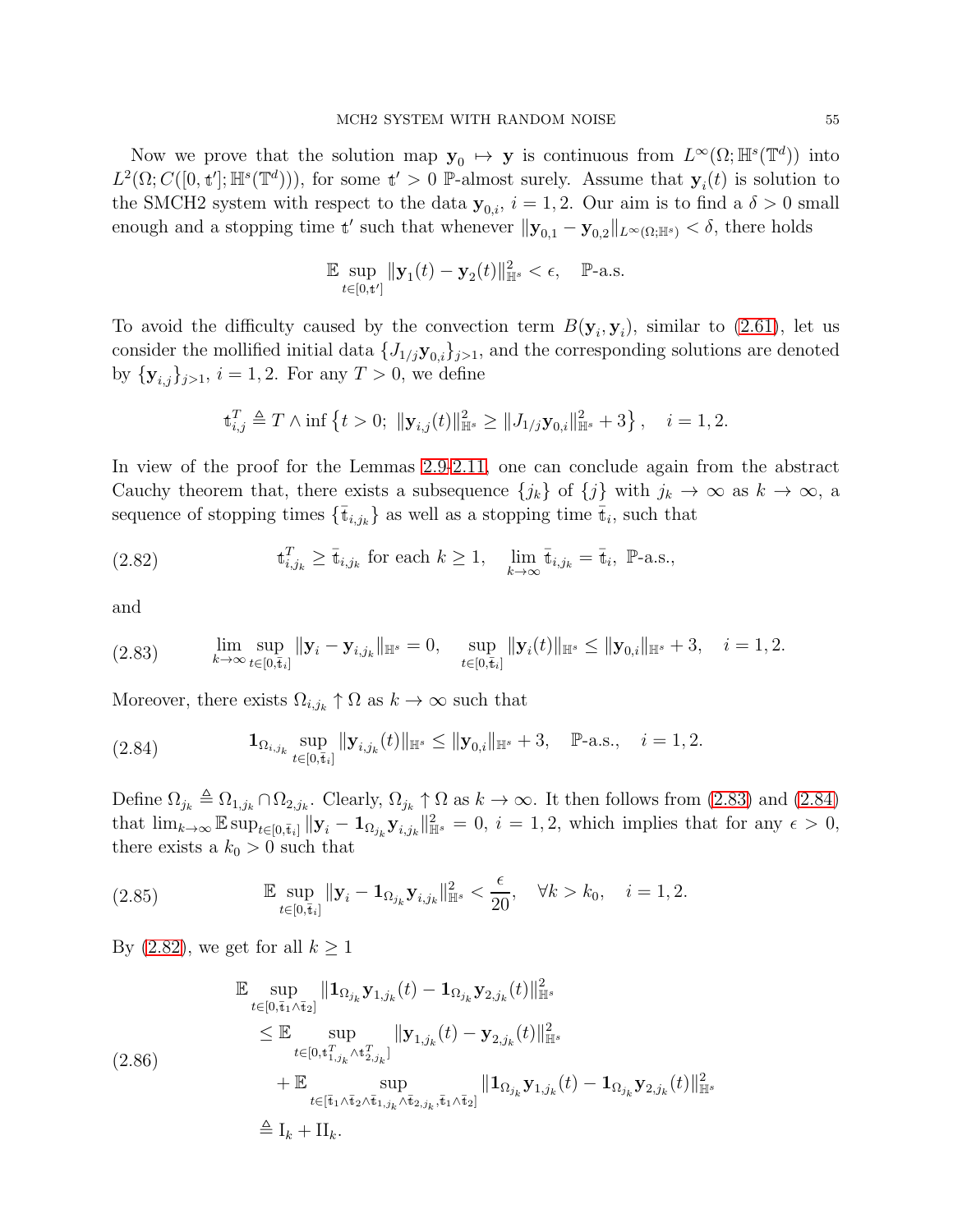#### 56 LEI ZHANG

For  $I_k$ , using a similar argument in Lemma [2.11](#page-42-1) and [2.12,](#page-45-0) one can deduce that

$$
I_{k} \leq C \Big( \mathbb{E} \|J_{1/j_{k}} \mathbf{y}_{0,1} - J_{1/j_{k}} \mathbf{y}_{0,2}\|_{\mathbb{H}^{s}}^{2} + \mathbb{E} \sup_{r \in [0,t_{1,j_{k}}^{T} \wedge t_{2,j_{k}}^{T}]}\left( \|u_{1,j_{k}} - u_{2,j_{k}}\|_{H^{s-1}}^{2} \|\mathbf{y}_{1,j_{k}}\|_{\mathbb{H}^{s+1}}^{2}\right) \Big)
$$
  
\n
$$
\leq C \Big( \mathbb{E} \sup_{\varsigma \in [0,t_{1,j_{k}}^{T} \wedge t_{2,j_{k}}^{T}]}\|u_{1,j_{k}} - u_{2,j_{k}}\|_{H^{s-1}}^{2} + \mathbb{E} \|J_{1/j_{k}} \mathbf{y}_{0,1} - J_{1/j_{k}} \mathbf{y}_{0,2}\|_{\mathbb{H}^{s}}^{2} + \mathbb{E}(\|J_{1/j_{k}} u_{0,1} - J_{1/j_{k}} u_{0,2}\|_{H^{s-1}}^{2} \|J_{1/j_{k}} \mathbf{y}_{0,1}\|_{\mathbb{H}^{s+1}}^{2}) \Big)
$$
  
\n
$$
\leq C \Big( \mathbb{E} \sup_{t \in [0,t_{1,j_{k}}^{T} \wedge t_{2,j_{k}}^{T}]}\|u_{1,j_{k}} - u_{2,j_{k}}\|_{H^{s-1}}^{2} + \mathbb{E} \| \mathbf{y}_{0,1} - \mathbf{y}_{0,2} \|_{\mathbb{H}^{s}}^{2} + \frac{1}{j_{k}^{2}} \mathbb{E} \|u_{0,1} - u_{0,2} \|_{H^{s}}^{2} \Big).
$$

For the first term on the R.H.S. of last inequality, we refer back to the Eq.[\(2.72\)](#page-45-1) and the estimates for  $I_i$ ,  $i = 1, ..., 5$ . Due to the continuity of the function  $\tilde{\mu}$ , the nondecreasing property of  $\tilde{\chi}$  and the embedding from  $H^s(\mathbb{T}^d)$  into  $W^{1,\infty}(\mathbb{T}^d)$ , one can deduce that  $\mathbb{E} \sup_{t \in [0,t_{1,j_k}^T \wedge t_{2,j_k}^T]} \|u_{1,j_k} - u_{2,j_k}\|_{H^{s-1}}^2 \leq C \mathbb{E} \|\mathbf{y}_{0,1} - \mathbf{y}_{0,2}\|_{\mathbb{H}^s}^2$ . Thereby the last inequality indicates that

<span id="page-55-0"></span>(2.87) 
$$
\mathbf{I}_{k} \leq C \mathbb{E} \|\mathbf{y}_{0,1} - \mathbf{y}_{0,2}\|_{\mathbb{H}^{s}}^{2} + \frac{C}{j_{k}^{2}} \mathbb{E} \|u_{0,1} - u_{0,2}\|_{H^{s}}^{2}.
$$

For  $II_k$ , we get by using the convergence  $(2.82)$ 

$$
\text{II}_k \leq \mathbb{E} \sup_{t \in [\bar{\mathbf{t}}_1 \wedge \bar{\mathbf{t}}_2 \wedge \bar{\mathbf{t}}_{1,j_k} \wedge \bar{\mathbf{t}}_{2,j_k}, \bar{\mathbf{t}}_1 \wedge \bar{\mathbf{t}}_2]} (4 \|\mathbf{y}_{0,1}\|_{\mathbb{H}^s}^2 + 4 \|\mathbf{y}_{0,2}\|_{\mathbb{H}^s}^2 + 72) \to 0, \quad k \to \infty,
$$

which implies that there exists a  $k_1 > 0$  such that

$$
\Pi_k < \frac{\epsilon}{20}, \quad \forall k > k_1.
$$

For the fixed  $k' = k_0 + k_1$ , there holds

<span id="page-55-1"></span>(2.88) 
$$
\mathbb{E} \sup_{t \in [0,\bar{t}_i]} \|\mathbf{y}_i - \mathbf{1}_{\Omega_{j_{k'}}} \mathbf{y}_{i,j_{k'}}\|_{\mathbb{H}^s}^2 < \frac{\epsilon}{20}, \quad i = 1, 2,
$$

$$
\text{II}_{k'} < \frac{\epsilon}{20}.
$$

Moreover, if  $\|\mathbf{y}_{0,1} - \mathbf{y}_{0,2}\|_{L^{\infty}(\Omega;\mathbb{H}^s)} < \delta < \sqrt{\frac{\epsilon j_{k'}^2}{20C + 20C j_{k'}^2}}$ , then we get from [\(2.87\)](#page-55-0) that

$$
I_{k'} \leq C \|\mathbf{y}_{0,1} - \mathbf{y}_{0,2}\|_{L^{\infty}(\Omega;\mathbb{H}^s)}^2 + \frac{C}{j_{k'}^2} \|u_{0,1} - u_{0,2}\|_{L^{\infty}(\Omega;\mathbb{H}^s)}^2 < \frac{\epsilon}{20}.
$$

which combined with the estimate  $(2.88)_2$  lead to

<span id="page-55-2"></span>(2.89) 
$$
\mathbb{E} \sup_{t \in [0,\bar{t}_1 \wedge \bar{t}_2]} \| \mathbf{1}_{\Omega_{j_{k'}}} \mathbf{y}_{1,j_{k'}}(t) - \mathbf{1}_{\Omega_{j_{k'}}} \mathbf{y}_{2,j_{k'}}(t) \|_{\mathbb{H}^s}^2 < \frac{\epsilon}{10}.
$$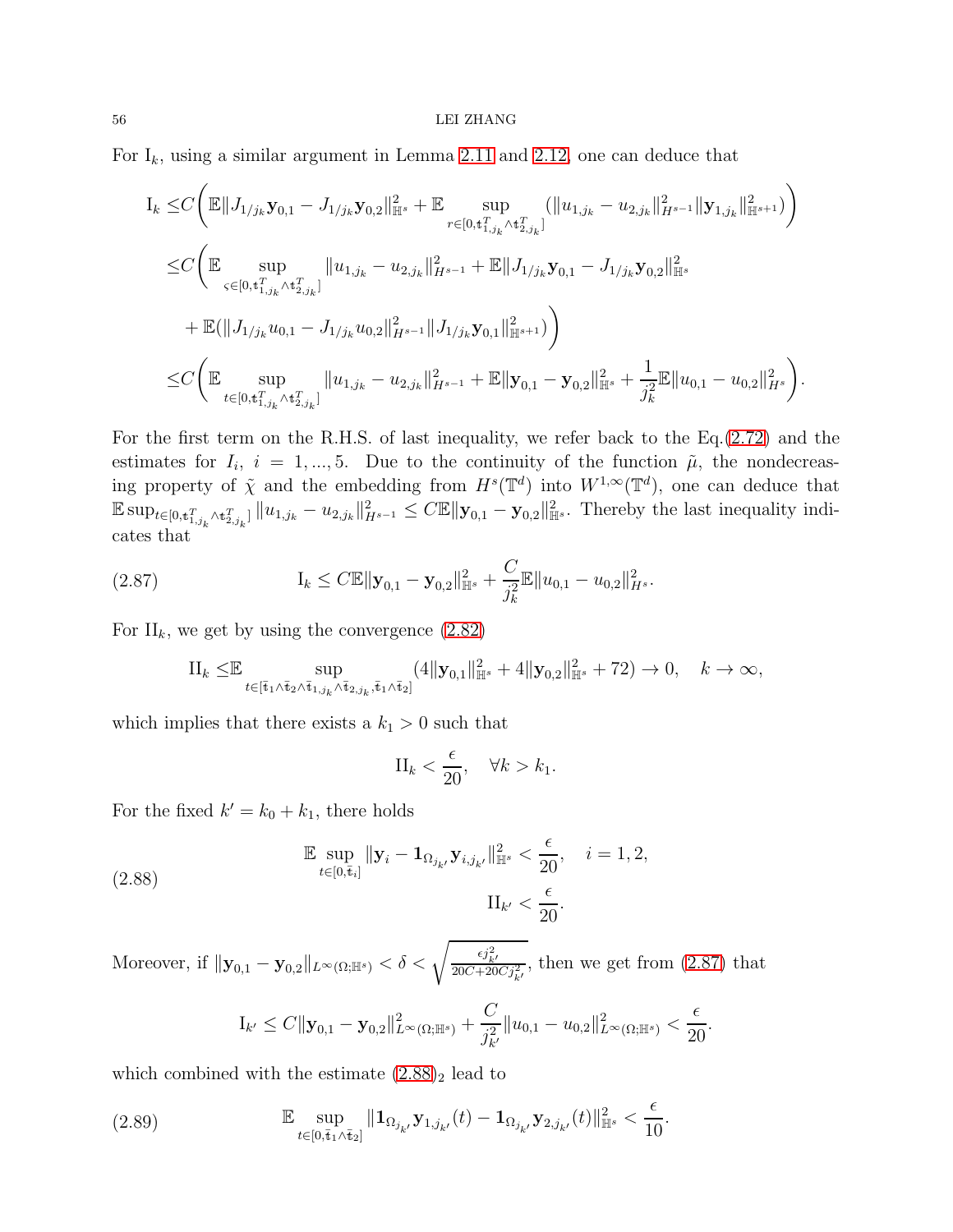Thereby, by choosing  $t' = \bar{t}_1 \wedge \bar{t}_2$ , if  $||\mathbf{y}_{0,1} - \mathbf{y}_{0,2}||_{L^{\infty}(\Omega;\mathbb{H}^s)} < \delta$  with  $\delta > 0$  chosen as before, then we deduce from  $(2.88)_1$  and  $(2.89)$  that

$$
\label{eq:4.10} \begin{split} &\mathbb{E}\sup_{t\in[0,t']} \|\mathbf{y}_1(t)-\mathbf{y}_2(t)\|_{\mathbb{H}^s}^2\\ &\leq 3\bigg(\mathbb{E}\sup_{t\in[0,t']} \|\mathbf{y}_1(t)-\mathbf{1}_{\Omega_{j_{k'}}}\mathbf{y}_{1,j_{k'}}(t)\|_{\mathbb{H}^s}^2+\mathbb{E}\sup_{t\in[0,t']} \|\mathbf{1}_{\Omega_{j_{k'}}}\mathbf{y}_{1,j_{k'}}(t)-\mathbf{1}_{\Omega_{j_{k'}}}\mathbf{y}_{2,j_{k'}}(t)\|_{\mathbb{H}^s}^2\\ &+\mathbb{E}\sup_{t\in[0,t']} \|\mathbf{1}_{\Omega_{j_{k'}}}\mathbf{y}_{2,j_{k'}}(t)-\mathbf{y}_2(t)\|_{\mathbb{H}^s}^2\bigg)\\ &< 3(\frac{\epsilon}{20}+\frac{\epsilon}{10}+\frac{\epsilon}{20})<\epsilon. \end{split}
$$

The proof of Theorem [1.3](#page-10-0) is now completed.

# 3. Nonuniform dependence on initial data

In this section, we shall prove that the solution map  $y_0 \mapsto y$  defined by Theorem [1.3](#page-10-0) is not uniformly continuous. Due to lack of zero divergence conditions and the complex structure of the system, it is difficult to find desired explicit solutions to the SMCH2 system. We overcome this problem by constructing free-divergence approximation solutions, where the original idea was introduced by Himonas and Misiobek (cf.  $[50]$ ) for 3-D Euler equation.

3.1. Approximation solutions. Let  $\kappa \in \{1, -1\}$ , we shall choose approximate solutions  $\mathbf{y}^{\kappa,n} = (u^{\kappa,n}, \gamma^{\kappa,n})^T$  in the following form:

(C1) If  $d \geq 1$  is even, we consider

$$
u^{\kappa,n}(x,t) = \gamma^{\kappa,n}(x,t) \triangleq (\kappa n^{-1} + n^{-s} \cos \eta_i)_{1 \le i \le d}, \quad (x,t) \in \mathbb{T}^d \times \mathbb{R}^+,
$$

with

$$
\eta_i(x,t) \triangleq nx_{d+1-i} - \kappa t, \quad i = 1, 2, ..., d.
$$

(C2) If  $d \geq 1$  is odd, we consider

$$
u^{\kappa,n}(x,t) = \gamma^{\kappa,n}(x,t) \triangleq (\kappa n^{-1} + n^{-s}\cos\eta_1, ..., \kappa n^{-1} + n^{-s}\cos\eta_{d-1}, 0), \quad (x,t) \in \mathbb{T}^d \times \mathbb{R}^+,
$$

with

$$
\eta_i(x, t) \triangleq nx_{d-i} - \kappa t, \quad i = 1, 2, ..., d - 1.
$$

Observing that,  $y^{\kappa,n}$  are free-divergence vector fields, that is,

$$
\text{div}u^{\kappa,n} = \text{div}\gamma^{\kappa,n} = 0, \quad \forall n \ge 1, \ \kappa \in \{1, -1\}.
$$

As the functions  $y^{\kappa,n}$  may not be exact solutions to the SMCH2 system [\(1.5\)](#page-4-0), in order to investigate the distance between the approximate solutions and the exact solutions, we consider the error term  $\mathbf{E}^{\kappa,n}(t) = (E_1^{\kappa,n})$  $L_1^{\kappa,n}(t), E_2^{\kappa,n}(t))^T$  defined by

$$
\mathbf{E}^{\kappa,n}(t) \triangleq \mathbf{y}^{\kappa,n}(t) - \mathbf{y}^{\kappa,n}(0) + \int_0^t B(\mathbf{y}^{\kappa,n}, \mathbf{y}^{\kappa,n}) d\mathbf{r} + \int_0^t F(\mathbf{y}^{\kappa,n}) d\mathbf{r} - \int_0^t G(t, \mathbf{y}^{\kappa,n}) d\mathcal{W}.
$$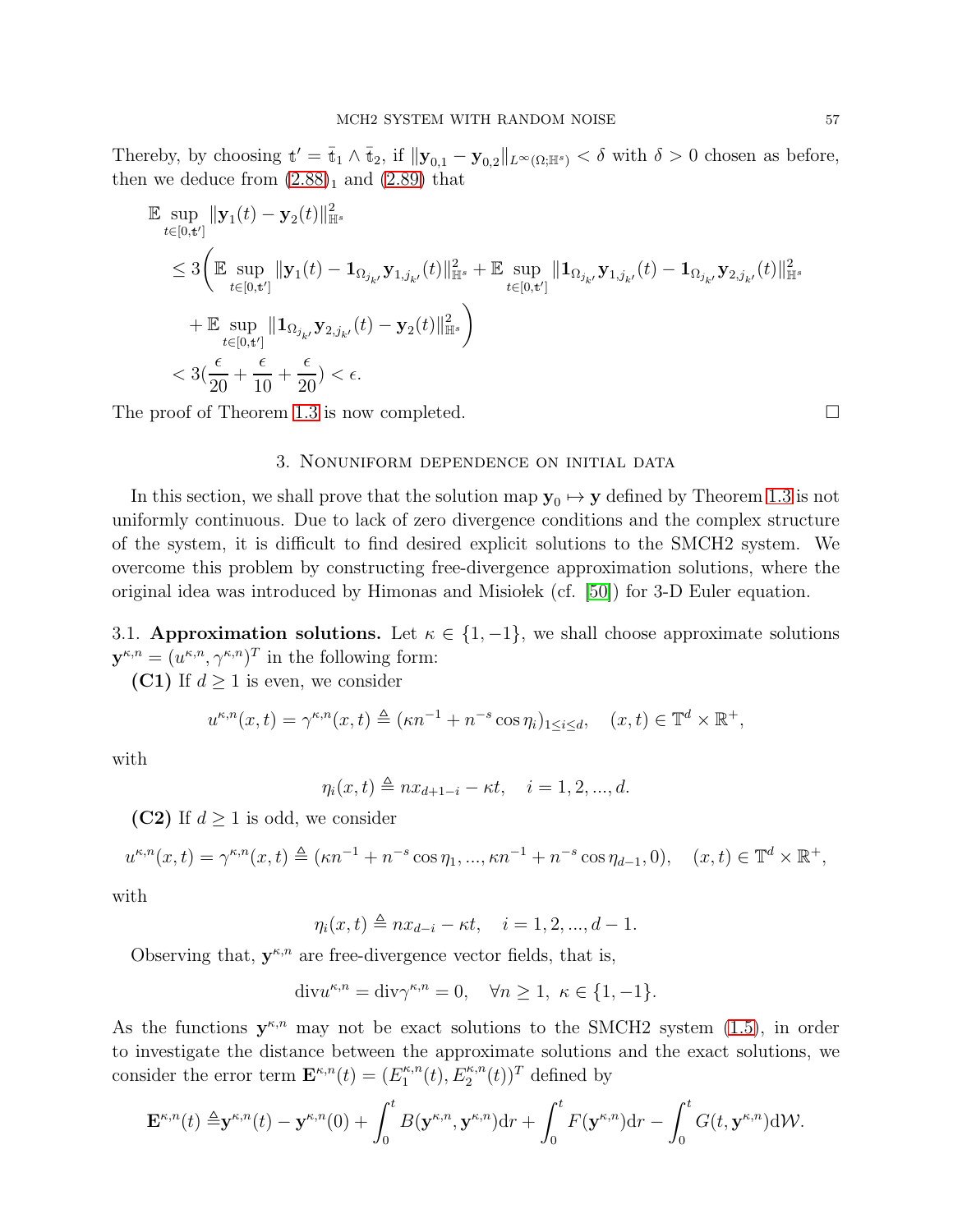The error can be written in the component form:

<span id="page-57-3"></span>(3.1) 
$$
\begin{cases} E_1^{\kappa,n}(t) = u^{\kappa,n}(t) - u^{\kappa,n}(0) + \int_0^t F_1(u^{\kappa,n}, \gamma^{\kappa,n}) dr - \int_0^t \Lambda^{-2} g_1(t, m^{\kappa,n}) d\mathcal{W}_1, \\ E_2^{\kappa,n}(t) = \gamma^{\kappa,n}(t) - \gamma^{\kappa,n}(0) + \int_0^t F_2(u^{\kappa,n}, \gamma^{\kappa,n}) dr - \int_0^t \Lambda^{-2} g_2(t, \rho^{\kappa,n}) d\mathcal{W}_2, \end{cases}
$$

where

$$
F_1(u^{\kappa,n}, \gamma^{\kappa,n}) = u^{\kappa,n} \cdot \nabla u^{\kappa,n} + \mathscr{L}_1(u^{\kappa,n}) + \mathscr{L}_2(\gamma^{\kappa,n}),
$$
  

$$
F_2(u^{\kappa,n}, \gamma^{\kappa,n}) = u^{\kappa,n} \cdot \nabla \gamma^{l,n} + \mathscr{L}_3(u^{\kappa,n}, \gamma^{\kappa,n}).
$$

and the bilinear term  $B(\cdot, \cdot)$  as well as the nonlocal terms  $F(\cdot), \mathscr{L}_1(\cdot), \mathscr{L}_2(\cdot)$  and  $\mathscr{L}_3(\cdot)$  are defined in Section 1. The following estimates for trigonometric functions cosine and sine are fundamental in the proof.

<span id="page-57-1"></span>**Lemma 3.1** ([\[82\]](#page-92-1)). Let  $\sigma, \alpha \in \mathbb{R}$ . If  $\lambda \in \mathbb{Z}^+$  and  $\lambda \gg 1$ , then

$$
\|\sin(\lambda x_1 - \alpha) \cos(\lambda x_2 - \alpha)\|_{H^{\sigma}} \cong \lambda^{\sigma},
$$
  

$$
\|\sin(\lambda x_1 - \alpha)\|_{H^{\sigma}} = \|\cos(\lambda x_1 - \alpha)\|_{H^{\sigma}} \cong \lambda^{\sigma}
$$

.

Applying Lemma 3.1, we have

<span id="page-57-4"></span>(3.2) 
$$
||u^{\kappa,n}||_{H^{\sigma}}, ||\gamma^{\kappa,n}||_{H^{\sigma}} \le \sum_{i=1}^{d} ||\kappa n^{-1} + n^{-s} \cos \eta_i||_{H^{\sigma}}
$$

$$
\lesssim n^{-1} + n^{\sigma-s} \lesssim 1,
$$

for all  $n \gg 1$  and  $\frac{d}{2} < \sigma \leq s$ . The following lemma provide an explicit decay estimate for the error term  $\mathbf{E}^{\kappa,n}(t)$  in suitable Sobolev spaces.

<span id="page-57-2"></span>**Lemma 3.2.** Let  $s > 1 + \frac{d}{2}$ ,  $d \ge 1$ . For  $\frac{d}{2} < \sigma < \min\{s - 1, 1 + \frac{d}{2}\}$ , we have

$$
\mathbb{E} \sup_{t \in [0,T]} \|\mathbf{E}^{\kappa,n}(t)\|_{\mathbb{H}^{\sigma}}^2 \le Cn^{-2\vartheta_s}, \quad n \gg 1,
$$

where the damped exponential  $\vartheta_s > 0$  is given by

$$
\vartheta_s = \begin{cases} 2s - \sigma - 1, & \text{if } 1 + \frac{d}{2} < s \le 3; \\ s - \sigma + 2, & \text{if } s > 3. \end{cases}
$$

*Proof.* We first assume that  $d \geq 1$  is even, i.e., the approximate solutions are defined in (C1). Direct calculation shows that

<span id="page-57-0"></span>(3.3) 
$$
u^{\kappa,n}(t) - u^{\kappa,n}(0) = \int_0^t \partial_t u^{\kappa,n}(r) dr = \int_0^t (\kappa n^{-s} \sin \eta_i)_{1 \le i \le d} dr.
$$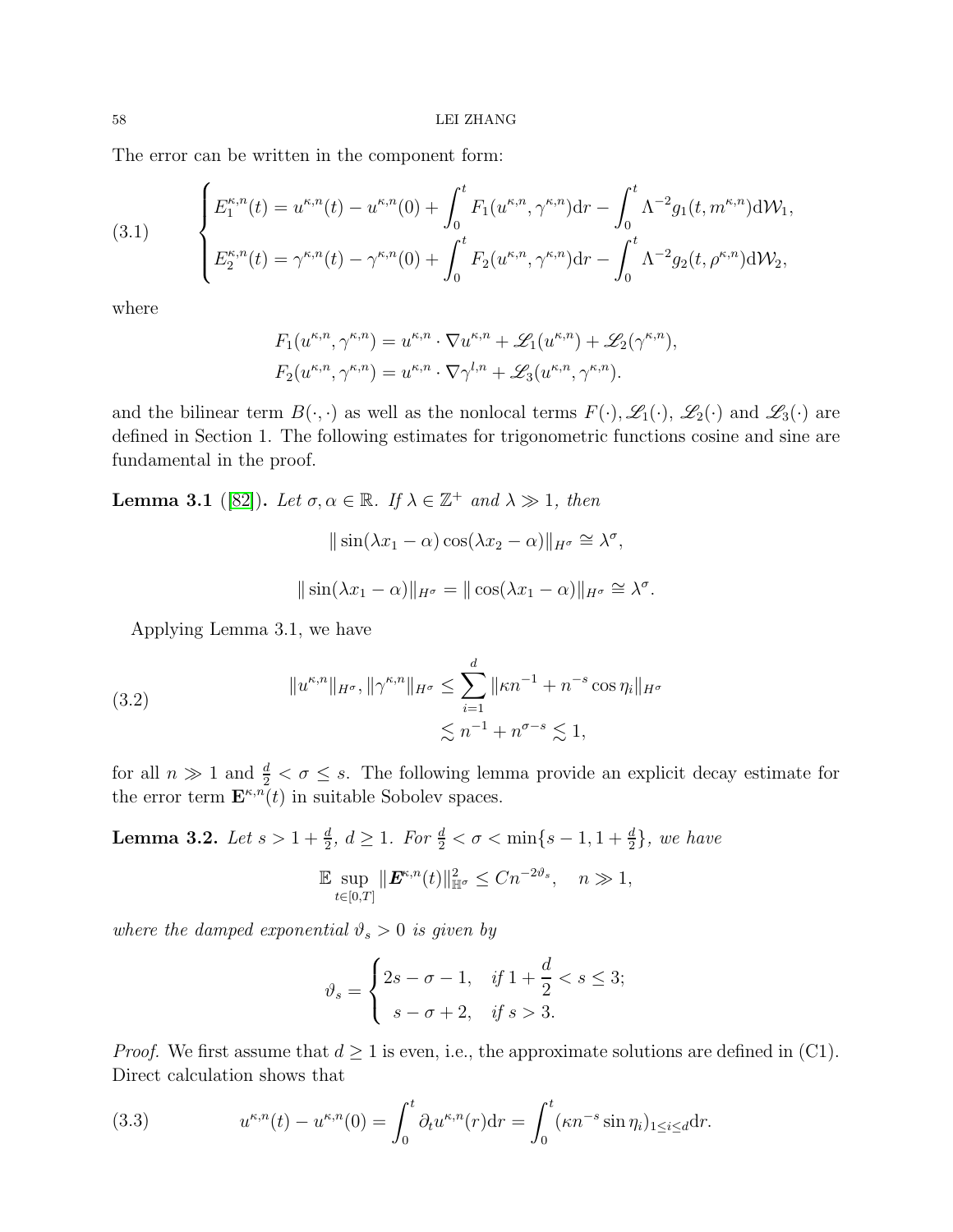For the convection term  $u^{\kappa,n} \cdot \nabla u^{\kappa,n}$ , we have

$$
\int_{0}^{t} u^{\kappa,n} \cdot \nabla u^{\kappa,n} \mathrm{d}r = \int_{0}^{t} u^{\kappa,n} (\nabla u^{\kappa,n})^{T} \mathrm{d}r
$$
\n
$$
= \int_{0}^{t} (\kappa n^{-1} + n^{-s} \cos \eta_{1}, \kappa n^{-1} + n^{-s} \cos \eta_{2}, ..., \kappa n^{-1} + n^{-s} \cos \eta_{d})
$$
\n(3.4)\n
$$
* \begin{pmatrix}\n0 & 0 & \cdots & -n^{1-s} \sin \eta_{d} \\
\vdots & \vdots & \ddots & \vdots \\
0 & -n^{1-s} \sin \eta_{1} & 0 & \cdots & 0\n\end{pmatrix} \mathrm{d}r
$$
\n
$$
= - \int_{0}^{t} (\kappa n^{-s} \sin \eta_{i} + n^{1-2s} \sin \eta_{i} \cos \eta_{d+1-i})_{1 \leq i \leq d} \mathrm{d}r.
$$
\nNoting that

Noting that

$$
|\nabla u^{\kappa,n}|^2 = \sum_{1 \le i \le d} n^{2-2s} \sin^2 \eta_i,
$$

we have

(3.5) 
$$
\int_0^t \Lambda^{-2} \text{div} \left( \frac{1}{2} |\nabla u^{\kappa, n}|^2 \mathbf{I}_d \right) dr = \int_0^t \Lambda^{-2} \left( \partial_{x_j} \left( \frac{1}{2} \sum_{1 \le i \le d} n^{2-2s} \sin^2 \eta_i \right) \right)_{1 \le j \le d} dr = \int_0^t \Lambda^{-2} \left( n^{3-2s} \sin \eta_{d+1-i} \cos \eta_{d+1-i} \right)_{1 \le i \le d} dr.
$$

Moreover, by using the fact of div $u^{\kappa,n} = 0$ , we have

$$
\int_{0}^{t} \Lambda^{-2} \text{div} \Big( \nabla u^{\kappa,n} (\nabla u^{\kappa,n} + (\nabla u^{\kappa,n})^{T}) - (\nabla u^{\kappa,n})^{T} \nabla u^{\kappa,n} - (\text{div} u^{\kappa,n}) \nabla u^{\kappa,n} \Big) \text{d}r
$$
\n
$$
= \int_{0}^{t} \Lambda^{-2} \text{div} \begin{pmatrix} n^{2-2s} \mathcal{R}_{1}^{\kappa,n}(r) & 0 & \cdots & 0 \\ 0 & n^{2-2s} \mathcal{R}_{2}^{\kappa,n}(r) & \cdots & 0 \\ \vdots & \vdots & \ddots & \vdots \\ 0 & 0 & \cdots & n^{2-2s} \mathcal{R}_{d}^{\kappa,n}(r) \end{pmatrix} \text{d}r
$$
\n
$$
= \int_{0}^{t} \left( \Lambda^{-2} \partial_{x_{i}} (n^{2-2s} \mathcal{R}_{i}^{\kappa,n}) \right)_{1 \leq i \leq d} \text{d}r
$$
\n
$$
= \int_{0}^{t} \left( n^{3-2s} \Lambda^{-2} (-2\sin \eta_{d+1-i} \cos \eta_{d+1-i} + \sin \eta_{i} \cos \eta_{d+1-i}) \right)_{1 \leq i \leq d} \text{d}r,
$$

where the diagonal elements are given by

$$
\mathcal{R}_i^{\kappa,n}(r) = \sin^2 \eta_i - \sin^2 \eta_{d+1-i} + \sin \eta_i \sin \eta_{d+1-i}, \quad i = 1, 2, ..., d.
$$

Also, we have

(3.7) 
$$
\int_0^t \Lambda^{-2} \left( (\text{div} u^{\kappa,n}) u^{\kappa,n} + u^{\kappa,n} \cdot (\nabla u^{\kappa,n})^T \right) dr
$$

$$
= - \int_0^t \Lambda^{-2} \left( \kappa n^{-s} \sin \eta_{d+1-i} + n^{1-2s} \cos \eta_{d+1-i} \sin \eta_{d+1-i} \right)_{1 \le i \le d} dr.
$$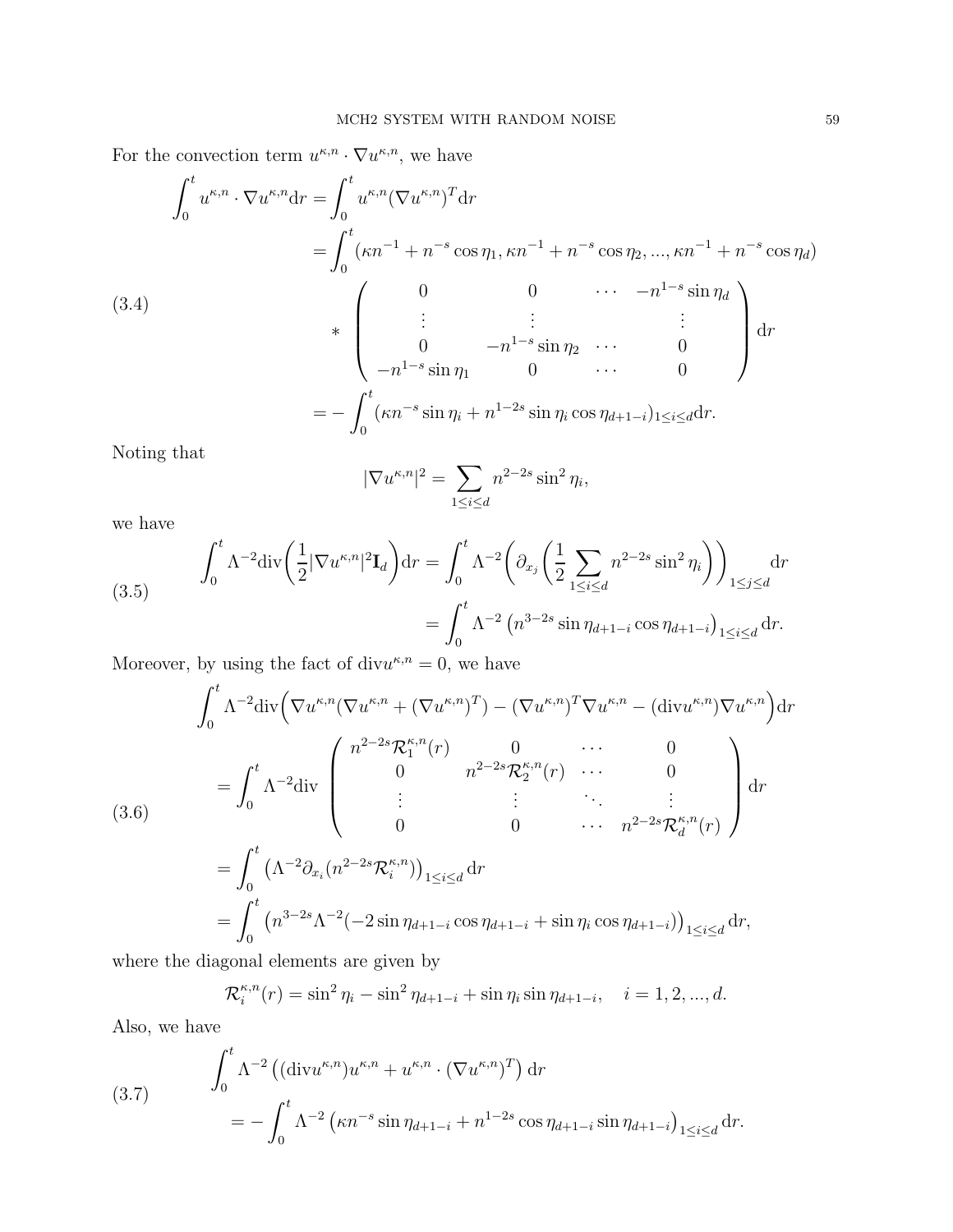For the terms involved in  $\mathscr{L}_2(\gamma^{\kappa,n})$ , there holds

$$
\int_0^t \Lambda^{-2} \text{div} \left( |\gamma^{\kappa, n}|^2 + |\nabla \gamma^{\kappa, n}|^2 \right) \mathbf{I}_d \text{d}r
$$
\n
$$
= \int_0^t \Lambda^{-2} \text{div} \begin{pmatrix} \mathcal{D}^{\kappa, n}(r) & 0 & \cdots & 0 \\ 0 & \mathcal{D}^{\kappa, n}(r) & \cdots & 0 \\ \vdots & \vdots & \ddots & \vdots \\ 0 & 0 & \cdots & \mathcal{D}^{\kappa, n}(r) \end{pmatrix} \text{d}r
$$
\n
$$
= \int_0^t \Lambda^{-2} \left( \partial_{x_i} \mathcal{D}^{\kappa, n}(r) \right)_{1 \le i \le d} \text{d}r
$$
\n
$$
= \int_0^t \Lambda^{-2} \left( 2(n^{3-2s} - n^{1-2s}) \sin \eta_{d+1-i} \cos \eta_{d+1-i} - 2\kappa n^{-s} \sin \eta_{d+1-i} \right)_{1 \le i \le d} \text{d}r,
$$

where the diagonal element is given by

$$
\mathscr{D}^{\kappa,n}(r) = \sum_{1 \leq i \leq d} \left( n^{2-2s} \sin^2 \eta_i + (\kappa n^{-1} + n^{-s} \cos \eta_i)^2 \right).
$$

Also we have

<span id="page-59-0"></span>
$$
\int_{0}^{t} \Lambda^{-2} \text{div} \left( (\nabla \gamma)^{T} \nabla \gamma \right) \text{d}r
$$
\n
$$
(3.9) \qquad = \int_{0}^{t} \Lambda^{-2} \text{div} \begin{pmatrix} n^{2-2s} \sin^{2} \eta_{d} & 0 & \cdots & 0\\ 0 & n^{2-2s} \sin^{2} \eta_{d-1} & \cdots & 0\\ \vdots & \vdots & \ddots & \vdots\\ 0 & 0 & \cdots & n^{2-2s} \sin^{2} \eta_{1} \end{pmatrix} \text{d}r
$$
\n
$$
= \int_{0}^{t} \Lambda^{-2} \left( 2n^{3-2s} \sin \eta_{d+1-i} \cos \eta_{d+1-i} \right)_{1 \leq i \leq d} \text{d}r.
$$

Putting the identities [\(3.3\)](#page-57-0)-[\(3.9\)](#page-59-0) together, we get

<span id="page-59-1"></span>(3.10) 
$$
E_1^{\kappa,n}(t) = -\int_0^t (n^{1-2s} \sin \eta_i \cos \eta_{d+1-i})_{1 \le i \le d} dr + \int_0^t (\Lambda^{-2} S_i(r))_{1 \le i \le d} dr + \int_0^t \Lambda^{-2} g_1(t, m^{\kappa,n}) d\mathcal{W}_1,
$$

where

$$
S_i(r) \triangleq n^{3-2s} \sin \eta_i \cos \eta_{d+1-i} + 3(n^{3-2s} - n^{1-2s}) \sin \eta_{d+1-i} \cos \eta_{d+1-i} - 3\kappa n^{-s} \sin \eta_{d+1-i}.
$$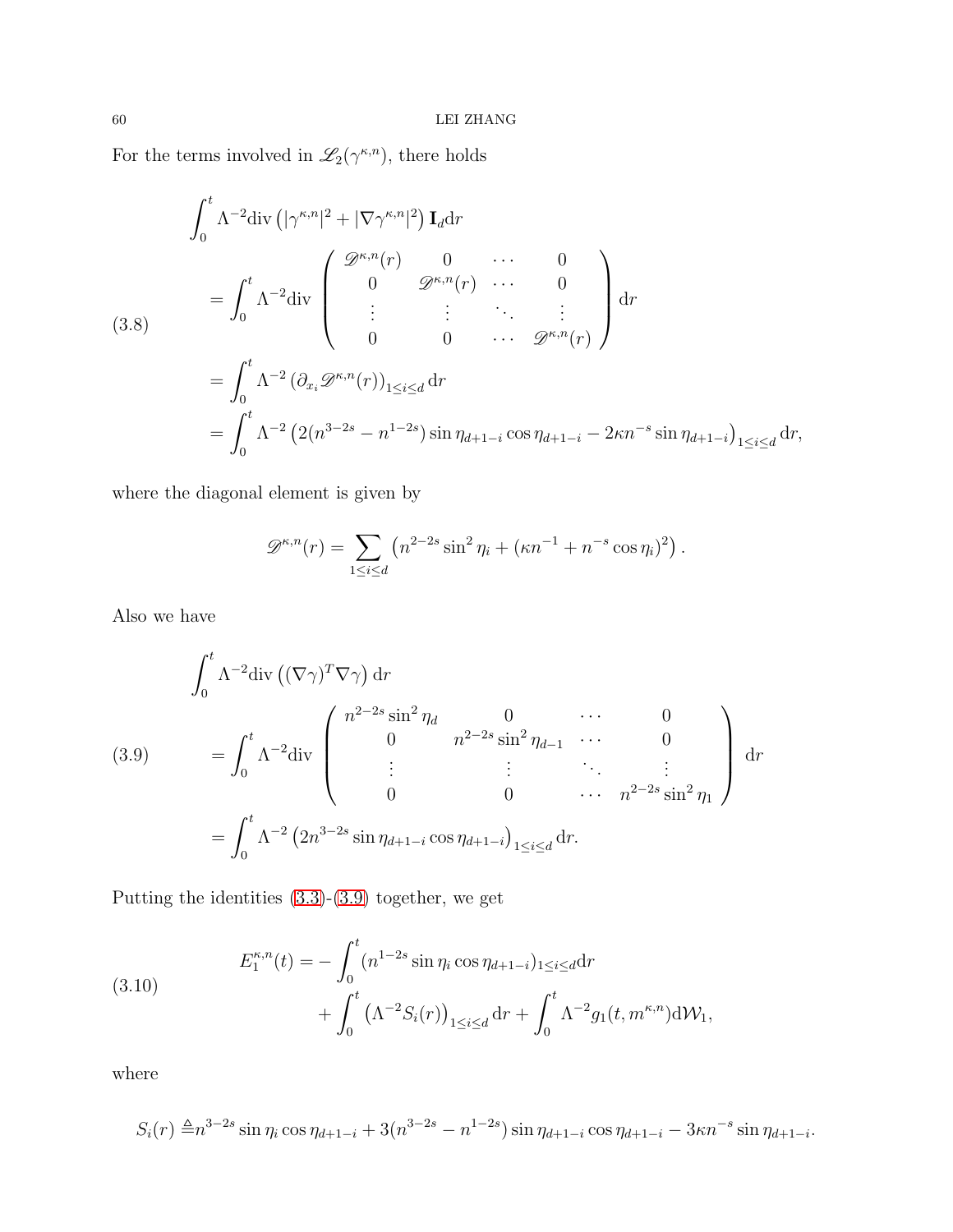For the terms involved in  $\mathscr{L}_3(u^{\kappa,n}, \gamma^{\kappa,n})$ , it follows from the fact of div $u^{\kappa,n} = 0$  that

$$
(3.11)
$$
\n
$$
\int_0^t \mathcal{L}_3(u^{\kappa,n}, \gamma^{\kappa,n}) dr = \int_0^t \Lambda^{-2} \text{div} (\nabla \gamma^{\kappa,n} \nabla u^{\kappa,n} + (\nabla \gamma^{\kappa,n}) \cdot \nabla u^{\kappa,n}) dr
$$
\n
$$
= \int_0^t n^{2-2s} \Lambda^{-2} \text{div} \begin{pmatrix} \sin \eta_1 \mathcal{F}_1^{\kappa,n} & 0 & \cdots & 0 \\ 0 & \sin \eta_2 \mathcal{F}_2^{\kappa,n} & \cdots & 0 \\ \vdots & \vdots & \ddots & \vdots \\ 0 & 0 & \cdots & \sin \eta_d \mathcal{F}_d^{\kappa,n} \end{pmatrix} dr
$$
\n
$$
= \int_0^t n^{2-2s} \Lambda^{-2} (\partial_{x_i} (\sin \eta_i \mathcal{F}_i^{\kappa,n}))_{1 \le i \le d} dr
$$
\n
$$
= \int_0^t \Lambda^{-2} (n^{3-2s} \sin \eta_i \cos \eta_{d+1-i})_{1 \le i \le d} dr.
$$

where  $\mathscr{T}_{i}^{\kappa,n} = \sin \eta_{d+1-i} + \sin \eta_i$ . Since  $u^{\kappa,n} = \gamma^{\kappa,n}$ , we also have

$$
\gamma^{\kappa,n}(t) - \gamma^{\kappa,n}(0) + \int_0^t u^{\kappa,n} \cdot \nabla \gamma^{l,n} dr = -\int_0^t (n^{1-2s} \sin \eta_i \cos \eta_{d+1-i})_{1 \le i \le d} dr.
$$

Hence we get

<span id="page-60-0"></span>(3.12) 
$$
E_2^{\kappa,n}(t) = -\int_0^t (n^{1-2s} \sin \eta_i \cos \eta_{d+1-i})_{1 \le i \le d} dr + \int_0^t \Lambda^{-2} (n^{3-2s} \sin \eta_i \cos \eta_{d+1-i})_{1 \le i \le d} dr + \int_0^t \Lambda^{-2} g_2(t, m^{\kappa,n}) d\mathcal{W}_1.
$$

In order to get some momentum estimates for  $\mathbf{E}^{\kappa,n}(t)$  in  $\mathbb{H}^s(\mathbb{T}^d)$ , we shall first apply the Itô's formula to  $||E_1^{\kappa,n}$  $\mathbb{E}_1^{\kappa,n}(t)\|_{H^s}^2$ , and then use  $(3.12)$  and  $E_1^{\kappa,n}$  $j_1^{\kappa,n}(0) = 0$  to find

<span id="page-60-1"></span>
$$
\|E_1^{\kappa,n}(t)\|_{H^{\sigma}}^2 = -2 \int_0^t (\Lambda^{\sigma} E_1^{\kappa,n}(r), \Lambda^{\sigma} (n^{1-2s} \sin \eta_i \cos \eta_{d+1-i})_{1 \le i \le d})_{L^2} dr + 2 \int_0^t (\Lambda^{\sigma} E_1^{\kappa,n}(r), (\Lambda^{\sigma-2} S_i(r))_{1 \le i \le d})_{L^2} dr + \int_0^t \|\Lambda^{\sigma-2} g_1(r, m^{\kappa,n})\|_{L_2(\mathfrak{A}; L^2)}^2 dr + 2 \int_0^t (\Lambda^{\sigma} E_2^{\kappa,n}(r), \Lambda^{\sigma-2} g_1(r, m^{\kappa,n}) d\mathcal{W}_1)_{L^2} = P_1 + P_2 + P_3 + P_4.
$$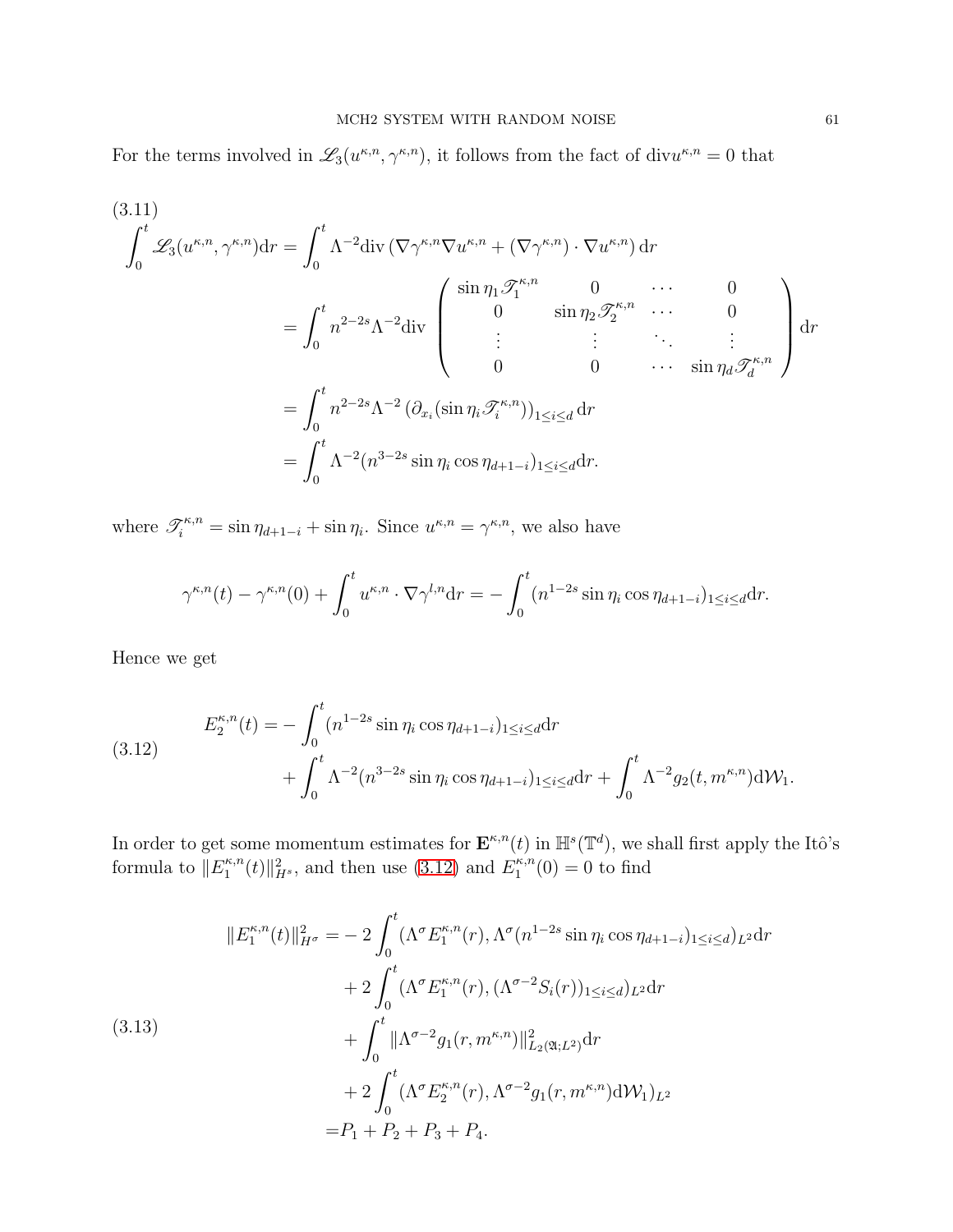For  $P_1$ , we get by using Lemma [3.1](#page-57-1) that

$$
|P_1| \le C \int_0^t \|\Lambda^{\sigma} E_1^{\kappa, n}(r)\|_{L^2} \|\Lambda^{\sigma}(n^{1-2s}\sin\eta_i \cos\eta_{d+1-i})_{1 \le i \le d} \|_{L^2} dr
$$
  
\n
$$
\le C \sum_{1 \le i \le d} \int_0^t \|E_1^{\kappa, n}(r)\|_{H^{\sigma}} \|n^{1-2s}\sin\eta_i \cos\eta_{d+1-i}\|_{H^{\sigma}} dr
$$
  
\n
$$
\le C n^{\sigma+1-2s} \int_0^t \|E_1^{\kappa, n}(r)\|_{H^{\sigma}} dr.
$$

For  $P_2$ , we get from the definition of  $S_i$  (cf. [\(3.10\)](#page-59-1)) that

$$
|P_2| \leq C \sum_{1 \leq i \leq d} \int_0^t ||E_1^{\kappa,n}(r)||_{H^{\sigma}} ||S_i(r)||_{H^{\sigma-2}} dr
$$
  
\n
$$
\leq C \sum_{1 \leq i \leq d} \int_0^t ||E_1^{\kappa,n}(r)||_{H^{\sigma}} \left( ||n^{3-2s} \sin \eta_i \cos \eta_{d+1-i}||_{H^{\sigma-2}} + ||3(n^{3-2s} - n^{1-2s}) \sin \eta_{d+1-i} \cos \eta_{d+1-i}||_{H^{\sigma-2}} + ||3\kappa n^{-s} \sin \eta_{d+1-i}||_{H^{\sigma-2}} \right) dr
$$
  
\n
$$
\leq C(n^{\sigma+1-2s} + n^{\sigma-1-2s} + n^{\sigma-2-s}) \int_0^t ||E_1^{\kappa,n}(r)||_{H^{\sigma}} dr.
$$

For  $P_4$ , by using the BDG inequality and the Assumption [1.1,](#page-8-0) we have

$$
\mathbb{E} \sup_{t \in [0,T]} |P_4(t)| \leq C \mathbb{E} \bigg[ \int_0^T \|\Lambda^{\sigma} E_1^{\kappa,n}(r)\|_{L^2}^2 \|\Lambda^{\sigma-2} g_1(r, m^{\kappa,n})\|_{L_2(\mathfrak{A};L^2)}^2 dr \bigg)^{\frac{1}{2}} \n\leq C \mathbb{E} \bigg[ \sup_{t \in [0,T]} \|E_1^{\kappa,n}(t)\|_{H^{\sigma}} \bigg( \int_0^T \|g_1(r, m^{\kappa,n})\|_{L_2(\mathfrak{A};H^{\sigma-2})}^2 dr \bigg)^{\frac{1}{2}} \bigg] \n\leq \frac{1}{2} \mathbb{E} \sup_{t \in [0,T]} \|E_1^{\kappa,n}(t)\|_{H^{\sigma}}^2 + C \mathbb{E} \int_0^T \|\Lambda^{-2} g_1(r, m^{\kappa,n})\|_{L_2(\mathfrak{A};H^{\sigma})}^2 dr \n\leq \frac{1}{2} \mathbb{E} \sup_{t \in [0,T]} \|E_1^{\kappa,n}(t)\|_{H^{\sigma}}^2 + C \mathbb{E} \int_0^T \|F(\mathbf{y}^{\kappa,n})\|_{H^{\sigma}}^2 dr \n\leq Cn^{-2\vartheta_s} + \frac{1}{2} \mathbb{E} \sup_{t \in [0,T]} \|E_1^{\kappa,n}(t)\|_{H^{\sigma}}^2.
$$

In a similar manner, we also have

$$
|P_3(t)| \le C \mathbb{E} \int_0^T \|g_1(r, m^{\kappa, n})\|_{L_2(\mathfrak{A}; H^{\sigma-2})}^2 dr \le C n^{-2\vartheta_s}.
$$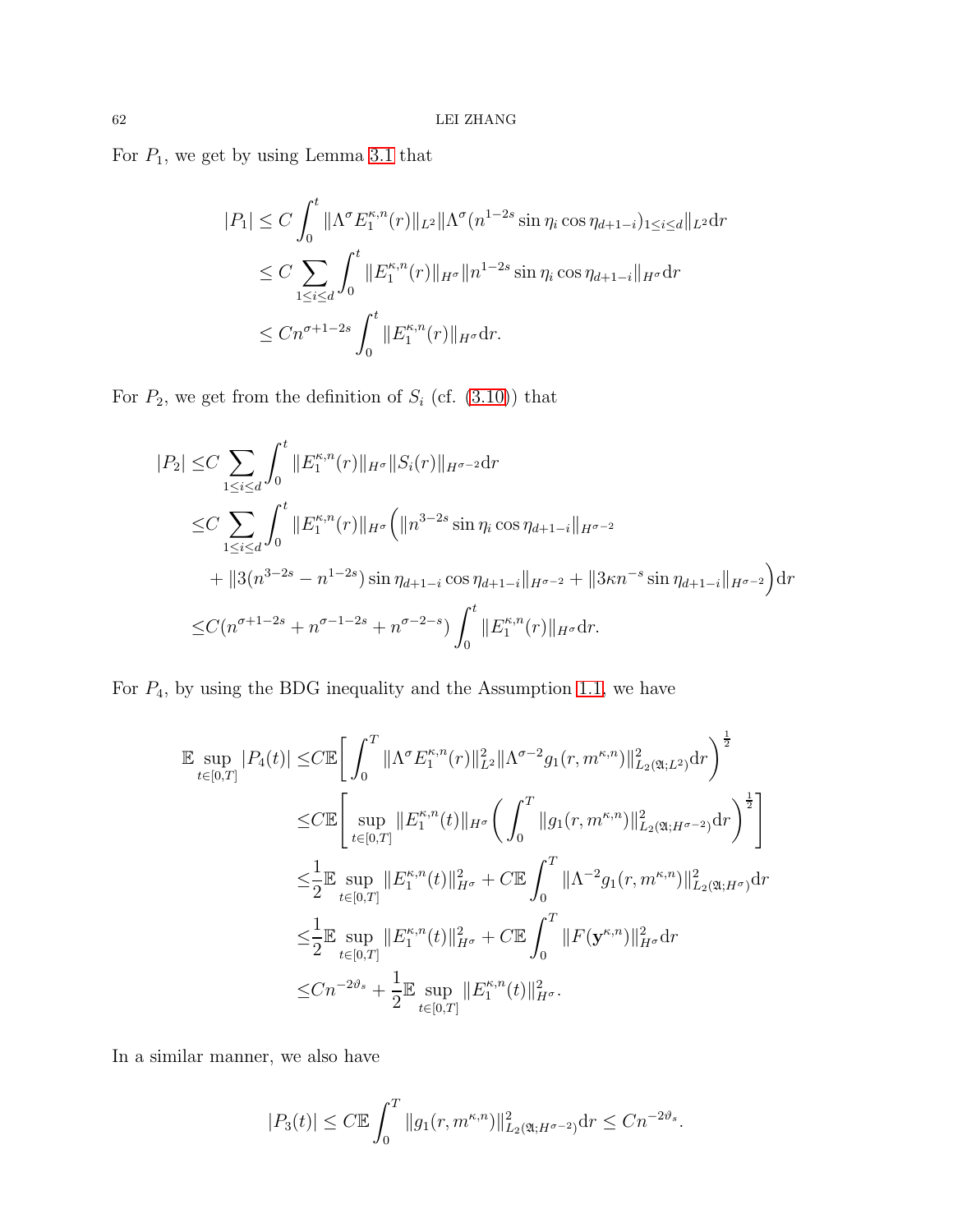Plugging the estimates for  $P_i$  into [\(3.13\)](#page-60-1), we get by Cauchy-Schwartz inequality that

$$
\mathbb{E} \sup_{t \in [0,T]} \|E_1^{\kappa,n}(t)\|_{H^{\sigma}}^2 \leq Cn^{\sigma+1-2s} \int_0^t \mathbb{E} \|E_1^{\kappa,n}(r)\|_{H^{\sigma}} dr + C \int_0^T \mathbb{E} \|g_1(r, m^{\kappa,n})\|_{L_2(\mathfrak{A}; H^{\sigma-2})}^2 dr
$$
  
+  $C(n^{\sigma+1-2s} + n^{\sigma-1-2s} + n^{\sigma-2-s}) \int_0^T \mathbb{E} \|E_1^{\kappa,n}(r)\|_{H^{\sigma}} dr$   
 $\leq Cn^{-2\vartheta_s} + C \int_0^T \mathbb{E} \sup_{\varsigma \in [0,r]} \|E_1^{\kappa,n}(\varsigma)\|_{H^{\sigma}}^2 dr.$ 

An application of the Gronwall inequality to above inequality yields that

<span id="page-62-1"></span>(3.14) 
$$
\mathbb{E} \sup_{t \in [0,T]} \|E_1^{\kappa,n}(t)\|_{H^{\sigma}}^2 \leq Cn^{-2\vartheta_s}.
$$

In order to deal with the second component equation with respect to  $\gamma^{\kappa,n}$ , one can use Itô's formula to  $\|\Lambda^{\sigma}E_2^{\kappa,n}$  $||_{L^2}^{\kappa,n}(t)||_{L^2}^2$  to find that

<span id="page-62-0"></span>
$$
\mathbb{E} \sup_{t \in [0,T]} \|\Lambda^{\sigma} E_2^{\kappa,n}(t)\|_{L^2}^2 \leq C \mathbb{E} \int_0^T |(\Lambda^{\sigma} E_2^{\kappa,n}(r), (\Lambda^{\sigma} \mathscr{P}_i)_{1 \leq i \leq d})_{L^2} | dr \n+ \mathbb{E} \int_0^T \|\Lambda^{\sigma-2} g_2(r, m^{\kappa,n})\|_{L_2(\mathfrak{A}; L^2)}^2 dr \n+ \mathbb{E} \sup_{t \in [0,T]} \left| \int_0^t (\Lambda^{\sigma} E_2^{\kappa,n}(r), \Lambda^{\sigma-2} g_2(r, m^{\kappa,n}) dW_1)_{L^2} \right| \n+ Q_1 + Q_2 + Q_3.
$$

where  $\mathscr{P}_i(r) = -n^{1-2s} \sin \eta_i \cos \eta_{d+1-i} + \Lambda^{-2} (n^{3-2s} \sin \eta_i \cos \eta_{d+1-i}), i = 1, 2, ..., d.$ By means of Lemma [3.1,](#page-57-1) we have

$$
Q_1 \leq C \mathbb{E} \int_0^T \|\Lambda^{\sigma} E_2^{\kappa,n}(r)\|_{L^2} \sum_{1 \leq i \leq d} \|\Lambda^{\sigma} \mathcal{P}_i(r)\|_{L^2} dr
$$
  
\n
$$
\leq C \sum_{1 \leq i \leq d} \mathbb{E} \int_0^T \|E_2^{\kappa,n}(r)\|_{H^{\sigma}}
$$
  
\n
$$
\times \left( \|n^{1-2s} \sin \eta_i \cos \eta_{d+1-i} \|_{H^{\sigma}} + \|n^{3-2s} \sin \eta_i \cos \eta_{d+1-i} \|_{H^{\sigma-2}} \right) dr
$$
  
\n
$$
\leq C(n^{\sigma+1-2s} + n^{\sigma-2+3-2s}) \mathbb{E} \int_0^T \|E_2^{\kappa,n}(r)\|_{H^{\sigma}} dr
$$
  
\n
$$
\leq C n^{-2\vartheta_s} + C \mathbb{E} \int_0^T \|E_2^{\kappa,n}(r)\|_{H^{\sigma}}^2 dr.
$$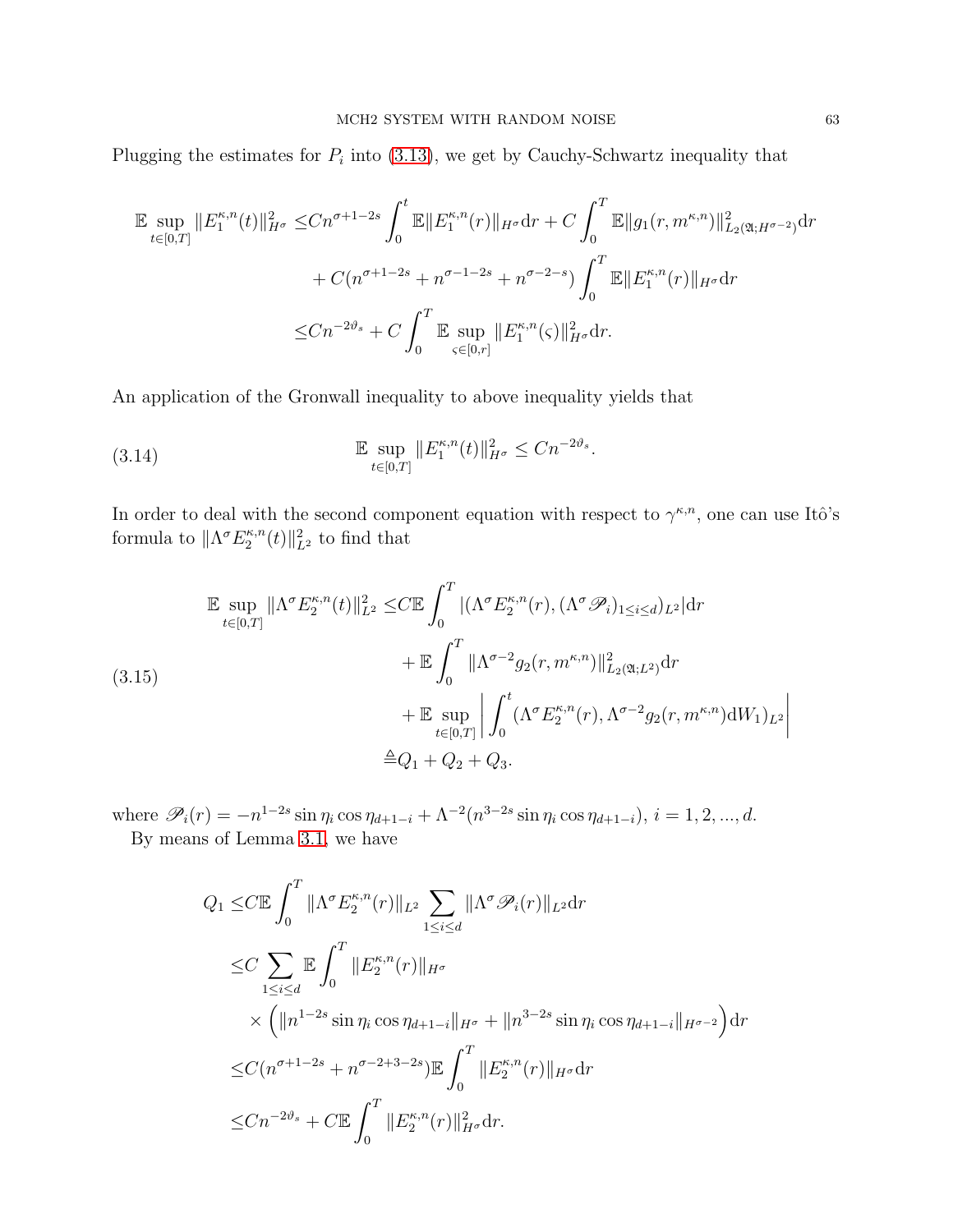And by using the BDG inequality, we derive that

$$
Q_2 + Q_3 \leq C \mathbb{E} \int_0^T \|g_2(r, m^{\kappa, n})\|_{L_2(\mathfrak{A}; H^{\sigma-2})}^2 dr
$$
  
+ 
$$
C \mathbb{E} \Big( \sup_{t \in [0,T]} \|\Lambda^{\sigma} E_2^{\kappa, n}(t)\|_{L^2}^2 \int_0^T \|\Lambda^{\sigma-2} g_2(r, m^{\kappa, n})\|_{L_2(\mathfrak{A}; L^2)}^2 dr \Big)^{\frac{1}{2}}
$$
  

$$
\leq \frac{1}{2} \mathbb{E} \sup_{t \in [0,T]} \|\Lambda^{\sigma} E_2^{\kappa, n}(t)\|_{L^2}^2 + C \mathbb{E} \int_0^T \|g_2(r, m^{\kappa, n})\|_{L_2(\mathfrak{A}; H^{\sigma-2})}^2 dr
$$
  

$$
\leq C n^{-2\vartheta_s} + \frac{1}{2} \mathbb{E} \sup_{t \in [0,T]} \|\Lambda^{\sigma} E_2^{\kappa, n}(t)\|_{L^2}^2.
$$

Putting the last two estimates into [\(3.15\)](#page-62-0) leads to

$$
\mathbb{E} \sup_{t \in [0,T]} \|\Lambda^{\sigma} E_2^{\kappa,n}(t)\|_{L^2}^2 \leq Cn^{-2\vartheta_s} + C \mathbb{E} \int_0^T \mathbb{E} \sup_{s \in [0,r]} \|E_2^{\kappa,n}(r)\|_{H^{\sigma}}^2 dr,
$$

which implies that

<span id="page-63-0"></span>(3.16) 
$$
\mathbb{E} \sup_{t \in [0,T]} \|E_2^{\kappa,n}(t)\|_{H^{\sigma}}^2 \leq Cn^{-2\vartheta_s},
$$

for some constant  $C > 0$  depending on T. Thereby, we get from [\(3.14\)](#page-62-1) and [\(3.16\)](#page-63-0) that

$$
\mathbb{E} \sup_{t \in [0,T]} \|\mathbf{E}^{\kappa,n}(t)\|_{\mathbb{H}^{\sigma}}^2 \le Cn^{-2\vartheta_s},
$$

which implies the desired inequality when  $d \geq 1$  is even.

When  $d \geq 1$  is odd, then the approximate solutions are now defined by (C2), and  $d-1$ is even. As the last component in  $y^{\kappa,n}$  has no effect on the estimates, one can establish the error estimate in a similar manner, and we shall omit the details here. This completes the proof of Lemma [3.2.](#page-57-2)

3.2. Error estimate. Consider the following periodic initial boundary value problem:

<span id="page-63-1"></span>(3.17) 
$$
\begin{cases} du + (u \cdot \nabla u + \mathcal{L}_1(u) + \mathcal{L}_2(\gamma)) dt = \Lambda^{-2} g_1(t, m) d\mathcal{W}_1, \\ d\gamma + (u \cdot \nabla \gamma + \mathcal{L}_3(u, \gamma)) dt = \Lambda^{-2} g_2(t, \rho) d\mathcal{W}_2, \\ u|_{t=0} = u^{\kappa, n}(0, x), \\ \gamma|_{t=0} = \gamma^{\kappa, n}(0, x), \end{cases} t \ge 0, \ x \in \mathbb{T}^d
$$

where the vectors  $u^{\kappa,n}$  and  $\gamma^{\kappa,n}$  are defined in the last subsection. Precisely, the initial data is given by

,

$$
u_{\kappa,n}(0,x) = \gamma_{\kappa,n}(0,x) = \begin{cases} (\kappa n^{-1} + n^{-s} \cos(nx_{d+1-i}))_{1 \le i \le d}, & \text{if } d \ge 1 \text{ is even}; \\ (\kappa n^{-1} + n^{-s} \cos(nx_{d-i}), 0)_{1 \le i \le d-1}, & \text{if } d \ge 1 \text{ is odd}. \end{cases}
$$

By Lemma [3.1,](#page-57-1) for any  $n \geq 1$ ,  $\kappa = \pm 1$ , one can verify that the initial datum belongs to  $H^s(\mathbb{T}^d)$ ,  $s > 1 + \frac{d}{2}$ ,  $d \ge 1$ . Thereby it follows from Theorem [1.3](#page-10-0) that, for each  $n \ge 1$ , there exists a stopping time  $t_{\kappa,n}$  such that the system [\(3.17\)](#page-63-1) admits a unique strong pathwise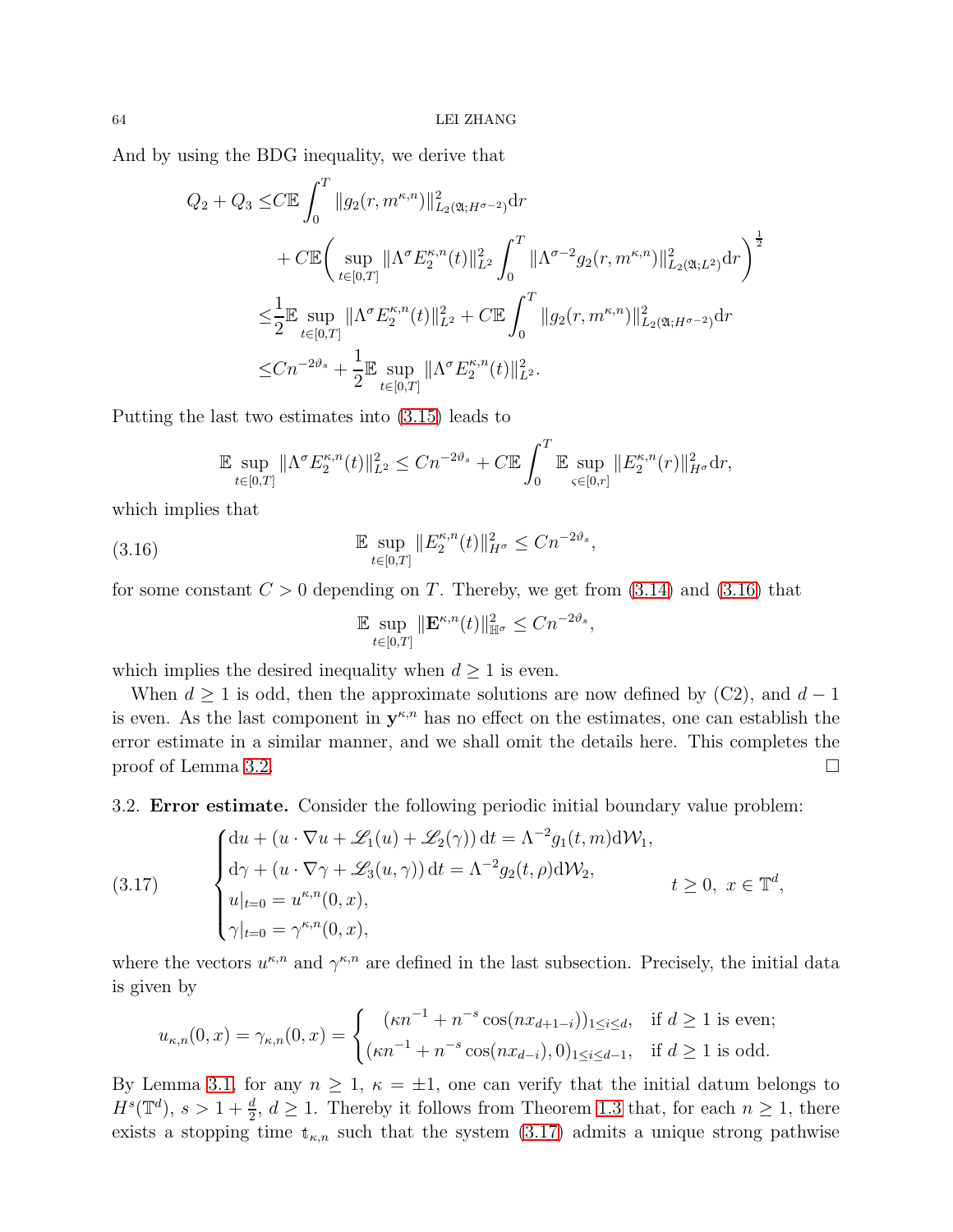solution  $(u_{\kappa,n}, \gamma_{\kappa,n}, \mathbf{t}_{\kappa,n})$ . The following lemma tells us the specific rate of decay for the error between  $(u_{\kappa,n}, \gamma_{\kappa,n})$  and  $(u^{\kappa,n}, \gamma^{\kappa,n})$  in suitable Sobolev spaces.

**Lemma 3.3.** Let  $s > 1 + \frac{d}{2}$ ,  $d \ge 1$ . For any  $\kappa \in \{1, -1\}$ , define the exiting time  $\mathbf{t}_{\kappa,n}^a$  by

$$
\mathbf{t}^a_{\mathbf{y}_{\kappa,n}} \triangleq \{t \geq 0; \ \|\mathbf{y}_{\kappa,n}(t)\|_{\mathbb{H}^s} \geq a\}, \quad \forall a \gg 1.
$$

Then for  $\frac{d}{2} < \sigma < \min\{s-1, 1+\frac{d}{2}\}\$  and any  $t > 0$ , we have

(3.18) 
$$
\mathbb{E}\sup_{r\in[0,t\wedge\mathbf{t}_{\kappa,n}^a]} \|\mathbf{y}^{\kappa,n}(r)-\mathbf{y}_{\kappa,n}(r)\|_{\mathbb{H}^\sigma}^2 \leq Cn^{-2\vartheta_s}, \quad \forall n\gg 1,
$$

and

(3.19) 
$$
\mathbb{E}\sup_{r\in[0,t\wedge\mathbf{t}_{\kappa,n}^a]} \|\mathbf{y}^{\kappa,n}(r)-\mathbf{y}_{\kappa,n}(r)\|_{\mathbb{H}^{2s-\sigma}}^2 \leq Cn^{2s-2\sigma}, \quad \forall n \gg 1,
$$

where the positive constant C depends only on  $\sigma$  and t, and the damped exponential  $\vartheta_s$  is defined in Lemma [3.2.](#page-57-2)

Proof. For convenience, we denote

$$
\varphi(t) = u^{\kappa,n}(t) - u_{\kappa,n}(t), \quad \psi(t) = \gamma^{\kappa,n}(t) - \gamma_{\kappa,n}(t), \quad \mathbf{v}(t) = (\varphi(t), \psi(t)) = \mathbf{y}^{\kappa,n}(t) - \mathbf{y}_{\kappa,n}(t).
$$

Then  $\varphi(0) = \psi(0) = 0$ , and it follows from [\(3.1\)](#page-57-3) and [\(3.17\)](#page-63-1) that

$$
E_1^{\kappa,n}(t) = \varphi(t) + \int_0^t (u^{\kappa,n} \cdot \nabla \varphi + \varphi \cdot \nabla u_{\kappa,n}) dr + \int_0^t (\mathscr{L}_1(u^{\kappa,n}) - \mathscr{L}_1(u_{\kappa,n}) + \mathscr{L}_2(\gamma^{\kappa,n}) - \mathscr{L}_2(\gamma_{\kappa,n})) dr - \int_0^t (\Lambda^{-2} g_1(t, m^{\kappa,n}) - \Lambda^{-2} g_1(t, m_{\kappa,n})) dW_1.
$$

Moreover, by applying the identities derived in Subsection 3.1 for the error  $E_1^{\kappa,n}$  $n^{k,n}(t)$ , the last equation can be written in the form of

<span id="page-64-0"></span>(3.20) 
$$
\varphi(t) = -\int_0^t \left( u^{\kappa,n} \cdot \nabla \varphi + \varphi \cdot \nabla u_{\kappa,n} - \mathcal{L}_1(u_{\kappa,n}) - \mathcal{L}_2(\gamma_{\kappa,n}) \right) dr - \int_0^t (n^{1-2s} \sin \eta_i \cos \eta_{d+1-i})_{1 \leq i \leq d} dr - \int_0^t \Lambda^{-2} g_1(t, m_{\kappa,n}) d\mathcal{W}_1.
$$

For any  $n \gg 1$  and  $\kappa \in \{1, -1\}$ , since

$$
||(u_{\kappa,n}(0),\gamma_{\kappa,n}(0))||_{\mathbb{H}^{s}} \lesssim 1+n^{-1} \lesssim 1,
$$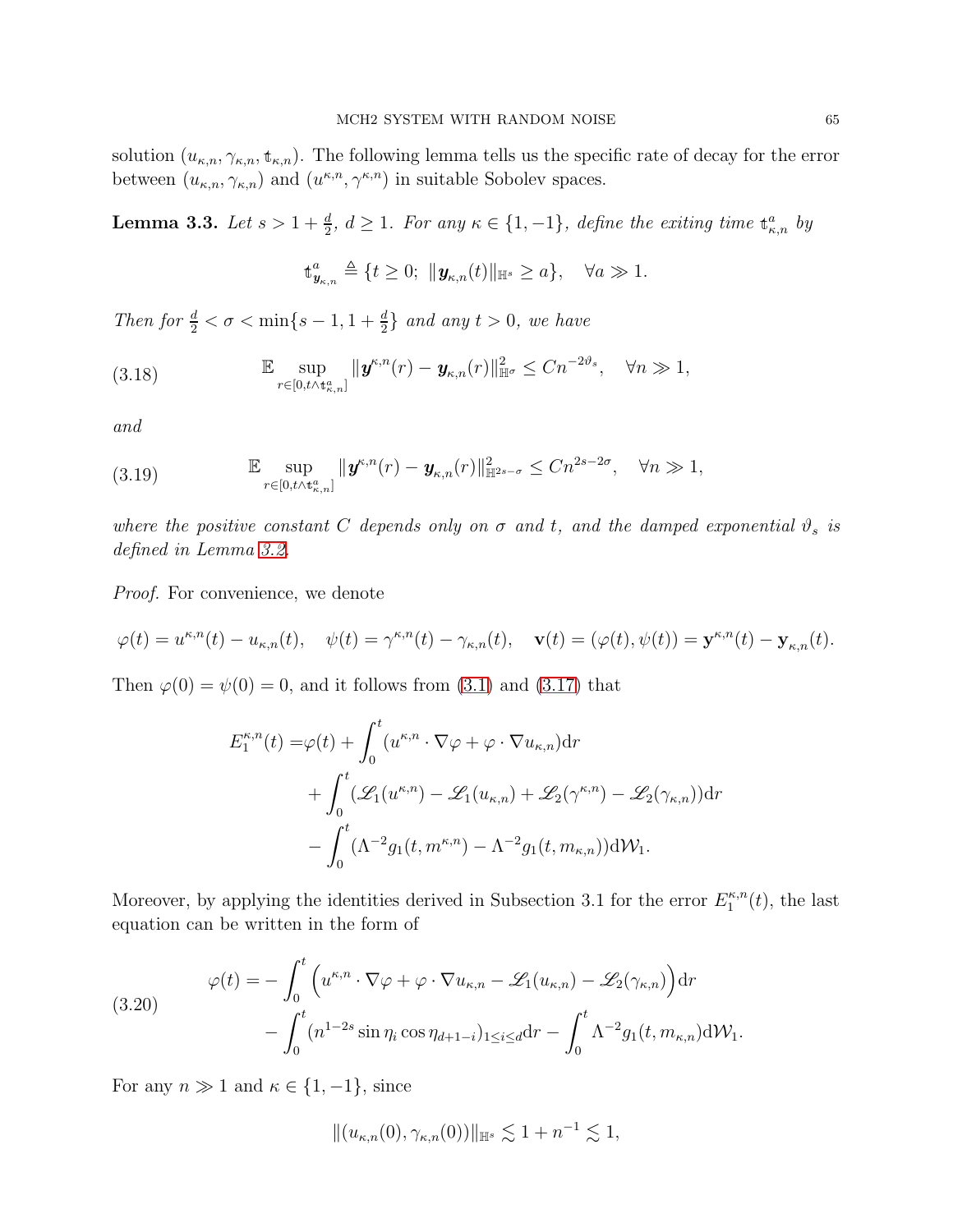### 66 LEI ZHANG

the stopping time  $\mathbf{t}_{\kappa,n}^a > 0$  P-almost surely. By applying the Ito's formula to  $\|\varphi(t)\|_{H^{\sigma}}^2$  and utilizing the equation [\(3.20\)](#page-64-0), we obtain

<span id="page-65-0"></span>
$$
\|\varphi(t)\|_{H^{\sigma}}^{2} = -2 \int_{0}^{t} (\Lambda^{\sigma} \varphi, \Lambda^{\sigma} (u^{\kappa,n} \cdot \nabla \varphi + \varphi \cdot \nabla u_{\kappa,n}))_{L^{2}} dr + 2 \int_{0}^{t} (\Lambda^{\sigma} \varphi, \Lambda^{\sigma} \mathscr{L}_{1}(u_{\kappa,n}) + \Lambda^{\sigma} \mathscr{L}_{2}(\gamma_{\kappa,n}))_{L^{2}} dr - 2 \int_{0}^{t} (\Lambda^{\sigma} \varphi, \Lambda^{\sigma} (n^{1-2s} \sin \eta_{i} \cos \eta_{d+1-i})_{1 \leq i \leq d} )_{L^{2}} dr + \int_{0}^{t} ||\Lambda^{\sigma-2} g_{1}(t, m_{\kappa,n})||_{L_{2}(\mathfrak{A}, L^{2})}^{2} dr + 2 \int_{0}^{t} (\Lambda^{\sigma} \varphi, \Lambda^{\sigma-2} g_{1}(t, m_{\kappa,n}) dW_{1})_{L^{2}} = V_{1} + V_{2} + V_{3} + V_{4} + V_{5}.
$$

For  $V_1$ , noting that  $H^{\sigma}(\mathbb{T}^d)$  ( $\frac{d}{2} < \sigma \leq s-1$ ) are Banach algebra, it follows from the Cauchy-Schwartz inequality that

$$
|(\Lambda^{\sigma}\varphi,\Lambda^{\sigma}(\varphi\cdot\nabla u^{\kappa,n}))_{L^{2}}|\leq C\|\varphi\|_{H^{\sigma}}\|\varphi\cdot\nabla u^{\kappa,n}\|_{H^{\sigma}}\leq C\|u^{\kappa,n}\|_{H^{s}}\|\varphi\|_{H^{\sigma}}^{2}\leq C\|\varphi\|_{H^{\sigma}}^{2},
$$

where the last inequality have used the uniform bound [\(3.2\)](#page-57-4) for  $u^{\kappa,n}$  as  $n \gg 1$ . The estimate for the term  $u^{\kappa,n} \cdot \nabla \varphi$  involved in  $V_1$  is complicated, which will be divided into two cases.

(I) If  $d = 2$ , then we choose  $p > 0$  large enough such that  $1 - \frac{2}{p}$  $\frac{2}{p} < \sigma - 1 = \sigma - \frac{d}{2}$  $\frac{d}{2}$ . Let  $q > 0$  be the dual number such that  $\frac{1}{p} + \frac{1}{q} = \frac{1}{2}$  $\frac{1}{2}$ , then the following embedding hold:

$$
H^{\sigma}(\mathbb{T}^2) \subset W^{1,p}(\mathbb{T}^2), \quad H^s(\mathbb{T}^2) \subset W^{\sigma + \frac{2}{p},p}(\mathbb{T}^2) \subset W^{\sigma,p}(\mathbb{T}^2).
$$

By means of the uniform bound [\(3.2\)](#page-57-4) and the commutator estimate, we get

$$
\begin{split} |(\Lambda^{\sigma}\varphi,\Lambda^{\sigma}(u^{\kappa,n}\cdot\nabla\varphi))_{L^{2}}| \leq & C\|\varphi\|_{H^{\sigma}}\|[\Lambda^{\sigma},u^{\kappa,n}\cdot\nabla]\varphi\|_{L^{2}}+|(\Lambda^{\sigma}\varphi,u^{\kappa,n}\cdot\nabla\Lambda^{\sigma}\varphi)_{L^{2}}| \\ \leq & C\|\varphi\|_{H^{\sigma}}\Big(\|\Lambda^{\sigma}u^{\kappa,n}\|_{L^{p}}\|\nabla\varphi\|_{L^{q}}+\|\nabla u^{\kappa,n}\|_{L^{\infty}}\|\Lambda^{\sigma-1}\nabla\varphi\|_{L^{2}} \\ & +\|\text{div}u^{\kappa,n}\|_{L^{\infty}}\|\Lambda^{\sigma}\varphi\|_{L^{2}}\Big) \\ \leq & C\|\varphi\|_{H^{\sigma}}(\|u^{\kappa,n}\|_{W^{\sigma,p}}\|\varphi\|_{W^{1,q}}+\|\nabla u^{\kappa,n}\|_{H^{s-1}}\|\varphi\|_{H^{\sigma}}) \\ \leq & C\|u^{\kappa,n}\|_{H^{s}}\|\varphi\|_{H^{\sigma}}^{2} \lesssim \|\varphi\|_{H^{\sigma}}^{2} .\end{split}
$$

(II) If  $d = 2k$  for  $k \geq 2$ , one can use the assumption  $s - 1 \geq \sigma > \frac{d}{2}$  and the Sobolev embedding theorem to find that

$$
H^{\sigma}(\mathbb{T}^d) \subset W^{1,d}(\mathbb{T}^d), \quad H^s(\mathbb{T}^d) \subset H^{\sigma+1}(\mathbb{T}^d) \subset W^{\sigma,\frac{2d}{d-2}}(\mathbb{T}^d).
$$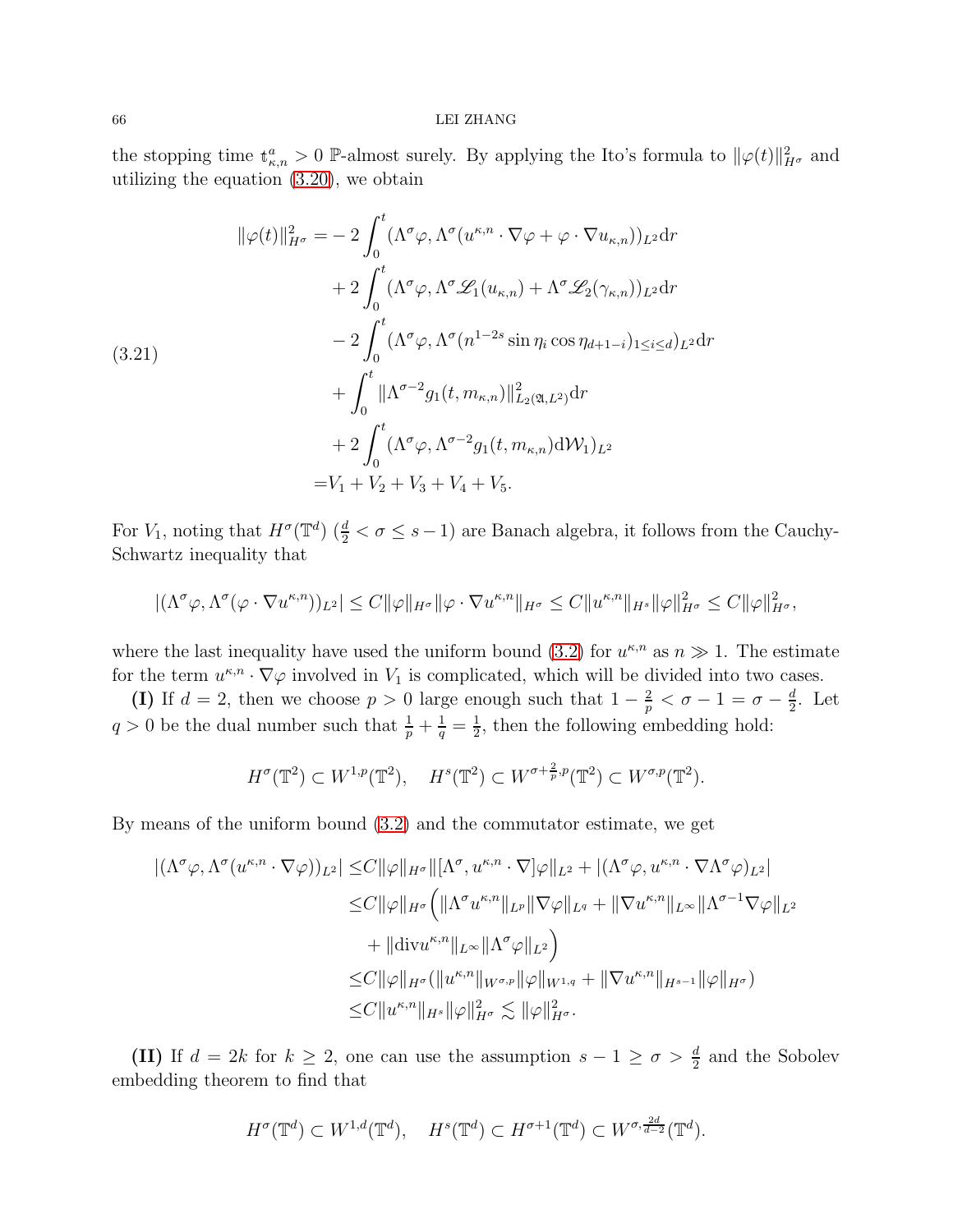By applying Lemma [2.2](#page-17-4) and the last embedding, we get

$$
\begin{split} |(\Lambda^{\sigma}\varphi,\Lambda^{\sigma}(u^{\kappa,n}\cdot\nabla\varphi))_{L^{2}}| \leq & C\|\varphi\|_{H^{\sigma}}(\|\Lambda^{\sigma}u^{\kappa,n}\|_{L^{\frac{2d}{d-2}}}\|\nabla\varphi\|_{L^{d}}+\|\nabla u^{\kappa,n}\|_{H^{s-1}}\|\varphi\|_{H^{\sigma}}) \\ \leq & C\|\varphi\|_{H^{\sigma}}(\|u^{\kappa,n}\|_{W^{\sigma,\frac{2d}{d-2}}}\|\varphi\|_{W^{1,d}}+\|u^{\kappa,n}\|_{H^{s}}\|\varphi\|_{H^{\sigma}}) \\ \leq & C\|u^{\kappa,n}\|_{H^{s}}\|\varphi\|_{H^{\sigma}}^{2} \lesssim \|\varphi\|_{H^{\sigma}}^{2}.\end{split}
$$

Therefore, according to the discussions for  $(I)$  and  $(II)$ , the term  $V_1$  can be estimated by

<span id="page-66-0"></span>(3.22) 
$$
|V_1| \le C \int_0^t \|u^{\kappa,n}(r)\|_{H^s} \|\varphi(r)\|_{H^{\sigma}}^2 dr \le C \int_0^t \|\varphi(r)\|_{H^{\sigma}}^2 dr.
$$

For  $V_2$ , we first get from Lemma [2.6](#page-29-0) that

$$
|V_{2}| \leq C \int_{0}^{t} |(\Lambda^{\sigma}\varphi, \Lambda^{\sigma}(\mathscr{L}_{1}(u^{\kappa,n}) - \mathscr{L}_{1}(u_{\kappa,n}) + \mathscr{L}_{2}(\gamma^{\kappa,n}) - \mathscr{L}_{2}(\gamma_{\kappa,n})))_{L^{2}}|dr
$$
  
+ 
$$
C \int_{0}^{t} |(\Lambda^{\sigma}\varphi, \Lambda^{\sigma}(\mathscr{L}_{1}(u^{\kappa,n}) + \mathscr{L}_{2}(\gamma^{\kappa,n})))_{L^{2}}|dr
$$
  

$$
\leq C \int_{0}^{t} (||\mathbf{y}^{\kappa,n}||_{\mathbb{H}^{s}} + ||\mathbf{y}_{\kappa,n}||_{\mathbb{H}^{s}})||\mathbf{v}||_{\mathbb{H}^{\sigma}}^{2}dr
$$
  
(3.23)
$$
+ C \int_{0}^{t} ||\varphi||_{H^{\sigma}} ||(n^{3-2s} \sin \eta_{i} \cos \eta_{d+1-i} + \frac{3}{2}(n^{3-2s} - n^{1-2s}) \sin(2\eta_{d+1-i})
$$

$$
- 3\kappa n^{-s} \sin \eta_{d+1-i} \Big)_{1 \leq i \leq d} ||_{H^{\sigma}} dr
$$
  

$$
\leq C(1+a) \int_{0}^{t} ||\mathbf{v}||_{\mathbb{H}^{\sigma-2}}^{2} dr + C \int_{0}^{t} (n^{\sigma+1-2s} + n^{\sigma-1-2s} + n^{\sigma-2-s}) ||\mathbf{v}||_{H^{\sigma}} dr
$$

$$
\leq C n^{-\vartheta_{s}} + C(1+a) \int_{0}^{t} ||\mathbf{v}(r)||_{\mathbb{H}^{\sigma-2}}^{2} dr,
$$

for all  $t \in [0, t_{\kappa,n}^a]$ , where we used the definitions of  $\mathbf{v}(t)$  and the exiting time  $t_{\kappa,n}^a$  in the second and third inequalities, respectively.

By Lemma [3.1,](#page-57-3) we have

$$
|V_3| \leq 2 \int_0^t \|\Lambda^{\sigma} \varphi\|_{L^2} \|\Lambda^{\sigma} (n^{1-2s} \sin \eta_i \cos \eta_{d+1-i})_{1 \leq i \leq d} \|_{L^2} dr
$$
  
\n
$$
\leq C \sum_{i=1}^d \int_0^t \|\varphi(r)\|_{H^{\sigma}} \|n^{1-2s} \sin \eta_i \cos \eta_{d+1-i} \|_{H^{\sigma}} dr
$$
  
\n
$$
\leq C \int_0^t n^{\sigma+1-2s} \|\varphi(r)\|_{H^{\sigma}} dr
$$
  
\n
$$
\leq C n^{-2\vartheta_s} + C \int_0^t \|\varphi(r)\|_{H^{\sigma}}^2 dr.
$$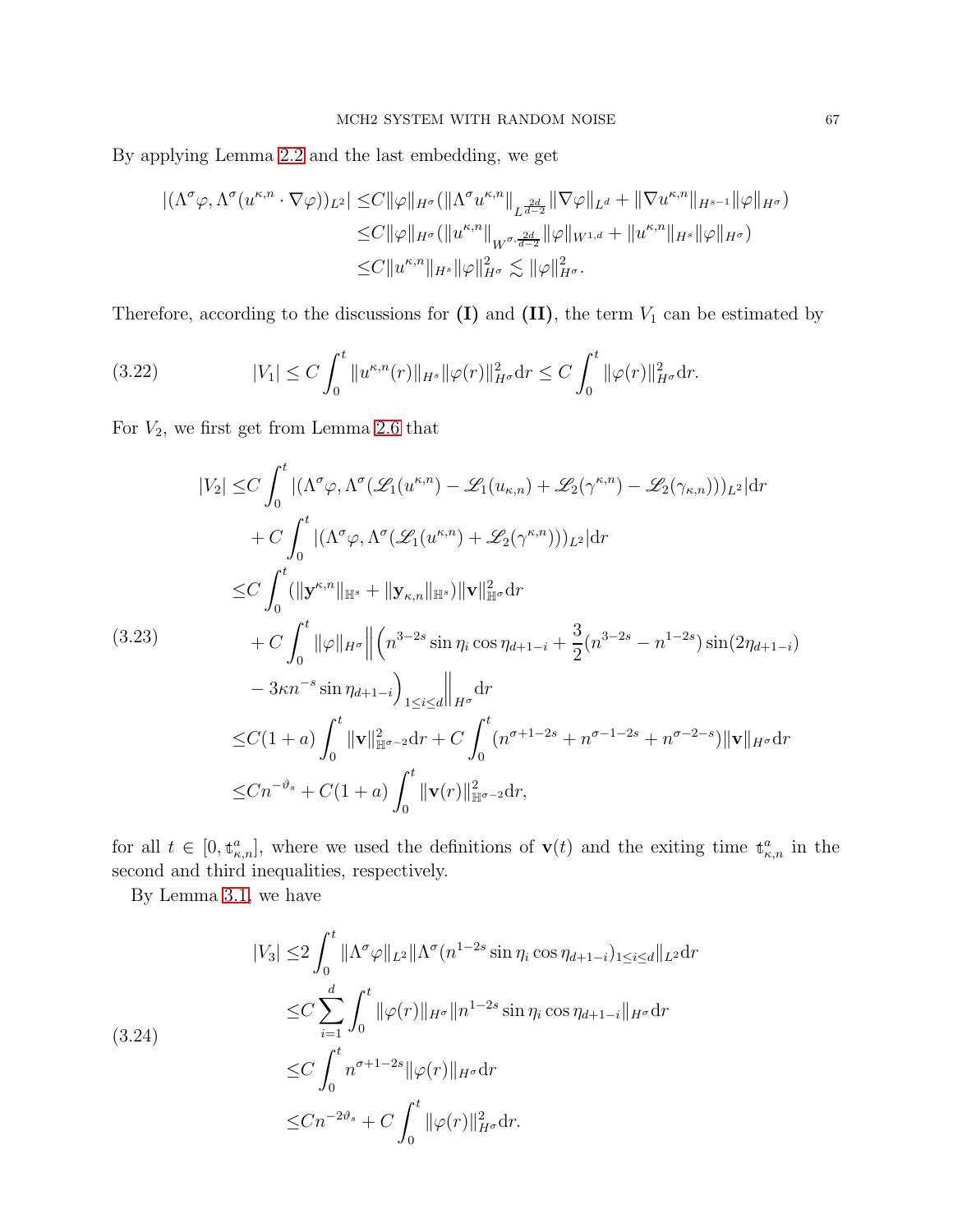For  $V_5$ , we get by using the BDG inequality that

<span id="page-67-0"></span>
$$
(3.25)
$$
  
\n
$$
\mathbb{E} \sup_{r \in [0, t \wedge t_{\kappa,n}^a]} |V_5(r)| \leq C \mathbb{E} \Bigg( \int_0^{t \wedge t_{\kappa,n}^a} ||\Lambda^{\sigma} \varphi||_{L^2}^2 ||\Lambda^{\sigma-2} g_1(r, m_{\kappa,n})||_{L_2(\mathfrak{A}; L^2)}^2 dr \Bigg)^{\frac{1}{2}}
$$
  
\n
$$
\leq C \mathbb{E} \Bigg[ \sup_{t \in [0, t \wedge t_{\kappa,n}^a]} ||\varphi(r)||_{H^{\sigma}} \Bigg( \int_0^{t \wedge t_{\kappa,n}^a} ||\Lambda^{\sigma-2} g_1(r, m_{\kappa,n})||_{L_2(\mathfrak{A}; L^2)}^2 dr \Bigg)^{\frac{1}{2}} \Bigg]
$$
  
\n
$$
\leq \frac{1}{2} \mathbb{E} \sup_{r \in [0, t \wedge t_{\kappa,n}^a]} ||\varphi(r)||_{H^{\sigma}}^2 + \mathbb{E} \int_0^{t \wedge t_{\kappa,n}^a} ||g_1(r, m_{\kappa,n})||_{L_2(\mathfrak{A}; H^{\sigma-2})}^2 dr
$$
  
\n
$$
\leq Cn^{-2\vartheta_s} + \frac{1}{2} \mathbb{E} \sup_{r \in [0, t \wedge t_{\kappa,n}^a]} ||\varphi(r)||_{H^{\sigma}}^2.
$$

As a consequence, after taking the supremum on both sides of  $(3.21)$  over  $[0, t \wedge \mathbf{t}_{\kappa,n}^a]$  for any  $t > 0$  and then taking the expectation, we obtain from the estimates  $(3.22)-(3.25)$  $(3.22)-(3.25)$  that

<span id="page-67-1"></span>(3.26) 
$$
\mathbb{E} \sup_{r \in [0, t \wedge t_{\kappa,n}^a]} \|\varphi(t)\|_{H^{\sigma}}^2 \leq Cn^{-2\vartheta_s} + C \int_0^t \mathbb{E} \sup_{\varsigma \in [0, r \wedge t_{\kappa,n}^a]} \|\mathbf{v}(\varsigma)\|_{H^{\sigma}}^2 \mathrm{d}r.
$$

Next, we shall estimate the error  $\psi(t)$  with respect to the second component.

$$
E_2^{\kappa,n}(t) = \psi(t) + \int_0^t \left( u^{\kappa,n} \cdot \nabla \psi + \varphi \cdot \nabla \gamma_{\kappa,n} + \mathcal{L}_3(u_{\kappa,n}, \gamma_{\kappa,n}) - \mathcal{L}_3(u_{\kappa,n}, \gamma_{\kappa,n}) \right) dr - \int_0^t \Lambda^{-2} (g_2(t, \rho^{\kappa,n}) - g_2(r, \rho_{\kappa,n})) dW_2
$$

Using the formulation of the approximation solutions  $\gamma^{\kappa,n}$ , we have

$$
E_2^{\kappa,n}(t) + \int_0^t (n^{1-2s} \sin \eta_i \cos \eta_{d+1-i})_{1 \le i \le d} dr = \int_0^t \mathcal{L}_3(u^{\kappa,n}, \gamma^{\kappa,n}) dr - \int_0^t \Lambda^{-2} g_2(t, \rho^{\kappa,n}) dW_2,
$$

which combined with the last identity implies that

$$
\psi(t) = -\int_0^t \left( u^{\kappa,n} \cdot \nabla \psi + \varphi \cdot \nabla \gamma_{\kappa,n} - \mathcal{L}_3(u_{\kappa,n}, \gamma_{\kappa,n}) \right) dr \n- \int_0^t (n^{1-2s} \sin \eta_i \cos \eta_{d+1-i})_{1 \le i \le d} dr - \int_0^t \Lambda^{-2} g_2(r, \rho_{\kappa,n}) dW_2.
$$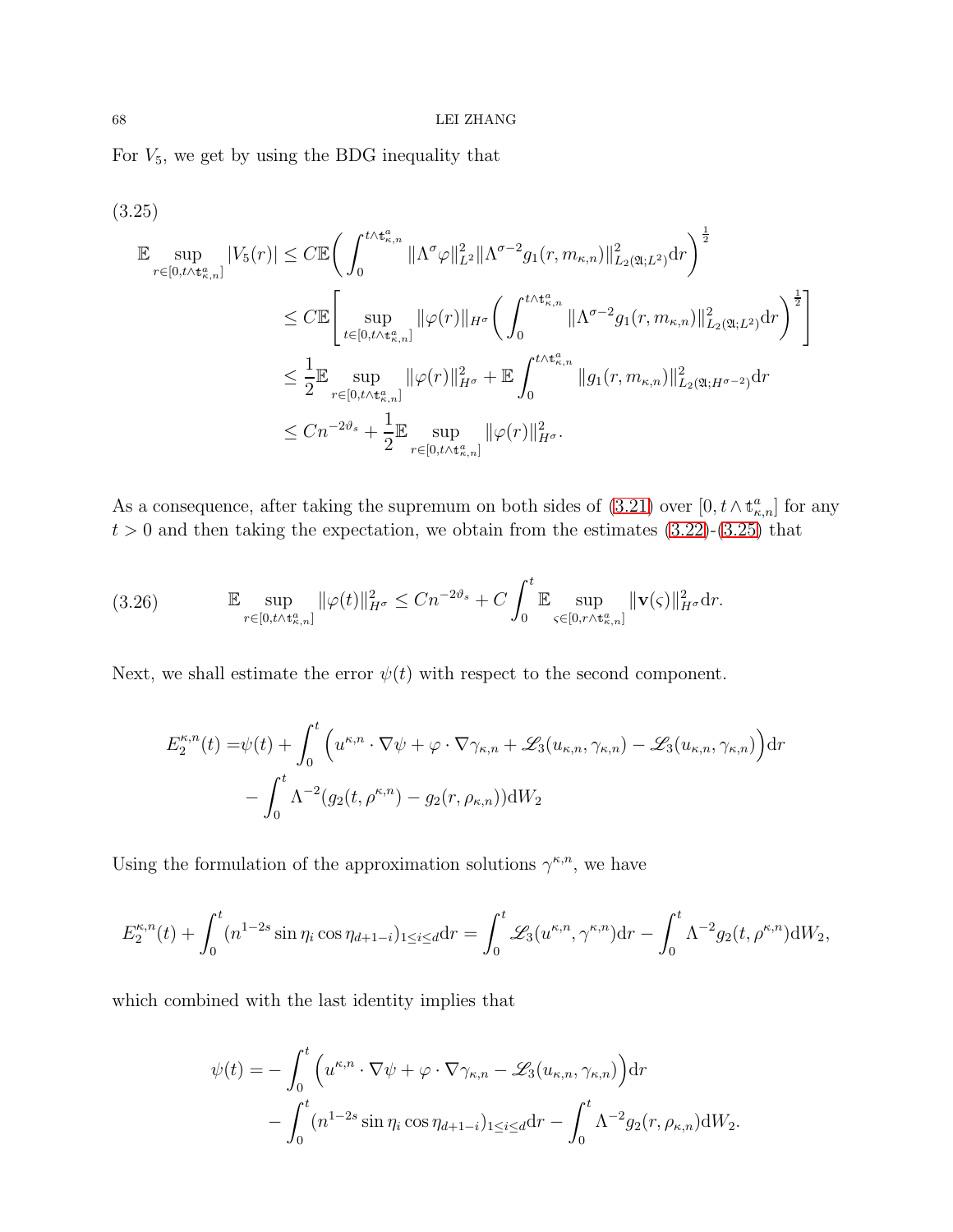By applying the Ito's formula to  $\|\psi(t)\|_{H^{\sigma}}^2$ , we find

<span id="page-68-0"></span>
$$
\|\psi(t)\|_{H^{\sigma}}^{2} = -2 \int_{0}^{t} (\Lambda^{\sigma}\psi, \Lambda^{\sigma}(u^{\kappa,n} \cdot \nabla \psi + \varphi \cdot \nabla \gamma_{\kappa,n} - \mathscr{L}_{3}(u_{\kappa,n}, \gamma_{\kappa,n})))_{L^{2}} dr -2 \int_{0}^{t} (\Lambda^{\sigma}\psi, \Lambda^{\sigma}(n^{1-2s}\sin\eta_{i}\cos\eta_{d+1-i})_{1\leq i\leq d})_{L^{2}} dr + \int_{0}^{t} \|\Lambda^{\sigma-2}g_{2}(t, \rho_{\kappa,n})\|_{L_{2}(\mathfrak{A}, L^{2})}^{2} dr -2 \int_{0}^{t} (\Lambda^{\sigma}\psi, \Lambda^{\sigma-2}g_{2}(r, \rho_{\kappa,n}))dW_{2} d\mathcal{U}^{2} = T_{1} + T_{2} + T_{3} + T_{4}.
$$

For  $T_1$ , recalling the definition of  $\mathbf{t}_{\kappa,n}^a$ , we first have for  $r \in [0, t \wedge \mathbf{t}_{\kappa,n}^a]$  that

$$
\|\varphi \cdot \nabla \gamma_{\kappa,n}\|_{H^{\sigma}} \leq C \|\varphi\|_{H^{\sigma}} \|\nabla \gamma_{\kappa,n}\|_{H^{\sigma}} \leq C \|\varphi\|_{H^{\sigma}} \|\gamma_{\kappa,n}\|_{H^s} \leq C a \|\varphi\|_{H^{\sigma}},
$$

For the term  $u^{\kappa,n} \cdot \nabla \psi$ , by using the uniform bound [\(3.1\)](#page-57-3), one can estimate it similar to [\(3.22\)](#page-66-0) and obtain

$$
||u^{\kappa,n}\cdot\nabla\psi||_{H^{\sigma}}\leq C||u^{\kappa,n}||_{H^{s}}||\psi||_{H^{\sigma}}\leq C\psi||_{H^{\sigma}}.
$$

For the term  $\mathscr{L}_3(u_{\kappa,n}, \gamma_{\kappa,n})$ , we have

$$
\begin{split} \|\mathcal{L}_{3}(u_{\kappa,n},\gamma_{\kappa,n})\|_{H^{\sigma}} &\leq \|\mathcal{L}_{3}(u^{\kappa,n},\gamma^{\kappa,n}) - \mathcal{L}_{3}(u_{\kappa,n},\gamma_{\kappa,n})\|_{H^{\sigma}} + \|\mathcal{L}_{3}(u^{\kappa,n},\gamma^{\kappa,n})\|_{H^{\sigma}} \\ &\leq \|F(\mathbf{y}^{\kappa,n}) - F(\mathbf{y}_{\kappa,n})\|_{\mathbb{H}^{\sigma}} + \|\Lambda^{-2}(n^{3-2s}\sin\eta_{i}\cos\eta_{d+1-i})_{1\leq i\leq d}\|_{H^{\sigma}} \\ &\leq C(\|\mathbf{y}^{\kappa,n}\|_{\mathbb{H}^{s}} + \|\mathbf{y}_{\kappa,n}\|_{\mathbb{H}^{s}})\|\mathbf{v}\|_{\mathbb{H}^{\sigma}}^{2} + Cn^{\sigma+1-2s} \\ &\leq Cn^{-\vartheta_{s}} + C(1+a)\|\mathbf{v}\|_{\mathbb{H}^{\sigma}}. \end{split}
$$

Thereby, by using the the last three estimates and the Young inequality, for all  $r \in [0, t \wedge t_{\kappa,n}^a]$ , one can estimate the terms involved in  $T_1$  as

$$
T_1 \leq C \int_0^t \|\Lambda^{\sigma}\psi\|_{L^2} \|\Lambda^{\sigma}(u^{\kappa,n} \cdot \nabla \psi + \varphi \cdot \nabla \gamma_{\kappa,n} - \mathscr{L}_3(u_{\kappa,n}, \gamma_{\kappa,n}))\|_{L^2} dr
$$
  
\n
$$
\leq C \int_0^t \|\psi\|_{H^{\sigma}} (a\|\varphi\|_{H^{\sigma}} + \|\psi\|_{H^{\sigma}} + Cn^{-\vartheta_s} + (1+a)\|\mathbf{v}\|_{\mathbb{H}^{\sigma}}) dr
$$
  
\n
$$
\leq Cn^{-2\vartheta_s} + C \int_0^t \|\mathbf{v}(r)\|_{\mathbb{H}^{\sigma}}^2 dr.
$$

For  $T_2$ , we get from the Lemma [3.1](#page-57-1) that

$$
T_2 \le C \int_0^t \|\Lambda^{\sigma}\psi\|_{L^2} \|\Lambda^{\sigma}(n^{1-2s}\sin\eta_i\cos\eta_{d+1-i})_{1\le i\le d}\|_{L^2} dr
$$
  

$$
\le Cn^{-2\vartheta_s} + C \int_0^t \|\psi(r)\|_{H^{\sigma}}^2 dr.
$$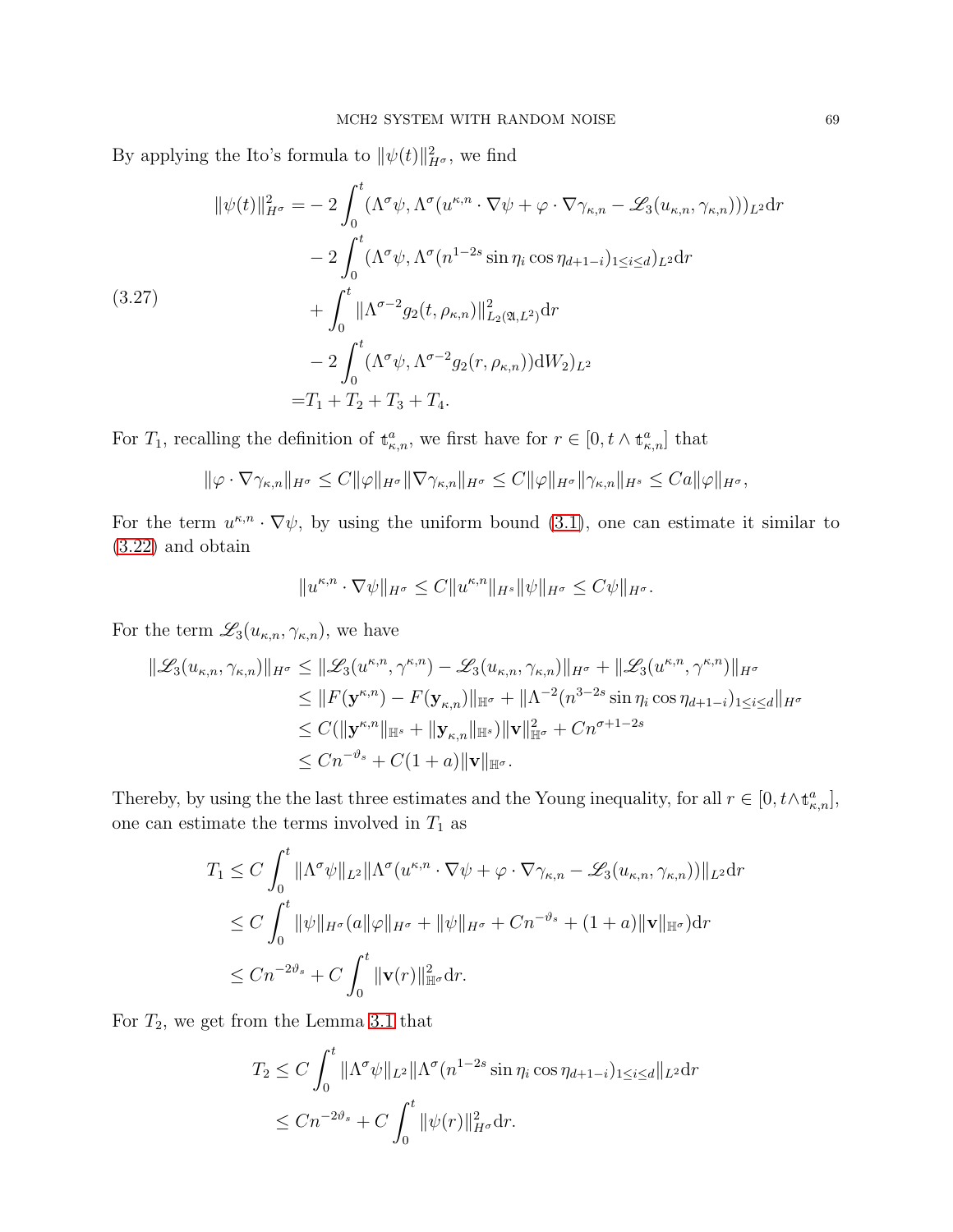For  $T_3$  and  $T_4$ , we get from the BDG inequality that

$$
\mathbb{E} \sup_{r \in [0, t \wedge t_{\kappa,n}^a]} |(T_3 + T_4)(r)| \leq C \int_0^{t \wedge t_{\kappa,n}^a} \|\Lambda^{\sigma-2} g_2(t, \rho_{\kappa,n})\|_{L_2(\mathfrak{A}, L^2)}^2 dr \n+ C \mathbb{E} \bigg( \int_0^{t \wedge t_{\kappa,n}^a} \|\Lambda^{\sigma} \psi\|_{L^2}^2 \|\Lambda^{\sigma-2} g_2(r, \rho_{\kappa,n})\|_{L_2(\mathfrak{A};L^2)}^2 dr \bigg)^{\frac{1}{2}} \n\leq \frac{1}{2} \mathbb{E} \sup_{r \in [0, t \wedge t_{\kappa,n}^a]} \|\psi(r)\|_{H^{\sigma}}^2 + C \int_0^{t \wedge t_{\kappa,n}^a} \|g_2(t, \rho_{\kappa,n})\|_{L_2(\mathfrak{A}, H^{\sigma-2})}^2 dr \n\leq C n^{-2\vartheta_s} + \frac{1}{2} \mathbb{E} \sup_{r \in [0, t \wedge t_{\kappa,n}^a]} \|\psi(r)\|_{H^{\sigma}}^2.
$$

Taking the supremum over  $[0, t \wedge t_{\kappa,n}^a]$  for any  $t > 0$  and then taking the expectation, we deduce from the estimates for  $T_i$  and [\(3.27\)](#page-68-0) that

<span id="page-69-0"></span>
$$
(3.28) \t\t\t\t\mathbb{E} \sup_{r \in [0, t \wedge t_{\kappa,n}^a]} \|\psi(t)\|_{H^{\sigma}}^2 \leq Cn^{-2\vartheta_s} + C \int_0^t \mathbb{E} \sup_{\varsigma \in [0, r \wedge t_{\kappa,n}^a]} \|\mathbf{v}(\varsigma)\|_{\mathbb{H}^{\sigma}}^2 dr.
$$

Adding  $(3.26)$  and  $(3.28)$ , we have

$$
\mathbb{E}\sup_{r\in[0,t\wedge\mathbf{t}_{\kappa,n}^a]} \|\mathbf{v}(t)\|_{H^{\sigma}}^2 \leq Cn^{-2\vartheta_s} + C\int_0^t \mathbb{E}\sup_{\varsigma\in[0,r\wedge\mathbf{t}_{\kappa,n}^a]} \|\mathbf{v}(\varsigma)\|_{\mathbb{H}^{\sigma}}^2 dr, \quad \forall t > 0,
$$

which implies that

$$
\mathbb{E} \sup_{r \in [0, t \wedge t_{\kappa,n}^a]} \| \mathbf{v}(r) \|_{\mathbb{H}^\sigma}^2 \leq C n^{-2\vartheta_s}.
$$

Since  $2s - \sigma > 1 + \frac{d}{2}$ , it follows from the Theorem [1.3](#page-10-0) that  $(u_{\kappa,n}, \gamma_{\kappa,n})$  is a unique solution to the SMCH2 system [\(1.5\)](#page-4-0) with initial data explicitly given by  $(u^{\kappa,n}(0), \gamma^{\kappa,n}(0))$ , one can taking the similar estimates as we provided in the proof of Lemma [2.6](#page-29-0) to get

$$
\mathbb{E} \sup_{r \in [0, t \wedge t_{\kappa,n}^a]} ||(u_{\kappa,n}, \gamma_{\kappa,n})(t)||^2_{\mathbb{H}^{2s-\sigma}} \n\leq C ||(u^{\kappa,n}, \gamma^{\kappa,n})(0)||^2_{\mathbb{H}^{2s-\sigma}} + C \int_0^t \mathbb{E} \sup_{\varsigma \in [0, r \wedge t_{\kappa,n}^a]} ||(u_{\kappa,n}, \gamma_{\kappa,n})(\varsigma)||^2_{\mathbb{H}^{2s-\sigma}} dr,
$$

which implies that

<span id="page-69-1"></span>
$$
\mathbb{E} \sup_{r \in [0, t \wedge t_{\kappa,n}^a]} \|(u_{\kappa,n}, \gamma_{\kappa,n})(t)\|_{\mathbb{H}^{2s-\sigma}}^2 \le C \|( \kappa n^{-1} + n^{-s} \cos(nx_{d+1-i}))_{1 \le i \le d} \|_{H^{2s-\sigma}}^2
$$
  

$$
\le C(n^{-2} + n^{2s-2\sigma}) \le Cn^{2s-2\sigma}.
$$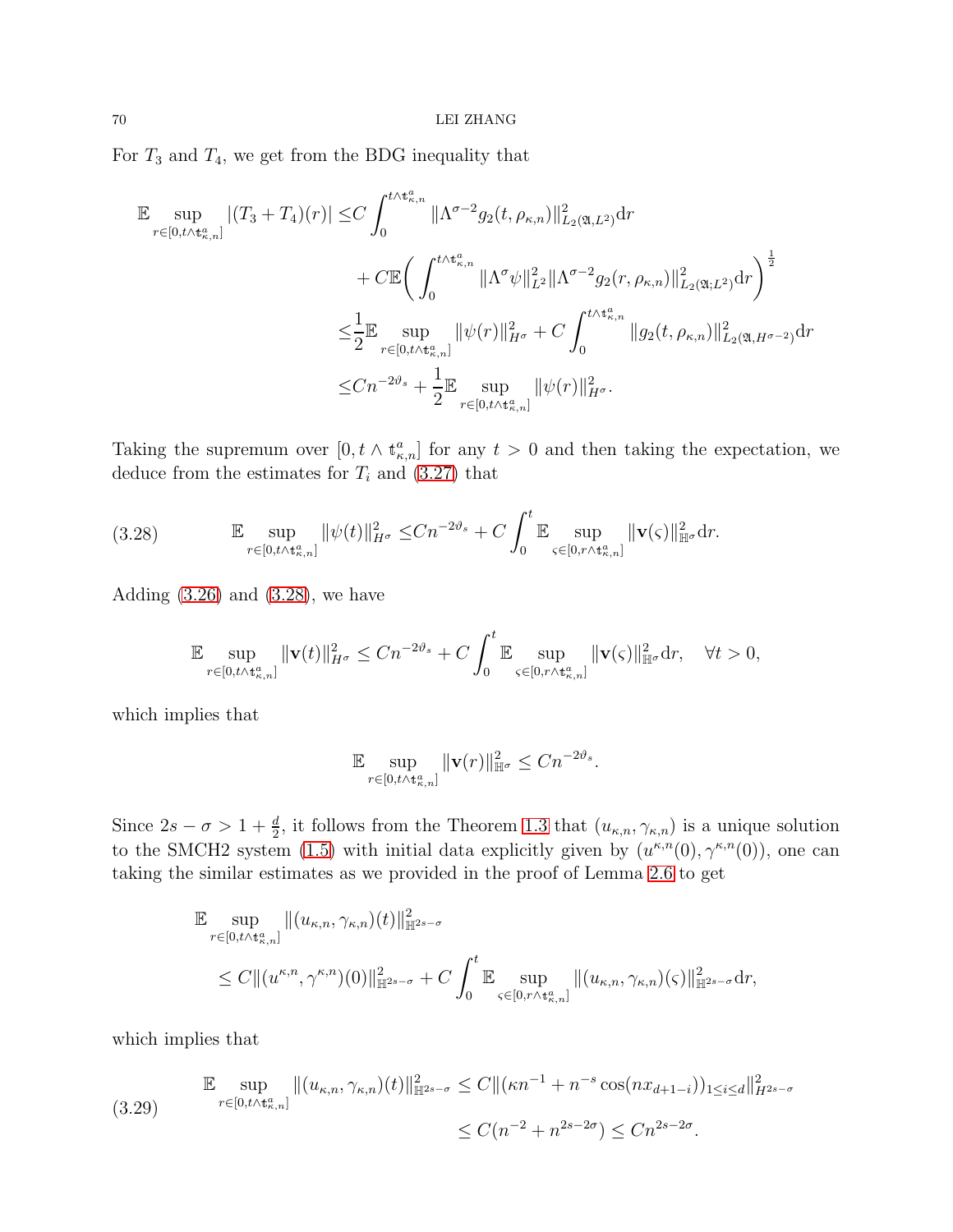Thereby, we get by applying the Lemma [3.1](#page-57-1) and [\(3.29\)](#page-69-1) that

$$
\mathbb{E} \sup_{r \in [0, t \wedge t_{\kappa,n}^a]} \|\mathbf{v}(r)\|_{\mathbb{H}^{2s-\sigma}}^2 \n\leq C \mathbb{E} \sup_{r \in [0, t \wedge t_{\kappa,n}^a]} \|(u^{\kappa,n}, \gamma^{\kappa,n})(r)\|_{\mathbb{H}^{2s-\sigma}}^2 + \mathbb{E} \sup_{r \in [0, t \wedge t_{\kappa,n}^a]} \|(u_{\kappa,n}, \gamma_{\kappa,n})(r)\|_{\mathbb{H}^{2s-\sigma}}^2 \n\leq Cn^{2s-2\sigma} + C \|( \kappa n^{-1} + n^{-s} \cos \eta_i)_{1 \leq i \leq d} \|^2_{H^{2s-\sigma}} \n\leq Cn^{2s-2\sigma}.
$$

Finally, if the dimension  $d \geq 1$  is odd, one can also prove the similar estimates for  $\varphi$  and  $\psi$  as  $d-1$  is even, we shall omit the details here. The proof of Lemma [3.3](#page-57-0) is now completed.  $\Box$ 

3.3. Nonuniform continuity. Based on the previous lemmas, we could now prove that the solution map  $S(t)$  is not uniformly continuous.

**Proof of Theorem [1.5](#page-11-0).** Let us first prove Theorem 1.5 in even dimensions. Indeed, we shall verify that the solutions  $y_{\pm 1,n} = (u_{\pm 1,n}, \gamma_{\pm 1,n})$  constructed by [\(3.17\)](#page-63-1) satisfy the conclusions stated in Theorem [1.5.](#page-11-0)

(1) By Theorem [1.3,](#page-10-0) if  $y_0 = 0$ , then the SMCH2 system [\(1.11\)](#page-7-0) admits a unique zero solution  $y \equiv 0$ . Moreover, observing that the  $a_0$ -exiting time (cf. [\(1.16\)](#page-11-1)) for zero solution is infinity, i.e.,

<span id="page-70-1"></span>(3.30) 
$$
\mathbf{t}_{0}^{a_{0}} = \inf \emptyset = \infty.
$$

Recalling that  $\mathbf{y}_{\pm 1,n} = (u_{\kappa,n}, \gamma_{\kappa,n})$  is the unique pathwise solution to [\(3.17\)](#page-63-1) with initial data  $\mathbf{y}_{\pm 1,n}(0) = \mathbf{y}^{\pm 1,n}(0)$ . On the one hand, in terms of the definition of  $\mathbf{y}_{\pm 1,n}^{a_0}$   $(a_0 \gg 1)$  and the uniform bound  $\|\mathbf{y}_{\pm 1,n}(0)\|_{\mathbb{H}^{s}} = \|\mathbf{y}^{\pm 1,n}(0)\|_{\mathbb{H}^{s}} \lesssim 1$ , we have  $\mathbb{P}\{\mathbf{t}_{\mathbf{y}_{\pm 1,n}}^{a_0} > 0\} = 1$ . On the other hand, an application of Lemma [3.1](#page-57-1) implies that, for any  $t < s$ ,

$$
(3.31)
$$

<span id="page-70-0"></span>
$$
\|\mathbf{y}_{\pm 1,n}(0)\|_{\mathbb{H}^t} = \|(u_{\pm 1,n}(0), \gamma_{\pm 1,n}(0))\|_{\mathbb{H}^t}
$$
  
\n
$$
\leq \sum_{1 \leq i \leq d} \|\kappa n^{-1} + n^{-s} \cos(nx_{d+1-i})\|_{H^t} \leq C(n^{-1} + n^{t-s}) \to 0, \quad \text{as } n \to \infty,
$$

which shows that  $y_{\pm 1,n}(0) \to 0$  in the strong topology of  $\mathbb{H}^t(\mathbb{T}^d)$  for any  $t < s$ . Since we assume that the  $a_0$ -exiting time  $\mathfrak{t}_0^{a_0}$   $(a_0 \gg 1)$  for zero solution to system [\(3.17\)](#page-63-1) is strongly stable, then the convergence property [\(3.31\)](#page-70-0) implies that  $\mathbf{t}_{\mathbf{y}_{\pm 1,n}}^{a_0} \to \mathbf{t}_{0}^{a_0}$  P-almost surely, as  $n \to \infty$ . Thereby, we can conclude from [\(3.30\)](#page-70-1) that

$$
\mathbb{P}\left\{ \lim_{n\to\infty} \mathbf{t}^{a_0}_{\mathbf{y}_{\pm 1,n}} = \infty \right\} = 1.
$$

This proves the first conclusion by taking  $t_{1,n} = t_{\mathbf{y}_{-1,n}}^{a_0}$  and  $t_{2,n} = t_{\mathbf{y}_{1,n}}^{a_0}$ .

(2) By Lemma [3.1](#page-57-1) and the definition of initial data  $y_{\pm 1,n}(0)$ , we have

$$
\|\mathbf{y}_{1,n}(0)-\mathbf{y}_{-1,n}(0)\|_{\mathbb{H}^t}=\|\mathbf{y}^{1,n}(0)-\mathbf{y}^{-1,n}(0)\|_{\mathbb{H}^t}\leq \sum_{1\leq i\leq d}\|2n^{-1}\|_{H^s}\lesssim n^{-1}\to 0,\quad \text{as }n\to\infty.
$$

This proves second conclusion.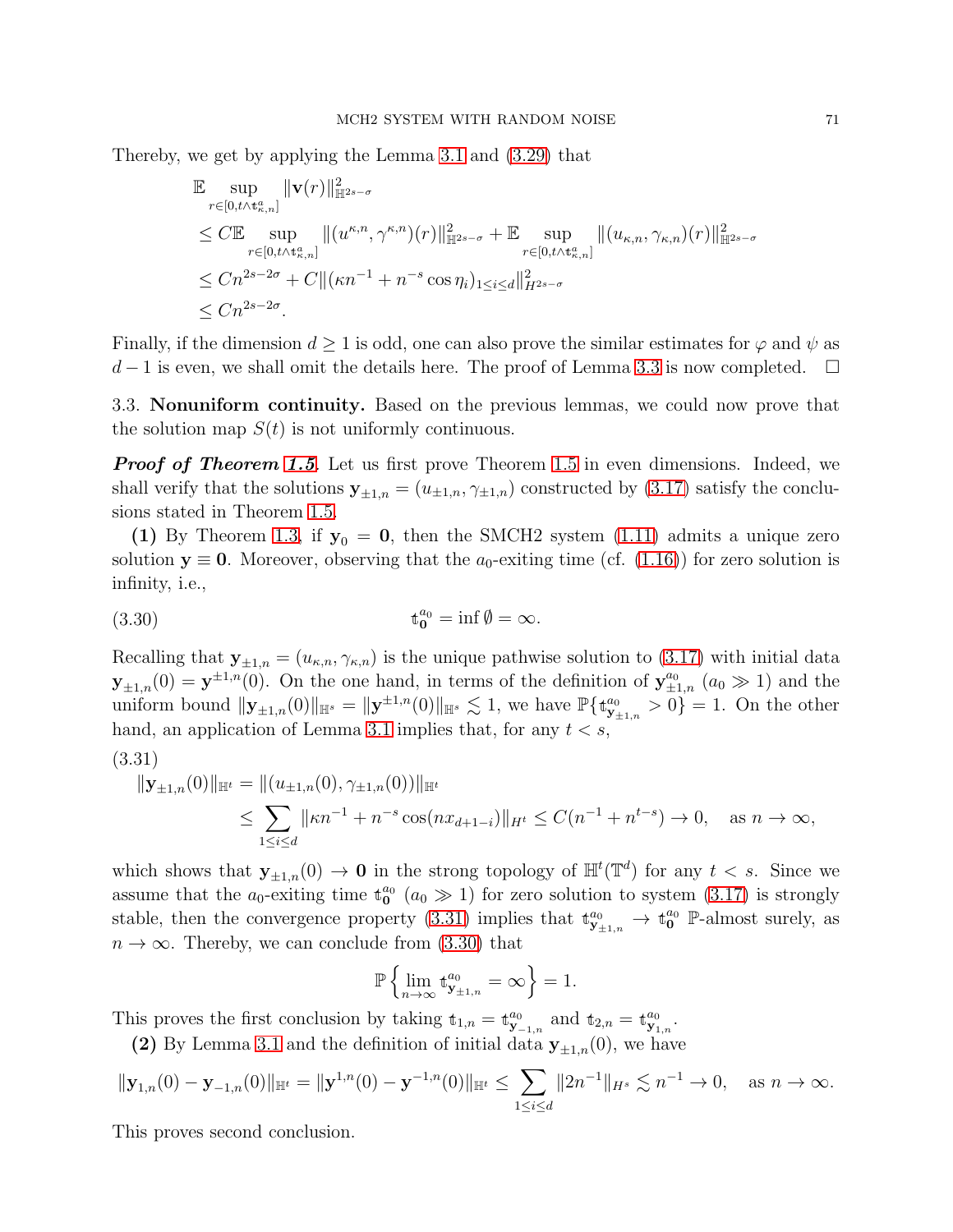# 72 LEI ZHANG

(3) By Theorem [1.3](#page-10-0) and the definition of  $\mathbf{y}_{\pm 1,n}$ , we see that  $\mathbf{y}_{\pm 1,n} \in C([0, t^{a_0}_{\mathbf{y}_{\pm 1,n}}]; \mathbb{H}^s(\mathbb{T}^d))$ P-almost surely, and  $\mathbb{E} \sup_{t \in [0,t_{\mathbf{y}_{\pm 1,n}}^a]} \| \mathbf{y}_{\pm 1,n}(t) \|_{\mathbb{H}^s} \le a_0$ . To prove the nonuniform continuity, we first use the triangle inequality to get

<span id="page-71-0"></span>
$$
(3.32) \t\t\t||\mathbf{y}_{1,n}(t) - \mathbf{y}_{-1,n}(t)||_{\mathbb{H}^{s}} \t\t\t\t\geq ||\mathbf{y}^{1,n}(t) - \mathbf{y}^{-1,n}(t)||_{\mathbb{H}^{s}} - (||\mathbf{y}^{1,n}(t) - \mathbf{y}_{1,n}(t)||_{\mathbb{H}^{s}} + ||\mathbf{y}^{-1,n}(t) - \mathbf{y}_{-1,n}(t)||_{\mathbb{H}^{s}}).
$$

For the first term on the R.H.S. of [\(3.32\)](#page-71-0), denoting by  $\mathbf{t}_{n}^{a_0} \triangleq \mathbf{t}_{\mathbf{y}_{1,n}}^{a_0} \wedge \mathbf{t}_{\mathbf{y}_{-1,n}}^{a_0}$  for simplicity, we get by using Lemma [3.1](#page-57-1) and the construction of the approximation solutions that

$$
\lim_{n \to \infty} \mathbb{E} \sup_{t \in [0, T \wedge t_n^{a_0}]} \| \mathbf{y}^{1,n}(t) - \mathbf{y}^{-1,n}(t) \|_{\mathbb{H}^s}
$$
\n
$$
\geq \sum_{1 \leq i \leq d} \lim_{n \to \infty} \mathbb{E} \sup_{t \in [0, T \wedge t_n^{a_0}]} \left( \| n^{-s} \cos(nx_{d+1-i} + t) - n^{-s} \cos(nx_{d+1-i} - t) \|_{H^s} - \| n^{-1} \|_{H^s} \right)
$$
\n(3.33)\n
$$
\geq \sum_{1 \leq i \leq d} \lim_{n \to \infty} \mathbb{E} \sup_{t \in [0, T \wedge t_n^{a_0}]} n^{-s} \|\cos(nx_{d+1-i} + t) - \cos(nx_{d+1-i} - t) \|_{H^s}
$$
\n
$$
\geq \sum_{1 \leq i \leq d} \lim_{n \to \infty} \mathbb{E} \sup_{t \in [0, T \wedge t_n^{a_0}]} n^{-s} \| 2 \sin(nx_{d+1-i}) \sin t \|_{H^s}
$$
\n
$$
\geq \lim_{n \to \infty} \mathbb{E} \sup_{t \in [0, T \wedge t_n^{a_0}]} |\sin t| \geq \sup_{t \in [0, T]} |\sin t|.
$$

For the second and third terms on the R.H.S. of [\(3.32\)](#page-71-0), by using the interpolation inequality between  $\mathbb{H}^{\sigma}(\mathbb{T}^d)$  and  $\mathbb{H}^{2s-\sigma}(\mathbb{T}^d)$ , we get

$$
(3.34)
$$
  
\n
$$
\mathbb{E} \sup_{t \in [0,T \wedge t_n^{a_0}]} ||\mathbf{y}^{\pm 1,n}(t) - \mathbf{y}_{\pm,n}(t)||_{\mathbb{H}^s} \leq \mathbb{E} \sup_{t \in [0,T \wedge t_n^{a_0}]} (||\mathbf{y}^{\pm 1,n}(t) - \mathbf{y}_{\pm,n}(t)||_{\mathbb{H}^{\sigma}}^{\frac{1}{2}} ||\mathbf{y}^{\pm 1,n}(t) - \mathbf{y}_{\pm,n}(t)||_{\mathbb{H}^{\sigma}}^{\frac{1}{2}} \times )
$$
  
\n
$$
\leq \left( \mathbb{E} \sup_{t \in [0,T \wedge t_n^{a_0}]} ||\mathbf{y}^{\pm 1,n}(t) - \mathbf{y}_{\pm,n}(t)||_{\mathbb{H}^{\sigma}} \right)^{\frac{1}{2}} \left( \mathbb{E} \sup_{t \in [0,T \wedge t_n^{a_0}]} ||\mathbf{y}^{\pm 1,n}(t) - \mathbf{y}_{\pm,n}(t)||_{\mathbb{H}^{2s-\sigma}} \right)^{\frac{1}{2}}
$$
  
\n
$$
\leq \left( \mathbb{E} \sup_{t \in [0,T \wedge t_n^{a_0}]} ||\mathbf{y}^{\pm 1,n}(t) - \mathbf{y}_{\pm,n}(t)||_{\mathbb{H}^{\sigma}}^{\frac{1}{2}} \right)^{\frac{1}{4}} \left( \mathbb{E} \sup_{t \in [0,T \wedge t_n^{a_0}]} ||\mathbf{y}^{\pm 1,n}(t) - \mathbf{y}_{\pm,n}(t)||_{\mathbb{H}^{2s-\sigma}}^{\frac{1}{2}} \right)^{\frac{1}{4}}
$$
  
\n
$$
\leq n^{-\frac{1}{2}(\vartheta_s - s + \sigma)}
$$
  
\n
$$
= \begin{cases} n^{-\frac{1}{2}(s-1)}, & \text{if } 1 + \frac{d}{2} < s \leq 3; \\ n^{-1}, & \text{if } s > 3. \end{cases}
$$
  
\n
$$
\to 0, \quad \text{as } n \to \infty.
$$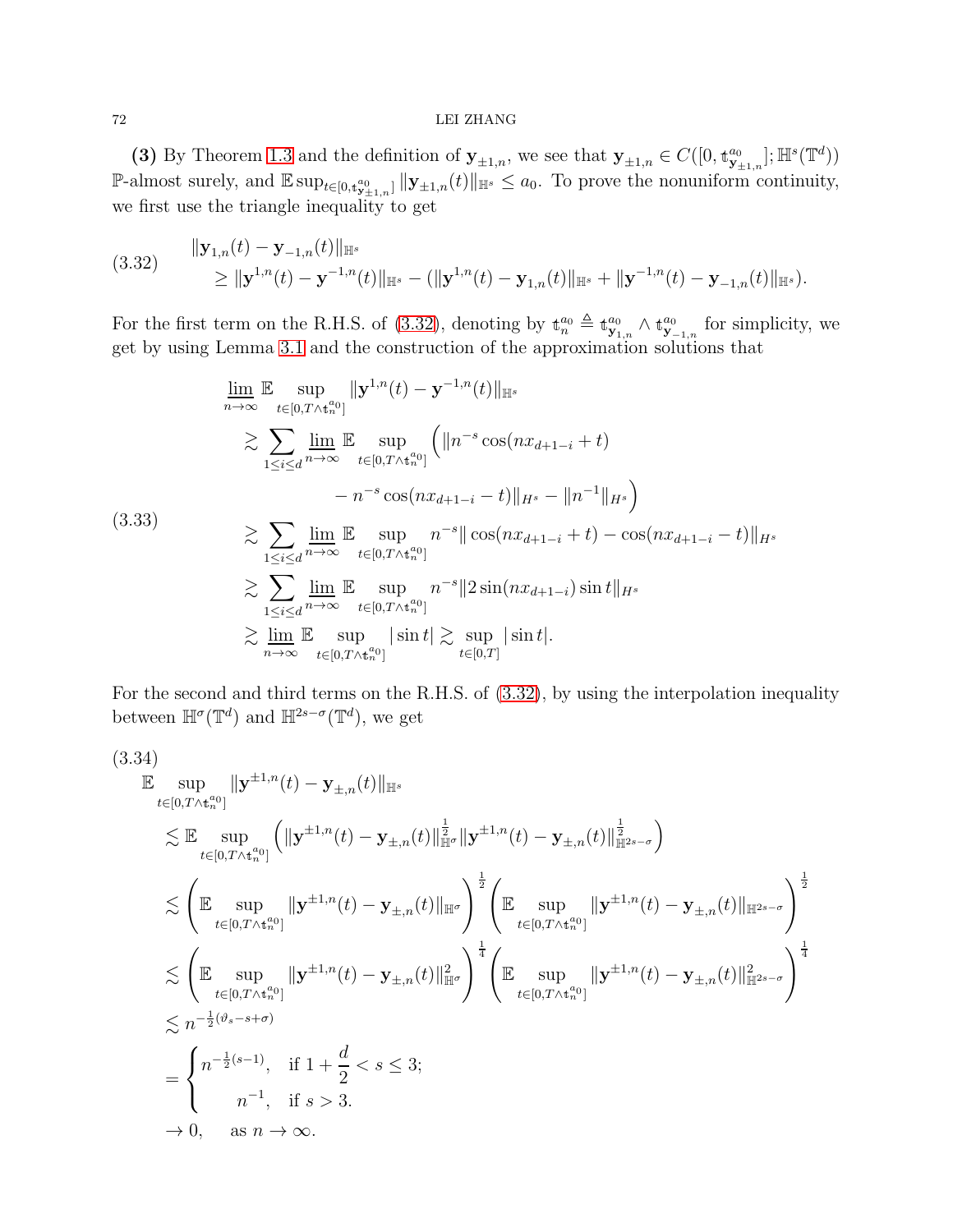By [\(3.33\)](#page-71-0) and [\(3.34\)](#page-71-1), it follows from [\(3.32\)](#page-71-2) and the Fatou's emma that

$$
\lim_{n \to \infty} \mathbb{E} \sup_{t \in [0, T \wedge t_n^{a_0}]} \|\mathbf{y}_{1,n}(t) - \mathbf{y}_{-1,n}(t)\|_{\mathbb{H}^s} \n\geq \lim_{n \to \infty} \mathbb{E} \sup_{t \in [0, T \wedge t_n^{a_0}]} \|\mathbf{y}^{1,n}(t) - \mathbf{y}^{-1,n}(t)\|_{\mathbb{H}^s} \n- \lim_{n \to \infty} \mathbb{E} \sup_{t \in [0, T \wedge t_n^{a_0}]} (\|\mathbf{y}^{1,n}(t) - \mathbf{y}_{1,n}(t)\|_{\mathbb{H}^s} + \|\mathbf{y}^{-1,n}(t) - \mathbf{y}_{-1,n}(t)\|_{\mathbb{H}^s}) \n= \lim_{n \to \infty} \mathbb{E} \sup_{t \in [0, T \wedge t_n^{a_0}]} \|\mathbf{y}^{1,n}(t) - \mathbf{y}^{-1,n}(t)\|_{\mathbb{H}^s} \n\geq \|\sin(\cdot)\|_{C([0, T])}.
$$

This proves the forth conclusion, which completes the proof of Theorem [1.5](#page-11-0) for even dimensions. In the case of odd dimensions, we shall consider the approximation solutions defined by  $(C2)$ , and repeat the previous procedure to verify the conclusions  $(1)-(3)$ . The details will be omitted here for simplicity.

The proof of Theorem [1.5](#page-11-0) is now completed.

# 4. Global existence and blow-up criteria

4.1. Proof of global result-I. In this subsection, we shall prove that the polynomial-type multiplicative noise with suitable index of growth have a regularization effect on  $t$ -variable of solutions to the MCH2 system.

**Proof of Theorem [1.6.](#page-12-0)** Under the assumptions stated in Theorem [1.6,](#page-12-0) we conclude from the Theorem [1.3](#page-10-0) that the system [\(1.13\)](#page-8-0) admits a local strong pathwise solution  $(u, \gamma, \bar{t})$  in the sense of Definition [1.2.](#page-9-0) To finish the proof of Theorem [1.6,](#page-12-0) it is sufficient to prove that  $\bar{t} = \infty$  P-almost surely.

By applying the differential operator  $\Lambda^s$  and Friedrichs mollifier  $J_{\epsilon}$  to the first equation in [\(1.17\)](#page-13-0), then the resulted system can be regarded SDEs in  $H^s(\mathbb{T}^d)$ , i.e.,

$$
d\Lambda^s J_{\epsilon} u = -J_{\epsilon} \Lambda^s (u \cdot \nabla u + \mathscr{L}_1(u) + \mathscr{L}_2(\gamma)) dt + c_1 \|u\|_{H^s}^{\delta_1} \Lambda^s J_{\epsilon} u dW,
$$

which implies that

<span id="page-72-0"></span>(4.1) 
$$
d||J_{\epsilon}u(t)||_{H^{s}}^{2} = -2(J_{\epsilon}\Lambda^{s}u, J_{\epsilon}\Lambda^{s}(u \cdot \nabla u + \mathscr{L}_{1}(u) + \mathscr{L}_{2}(\gamma)))_{L^{2}}dt + c_{1}^{2}||u||_{H^{s}}^{2\delta_{1}}||J_{\epsilon}u||_{H^{s}}^{2}dt + 2c_{1}||u||_{H^{s}}^{\delta_{1}}||J_{\epsilon}u||_{H^{s}}^{2}dW.
$$

In terms of [\(4.1\)](#page-72-0) and applying the Ito's formula to  $\ln(e + ||J_{\epsilon}u(t)||_{H^s}^2)$ , we get

<span id="page-72-1"></span>(4.2)  
\n
$$
\begin{split}\n&\text{d}\ln(e + \|J_{\epsilon}u(t)\|_{H^s}^2) \\
&= -\frac{2(J_{\epsilon}\Lambda^s u, J_{\epsilon}\Lambda^s (u \cdot \nabla u + \mathscr{L}_1(u) + \mathscr{L}_2(\gamma)))_{L^2}}{e + \|J_{\epsilon}u(t)\|_{H^s}^2} \text{d}t - \frac{2c_1^2 \|u\|_{H^s}^{2\delta_1} \|J_{\epsilon}u\|_{H^s}^4}{(e + \|J_{\epsilon}u(t)\|_{H^s}^2)^2} \text{d}t \\
&+ \frac{c_1^2 \|u\|_{H^s}^{2\delta_1} \|J_{\epsilon}u\|_{H^s}^2}{e + \|J_{\epsilon}u(t)\|_{H^s}^2} \text{d}t + \frac{2c_1 \|u\|_{H^s}^{\delta_1} \|J_{\epsilon}u(t)\|_{H^s}^2}{e + \|J_{\epsilon}u(t)\|_{H^s}^2} \text{d}W.\n\end{split}
$$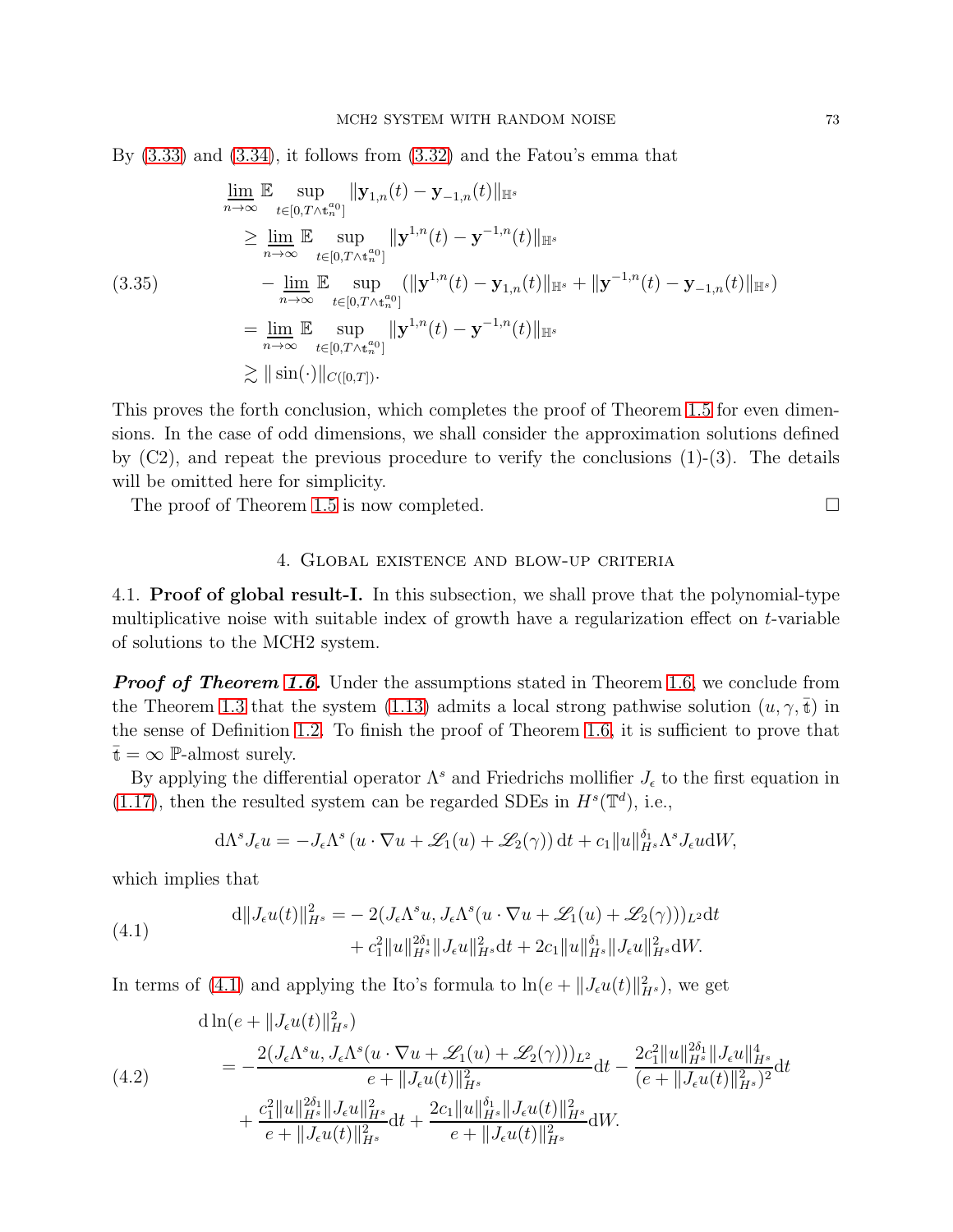By using the commutator estimates, the Sobolev embedding  $H^s(\mathbb{T}^d) \subset W^{1,\infty}(\mathbb{T}^d)$  for  $s >$  $1 + \frac{d}{2}$ , and the similar procedure as we did in the proof of Lemma [2.4,](#page-21-0) we have

<span id="page-73-0"></span>
$$
(4.3) \qquad |(J_{\epsilon}\Lambda^s u, J_{\epsilon}\Lambda^s (u \cdot \nabla u + \mathscr{L}_1(u) + \mathscr{L}_2(\gamma)))_{L^2}| \leq C(||u||_{H^s}^3 + ||u||_{H^s} ||\gamma||_{H^s}^2).
$$

Integrating both sides of  $(4.2)$  on the interval  $[0, t]$  and then taking the expectation, we derive from [\(4.3\)](#page-73-0) and  $||J_{\epsilon}u||_{H^{s}} \lesssim ||u||_{H^{s}}$  that

$$
\mathbb{E}\ln(e+\|J_{\epsilon}u(t)\|_{H^{s}}^{2})
$$
\n
$$
\leq \mathbb{E}\ln(e+\|J_{\epsilon}u_{0}\|_{H^{s}}^{2})+C\mathbb{E}\int_{0}^{t}(e+\|J_{\epsilon}u(t)\|_{H^{s}}^{2})^{-1}(\|u\|_{H^{s}}^{3}+\|u\|_{H^{s}}\|\gamma\|_{H^{s}}^{2})\mathrm{d}r
$$
\n
$$
-\mathbb{E}\int_{0}^{t}\frac{2c_{1}^{2}\|u\|_{H^{s}}^{2\delta_{1}}\|J_{\epsilon}u\|_{H^{s}}^{4}}{(e+\|J_{\epsilon}u(t)\|_{H^{s}}^{2})^{2}}\mathrm{d}r+\mathbb{E}\int_{0}^{t}\frac{c_{1}^{2}\|u\|_{H^{s}}^{2\delta_{1}}\|J_{\epsilon}u\|_{H^{s}}^{2}}{e+\|J_{\epsilon}u(t)\|_{H^{s}}^{2}}\mathrm{d}r
$$
\n
$$
\leq \mathbb{E}\ln(e+\|u_{0}\|_{H^{s}}^{2})+C\mathbb{E}\int_{0}^{t}\frac{\|u\|_{H^{s}}^{3}+\|u\|_{H^{s}}\|\gamma\|_{H^{s}}^{2}}{e+\|J_{\epsilon}u(t)\|_{H^{s}}^{2}}\mathrm{d}r-C\mathbb{E}\int_{0}^{t}\frac{2c_{1}^{2}\|u\|_{H^{s}}^{2\delta_{1}+4}}{(e+\|J_{\epsilon}u(t)\|_{H^{s}}^{2})^{2}}\mathrm{d}r
$$
\n
$$
+C\mathbb{E}\int_{0}^{t}\frac{c_{1}^{2}\|u\|_{H^{s}}^{2\delta_{1}+2}}{e+\|J_{\epsilon}u(t)\|_{H^{s}}^{2}}\mathrm{d}r,
$$

for some  $C > 0$  independent of  $\epsilon$ . Thereby, by using Fatou's lemma and the dominated convergence theorem, the last inequality implies that

<span id="page-73-3"></span>
$$
\mathbb{E}\ln(e+\|u(t)\|_{H^s}^2) \leq \lim_{n\to\infty} \mathbb{E}\ln(1+\|J_\epsilon u(t)\|_{H^s}^2)
$$
\n
$$
\leq \mathbb{E}\ln(e+\|u_0\|_{H^s}^2) - C\mathbb{E}\int_0^t \frac{2c_1^2\|u\|_{H^s}^{2\delta_1+4}}{(e+\|u(t)\|_{H^s}^2)^2}\mathrm{d}r
$$
\n
$$
+ C\mathbb{E}\int_0^t \frac{\|u\|_{H^s}^3 + \|u\|_{H^s}\|\gamma\|_{H^s}^2 + c_1^2\|u\|_{H^s}^{2\delta_1+2}}{e+\|u(t)\|_{H^s}^2}\mathrm{d}r.
$$

Next, we apply the operators  $\Lambda^s$  and  $J_{\epsilon}$  to the second equation in [\(1.17\)](#page-13-0) and obtain

$$
d\Lambda^s J_\epsilon \gamma = -J_\epsilon \Lambda^s \left( u \cdot \nabla \gamma + \mathcal{L}_3(u, \gamma) \right) dt + c_2 \| \gamma \|_{H^s}^{\delta_2} \Lambda^s J_\epsilon \gamma dW.
$$

An application of the Ito's formula to  $||J_{\epsilon}\Lambda^{s}\gamma(t)||_{L^{2}}^{2}$  yields that

<span id="page-73-1"></span>
$$
||J_{\epsilon}\Lambda^{s}\gamma||_{L^{2}}^{2} = ||J_{\epsilon}\Lambda^{s}\gamma_{0}||_{L^{2}}^{2} - 2\int_{0}^{t}(J_{\epsilon}\Lambda^{s}\gamma, J_{\epsilon}\Lambda^{s}(u \cdot \nabla\gamma + \mathscr{L}_{3}(u, \gamma)))_{L^{2}}\mathrm{d}r + c_{2}^{2}\int_{0}^{t}||\gamma||_{H^{s}}^{2\delta_{2}}||J_{\epsilon}\gamma||_{H^{s}}^{2}\mathrm{d}r + 2c_{2}\int_{0}^{t}||\gamma||_{H^{s}}^{\delta_{2}}||J_{\epsilon}\gamma||_{H^{s}}^{2}\mathrm{d}W.
$$

Applying the Itô's formula again to  $\ln(e + ||J_{\epsilon}\gamma(t)||_{H^{s}}^{2})$ , it follows from [\(4.5\)](#page-73-1) and the uniform bound for  $J_{\epsilon}$  in  $H^s(\mathbb{T}^d)$  that

<span id="page-73-2"></span>
$$
\ln(e + \|J_{\epsilon}\gamma(t)\|_{H^s}^2) - \ln(e + \|J_{\epsilon}\gamma_0\|_{H^s}^2)
$$
\n
$$
= -2\mathbb{E} \int_0^t \frac{(J_{\epsilon}\Lambda^s \gamma, J_{\epsilon}\Lambda^s (u \cdot \nabla \gamma + \mathscr{L}_3(u, \gamma)))_{L^2}}{e + \|J_{\epsilon}\gamma(t)\|_{H^s}^2} dr + \int_0^t \frac{c_2^2 \|\gamma\|_{H^s}^{2\delta} \|J_{\epsilon}\gamma\|_{H^s}^2}{e + \|J_{\epsilon}\gamma(t)\|_{H^s}^2} dr
$$
\n
$$
- \int_0^t \frac{2c_2^2 \|\gamma\|_{H^s}^{2\delta} \|J_{\epsilon}\gamma\|_{H^s}^4}{(e + \|J_{\epsilon}\gamma(t)\|_{H^s}^2)^2} dr + \int_0^t \frac{2c_2 \|\gamma\|_{H^s}^{2\delta} \|J_{\epsilon}\gamma\|_{H^s}^2}{e + \|J_{\epsilon}\gamma(t)\|_{H^s}^2} dW.
$$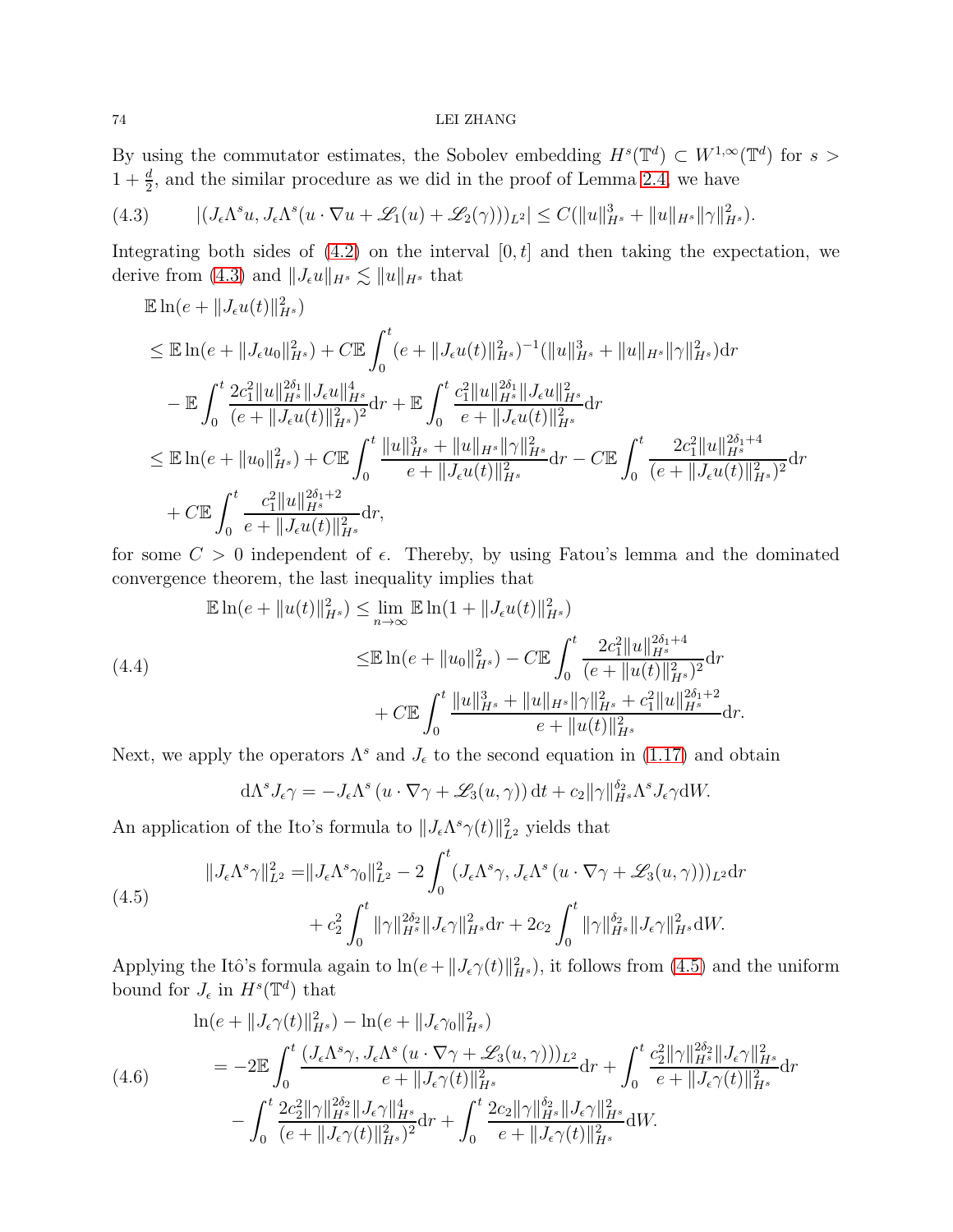Similar to the proof of Lemma [2.4,](#page-21-0) one can verify that

$$
|(J_{\epsilon}\Lambda^{s}\gamma, J_{\epsilon}\Lambda^{s}(u\cdot\nabla\gamma+\mathscr{L}_{3}(u,\gamma)))_{L^{2}}| \leq C||u||_{H^{s}}||\gamma||_{H^{s}}^{2}.
$$

By plugging the last estimate into [\(4.6\)](#page-73-2) and using Fatou's Lemma and dominated convergence theorem, we have

<span id="page-74-0"></span>
$$
\mathbb{E}\ln(e+\|\gamma(t)\|_{H^s}^2) \leq \lim_{\epsilon \to 0} \mathbb{E}\ln(e+\|J_{\epsilon}\gamma(t)\|_{H^s}^2)
$$
\n
$$
\leq \mathbb{E}\ln(e+\|\gamma_0\|_{H^s}^2) + C \mathbb{E}\int_0^t \frac{\|u\|_{H^s}\|\gamma\|_{H^s}^2 + c_2^2\|\gamma\|_{H^s}^{2\delta_2+2}}{e+\|\gamma(t)\|_{H^s}^2}\mathrm{d}r
$$
\n
$$
-C \mathbb{E}\int_0^t \frac{2c_2^2\|\gamma\|_{H^s}^{2\delta_2+4}}{(e+\|\gamma(r)\|_{H^s}^2)^2}\mathrm{d}r.
$$

Adding [\(4.4\)](#page-73-3) and [\(4.7\)](#page-74-0) and then rearranging the terms, we arrive at

<span id="page-74-1"></span>
$$
\mathbb{E}\ln(e+\|u(t)\|_{H^s}^2) + \mathbb{E}\ln(e+\|\gamma(t)\|_{H^s}^2) \n\leq \mathbb{E}\ln(e+\|u_0\|_{H^s}^2) + \mathbb{E}\ln(e+\|\gamma_0\|_{H^s}^2) \n+ C\mathbb{E}\int_0^t \left(\frac{\|u\|_{H^s}^3 + \|u\|_{H^s}\|\gamma\|_{H^s}^2 + c_1^2\|u\|_{H^s}^{2\delta_1+2}}{e+\|u(t)\|_{H^s}^2} - \frac{2c_1^2\|u\|_{H^s}^{2\delta_1+4}}{(e+\|u(t)\|_{H^s}^2)^2} \right) \n+ \frac{\|u\|_{H^s}\|\gamma\|_{H^s}^2 + c_2^2\|\gamma\|_{H^s}^{2\delta_2+2}}{e+\|\gamma(t)\|_{H^s}^2} - \frac{2c_2^2\|\gamma\|_{H^s}^{2\delta_2+4}}{(e+\|u(t)\|_{H^s}^2)^2} \right) dr \n\leq \mathbb{E}\ln(e+\|u_0\|_{H^s}^2) + \mathbb{E}\ln(e+\|\gamma_0\|_{H^s}^2) \n+ C\mathbb{E}\int_0^t \left(2\|u\|_{H^s} + \frac{1}{2\sqrt{e}}\|\gamma\|_{H^s}^2 + c_1^2\|u\|_{H^s}^{2\delta_1} + c_2^2\|\gamma\|_{H^s}^{2\delta_2} \right) \n- \frac{2c_1^2\|u\|_{H^s}^{2\delta_1+4}}{(e+\|u(t)\|_{H^s}^2)^2} - \frac{2c_2^2\|\gamma\|_{H^s}^{2\delta_2+4}}{(e+\|\gamma(t)\|_{H^s}^2)^2} \right) dr.
$$

To get a better understanding of the estimates on the R.H.S. of [\(4.8\)](#page-74-1), we have the following observation:

(I) For  $\delta_1 > \frac{1}{2}$  $\frac{1}{2}$ ,  $c_1 \neq 0$ , we have

$$
f_{\delta_1}(x) \triangleq 2x + c_1^2 x^{2\delta_1} - \frac{2c_1^2 x^{2\delta_1 + 4}}{(e + x^2)^2} + \frac{c_1^2 x^{2\delta_1 + 4}}{(e + x^2)^2 \ln(e + x^2)}
$$
  
=  $x^{2\delta_1} \left( \frac{2}{x^{2\delta_1 - 1}} + c_1^2 - \frac{2c_1^2}{(1 + \frac{e}{x^2})^2} + \frac{c_1^2}{(1 + \frac{e}{x^2})^2 \ln(e + x^2)} \right)$   
 $\rightarrow -\infty$ , as  $x \rightarrow \infty$ .

Moreover, direct calculation shows that  $f_{\delta_1}(x) > 0$ , for all  $x \in (0, \sqrt{\frac{e}{\sqrt{2}-1}})$ . Therefore, by using the facts of  $f_{\delta_1}(0) = 0$  and the continuity of  $f_{\delta_1}(\cdot)$  on  $[0, \infty)$ , one can find a upper bound  $d'_1 > 0$  such that  $f_{\delta_1}(x) \leq d'_1$ , for all  $x \in [0, \infty)$ .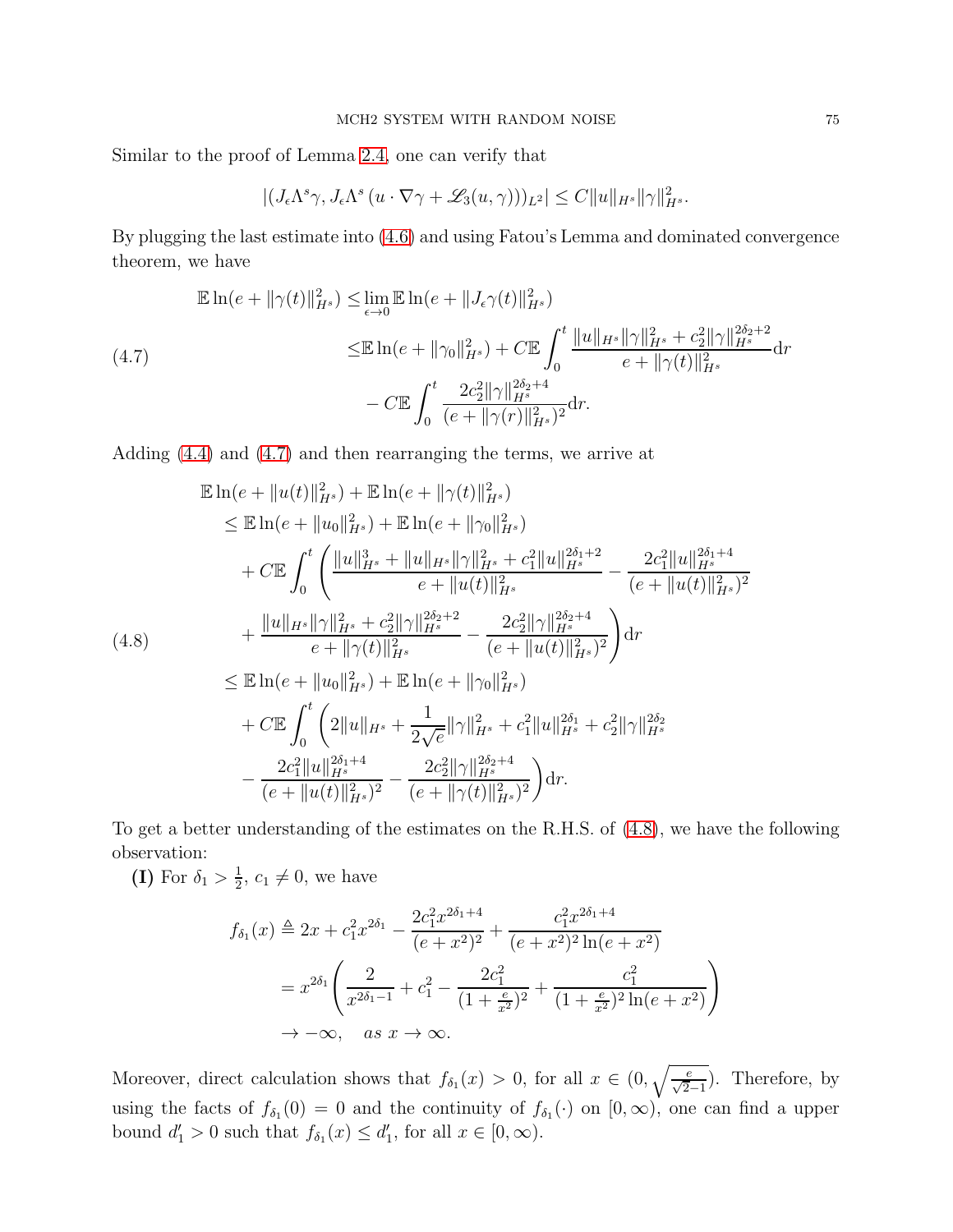(II) For  $\delta_1 = \frac{1}{2}$  $\frac{1}{2}$ ,  $|c_1| > \sqrt{2}$ , due to

$$
f_{\frac{1}{2}}(x) \triangleq 2x + c_1^2 x - \frac{2c_1^2 x^5}{(e+x^2)^2} + \frac{c_1^2 x^5}{(e+x^2)^2 \ln(e+x^2)} \sim (2-c_1^2)x
$$
 as  $x \to \infty$ ,

we also have  $\lim_{x\to+\infty} f_{\frac{1}{2}}(x) = -\infty$ . Note that the function  $f_{\frac{1}{2}}(\cdot)$  is continuous on  $\mathbb{R}^+$ , and  $f_{\frac{1}{2}}(x) > 0$  for any  $x \in (0,1)$ . A positive constant  $d''_1$  exists such that  $f_{\frac{1}{2}}(x) \leq d''_1$ , for all  $x \in [0, \infty)$ . As a consequence, we have in both cases

$$
f_{\delta_1}(x) \le d'_1 + d'_2 \triangleq d_1, \quad x \in [0, \infty).
$$

One can also consider the function

$$
g_{\delta_2}(y) \triangleq \frac{1}{2\sqrt{e}}y^2 + c_2^2 y^{2\delta_2} - \frac{2c_2^2 y^{2\delta_2 + 4}}{(e + y^2)^2} + \frac{c_2^2 y^{2\delta_2 + 4}}{(e + y^2)^2 \ln(e + y^2)}, \quad y \in [0, \infty).
$$

Direct calculation shows that

(I)' If  $\delta_2 > 1, c_2 \neq 0$ , then we have

$$
g_{\delta_2}(y) \sim -c_2^2 y^{2\delta_2} \to -\infty \text{ as } y \to \infty.
$$

 $(II)'$  If  $\delta_2 = 1, |c_2| > \frac{1}{\sqrt{2}}$  $\frac{1}{2}e^{-\frac{1}{4}},$  then we have

$$
g_{\delta_2}(y) \sim \left(\frac{1}{2\sqrt{e}} - c_2^2\right) y^2 \to -\infty \text{ as } y \to \infty.
$$

Moreover,  $g_{\delta_2}(0) = 0$ ,  $g_{\delta_2}(\cdot)$  is continuous on  $\mathbb{R}^+$ , and  $g_{\delta_2}(x) > 0$  for any  $x \in (0,1)$ . There must be a positive constant  $d_2$  such that  $g_{\delta_2}(x) \leq d_2$ , for all  $x \in [0, \infty)$ .

Applying above facts on functions  $f_{\delta_1}$  and  $g_{\delta_2}$  to the R.H.S. of [\(4.8\)](#page-74-1), note that if the parameters  $\delta_i$  and  $c_i$ ,  $i = 1, 2$  satisfy one of the conditions provided in Theorem [1.6,](#page-12-0) one can deduce by using the identities [\(4.2\)](#page-72-1) and [\(4.6\)](#page-73-2) that

<span id="page-75-0"></span>
$$
\mathbb{E} \sup_{t \in [0,T]} \left| \ln(e + \|u(t)\|_{H^s}^2) - \int_0^t 2c_1(e + \|u(t)\|_{H^s}^2)^{-1} \|u\|_{H^s}^{\delta_1} \|u(t)\|_{H^s}^2 \mathrm{d}W \right| \n+ \mathbb{E} \sup_{t \in [0,T]} \left| \mathbb{E} \ln(e + \|\gamma(t)\|_{H^s}^2) - \int_0^t (e + \|\gamma(t)\|_{H^s}^2)^{-1} 2c_2 \|\gamma\|_{H^s}^{\delta_2} \|\gamma\|_{H^s}^2 \mathrm{d}W \right| \n+ \mathbb{E} \int_0^T \left( \frac{(e + \|u(t)\|_{H^s}^2)^{-2} c_1^2 \|u(t)\|_{H^s}^{2\delta_1 + 4}}{\ln(e + \|u(t)\|_{H^s}^2)} + \frac{(e + \|\gamma(t)\|_{H^s}^2)^{-2} c_2^2 \|\gamma(t)\|_{H^s}^{2\delta_2 + 4}}{\ln(e + \|\gamma(t)\|_{H^s}^2)} \right) \mathrm{d}t \n\leq \mathbb{E} \ln(e + \|u_0\|_{H^s}^2) + \mathbb{E} \ln(e + \|\gamma_0\|_{H^s}^2) + C \mathbb{E} \int_0^t f(\|u(r)\|_{H^s}) \mathrm{d}r \n+ C \mathbb{E} \int_0^t g(\|\gamma(r)\|_{H^s}) \mathrm{d}r \n\leq \mathbb{E} \ln(e + \|u_0\|_{H^s}^2) + \mathbb{E} \ln(e + \|\gamma_0\|_{H^s}^2) + C(d_1 + d_2)T.
$$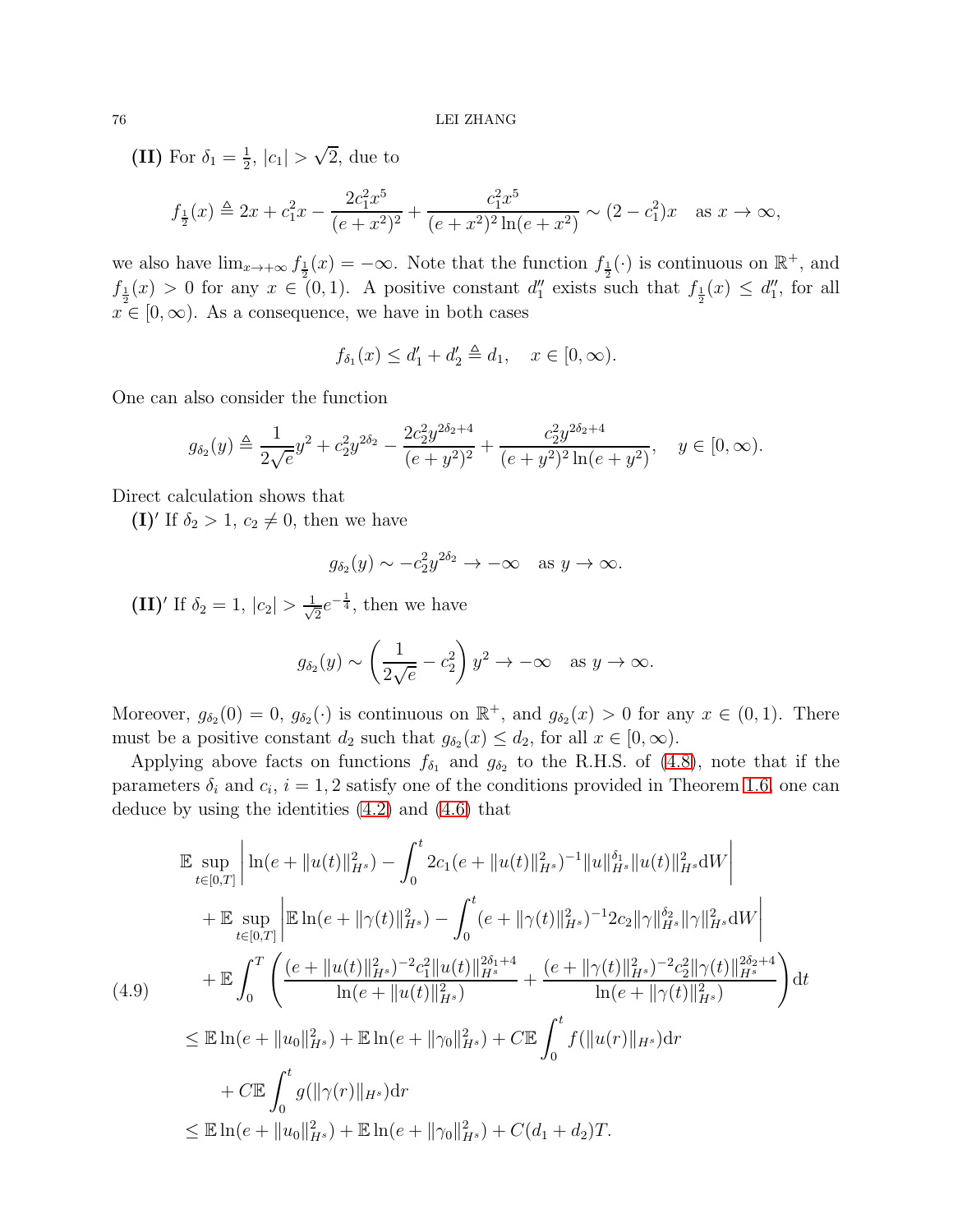Using the BDG inequality and the Fatou's Lemma, we have for any  $T > 0$ 

$$
\mathbb{E} \sup_{t \in [0,T]} \left| \int_0^t 2c_1(e + \|u(t)\|_{H^s}^2)^{-1} \|u\|_{H^s}^{\delta_1} \|u(t)\|_{H^s}^2 \mathrm{d}W \right|
$$
\n
$$
\leq C \mathbb{E} \bigg( \int_0^T 4c_1^2(e + \|u(t)\|_{H^s}^2)^{-2} \|u\|_{H^s}^{2\delta_1} \|u(t)\|_{H^s}^4 \mathrm{d}t \bigg)^{\frac{1}{2}}
$$
\n
$$
(4.10)
$$
\n
$$
\leq C \mathbb{E} \bigg( \sup_{t \in [0,T]} \ln(e + \|u(t)\|_{H^s}^2) \int_0^T \frac{4c_1^2(e + \|u(t)\|_{H^s}^2)^{-2} \|u\|_{H^s}^{2\delta_1} \|u(t)\|_{H^s}^4}{\ln(e + \|u(t)\|_{H^s}^2)} \mathrm{d}t \bigg)^{\frac{1}{2}}
$$
\n
$$
\leq \frac{1}{2} \mathbb{E} \sup_{t \in [0,T]} \ln(e + \|u(t)\|_{H^s}^2) + C \mathbb{E} \int_0^T \frac{4c_1^2(e + \|u(t)\|_{H^s}^2)^{-2} \|u\|_{H^s}^{2\delta_1 + 4}}{\ln(e + \|u(t)\|_{H^s}^2)} \mathrm{d}t.
$$

Meanwhile, we also have

<span id="page-76-0"></span>
$$
\begin{split} \mathbb{E} \sup_{t \in [0,T]} \left| \int_0^t 2c_2(e + \|\gamma(t)\|_{H^s}^2)^{-1} \|\gamma\|_{H^s}^{\delta_1} \|\gamma(t)\|_{H^s}^2 \mathrm{d}W \right| \\ &\leq \frac{1}{2} \mathbb{E} \sup_{t \in [0,T]} \ln(e + \|\gamma(t)\|_{H^s}^2) + C \mathbb{E} \int_0^T \frac{4c_2^2(e + \|\gamma(t)\|_{H^s}^2)^{-2} \|\gamma\|_{H^s}^{2\delta_2 + 4}}{\ln(e + \|\gamma(t)\|_{H^s}^2)} \mathrm{d}t. \end{split}
$$

Therefore, by using the inequality  $1 + \ln(e + a + b) \leq \ln(e + a) + \ln(e + b)$ ,  $a, b \geq 0$ , it follows from the estimates [\(4.9\)](#page-75-0)-[\(4.11\)](#page-76-0) that for any  $T > 0$ 

<span id="page-76-1"></span>
$$
\mathbb{E} \sup_{t \in [0,T]} \ln(e + \|u(t)\|_{H^s}^2 + \|\gamma(t)\|_{H^s}^2)
$$
\n
$$
\leq \mathbb{E} \sup_{t \in [0,T]} \left( \ln(e + \|u(t)\|_{H^s}^2) + \ln(e + \|\gamma(t)\|_{H^s}^2) \right)
$$
\n
$$
(4.12) \leq \mathbb{E} \ln(e + \|u_0\|_{H^s}^2) + \mathbb{E} \ln(e + \|\gamma_0\|_{H^s}^2) + C(d_1 + d_2)T
$$
\n
$$
+ C \mathbb{E} \int_0^T \left( \frac{4c_1^2(e + \|u(t)\|_{H^s}^2)^{-2} \|u\|_{H^s}^{2\delta_1 + 4}}{\ln(e + \|u(t)\|_{H^s}^2)} + \frac{4c_2^2(e + \|\gamma(t)\|_{H^s}^2)^{-2} \|\gamma\|_{H^s}^{2\delta_2 + 4}}{\ln(e + \|\gamma(t)\|_{H^s}^2)} \right) dt
$$
\n
$$
\leq \mathbb{E} \left( \ln(e + \|u_0\|_{H^s}^2) + \ln(e + \|\gamma_0\|_{H^s}^2) \right) + C(d_1 + d_2)T.
$$

Define the stopping time

$$
\mathbf{t} = \lim_{m \to \infty} \mathbf{t}_m, \quad \mathbf{t}_m = \inf \left\{ t \ge 0; \ (\|u(t)\|_{H^s}^2 + \|\gamma(t)\|_{H^s}^2)^{\frac{1}{2}} \ge m \right\}.
$$

Notice that  $t_m \nearrow t$  as  $m \to \infty$ , and

$$
\begin{aligned} \{\mathbf{t} < T\} &\subset \left\{\mathbf{t}_m < T\right\} \subset \left\{\sup_{t \in [0,T]} (\|u(t)\|_{H^s}^2 + \|\gamma(t)\|_{H^s}^2) \ge m^2\right\} \\ &\subset \left\{\sup_{t \in [0,T]} \ln(e + \|u(t)\|_{H^s}^2 + \|\gamma(t)\|_{H^s}^2) \ge \ln(e + m^2)\right\}. \end{aligned}
$$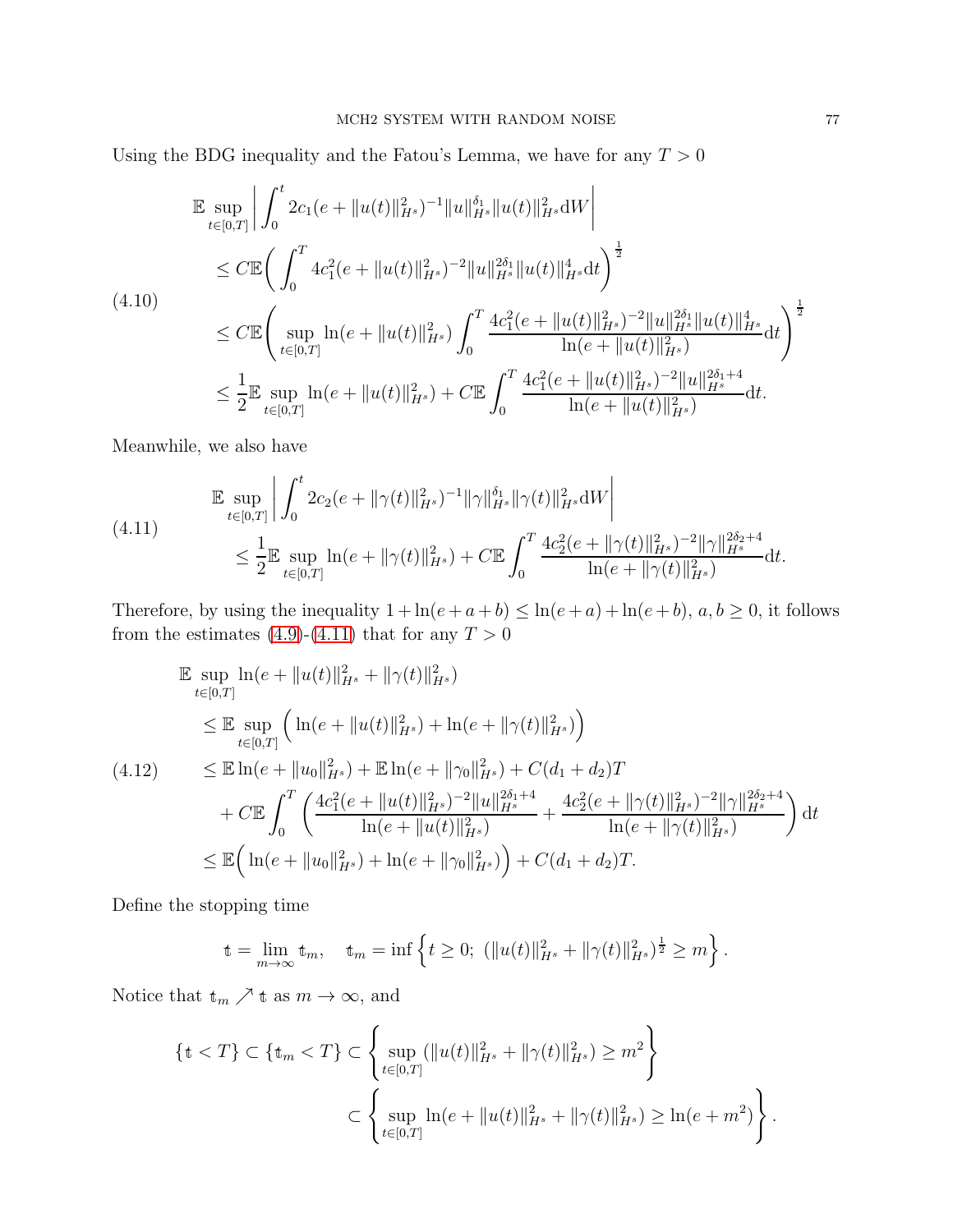By applying the Chebyshev inequality to above events and then using the uniform estimate  $(4.12)$ , we get for any  $T > 0$ 

$$
0 \leq \mathbb{P}\{\mathbf{t} < T\} \leq \mathbb{P}\left\{\sup_{t \in [0,T]} \ln(e + \|u(t)\|_{H^s}^2 + \|\gamma(t)\|_{H^s}^2) \geq \ln(e + m^2)\right\}
$$
\n
$$
\leq \frac{\mathbb{E}\sup_{t \in [0,T]} \ln(e + \|u(t)\|_{H^s}^2 + \|\gamma(t)\|_{H^s}^2)}{\ln(e + m^2)}
$$
\n
$$
\leq \frac{\mathbb{E}\ln[(e + \|u_0\|_{H^s}^2)(e + \|\gamma_0\|_{H^s}^2)] + (d_1 + d_2)T}{\ln(e + m^2)}
$$
\n
$$
\to 0, \quad \text{as } m \to \infty,
$$

which implies that  $\mathbb{P}\{\mathbf{t} < T\} = 0$  for any  $T > 0$ . It follows that

$$
\mathbb{P}\{\mathbf{t}=\infty\}=1-\mathbb{P}\Bigg(\bigcup_{k\in\mathbb{N}^+} \{\mathbf{t}
$$

By means of Theorem [1.3](#page-10-0) and the similar proof in Theorem [1.3\(](#page-10-0)2), we find that the stoping time t is actually the maximal existence time  $\overline{t}$  of the strong pathwise solution to the SMCH2 system in the sense of Definition of [1.2.](#page-9-0) As a consequence, the local strong pathwise solution  $(u, \gamma, t)$  is actually a global-in-time one.

The proof of Theorem [1.6](#page-12-0) is now completed.

4.2. Proof of global result-II. In order to prove Theorem [1.7,](#page-13-1) we shall first transform [\(1.18\)](#page-13-2) into a system of random PDEs (note that  $\delta_1 = \delta_2 = 0$  in present case). Define

<span id="page-77-0"></span>(4.13) 
$$
\mu(t) = e^{\frac{1}{2}c^2t - cW(t)}, \quad \tilde{u}(\omega, t, x) = \mu(t)u(\omega, t, x), \quad \tilde{\gamma}(\omega, t, x) = \mu(t)\gamma(\omega, t, x).
$$

In terms of  $(1.18)<sub>1</sub>$ , we get

$$
d\tilde{u} = \mu du + u d\mu + du d\mu
$$
  
=  $\mu$  (cudW – (u · ∇u + L<sub>1</sub>(u) + L<sub>2</sub>(γ)) dt) + u(c<sup>2</sup> \mu dt – c\mu dW) – c<sup>2</sup> \mu u dt  
= –  $\mu$  (u · ∇u + L<sub>1</sub>(u) + L<sub>2</sub>(γ)) dt  
= – ( $\mu$ <sup>-1</sup> \tilde{u} · ∇ \tilde{u} +  $\mu$ <sup>-1</sup>L<sub>1</sub>(\tilde{u}) +  $\mu$ <sup>-1</sup>L<sub>2</sub>(\tilde{γ}) dt.

In a similar manner, one can also deduce from  $(1.18)<sub>2</sub>$  that

$$
d\tilde{\gamma} = -(\mu^{-1}\tilde{u}\cdot\nabla\tilde{\gamma} + \mu^{-1}\mathscr{L}_3(\tilde{u}, \tilde{\gamma})) dt.
$$

Therefore, the system [\(1.18\)](#page-13-2) can be reformulated as

<span id="page-77-1"></span>(4.14) 
$$
\begin{cases} \partial_t \tilde{u} + \mu^{-1} \tilde{u} \cdot \nabla \tilde{u} + \mu^{-1} \mathcal{L}_1(\tilde{u}) + \mu^{-1} \mathcal{L}_2(\tilde{\gamma}) = 0, \\ \partial_t \tilde{\gamma} + \mu^{-1} \tilde{u} \cdot \nabla \tilde{\gamma} + \mu^{-1} \mathcal{L}_3(\tilde{u}, \tilde{\gamma}) = 0, \end{cases} \quad t \ge 0, \ x \in \mathbb{T}^d, \ \mathbb{P}\text{-a.s.,}
$$

$$
\tilde{u}|_{t=0} = u_0, \quad \tilde{\gamma}|_{t=0} = \gamma_0,
$$

where the nonlocal terms  $\mathscr{L}_1(\cdot), \mathscr{L}_2(\cdot)$  and  $\mathscr{L}_3(\cdot, \cdot)$  are defined as before. Given a  $\mathcal{F}_0$ -adapted initial data  $(u_0, \gamma_0) \in L^2(\Omega; \mathbb{H}^s(\mathbb{T}^d))$ , Theorem [1.3](#page-10-0) indicates that the system [\(1.18\)](#page-13-2) admits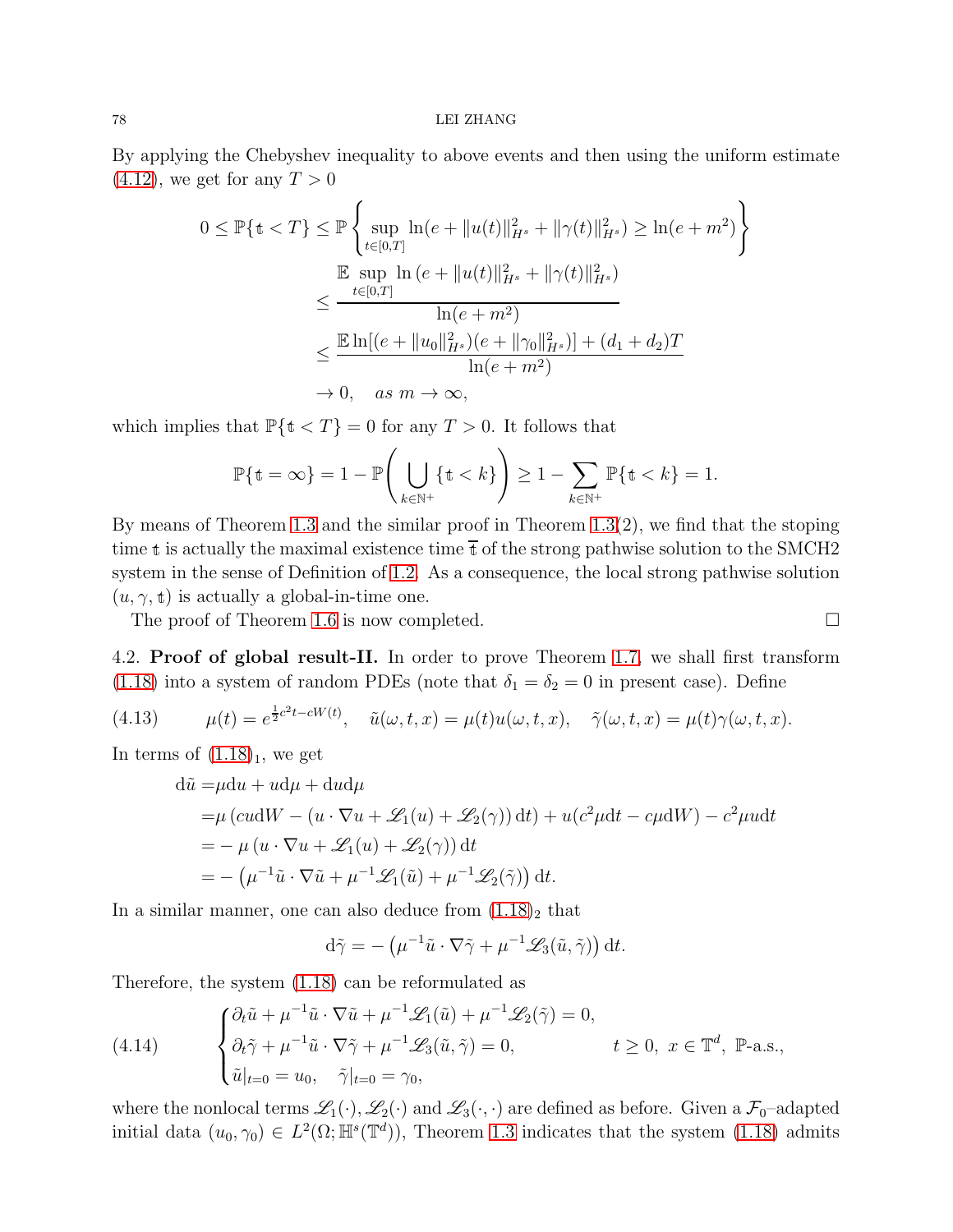a unique local maximal pathwise solution  $(u, \gamma) \in C([0, \bar{t}), \mathbb{H}^s(\mathbb{T}) \cap C^1([0, \bar{t}), \mathbb{H}^{s-1}(\mathbb{T}))$  P-almost surely. According to the transformation [\(4.13\)](#page-77-0), one find that the pair  $(\tilde{u}, \tilde{\gamma})$  satisfies the random system [\(4.14\)](#page-77-1), which ensures the existence of a unique local strong solution  $(\tilde{u}, \tilde{\gamma}) \in C([0, \bar{t}), \mathbb{H}^s(\mathbb{T}) \cap C^1([0, \bar{t}), \mathbb{H}^{s-1}(\mathbb{T}))$  P-almost surely.

**Proof of Theorem [1.7.](#page-13-1)** Applying the Littlewood-Paley block  $\Delta_j$  to Eq.[\(4.14\)](#page-77-1)<sub>1</sub>, we get

$$
\partial_t \Delta_j \tilde{u} + \mu^{-1} \tilde{u} \cdot \nabla \Delta_j \tilde{u}
$$
  
=  $\mu^{-1} (\tilde{u} \cdot \nabla \Delta_j \tilde{u} - \Delta_j (\tilde{u} \cdot \nabla \tilde{u})) - \mu^{-1} (\Delta_j \mathcal{L}_1(\tilde{u}) + \Delta_j \mathcal{L}_2(\tilde{\gamma})), \quad \mathbb{P}\text{-a.s.}$ 

Multiplying both sides of above equation by  $\Delta_j \tilde{u}$  and integrating on  $\mathbb{T}$ , we get

<span id="page-78-0"></span>
$$
\frac{1}{2}\frac{\mathrm{d}}{\mathrm{d}t}\|\Delta_j \tilde{u}\|_{L^2}^2 = \frac{1}{2}\mu^{-1}(\mathrm{div}\tilde{u}, |\Delta_j \tilde{u}|^2)_{L^2} + \mu^{-1}\Big((\tilde{u} \cdot \nabla \Delta_j \tilde{u} - \Delta_j(\tilde{u} \cdot \nabla \tilde{u})), \Delta_j \tilde{u}\Big)_{L^2} \n- \mu^{-1}(\Delta_j \mathcal{L}_1(\tilde{u}) + \Delta_j \mathcal{L}_2(\tilde{\gamma}), \Delta_j \tilde{u})_{L^2} \n\leq \frac{1}{2}\mu^{-1}\|\mathrm{div}\tilde{u}\|_{L^\infty}\|\Delta_j \tilde{u}\|_{L^2} + C\mu^{-1}c_j 2^{-js}\|\nabla \tilde{u}\|_{L^\infty}\|\Delta_j \tilde{u}\|_{L^2}\|\tilde{u}\|_{B^s_{2,2}} \n+ \mu^{-1}\|\Delta_j \mathcal{L}_1(\tilde{u}) + \Delta_j \mathcal{L}_2(\tilde{\gamma})\|_{L^2}\|\Delta_j \tilde{u}\|_{L^2}, \quad \mathbb{P}\text{-a.s.},
$$

where we used the Lie bracket  $[A, B] = AB - BA$ , and the following commutator estimate (cf.  $[3]$ ) to the second term on the R.H.S. of  $(4.15)$ .

$$
\|[\Delta_j, \tilde{u} \cdot \nabla]\tilde{u}\|_{L^2} \leq C c_j 2^{-js} \|\nabla \tilde{u}\|_{L^\infty} \|\tilde{u}\|_{B^s_{2,2}}, \quad \|\{c_j\}_{j \geq -1}\|_{l^2} = 1.
$$

So we get from [\(4.15\)](#page-78-0) that

<span id="page-78-1"></span>(4.16) 
$$
\frac{\mathrm{d}}{\mathrm{d}t} 2^{js} \|\triangle_j \tilde{u}\|_{L^2} \leq \frac{1}{2} \mu^{-1} \|\nabla \tilde{u}\|_{L^\infty} 2^{js} \|\triangle_j \tilde{u}\|_{L^2} + C \mu^{-1} c_j \|\nabla \tilde{u}\|_{L^\infty} \|\tilde{u}\|_{B^s_{2,2}} + \mu^{-1} 2^{js} \|\triangle_j \mathcal{L}_1(\tilde{u}) + \triangle_j \mathcal{L}_2(\tilde{\gamma})\|_{L^2}, \quad \mathbb{P}\text{-a.s.}
$$

Taking the  $l^2$ -norm on both sides of  $(4.16)$  with respect to j leads to

<span id="page-78-2"></span>
$$
(4.17) \qquad \frac{\mathrm{d}}{\mathrm{d}t} \|\tilde{u}\|_{B_{2,2}^2} \leq C\mu^{-1} \|\nabla \tilde{u}\|_{L^\infty} \|\tilde{u}\|_{B_{2,2}^s} + \mu^{-1} \|\mathcal{L}_1(\tilde{u}) + \mathcal{L}_2(\tilde{\gamma})\|_{B_{2,2}^s}, \quad \mathbb{P}\text{-a.s.}
$$

Next, by applying the blocks  $\triangle_j$  to Eq.[\(4.14\)](#page-77-1)<sub>2</sub> yields

$$
\partial_t \Delta_j \tilde{\gamma} + \mu^{-1} \tilde{u} \cdot \nabla \Delta_j \tilde{\gamma} + \mu^{-1} [\Delta_j, \tilde{u} \cdot \nabla] \tilde{\gamma} + \mu^{-1} \Delta_j \mathcal{L}_3(\tilde{u}, \tilde{\gamma}) = 0.
$$

Multiplying the both sides of last equation by  $\Delta_j \tilde{\gamma}$ , integrating the resulted inequality on T and applying the commutator estimate (cf. Lemma 2.100 in [\[3\]](#page-88-0))

$$
\|\{2^{js}\|[\triangle_j, \tilde{u}\cdot\nabla]\tilde{\gamma}\|_{L^2}\}_{j\geq -1}\|_{l^2}\leq C(\|\nabla\tilde{u}\|_{L^\infty}\|\tilde{\gamma}\|_{B^s_{2,2}}+\|\nabla\tilde{\gamma}\|_{L^\infty}\|\nabla\tilde{u}\|_{B^{s-1}_{2,2}}).
$$

After taking the  $l^2$ -norm  $j \ge -1$  and simplifying the terms, we get

$$
(4.18) \quad \frac{\mathrm{d}}{\mathrm{d}t} \|\tilde{\gamma}\|_{B_{2,2}^s} \leq C\mu^{-1}(\|\nabla \tilde{u}\|_{L^\infty}\|\tilde{\gamma}\|_{B_{2,2}^s} + \|\nabla \tilde{\gamma}\|_{L^\infty}\|\tilde{u}\|_{B_{2,2}^s}) + \mu^{-1} \|\mathscr{L}_3(\tilde{u}, \tilde{\gamma})\|_{B_{2,2}^s}, \quad \mathbb{P}\text{-a.s.}
$$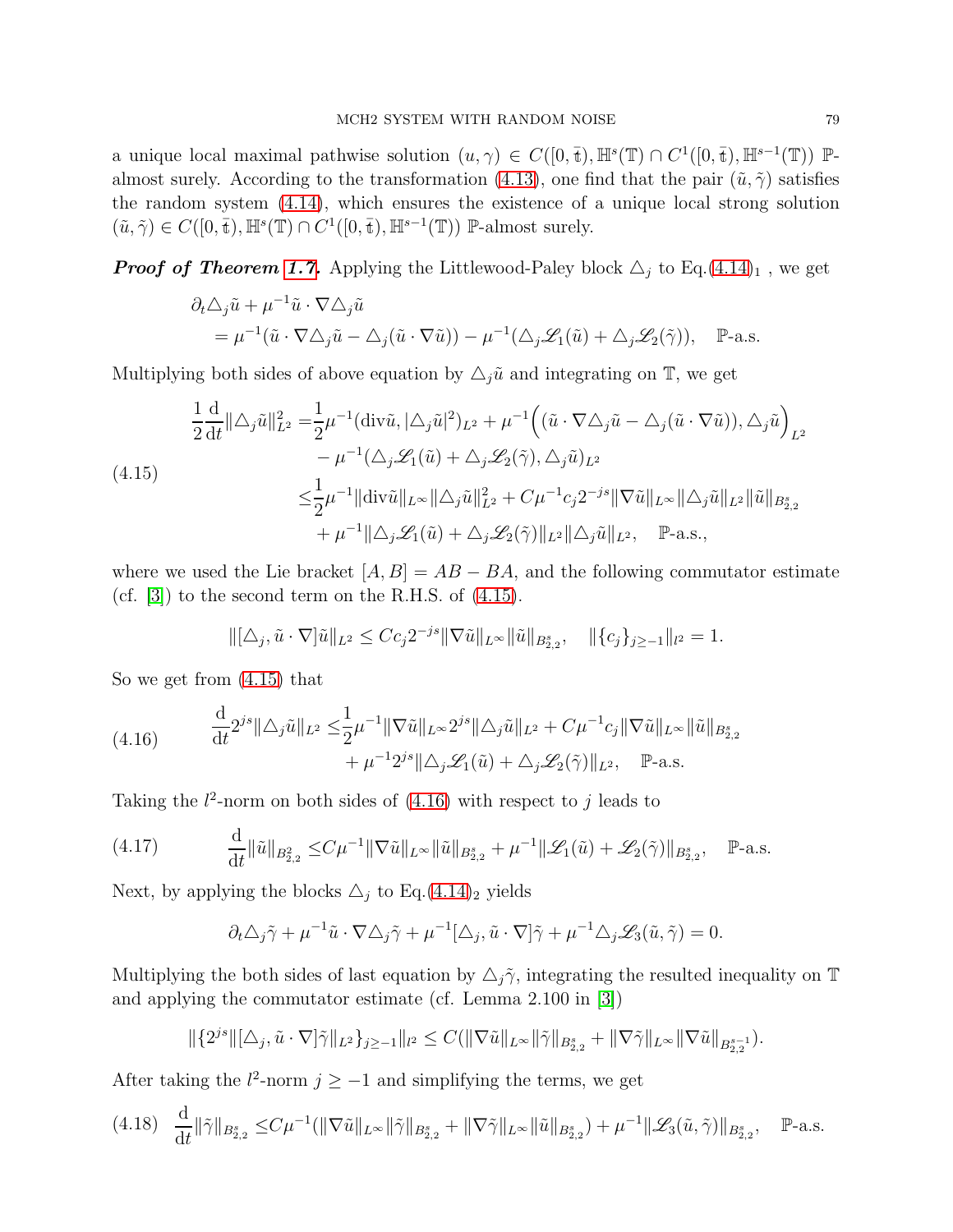Since the operator  $(I - \Delta)^{-1}$ div,  $(I - \Delta)^{-1}$  are  $S^{-1}$  multipliers, by using the similar method as we did in the proof of Lemma [2.4,](#page-21-0) we get

$$
(4.19) \|\mathcal{L}_1(\tilde{u}) + \mathcal{L}_2(\tilde{\gamma})\|_{B^s_{2,2}} \le C(\|\tilde{u}\|_{L^\infty} + \|\nabla \tilde{u}\|_{L^\infty}) \|\tilde{u}\|_{B^s_{2,2}} + C(\|\tilde{\gamma}\|_{L^\infty} + \|\nabla \tilde{\gamma}\|_{L^\infty}) \|\tilde{\gamma}\|_{B^s_{2,2}},
$$

and

<span id="page-79-0"></span>
$$
(4.20) \t\t\t\t\|\mathscr{L}_3(\tilde{u}, \tilde{\gamma})\|_{B^s_{2,2}} \leq C(\|\tilde{\gamma}\|_{L^\infty} + \|\nabla \tilde{\gamma}\|_{L^\infty}) \|\tilde{u}\|_{B^s_{2,2}} + C\|\nabla \tilde{u}\|_{L^\infty} \|\tilde{\gamma}\|_{B^s_{2,2}}.
$$

By [\(4.17\)](#page-78-2)-[\(4.20\)](#page-79-0) and the equivalence  $B_{2,2}^s(\mathbb{T}) \approx H^s(\mathbb{T})$ , we deduce that

<span id="page-79-1"></span>(4.21) 
$$
\frac{d}{dt}(\|\tilde{u}(t)\|_{H^s} + \|\tilde{\gamma}(t)\|_{H^s})
$$
  
 
$$
\leq C_1 \mu^{-1}(\|\tilde{u}(t)\|_{W^{1,\infty}} + \|\tilde{\gamma}(t)\|_{W^{1,\infty}})(\|\tilde{u}(t)\|_{H^s} + \|\tilde{\gamma}(t)\|_{H^s}), \quad \mathbb{P}\text{-a.s.},
$$

for some positive constant  $C_1$  depending only on s and d.

Introducing

$$
\phi(t) \triangleq e^{-\frac{c^2}{2}t}\tilde{u}(t) = e^{-cW(t)}u(t), \quad \varphi(t) \triangleq e^{-\frac{c^2}{2}t}\tilde{\gamma}(t) = e^{-cW(t)}\gamma(t).
$$

As  $\mu(t) = e^{\frac{c^2}{2}}$  $\frac{e^{-t} - cW(t)}{2}$ , it then follows from [\(4.21\)](#page-79-1) that

<span id="page-79-2"></span>
$$
(4.22) \quad \frac{\mathrm{d}}{\mathrm{d}t}(\|\phi(t)\|_{H^s} + \|\varphi(t)\|_{H^s}) + \frac{c^2}{2}(\|\phi(t)\|_{H^s} + \|\varphi(t)\|_{H^s})
$$
\n
$$
\leq C_1 e^{tW(t)}(\|\phi(t)\|_{W^{1,\infty}} + \|\varphi(t)\|_{W^{1,\infty}})(\|\phi(t)\|_{H^s} + \|\varphi(t)\|_{H^s}), \quad \mathbb{P}\text{-a.s.}
$$

For any  $\kappa \geq 2$ , define the stopping times

$$
\tilde{\mathbf{t}} \triangleq \inf_{t \geq 0} \left\{ e^{tW(t)} (\|\phi(t)\|_{W^{1,\infty}} + \|\phi(t)\|_{W^{1,\infty}}) \geq \frac{c^2}{2\kappa C_1} \right\}
$$
\n
$$
= \inf_{t \geq 0} \left\{ \|u(t)\|_{W^{1,\infty}} + \|\gamma(t)\|_{W^{1,\infty}} \geq \frac{c^2}{2\kappa C_1} \right\}.
$$

As  $s > 1 + \frac{d}{2}$ , there is a Sobolev embedding constant  $C_2 > 0$  such that

$$
||u_0||_{W^{1,\infty}} + ||\gamma_0||_{W^{1,\infty}} \leq C_2(||u_0||_{H^s} + ||\gamma_0||_{H^s}) \leq \frac{c^2}{4R\kappa C_1},
$$

where we used the assumption  $||u_0||_{H^s} + ||\gamma_0||_{H^s} \le \frac{c^2}{4R\kappa C}$  $\frac{c^2}{4R\kappa C_1C_2}$ ,  $R > 1$ . From the definition of  $\tilde{t}$ , we find that  $\tilde{t} > 0$  P-almost surely. Moreover, [\(4.22\)](#page-79-2) indicates

$$
\frac{\mathrm{d}}{\mathrm{d}t}(\|\phi(t)\|_{H^s} + \|\varphi(t)\|_{H^s}) + \left(\frac{c^2}{2} - \frac{c^2}{2\kappa}\right)(\|\phi(t)\|_{H^s} + \|\varphi(t)\|_{H^s}) \le 0,
$$

for all  $t \in [0, \tilde{t})$  P-almost surely, and so P-almost surely

<span id="page-79-3"></span>
$$
(4.23) \quad \|u(t)\|_{H^s} + \|\gamma(t)\|_{H^s} \le e^{cW(t) - (\frac{c^2}{2} - \frac{c^2}{2\kappa})t} (\|u_0\|_{H^s} + \|\gamma_0\|_{H^s})
$$
  

$$
\le e^{cW(t) - \frac{1}{2}(\frac{c^2}{2} - \frac{c^2}{2\kappa})t} e^{-\frac{1}{2}(\frac{c^2}{2} - \frac{c^2}{2\kappa})t} (\|u_0\|_{H^s} + \|\gamma_0\|_{H^s}), \quad \forall t \in [0, \tilde{t}).
$$

Define the stopping time

$$
\tilde{\tilde{\mathfrak{t}}}(R) \triangleq \inf \left\{ t \ge 0; \ e^{cW(t) - \frac{1}{2}(\frac{c^2}{2} - \frac{c^2}{2\kappa})t} \ge R \right\}, \quad \forall R > 1.
$$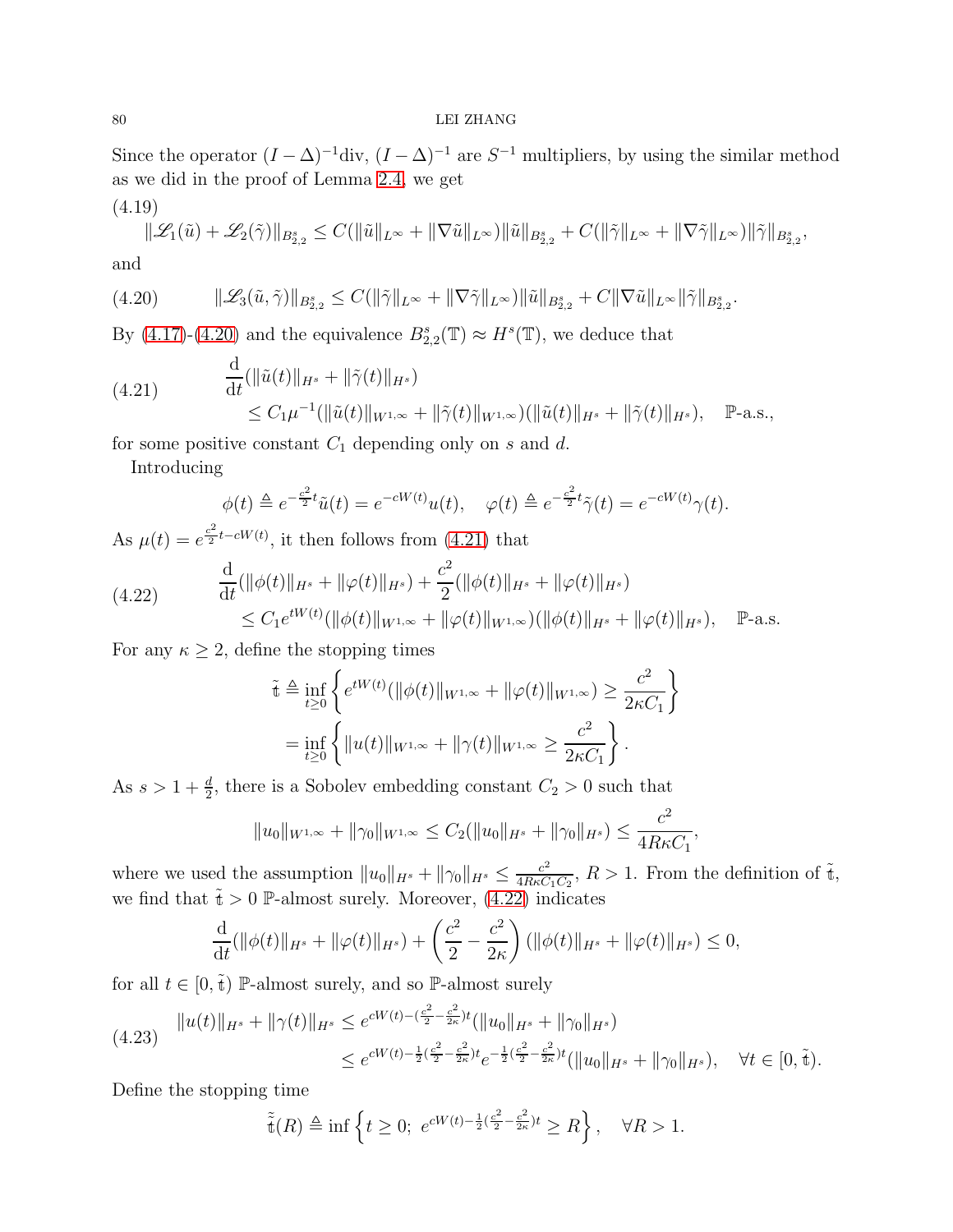Clearly,  $\tilde{\tilde{\mathfrak{t}}}(R) > 0$  P-almost surely, and we get from [\(4.23\)](#page-79-3) and the conditions on initial data that

$$
||u(t)||_{H^{s}} + ||\gamma(t)||_{H^{s}} \le \frac{c^2}{4R\kappa C_1 C_2} Re^{-\frac{1}{2}(\frac{c^2}{2} - \frac{c^2}{2\kappa})t} \le \frac{c^2}{4\kappa C_1 C_2}, \quad \forall t \in [0, \tilde{t} \wedge \tilde{\tilde{t}}(R)).
$$

According to the definition of  $\tilde{t}$ , the above bound shows that

$$
\tilde{\tilde{\mathbf{t}}} \wedge \tilde{\tilde{\mathbf{t}}}(R) = \tilde{\tilde{\mathbf{t}}}(R).
$$

Therefore, we have on  $[0, \tilde{\tilde{t}}(R)]$ 

$$
\sup_{t\in[0,\tilde{\tilde{t}}(R)]} (\|u(t)\|_{W^{1,\infty}} + \|\gamma(t)\|_{W^{1,\infty}}) \leq C_2 \sup_{t\in[0,\tilde{\tilde{t}}(R)]} (\|u(t)\|_{H^s} + \|\gamma(t)\|_{H^s}) \leq \frac{c^2}{4\kappa C_1},
$$

which implies that  $\tilde{t} \geq \tilde{t}(R)$ . Observing from last estimate that the maximal pathwise solution  $(u, \gamma, t)$  of  $(4.14)$  is global in time on the set  $\{\tilde{\tilde{t}}(R) = \infty\}$ , that is, on the set where  $\Theta(t) \triangleq e^{cW(t)-\frac{1}{2}(\frac{c^2}{2}-\frac{c^2}{2\kappa})}$  $\frac{c}{2\kappa}$ <sup>t</sup> always stay below R. To make sense the existence of global solution, one have to estimate the probability  $\mathbb{P}\{\tilde{\tilde{\mathfrak{t}}}(R) = \infty\}.$ 

First, we have on  $\{\tilde{\tilde{\mathfrak{t}}}(R) = \infty\}$ 

$$
0 < \Theta(t) \le R, \quad \text{for all } t \ge 0.
$$

Note that  $\Theta(t)$  is a geometric Brownian motion satisfying

$$
d\Theta(t) = \left(\frac{c^2}{4} + \frac{c^2}{4\kappa}\right)\Theta(t)dt + c\Theta(t)dW(t).
$$

Applying the Ito's formula to  $\Theta^{\lambda}(t)$ ,  $\lambda \in \mathbb{R}$ , we find

<span id="page-80-0"></span>(4.24)  

$$
d\Theta^{\lambda}(t) = \lambda \Theta^{\lambda - 1}(t) d\Theta(t) + \frac{\lambda(\lambda - 1)}{2} \Theta^{\lambda - 2}(t) d\Theta(t) d\Theta(t)
$$

$$
= \left[ \left( \frac{c^2}{4} + \frac{c^2}{4\kappa} \right) \lambda + \frac{c^2 \lambda(\lambda - 1)}{2} \right] \Theta^{\lambda}(t) dt + c\lambda \Theta^{\lambda}(t) dW(t).
$$

Integrating [\(4.24\)](#page-80-0) up to  $t \wedge \tilde{\tilde{\mathfrak{t}}}(R)$  and taking the expectation value, we have

$$
\mathbb{E}\left[\Theta^{\lambda}(t\wedge\tilde{\tilde{\mathfrak{t}}}(R))\right] = 1 + \mathbb{E}\int_0^{t\wedge\tilde{\tilde{\mathfrak{t}}}(R)} \left[\left(\frac{c^2}{4} + \frac{c^2}{4\kappa}\right)\lambda + \frac{c^2\lambda(\lambda-1)}{2}\right]\Theta^{\lambda}(t)\mathrm{d}t.
$$

Choosing  $\lambda = \frac{1}{2} - \frac{1}{2k}$  $\frac{1}{2\kappa}$  in last identity, it follows that

<span id="page-80-1"></span>(4.25) 
$$
\mathbb{E}\left[\Theta^{\frac{1}{2}-\frac{1}{2\kappa}}(t\wedge\tilde{\tilde{\mathfrak{t}}}(R))\right]=1, \quad \forall t>0.
$$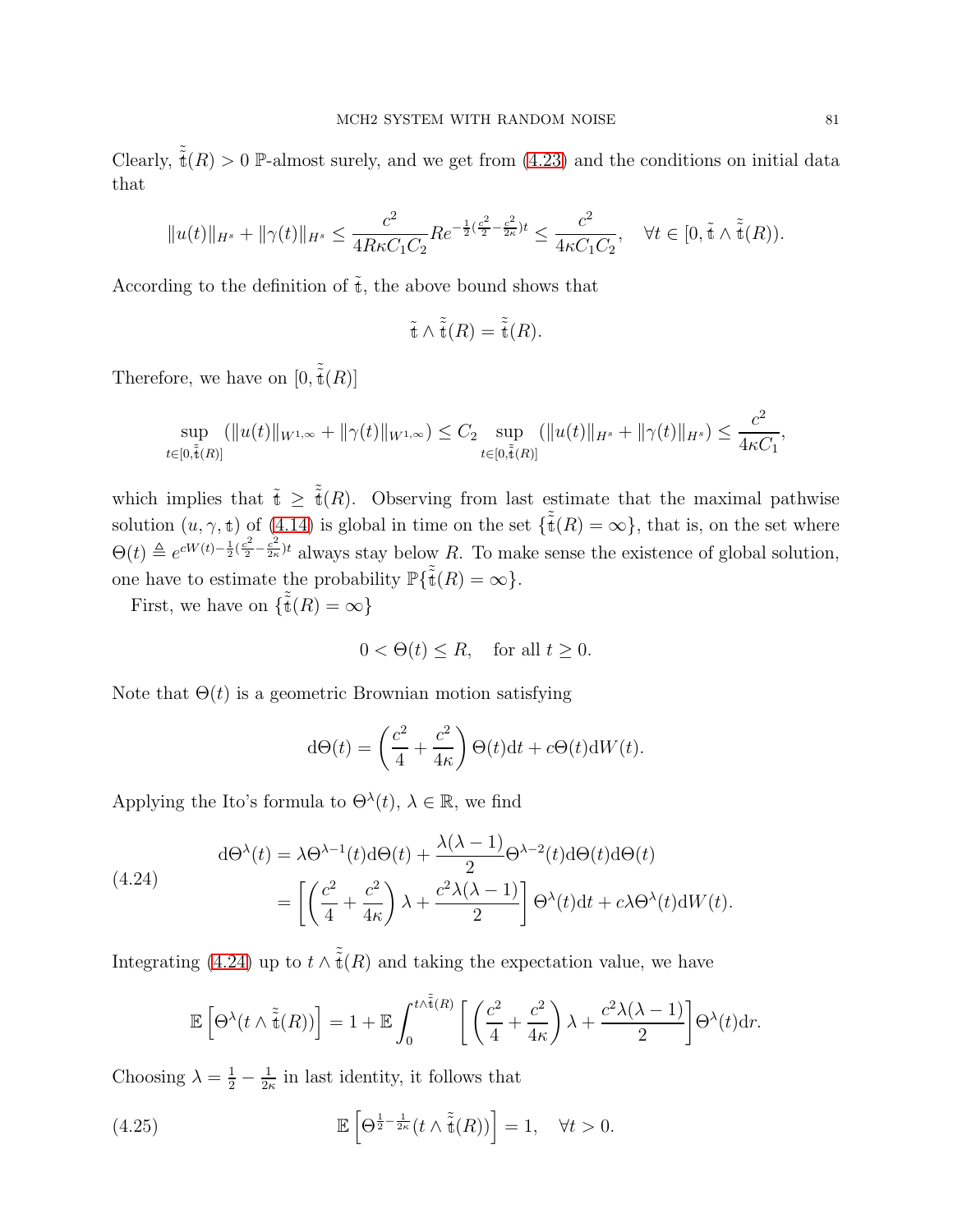Using the continuity of the measures and the fact that  $\tilde{\tilde{t}}(R) \leq t$  is increasing in R, we get

$$
\mathbb{P}\{\mathbf{t} = \infty\} \ge \mathbb{P}\{\tilde{\tilde{\mathbf{t}}}(R) = \infty\}
$$
  
\n
$$
= \mathbb{P}\left\{\bigcap_{n}(\tilde{\tilde{\mathbf{t}}}(R) > n)\right\} = \lim_{n \to \infty} \mathbb{P}\{\tilde{\tilde{\mathbf{t}}}(R) > n\}
$$
  
\n
$$
\ge \lim_{n \to \infty} \mathbb{P}\{\Theta^{\frac{1}{2} - \frac{1}{2\kappa}}(n \wedge \tilde{\tilde{\mathbf{t}}}(R)) < R^{\frac{1}{2} - \frac{1}{2\kappa}}\}
$$
  
\n
$$
\ge 1 - \lim_{n \to \infty} \mathbb{P}\{\Theta^{\frac{1}{2} - \frac{1}{2\kappa}}(n \wedge \tilde{\tilde{\mathbf{t}}}(R)) \ge R^{\frac{1}{2} - \frac{1}{2\kappa}}\}
$$
  
\n
$$
\ge 1 - \frac{1}{R^{\frac{1}{2} - \frac{1}{2\kappa}}}\lim_{n \to \infty} \mathbb{E}\left[\Theta^{\frac{1}{2} - \frac{1}{2\kappa}}(n \wedge \tilde{\tilde{\mathbf{t}}}(R))\right]
$$
  
\n
$$
= 1 - \frac{1}{R^{\frac{1}{2} - \frac{1}{2\kappa}}},
$$

where the third inequality used the Chebyshev inequality, and the final limit used the identity [\(4.25\)](#page-80-1) with  $t = n \in \mathbb{N}^+$ . This completes the proof of Theorem [1.7.](#page-13-1)

4.3. **Blow-up phenomena.** In this subsection, we prove that, if  $\delta_1 = \delta_2 = 0$  and  $d = 1$ , then the strong pathwise solutions to the SMCH2 system will blow up in finite time with some shape condition on initial data. In present case, the system [\(4.14\)](#page-77-1) reduces to the following one dimensional random PDEs:

<span id="page-81-0"></span>(4.26) 
$$
\begin{cases} \partial_t \tilde{u} + \mu^{-1} \tilde{u} \tilde{u}_x + \mu^{-1} \partial_x G \star (\tilde{u}^2 + \frac{1}{2} \tilde{u}_x^2 + \frac{1}{2} \tilde{\gamma}^2 - \tilde{\gamma}_x^2) = 0, \\ \partial_t \tilde{\gamma} + \mu^{-1} \tilde{u} \tilde{\gamma}_x + \mu^{-1} G \star ((\tilde{u}_x \tilde{\gamma}_x)_x + \tilde{u}_x \tilde{\gamma}) = 0, \end{cases} \quad t \ge 0, \ x \in \mathbb{T}^d.
$$
  
 $\tilde{u}|_{t=0} = u_0, \quad \tilde{\gamma}|_{t=0} = \gamma_0,$ 

The following lemma tells us that the solutions to  $(4.26)$  are  $H^1$ -conserved.

<span id="page-81-1"></span>**Lemma 4.1.** Assume that  $0 \neq c \in \mathbb{R}$ , and  $(u_0, \gamma_0)$  is a  $\mathbb{H}^s$ -valued  $\mathcal{F}_0$ -measurable initial data in  $L^2(\Omega;\mathbb{H}^s(\mathbb{T}^d))$ . Let  $(u,\gamma,\bar{t})$  be the maximum local strong solution to the system (). Then we have

$$
E(t) \triangleq \int_{\mathbb{T}} (\tilde{u}^2(t) + (\partial_x u)^2(t) + \tilde{\gamma}^2(t) + (\partial_x \gamma)^2(t)) dx
$$
  
= 
$$
\int_{\mathbb{T}} (u_0^2 + (\partial_x u_0)^2 + \gamma_0^2 + (\partial_x \gamma_0)^2) dx = E(0), \quad \mathbb{P}\text{-}a.s.,
$$

for all  $t > 0$ . Moreover, we have for all  $t \geq 0$ 

$$
||u(t)||_{L^{\infty}}^{2} + ||\gamma(t)||_{L^{\infty}}^{2} \le \frac{1}{2} (||u_{0}||_{H^{1}}^{2} + ||\gamma_{0}||_{H^{1}}^{2}), \quad \mathbb{P}\text{-}a.s.
$$

**Remark.** Note that, by Sobolev embedding theorem, the  $L^{\infty}$ -bound in Lemma [4.1](#page-72-0) only holds for  $d = 1$ , even though the  $H^1$ -conservation also holds for  $d \geq 1$ . This limitation prevent us from extending the Theorem [1.8](#page-14-0) to high dimensions (cf. [\(4.34\)](#page-85-0) below).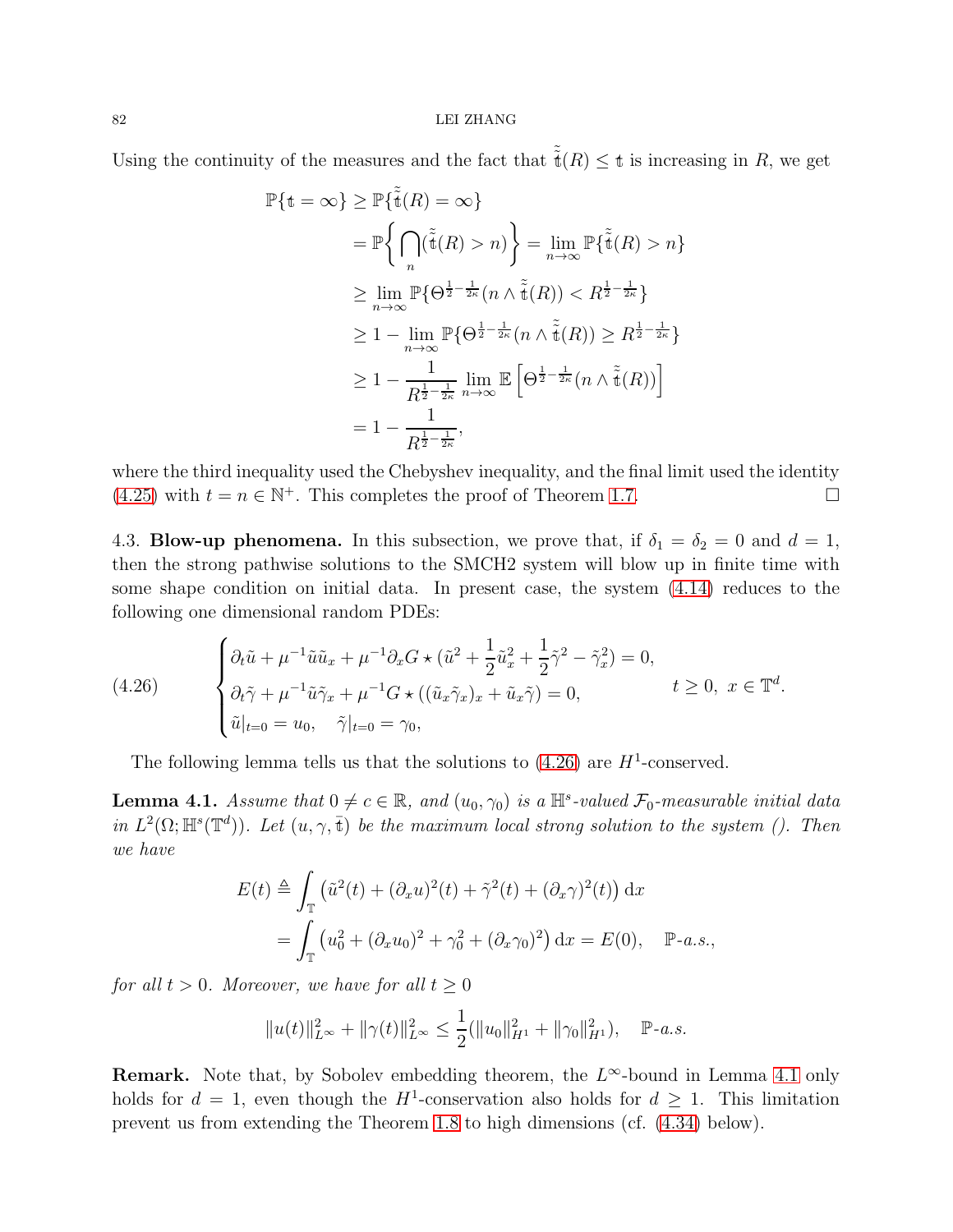**Proof of Lemma [4.1](#page-72-0)**. By using a density argument, it is sufficient to prove Lemma 4.1 in the case of  $s > 3$ . Differentiating the equation in  $(4.26)$  with respect to x and using the identity  $\partial_x^2 G \star h = G \star h - h$  for all  $h \in L^2(\mathbb{T})$ , we get

$$
\partial_t \tilde{u}_x + \mu^{-1} \tilde{u} \tilde{u}_{xx} + \mu^{-1} \tilde{u}_x^2 + \mu^{-1} G \star f = \mu^{-1} f, \quad \mathbb{P}\text{-a.s.},
$$

and

$$
\partial_t \tilde{\gamma}_x + \mu^{-1} \tilde{u}_x \tilde{\gamma}_x + \mu^{-1} \tilde{u} \tilde{\gamma}_{xx} + \mu^{-1} \partial_x G \star g = 0, \quad \mathbb{P}\text{-a.s.},
$$

where  $f = (\tilde{u}^2 + \frac{1}{2})$  $\frac{1}{2}\tilde{u}_x^2 + \frac{1}{2}$  $\frac{1}{2}\tilde{\gamma}^2 - \tilde{\gamma}_x^2$  and  $g = (\tilde{u}_x \tilde{\gamma}_x)_x + \tilde{u}_x \tilde{\gamma}$ . Using previous equations and integrating by parts on T, we obtain

$$
\frac{d}{dt}E(t) = 2\int_{\mathbb{T}} \left( \tilde{u}\partial_{t}\tilde{u} + \tilde{u}_{x}\partial_{t}\tilde{u}_{x} + \tilde{\gamma}\partial_{t}\tilde{\gamma} + \tilde{\gamma}_{x}\partial_{t}\tilde{\gamma}_{x} \right) dx \n= 2\int_{\mathbb{T}} \left( \tilde{u}(-\mu^{-1}\tilde{u}\tilde{u}_{x} - \mu^{-1}\partial_{x}G \star f) + \tilde{u}_{x}(-\mu^{-1}\tilde{u}\tilde{u}_{xx} - \mu^{-1}\tilde{u}_{x}^{2} - \mu^{-1}G \star f + \mu^{-1}f) \right) \n+ \tilde{\gamma}(-\mu^{-1}\tilde{u}\tilde{\gamma}_{x} - \mu^{-1}G \star g) + \tilde{\gamma}_{x}(-\mu^{-1}\tilde{u}_{x}\tilde{\gamma}_{x} - \mu^{-1}\tilde{u}\tilde{\gamma}_{xx} - \mu^{-1}\partial_{x}G \star g) \right) dx \n= 2\int_{\mathbb{T}} \left( -\mu^{-1}\tilde{u}\partial_{x}G \star f - \frac{1}{2}\mu^{-1}\tilde{u}_{x}^{3} - \mu^{-1}\tilde{u}_{x}G \star f + \mu^{-1}\tilde{u}_{x}f \right. \n+ \frac{1}{2}\mu^{-1}\tilde{u}_{x}\tilde{\gamma}^{2} - \mu^{-1}\tilde{\gamma}G \star g - \mu^{-1}\tilde{u}_{x}\tilde{\gamma}_{x}^{2} + \frac{1}{2}\mu^{-1}\tilde{u}_{x}\tilde{\gamma}_{x}^{2} - \mu^{-1}\tilde{\gamma}_{x}\partial_{x}G \star g \right) dx \n= 2\int_{\mathbb{T}} \left( \frac{1}{2}\mu^{-1}\tilde{u}_{x}\tilde{\gamma}^{2} + \mu^{-1}\tilde{u}_{x}f - \frac{1}{2}\mu^{-1}\tilde{u}_{x}\tilde{\gamma}_{x}^{2} - \frac{1}{2}\mu^{-1}\tilde{u}_{x}^{3} - \mu^{-1}\tilde{\gamma}g \right) dx = 0,
$$

which implies the desired identity. The L<sup>∞</sup>-estimate follows from the embedding  $H^1(\mathbb{T}) \subset$  $L^{\infty}(\mathbb{T})$ , and this completes the proof of Lemma [4.1.](#page-81-1)

<span id="page-82-0"></span>Considering the random characteristic flow

(4.27) 
$$
\begin{cases} \frac{d\Phi(\omega, t, x)}{dt} = \mu^{-1}(t)\tilde{u}(\omega, t, \Phi(t, x)), \\ \Phi(\omega, 0, x) = x, \end{cases} \quad t \ge 0, \ x \in \mathbb{T}^d.
$$

<span id="page-82-1"></span>**Lemma 4.2.** Let  $s \geq 3$ , and  $(u_0, \gamma_0) \in L^2(\Omega; \mathbb{H}^s(\mathbb{T}))$  be a  $\mathcal{F}_0$ -measurable initial data. Assume that  $(u, \gamma, t)$  is the associated local pathwise solution of [\(4.26\)](#page-81-0). Then

• Eq.[\(4.27\)](#page-82-0) has a unique solution  $\Phi \in C^1([0, t) \times \mathbb{T})$ ,  $\mathbb{P}\text{-almost surely.}$  For a.e.  $\omega \in \Omega$ , the map  $\Phi(\omega, t, \cdot) : \mathbb{T} \to \mathbb{T}$  is an increasing diffeomorphism of  $\mathbb{T}$ , and

$$
\mathbb{P}\{\Phi_x(\omega,t,x)>0,\ \forall (t,x)\in[0,\textbf{t})\times\mathbb{T}\}=1,
$$

Moreover, for all  $(t, x) \in [0, t) \times \mathbb{T}$ ,

$$
\tilde{\rho}(t,\Phi(\omega,t,x))\Phi_x(\omega,t,x)=\rho_0(x),\quad \mathbb{P}\text{-}a.s.
$$

• If there exists a  $M > 0$  such that  $u_x(t, x) \ge -M$  for all  $(t, x) \in [0, t) \times \mathbb{T}$ , then

$$
\|\tilde{\rho}(t,\cdot)\|_{L^{\infty}} \leq e^{Mt} \|\rho_0\|_{L^{\infty}},
$$

for all  $t \in [0, \mathbf{t})$ ,  $\mathbb{P}\text{-almost surely.}$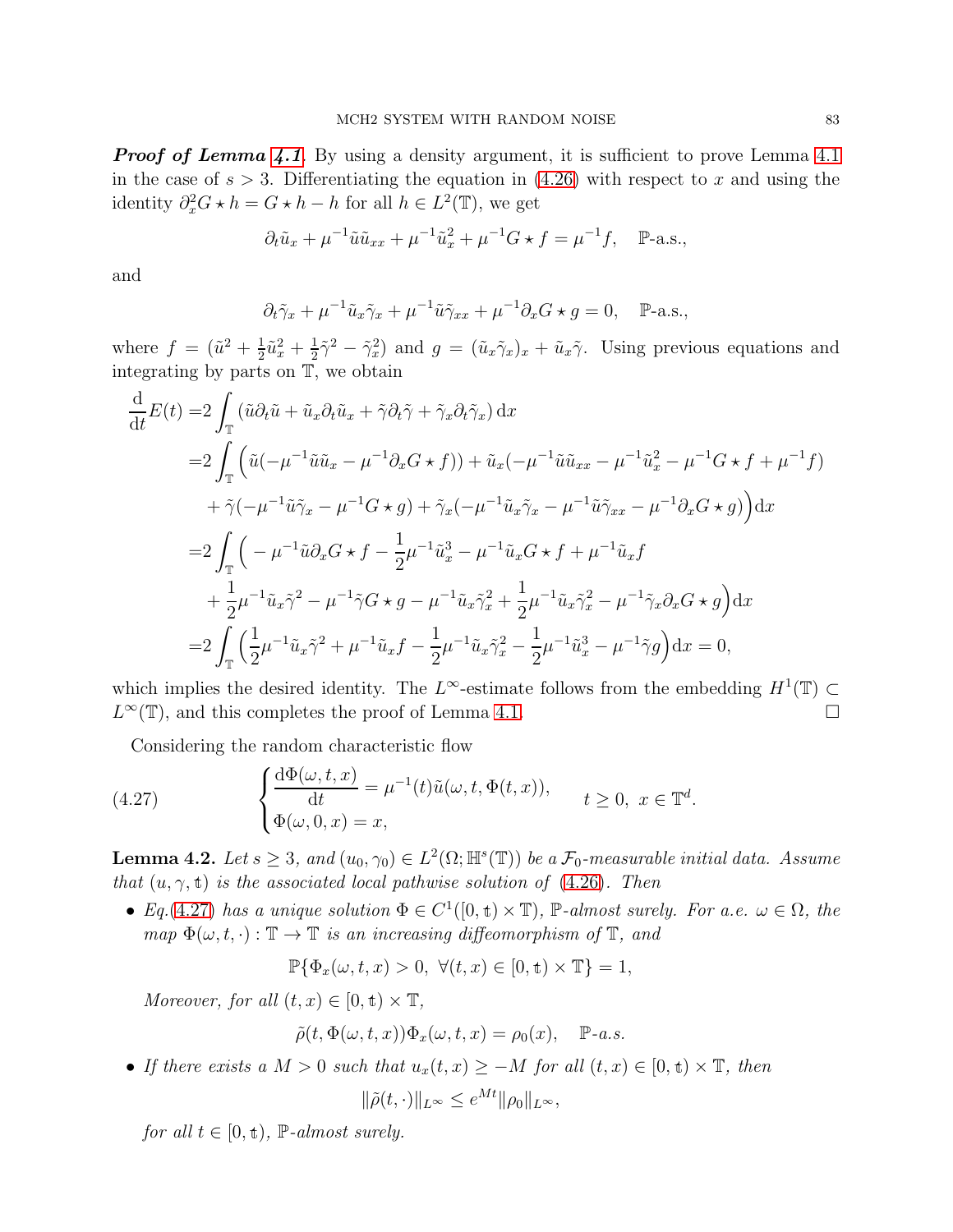*Proof.* For fixed  $x \in \mathbb{T}$ , Eq.[\(4.27\)](#page-82-0) is a random ODE. For a.e.  $\omega \in \Omega$ , the generator  $\mu^{-1}\tilde{u}$  is bounded and Lipschitz continuous in  $x$ . Then one can conclude from the classical theory for ODEs that Eq.[\(4.27\)](#page-82-0) has a unique solution  $\Phi(\omega, t, x) \in C^1([0, \tau) \times \mathbb{T})$ , P-almost surely.

<span id="page-83-0"></span>Differentiating [\(4.27\)](#page-82-0) with respect to x, we get for a.e.  $\omega \in \Omega$ ,

(4.28) 
$$
\begin{cases} \frac{d\Phi_x(\omega, t, x)}{dt} = \mu^{-1}(\omega, t) u_x(\omega, t, \Phi(\omega, t, x)) \Phi_x(\omega, t, x), \\ \Phi_x(\omega, 0, x) = 1, \end{cases} \quad t \ge 0, \ x \in \mathbb{T}^d,
$$

which implies that

$$
\Phi_x(\omega, t, x) = e^{\int_0^t \mu^{-1}(\omega, t) u_x(\omega, t, q(\omega, t, x)) ds} > 0, \quad \mathbb{P}\text{-a.s.}
$$

Hence, the function  $\Phi(\omega, t, x)$  is an increasing diffeomorphism of T before blow-up P-almost surely. For a.e.  $\omega \in \Omega$ , we get from [\(4.26\)](#page-81-0), [\(4.28\)](#page-83-0) that

$$
\frac{d}{dt}(\tilde{\rho}(t,\Phi(\omega,t,x))\Phi_x(\omega,t,x))\n= (\partial_t \tilde{\rho})(t,\Phi(\omega,t,x))\Phi_x(\omega,t,x) + \tilde{\rho}_x(t,\Phi(\omega,t,x))\Phi_x(\omega,t,x)\Phi_t(\omega,t,x)\n+ \tilde{\rho}(t,\Phi(\omega,t,x))\Phi_{xt}(\omega,t,x)\n= \left(-\mu^{-1}(\tilde{\rho}\tilde{u})_x(\omega,t,\Phi(\omega,t,x)) + \mu^{-1}\tilde{\rho}_x(t,\Phi(\omega,t,x))\tilde{u}(t,\Phi(\omega,t,x))\right)\n+ \mu^{-1}\tilde{\rho}(t,\Phi(\omega,t,x))\tilde{u}_x(\omega,t,\Phi(\omega,t,x))\Big)\Phi_x(\omega,t,x) = 0.
$$

Integrating above equation leads to the desired identity. By using the iterated logarithm  $\limsup_{t\to\infty} \frac{W(t)}{\sqrt{2t\log\log t}} = 1$ , we get

$$
\sup_{t>0}\mu^{-1}(\omega,t)=\sup_{t>0}e^{cW(t)-\frac{c^2}{2}t}\leq C<\infty,\quad\mathbb{P}\text{-a.s.}
$$

Thereby,

$$
\|\tilde{\rho}(t,\cdot)\|_{L^{\infty}}=\|\tilde{\rho}(t,\Phi(\omega,t,\cdot))\|_{L^{\infty}}\leq e^{-\int_0^t \mu^{-1}(\omega,r)u_x(\omega,r,\Phi(r,x))dr}\|\rho_0\|_{L^{\infty}}\leq e^{Mt}\|\rho_0\|_{L^{\infty}}.
$$

This finishes the proof of Lemma [4.2.](#page-82-1)

Based on above lemmas, we can now give the proof of the main result.

**Proof of Theorem [1.8.](#page-14-0)** The proof of Theorem [1.8](#page-14-0) will be divided into several steps. **Step 1:** We show that for any  $s > \frac{3}{2}$ 

<span id="page-83-1"></span>(4.29) 
$$
\mathbb{P}\Big(\mathbf{1}_{\{\lim_{t\to t}\inf_{x\in\mathbb{T}}u_x(t,x)=-\infty\}}=\mathbf{1}_{\{\lim_{t\to t}\|y(t)\|_{H^s}=\infty\}}\Big)=1,
$$

which combined with Theorem  $1.3(1)$  yield that the singularities of the solutions can occur only in the form of wave breaking.

The Sobolev embedding theorem implies  $\{\lim_{t\to t} \inf_{x\in\mathbb{T}} u_x(t,x) = -\infty\} \subseteq \{\lim_{t\to t} ||y(t)||_{H^s} =$  $\infty$ . Conversely, we will prove

$$
A \triangleq \left\{ \lim_{t \to t} ||\mathbf{y}(t)||_{H^s} = \infty \right\}^C \supseteq B \triangleq \left\{ \lim_{t \to t} \inf_{x \in \mathbb{T}} u_x(t,x) = -\infty \right\}^C.
$$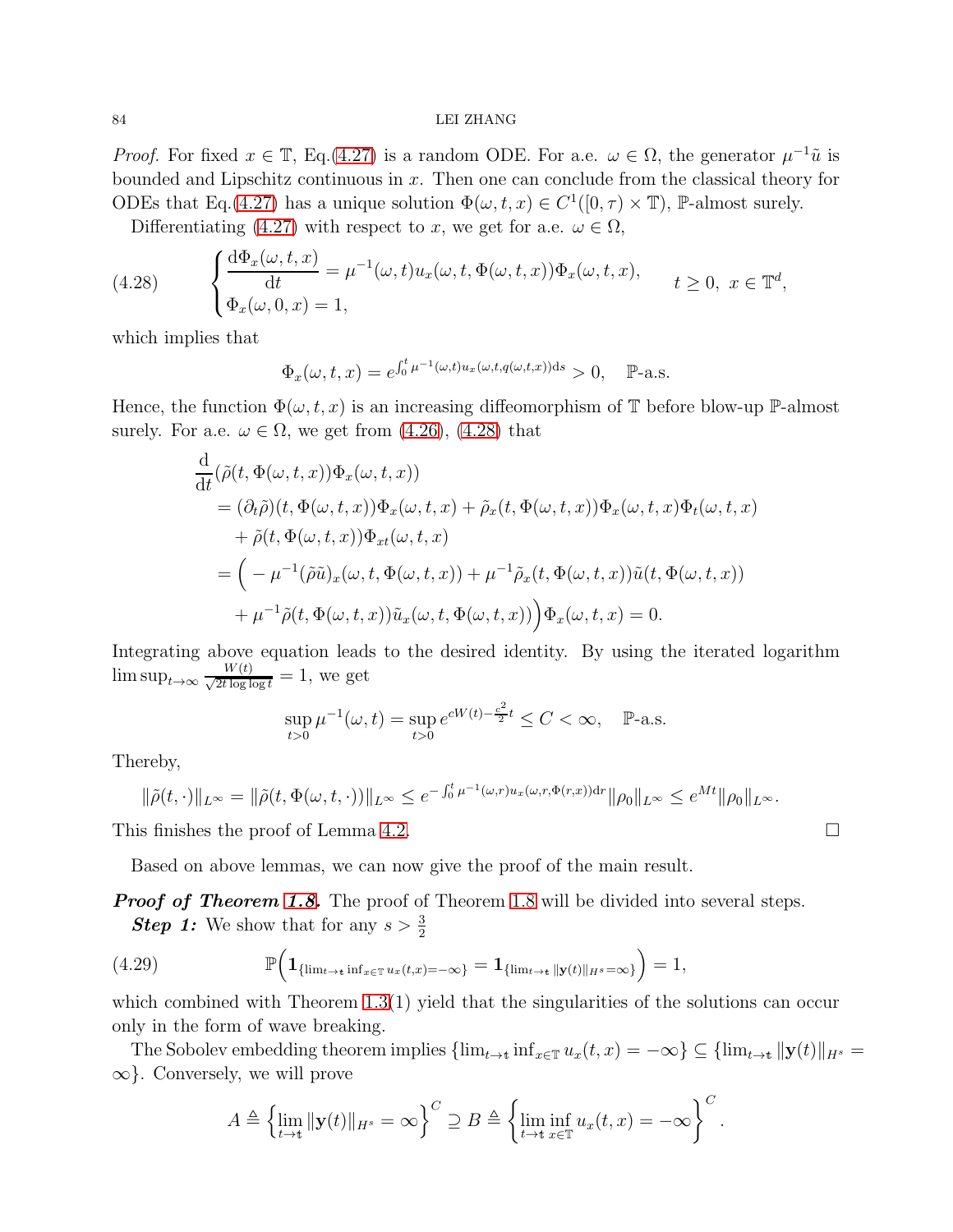Notice that the even B happens if and only if there exists a positive constant  $M = M(\omega) > 0$ such that  $\tilde{u}_x(t,x) \geq -M$ , for all  $(t,x) \in \mathbb{R}^+ \times \mathbb{T}$  P-almost surely. It follows from Lemma [4.2](#page-82-1) that

$$
\|\tilde{\rho}(t,\cdot)\|_{L^{\infty}} \le e^{Mt} \|\rho_0\|_{L^{\infty}}, \quad \forall t \ge 0, \quad \text{on } B.
$$

In order to prove  $B \subseteq A$ , we shall utilize another equivalent form of the system [\(4.26\)](#page-81-0):

(4.30)  
\n
$$
\begin{cases}\n\partial_t \tilde{m} + \mu^{-1} \tilde{u} \tilde{m}_x + 2\mu^{-1} \tilde{m} \tilde{u}_x + \mu^{-1} \tilde{\rho} \bar{\tilde{\rho}}_x = 0, \\
\partial_t \tilde{\rho} + \mu^{-1} (\tilde{\rho} \tilde{u})_x = 0, \\
\tilde{\rho} = (1 - \partial_x^2)(\bar{\tilde{\rho}} - \bar{\tilde{\rho}}_0) \\
\tilde{m}|_{t=0} = (1 - \partial_x^2) u_0, \quad \tilde{\rho}|_{t=0} = (1 - \partial_x^2) \gamma_0,\n\end{cases} \quad t \ge 0, \ x \in \mathbb{T}^d.
$$

where  $\tilde{m} = (1 - \partial_x^2)\tilde{u}, \tilde{\rho} = (1 - \partial_x^2)\tilde{\gamma}$ . Multiplying  $(4.30)_1$  by  $\tilde{m}$  and integrating on  $\mathbb{T}$ , we get

<span id="page-84-0"></span>
$$
\frac{1}{2} \frac{d}{dt} \int_{\mathbb{T}} \tilde{m}^2 dx = -\int_{\mathbb{T}} \tilde{m} (\mu^{-1} \tilde{u} \tilde{m}_x + 2\mu^{-1} \tilde{m} \tilde{u}_x + \mu^{-1} \tilde{\rho} \bar{\tilde{\rho}}_x) dx
$$

$$
= -\int_{\mathbb{T}} (\frac{3}{2} \mu^{-1} \tilde{m}^2 \tilde{u}_x + \mu^{-1} \tilde{m} \tilde{\rho} \bar{\tilde{\rho}}_x) dx.
$$

Repeating the same procedure to  $Eq.(4.30)<sub>2</sub>$  $Eq.(4.30)<sub>2</sub>$  $Eq.(4.30)<sub>2</sub>$ , we obtain

$$
\frac{1}{2} \frac{d}{dt} \int_{\mathbb{T}} \tilde{\rho}^2 dx = -\frac{1}{2} \int_{\mathbb{T}} \mu^{-1} \tilde{u}_x \tilde{\rho}^2 dx.
$$

Thereby we arrive at

<span id="page-84-1"></span>
$$
(4.31) \quad \frac{1}{2}\frac{d}{dt}\int_{\mathbb{T}} (\tilde{m}^2 + \tilde{\rho}^2)dx = -\int_{\mathbb{T}} (\frac{3}{2}\mu^{-1}\tilde{m}^2\tilde{u}_x + \mu^{-1}\tilde{m}\tilde{\rho}\bar{\tilde{\rho}}_x)dx - \frac{1}{2}\int_{\mathbb{T}} \mu^{-1}\tilde{u}_x\tilde{\rho}^2 dx
$$
\n
$$
\leq \frac{3M}{2}\int_{\mathbb{T}} (\mu^{-1}\tilde{m}^2 + \mu^{-1}\tilde{\rho}^2)dx + \|\bar{\tilde{\rho}}_x\|_{L^\infty}\int_{\mathbb{T}} \mu^{-1}\tilde{m}\tilde{\rho}dx, \quad \mathbb{P}\text{-a.s.}
$$

Meanwhile, it follows from the formulation  $(4.30)_{3}$  that

$$
\|\bar{\tilde{\rho}}_x\|_{L^\infty} = \|(\bar{\tilde{\rho}} - \bar{\tilde{\rho}}_0)_x\|_{L^\infty} = \| (1 - \partial_x^2)^{-1} \partial_x \tilde{\rho} \|_{L^\infty} = \| \tilde{\gamma}_x(t, \cdot) \|_{L^\infty}.
$$

Moreover, by using the identity  $\partial_x G \star f = G \star f - f$ , the equation for  $\tilde{\gamma}_x$  (cf. proof of Lemma [4.1\)](#page-81-1), the  $H^1$ -conservation law as well as the fact that  $\Phi$  is an increasing diffeomorphism of T, we have

$$
\left| \frac{d\tilde{\gamma}_x(t, \Phi(\omega, t, x))}{dt} \right| = \left| \tilde{\gamma}_{xt}(t, \Phi(\omega, t, x)) + \mu^{-1} \tilde{\gamma}_{xx}(t, \Phi(\omega, t, x)) u(\omega, t, \Phi(\omega, t, x)) \right|
$$
  
\n
$$
\leq \left| [\mu^{-1} \tilde{u}_x \tilde{\gamma}_x + \mu^{-1} \partial_x G \star ((\tilde{u}_x \tilde{\gamma}_x)_x + \tilde{u}_x \tilde{\gamma})](t, \Phi(\omega, t, x)) \right|
$$
  
\n
$$
\leq \left| [\mu^{-1} G \star (\tilde{u}_x \tilde{\gamma}_x) + \mu^{-1} \partial_x G \star (\tilde{u}_x \tilde{\gamma})](t, \Phi(\omega, t, x)) \right|
$$
  
\n
$$
\leq \mu^{-1} (\|G\|_{L^\infty} + \|G_x\|_{L^\infty}) (\|\tilde{u}_x \tilde{\gamma}_x\|_{L^1} + \|\tilde{u}_x \tilde{\gamma}\|_{L^1})
$$
  
\n
$$
\leq CE^2(0), \text{ on } B,
$$

which implies that

<span id="page-84-2"></span>(4.32) 
$$
\|\tilde{\gamma}_x(t,\cdot)\|_{L^\infty} = \|\tilde{\gamma}_x(t,\Phi(\omega,t,\cdot))\|_{L^\infty} \le CE^2(0)t + \|\gamma_{0,x}\|_{L^\infty}, \text{ on } B.
$$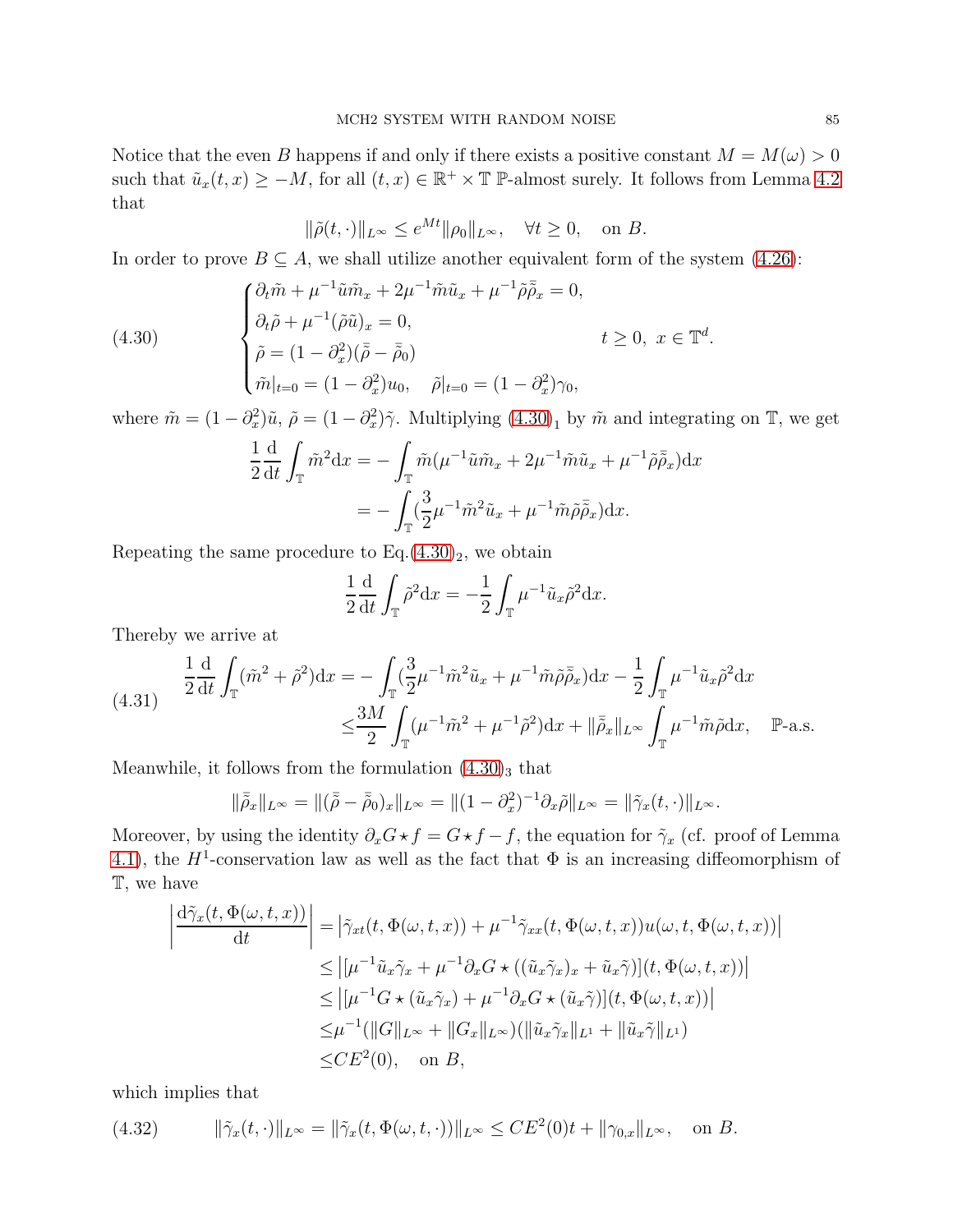Thereby, we get from  $(4.31)-(4.32)$  $(4.31)-(4.32)$  that

$$
\frac{1}{2}\frac{\mathrm{d}}{\mathrm{d}t}\int_{\mathbb{T}} (\tilde{m}^2 + \tilde{\rho}^2) \mathrm{d}x \le C(E^2(0)t + \|\gamma_{0,x}\|_{L^\infty} + M) \int_{\mathbb{T}} (\tilde{m}^2 + \tilde{\rho}^2) \mathrm{d}x, \text{ on } B.
$$

An application of the Gronwall inequality yields that the solution  $\|(\tilde{u}, \tilde{\gamma})(t)\|_{\mathbb{H}^s} < \infty$  on B, for any  $t > 0$ , which shows that  $B \subseteq A$ . Hence,  $A = B$  P-almost surely. This proves [\(4.29\)](#page-83-1).

**Step 2:** Define the quantity

$$
H(\omega, t) \triangleq \inf_{x \in \mathbb{T}} \tilde{u}_x(\omega, t, x).
$$

Theorem [1.3](#page-10-0) implies that the first component of the solution  $\tilde{u} \in C^1([0, t); H^2(\mathbb{T}))$  P-almost surely for  $s > 3$ , it follows from Constantin's theorem (cf. Theorem 2.1 in [\[20\]](#page-89-0)) that, for almost  $\omega \in \Omega$ , there exists a point  $\xi(\omega, t) \in \mathbb{R}$  such that

$$
H(\omega, t) = \inf_{x \in \mathbb{T}} \tilde{u}_x(\omega, t, x) = \tilde{u}_x(\omega, t, \xi(\omega, t)), \quad \tilde{u}_{xx}(\omega, t, \xi(\omega, t)) = 0.
$$

Moreover, the function  $H(\omega, t)$  is absolutely continuous in t P-almost surely, and

<span id="page-85-1"></span>(4.33) 
$$
\frac{d}{dt}H(\omega, t) = \tilde{u}_{xt}(\omega, t, \xi(\omega, t)), \quad \mathbb{P}\text{-a.s.}
$$

Thanks to the facts of

 $\mu^{-1}(t) > 0, \quad G \star f(x) \ge 0 \quad \text{if } f \ge 0,$ 

we get from [\(4.33\)](#page-85-1) and the estimate  $||f||_{L^{\infty}} \leq \frac{1}{\sqrt{2}}$  $\frac{1}{2}$ ||f||<sub>H<sup>1</sup></sub> that

<span id="page-85-0"></span>
$$
\frac{\mathrm{d}}{\mathrm{d}t}H(t) = \left(\mu^{-1}f - \mu^{-1}\tilde{u}\tilde{u}_{xx} - \mu^{-1}\tilde{u}_x^2 - \mu^{-1}G \star f\right)(t,\xi(t))
$$
\n
$$
\leq -\frac{1}{2}\mu^{-1}H^2(t) + \mu^{-1}\tilde{u}^2(t,\xi(t)) + \frac{1}{2}\mu^{-1}\tilde{\gamma}^2(t,\xi(t)) + \mu^{-1}G \star (\tilde{\gamma}_x^2)(t,\xi(t))
$$
\n
$$
\leq -\frac{1}{2}\mu^{-1}H^2(t) + \frac{1}{2}\mu^{-1}\|\tilde{u}(t,\cdot)\|_{H^1}^2 + \frac{1}{4}\mu^{-1}\|\tilde{\gamma}(t,\cdot)\|_{H^1}^2 + \frac{1}{2}\mu^{-1}\|\tilde{\gamma}_x(t,\cdot)\|_{L^2}^2
$$
\n
$$
\leq -\frac{1}{2}\mu^{-1}H^2(t) + \frac{1}{2}\mu^{-1}E(0),
$$

for all  $t \in [0, t)$  P-almost surely. From the assumption  $H(0) = \inf_{x \in \mathbb{T}} (\partial_x u)(x) \leq (\partial_x u)(x_0) \leq$  $-\sqrt{E(0)}$  P-almost surely, one can deduce that

<span id="page-85-2"></span>(4.35) 
$$
H(t) \le -\sqrt{E(0)}
$$
, for any  $t \in [0, t)$ , P-a.s.

Otherwise, we define

$$
\mathbf{t}' \triangleq \inf \left\{ t \ge 0; \ H(\omega, t) > -\frac{1}{2} \sqrt{E(0)} \right\} \wedge \mathbf{t}.
$$

Clearly,  $\mathbb{P}\{\mathbf{t}' > 0\} = 1$ . By [\(4.33\)](#page-85-1), there is an event  $\Omega' \in \Omega$  with  $\mathbb{P}(\Omega') = 1$  such that  $H(\omega', t)$ is absolutely continuous for all  $\omega' \in \Omega'$ . If  $t' = t$  P-almost surely does not hold, then there must be a subset  $\Omega'' \subset \Omega$  with  $\mathbb{P}(\Omega'') > 0$  such that  $0 < t'(\omega'') < t(\omega'')$  for all  $\omega'' \in \Omega'$ .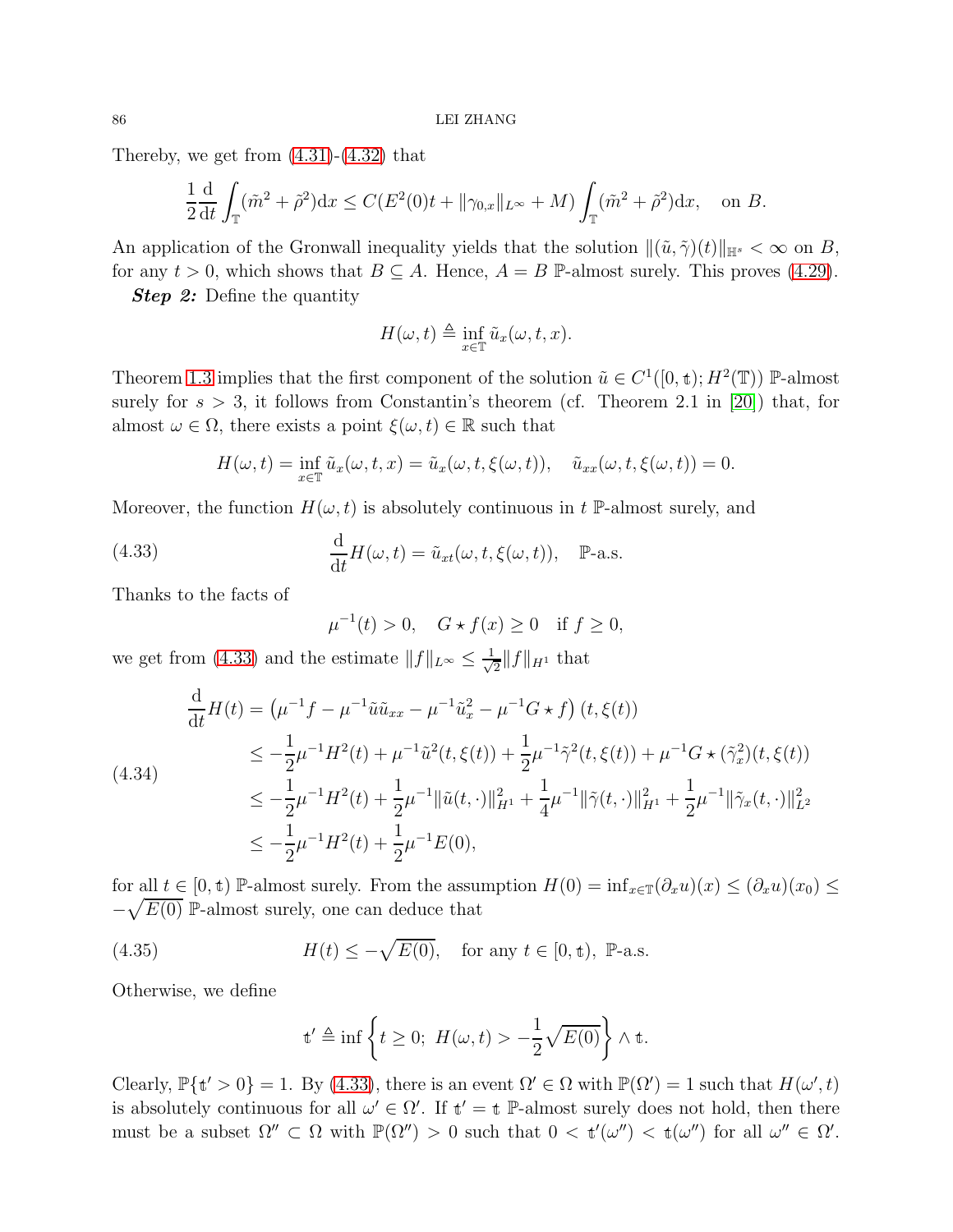For any  $\omega''' \in \Omega' \cap \Omega''$ , we get from the continuity of  $H(t)$  that  $H(\omega''', t'(\omega''')) = -\sqrt{E(0)}$ . However, in view of  $(4.34)$ , we get by using again the continuity of  $H(t)$  that

$$
\frac{\mathrm{d}}{\mathrm{d}t}H(\omega''',t) < 0, \quad \text{ for } t \in [0, \mathbf{t}'(\omega''')),
$$

which implies

$$
H(\omega''', \mathbf{t}'(\omega''')) < -\sqrt{E(0)}.
$$

This is a contradiction, so  $t' = t$  P-almost surely, and [\(4.35\)](#page-85-2) holds.

Since  $H(t) < H(0) < -\sqrt{E(0)} < 0$  for all  $t \in [0, \mathbf{t})$ , we have

$$
0 < \frac{H(0)}{H(t)} < 1, \quad 0 < \frac{E(0)}{H^2(0)} < 1, \quad \forall t \in [0, \mathbf{t}), \ \mathbb{P}\text{-a.s.}
$$

It then follows from [\(4.34\)](#page-85-0) that

$$
-\frac{d}{dt}\frac{1}{H(t)} = \frac{1}{H^2(t)}\frac{d}{dt}H(t) \le -\frac{1}{2}\mu^{-1} + \frac{1}{2}\mu^{-1}\frac{E(0)}{H^2(t)}
$$
  

$$
= -\frac{1}{2}\mu^{-1} + \frac{1}{2}\mu^{-1}\frac{E(0)}{H^2(0)}\frac{H^2(0)}{H^2(t)}
$$
  

$$
\le -\frac{1}{2}\mu^{-1}\left(1 - \frac{E(0)}{H^2(0)}\right), \quad \forall t \in [0, t), \quad \mathbb{P}\text{-a.s.}
$$

Integrating the last inequality leads to

<span id="page-86-0"></span>
$$
(4.36) \quad -\frac{1}{H(0)} \ge \frac{1}{H(t)} - \frac{1}{H(0)} \ge \frac{1}{2} \left( 1 - \frac{E(0)}{H^2(0)} \right) \int_0^t e^{cW(r) - \frac{1}{2}c^2 r} dr, \quad \forall t \in [0, \text{t}), \text{ P-a.s.}
$$

For any given  $\lambda \in (0,1)$  and  $c \neq 0$ , define

$$
\Omega_{\lambda} \triangleq \left\{ \omega; \ e^{cW(t) - \frac{3}{8}c^2t} \geq \lambda e^{-\frac{3}{8}c^2t} \text{ for all } t \right\}.
$$

It follows from [\(4.36\)](#page-86-0) that

$$
-\frac{1}{H(0)} \ge \frac{1}{2} \left( 1 - \frac{E(0)}{H^2(0)} \right) \int_0^t e^{cW(r) - \frac{3}{8}c^2r} e^{-\frac{1}{8}c^2r} dr
$$
  
 
$$
\ge \frac{\lambda}{2} \left( 1 - \frac{E(0)}{H^2(0)} \right) \int_0^t e^{-\frac{1}{2}c^2r} dr
$$
  
 
$$
= \frac{\lambda}{c^2} (1 - e^{-\frac{1}{2}c^2t}) \left( 1 - \frac{E(0)}{H^2(0)} \right), \text{ on } \Omega_{\lambda}.
$$

Assume that  $t(\omega) = \infty$  on some subset  $\Omega'_{\lambda} \subset \Omega_{\lambda}$  with positive probability, we deduce from the last inequality that

<span id="page-86-1"></span>(4.37) 
$$
\frac{1}{H(0)} + \frac{\lambda}{c^2} \left( 1 - \frac{E(0)}{H^2(0)} \right) \le 0, \text{ on } \Omega'_{\lambda}.
$$

Notice that

$$
\varsigma_1 = \frac{-c^2 + \sqrt{c^4 + 4\lambda^2 E(0)}}{2\lambda} > 0, \quad \varsigma_2 = \frac{-c^2 - \sqrt{c^4 + 4\lambda^2 E(0)}}{2\lambda} < 0,
$$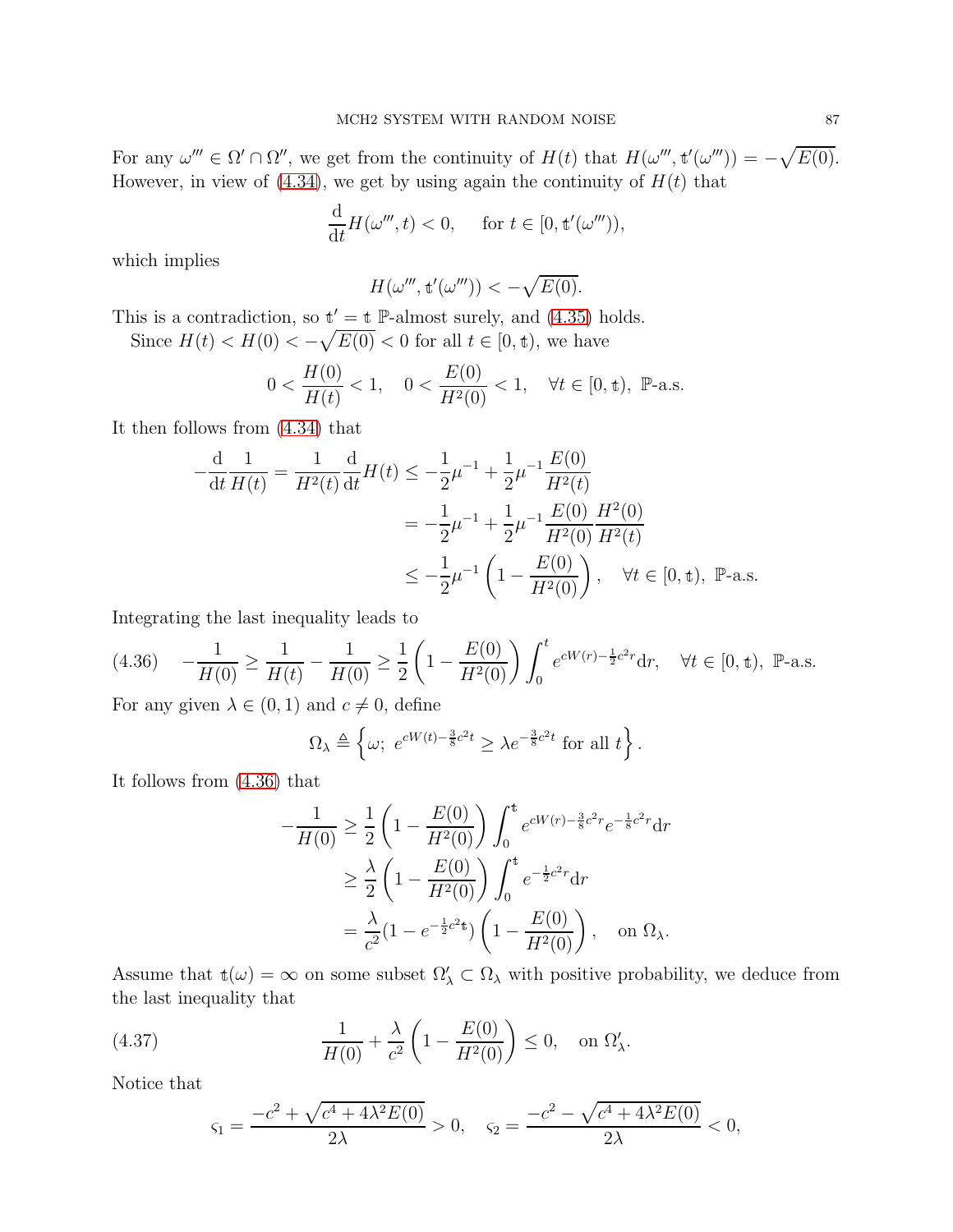are two real roots to the quadratic equation  $\lambda x^2 + c^2 x - \lambda E(0) = 0$ . Hence if  $H(0) \le$  $(\partial_x u_0)(x_0) < \varsigma_2$  P-almost surely, then  $\lambda H^2(0) + c^2 H(0) - \lambda E(0) > 0$  on  $\Omega'_\lambda$ , which contradicts to [\(4.37\)](#page-86-1), and this shows that  $t(\omega) < \infty$  for almost every  $\omega \in \Omega_{\lambda}$ , i.e.,  $\Omega_{\lambda} \subseteq \{t < \infty\}.$ Thereby, we get from  $\Omega_{\lambda} \supset \{e^{cW(t)} \geq \lambda \text{ for all } t\}$  that

$$
\mathbb{P}\{\mathbf{t} < \infty\} \ge \mathbb{P}\left\{e^{cW(t)} \ge \lambda \text{ for all } t\right\} > 0,
$$

which combined with [\(4.29\)](#page-83-1) yield that the solution  $(\tilde{u}, \tilde{\gamma})$  breaks in finite time with positive probability. This completes the proof of Theorem [1.8.](#page-14-0)  $\Box$ 

#### 5. Appendix

Proof of Lemma [2.8.](#page-35-0) We only prove the estimate  $(2.38)$ , and the proof of  $(2.36)$  is similar. It follows from the definition of  $F(\mathbf{y})$  that

<span id="page-87-1"></span>
$$
||F(\mathbf{y}_1) - F(\mathbf{y}_2)||_{\mathbb{H}^s} \le ||\mathcal{L}_1(u_1) - \mathcal{L}_1(u_2)||_{H^s} + ||\mathcal{L}_2(\gamma_1) - \mathcal{L}_2(\gamma_2)||_{H^s} + ||\mathcal{L}_3(u_1, \gamma_1) - \mathcal{L}_3(u_2, \gamma_2)||_{H^s} \triangleq A_1 + A_2 + A_3.
$$

For  $A_1$ , by using the Moser-type estimate (cf. Lemma [2.2\)](#page-17-0), and the embedding  $H^{s-1}(\mathbb{T}^d) \hookrightarrow$  $H^{s-2}(\mathbb{T}^d), H^{s-1}(\mathbb{T}^d) \hookrightarrow L^{\infty}(\mathbb{T}^d)$  for  $s-1 > \frac{d}{2}$  $\frac{d}{2}$ , we have

<span id="page-87-0"></span>
$$
A_1 \leq ||\frac{1}{2}(|\nabla u_1|^2 - |\nabla u_2|^2)\mathbf{I}_d + \nabla(u_1 - u_2)\nabla u_1 + \nabla u_2\nabla(u_1 - u_2) + \nabla(u_1 - u_2)\nabla u_1^T + \nabla u_2\nabla(u_1 - u_2)^T + \nabla(u_2 - u_1)^T\nabla u_2 - \nabla u_1^T\nabla(u_2 - u_1) + \text{div}(u_2 - u_1)\nabla u_2 + (\text{div}u_1)\nabla(u_2 - u_1)||_{H^{s-1}} + ||(\text{div}u_1 - \text{div}u_2)u_1 + (\text{div}u_2)(u_1 - u_2) + (u_1 - u_2) \cdot \nabla u_1^T + u_2 \cdot \nabla(u_1 - u_2)^T||_{H^{s-2}} = C\Big(\|\nabla(u_1 - u_2)\|_{L^\infty}\|\nabla(u_1 - u_2)\|_{H^{s-1}} + \|\nabla(u_1 - u_2)\|_{L^\infty} (\|\nabla u_1\|_{H^{s-1}} + \|\nabla u_2\|_{H^{s-1}}) + \|\nabla(u_1 - u_2)\|_{H^{s-1}} (\|\nabla u_1\|_{L^\infty} + \|\nabla u_2\|_{L^\infty}) + \|\nabla(u_1 - u_2)\|_{H^{s-1}}\|u_1\|_{L^\infty} + \|u_1\|_{H^s}\|\nabla(u_1 - u_2)\|_{L^\infty} + (\|\nabla u_1\|_{H^{s-1}} + \|\nabla u_2\|_{H^{s-1}}))\|u_1 - u_2\|_{L^\infty} + (\|\nabla u_1\|_{L^\infty} + \|\nabla u_2\|_{L^\infty})\|u_1 - u_2\|_{H^{s-1}})\Big)
$$
  

$$
\leq C(\|\nabla u_1\|_{H^{s-1}} + \|\nabla u_2\|_{H^{s-1}})\|u_1 - u_2\|_{H^s}.
$$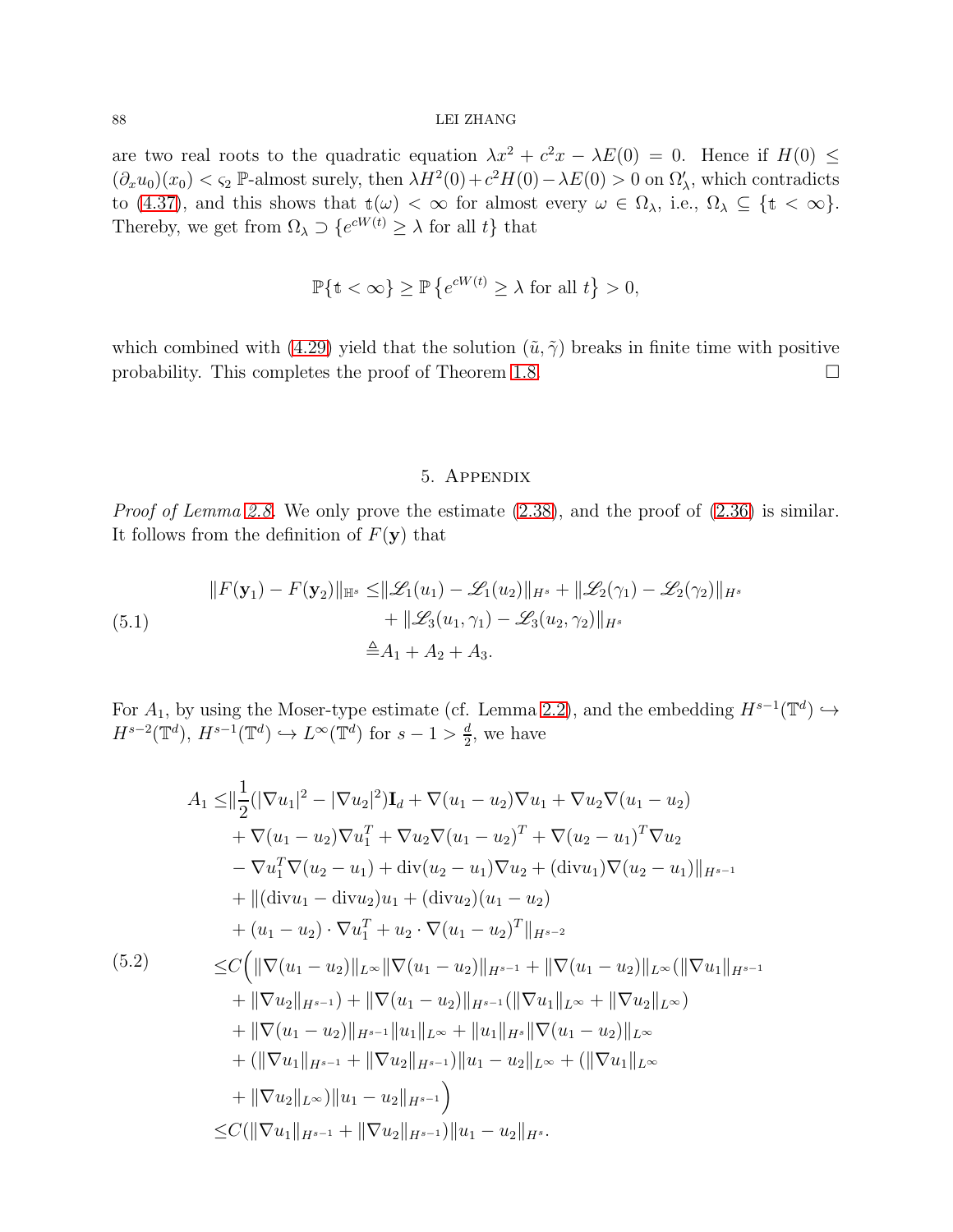For  $A_2$ , we have

$$
A_2 \leq C \Big( \| (\gamma_1 + \gamma_2)(\gamma_1 - \gamma_2) \|_{H^{s-1}} + \| |\nabla \gamma_1|^2 - |\nabla \gamma_2|^2 \|_{H^{s-1}} + \| (\nabla \gamma_1)^T \nabla \gamma_1 - (\nabla \gamma_2)^T \nabla \gamma_2 \|_{H^{s-1}} \Big)
$$
  
\n
$$
\leq C \Big( \| \gamma_1 + \gamma_2 \|_{L^\infty} \| \gamma_1 - \gamma_2 \|_{H^{s-1}} + \| \gamma_1 + \gamma_2 \|_{H^{s-1}} \| \gamma_1 - \gamma_2 \|_{L^\infty} + \| \nabla \gamma_1 + \nabla \gamma_2 \|_{L^\infty} \| \nabla \gamma_1 - \nabla \gamma_2 \|_{H^{s-1}} + \| \nabla \gamma_1 + \nabla \gamma_2 \|_{H^{s-1}} \| \nabla \gamma_1 - \nabla \gamma_2 \|_{L^\infty} + \| \nabla \gamma_1 - \nabla \gamma_2 \|_{L^\infty} \| \nabla \gamma_1 \|_{H^{s-1}} + \| \nabla \gamma_1 - \nabla \gamma_2 \|_{H^{s-1}} \| \nabla \gamma_1 \|_{L^\infty} + \| \nabla \gamma_1 - \nabla \gamma_2 \|_{L^\infty} \| \nabla \gamma_2 \|_{H^{s-1}} + \| \nabla \gamma_1 - \nabla \gamma_2 \|_{H^{s-1}} \| \nabla \gamma_2 \|_{L^\infty} \Big)
$$
  
\n
$$
\leq C (\|\gamma_1\|_{H^s} + \|\gamma_2\|_{H^s}) \|\gamma_1 - \gamma_2\|_{H^s}.
$$

For  $A_3$ , we have

<span id="page-88-1"></span>
$$
A_{3} \leq C \Big( \|\nabla \gamma_{1} \nabla u_{1} - \nabla \gamma_{2} \nabla u_{2} + (\nabla \gamma_{1}) \cdot \nabla u_{1} - (\nabla \gamma_{2}) \cdot \nabla u_{2} \|_{H^{s-1}} + \| (\text{div} u_{2}) \nabla \gamma_{2} - (\text{div} u_{1}) \nabla \gamma_{1} \|_{H^{s-2}} \Big) \leq C \Big( \|\nabla (\gamma_{1} - \gamma_{2})\|_{L^{\infty}} \|\nabla u_{1} \|_{H^{s-1}} + \|\nabla (\gamma_{1} - \gamma_{2})\|_{H^{s-1}} \|\nabla u_{1} \|_{L^{\infty}} + \|\nabla \gamma_{2} \|_{L^{\infty}} \|\nabla (u_{1} - u_{2}) \|_{H^{s-1}} + \|\nabla \gamma_{2} \|_{H^{s-1}} \nabla (u_{1} - u_{2}) \|_{L^{\infty}} \Big) \leq C (\|u_{1} \|_{H^{s}} + \|\gamma_{2} \|_{H^{s}}) (\|u_{1} - u_{2} \|_{H^{s}} + \|\gamma_{1} - \gamma_{2} \|_{H^{s}}).
$$

Plugging the estimates  $(5.2)$ - $(5.4)$  into  $(5.1)$ , we have

$$
||F(\mathbf{y}_1) - F(\mathbf{y}_2)||_{\mathbb{H}^s} \leq C(||u_1||_{H^s} + ||u_2||_{H^s} + ||\gamma_1||_{H^s} + ||\gamma_2||_{H^s})
$$
  
 
$$
\times (||u_1 - u_2||_{H^s} + ||\gamma_1 - \gamma_2||_{H^s}),
$$

which implies the desired inequality. This completes the proof of Lemma [2.8.](#page-35-0)  $\Box$ 

# 6. Acknowledgement

The author is deeply indebted to Prof. Darryl D. Holm for sharing insights in background of the modified two-component Camassa-Holm system. We also owe our gratitude to Prof. Hao Tang for helpful comments on the first version of this manuscript. This work was partially supported by the National Natural Science Foundation of China (Projects # 11701198), the Fundamental Research Funds for the Central Universities (Projects  $# 5003011025$ ).

## **REFERENCES**

- [1] D. Alonso-Orán and A. Bethencourt de León, On the well-posedness of stochastic boussinesq equations with transport noise, Journal of Nonlinear Science 30 (2020), no. 1, 175–224.
- [2] D. Alonso-Orán, C. Rohde, and H. Tang, A local-in-time theory for singular sdes with applications to fluid models with transport noise, arXiv preprint arXiv:2010.09972 (2020).
- <span id="page-88-0"></span>[3] H. Bahouri, J.-Y. Chemin, and R. Danchin, Fourier analysis and nonlinear partial differential equations, Vol. 343, Springer Science & Business Media, 2011.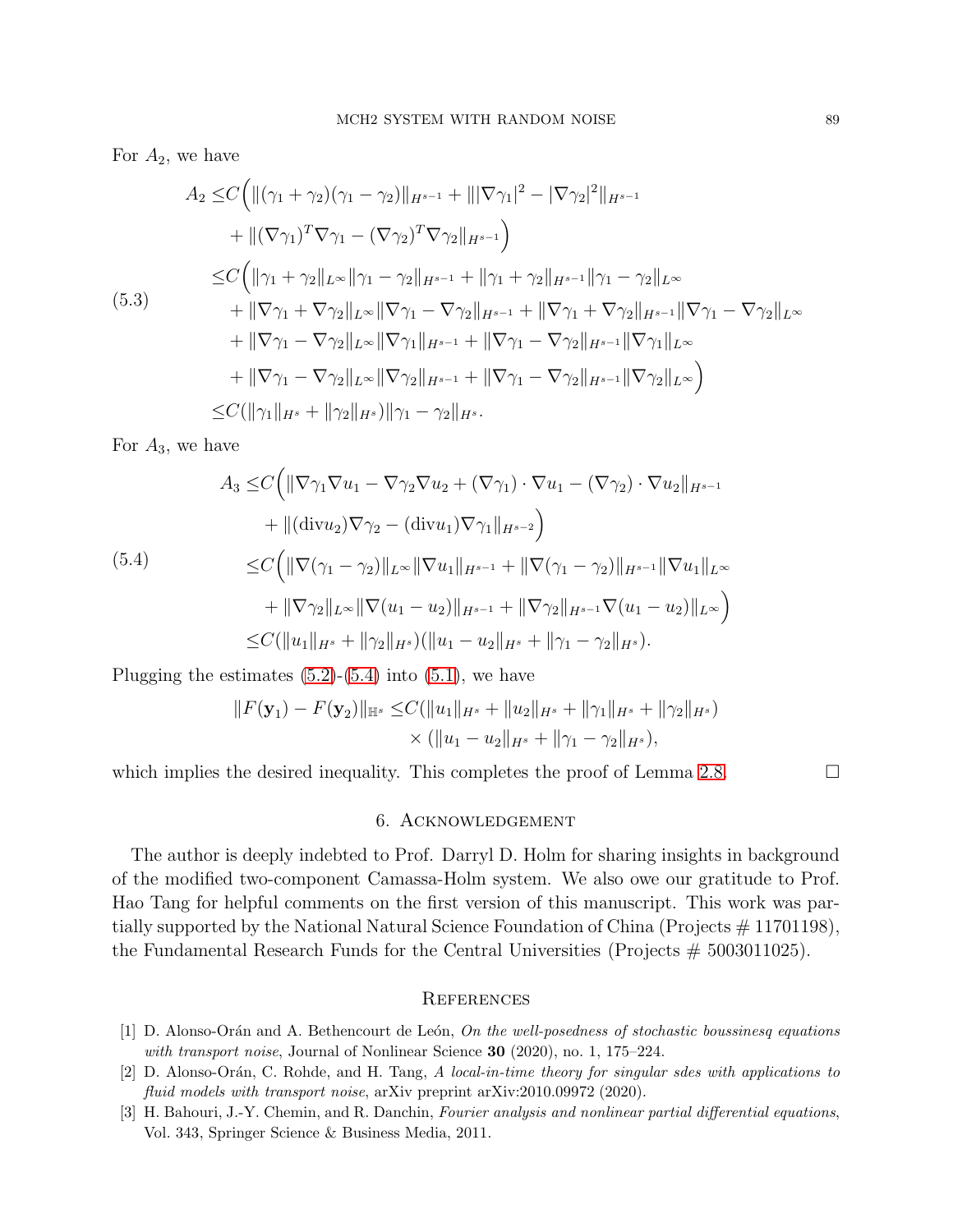- [4] L.A. Bianchi and F. Flandoli, Stochastic navier-stokes equations and related models, arXiv preprint arXiv:2002.00491 (2020).
- [5] F. Boyer and P. Fabrie, Mathematical tools for the study of the incompressible navier-stokes equations andrelated models, Vol. 183, Springer Science & Business Media, 2012.
- [6] L. Brandolese, Local-in-space criteria for blowup in shallow water and dispersive rod equations, Communications in Mathematical Physics 330 (2014), no. 1, 401–414.
- [7] L. Brandolese and M. Cortez, On permanent and breaking waves in hyperelastic rods and rings, Journal of Functional Analysis 266 (2014), no. 12, 6954–6987.
- [8] D. Breit, E. Feireisl, and M. Hofmanová, *Incompressible limit for compressible fluids with stochastic* forcing, Archive for Rational Mechanics and Analysis 222 (2016), no. 2, 895–926.
- [9] , Compressible fluids driven by stochastic forcing: The relative energy inequality and applications, Communications in Mathematical Physics 350 (2017), no. 2, 443–473.
- [10] , Local strong solutions to the stochastic compressible navier–stokes system, Communications in Partial Differential Equations 43 (2018), no. 2, 313–345.
- [11] Stochastically forced compressible fluid flows, De Gruyter, 2018.
- [12] D. Breit, E. Feireisl, M. Hofmanová, and B. Maslowski, Stationary solutions to the compressible navier– stokes system driven by stochastic forces, Probability Theory and Related Fields 174 (2019), no. 3, 981–1032.
- [13] Z. Brze´zniak, G. Dhariwal, and Q.T. Le Gia, Stochastic navier–stokes equations on a thin spherical domain, Applied Mathematics & Optimization (2020), 1–65.
- [14] Z. Brzeźniak, E. Hausenblas, and J. Zhu, 2d stochastic navier-stokes equations driven by jump noise, Nonlinear Analysis: Theory, Methods & Applications 79 (2013), 122–139.
- [15] Z. Brzeźniak, E. Motyl, M. Ondrejat, et al., *Invariant measure for the stochastic navier–stokes equations* in unbounded 2d domains, The Annals of Probability  $45$  (2017), no. 5, 3145–3201.
- [16] R. Camassa and D.D. Holm, An integrable shallow water equation with peaked solitons, Physical Review Letters 71 (1993), no. 11, 1661.
- [17] D. Chae and J. Liu, Blow-up, zero  $\alpha$  limit and the liouville type theorem for the euler-poincaré equations, Communications in Mathematical Physics 314 (2012), no. 3, 671–687.
- [18] M. Chen and Y. Zhang, A two-component generalization of the camassa-holm equation and its solutions, Letters in Mathematical Physics 75 (2006), no. 1, 1–15.
- [19] A. Constantin, On the blow-up of solutions of a periodic shallow water equation, Journal of Nonlinear Science **10** (2000), no. 3, 391-399.
- <span id="page-89-0"></span>[20] A. Constantin and J. Escher, Wave breaking for nonlinear nonlocal shallow water equations, Acta Mathematica 181 (1998), no. 2, 229–243.
- [21] , On the blow-up rate and the blow-up set of breaking waves for a shallow water equation, Mathematische Zeitschrift 233 (2000), no. 1, 75–91.
- [22] A. Constantin and R. Ivanov, On an integrable two-component camassa–holm shallow water system, Physics Letters A 372 (2008), no. 48, 7129–7132.
- [23] A. Constantin and W.A. Strauss, Stability of peakons, Communications on Pure and Applied Mathematics 53 (2000), no. 5, 603–610.
- [24] D. Crisan and D.D. Holm, Wave breaking for the stochastic camassa–holm equation, Physica D: Nonlinear Phenomena 376 (2018), 138–143.
- [25] G. Da Prato and J. Zabczyk, Stochastic equations in infinite dimensions, Cambridge university press, 2014.
- [26] H-H. Dai, Model equations for nonlinear dispersive waves in a compressible mooney-rivlin rod, Acta Mechanica 127 (1998), no. 1, 193–207.
- [27] A. de Bouard and A. Debussche, On the stochastic korteweg–de vries equation, Journal of Functional Analysis 154 (1998), no. 1, 215–251.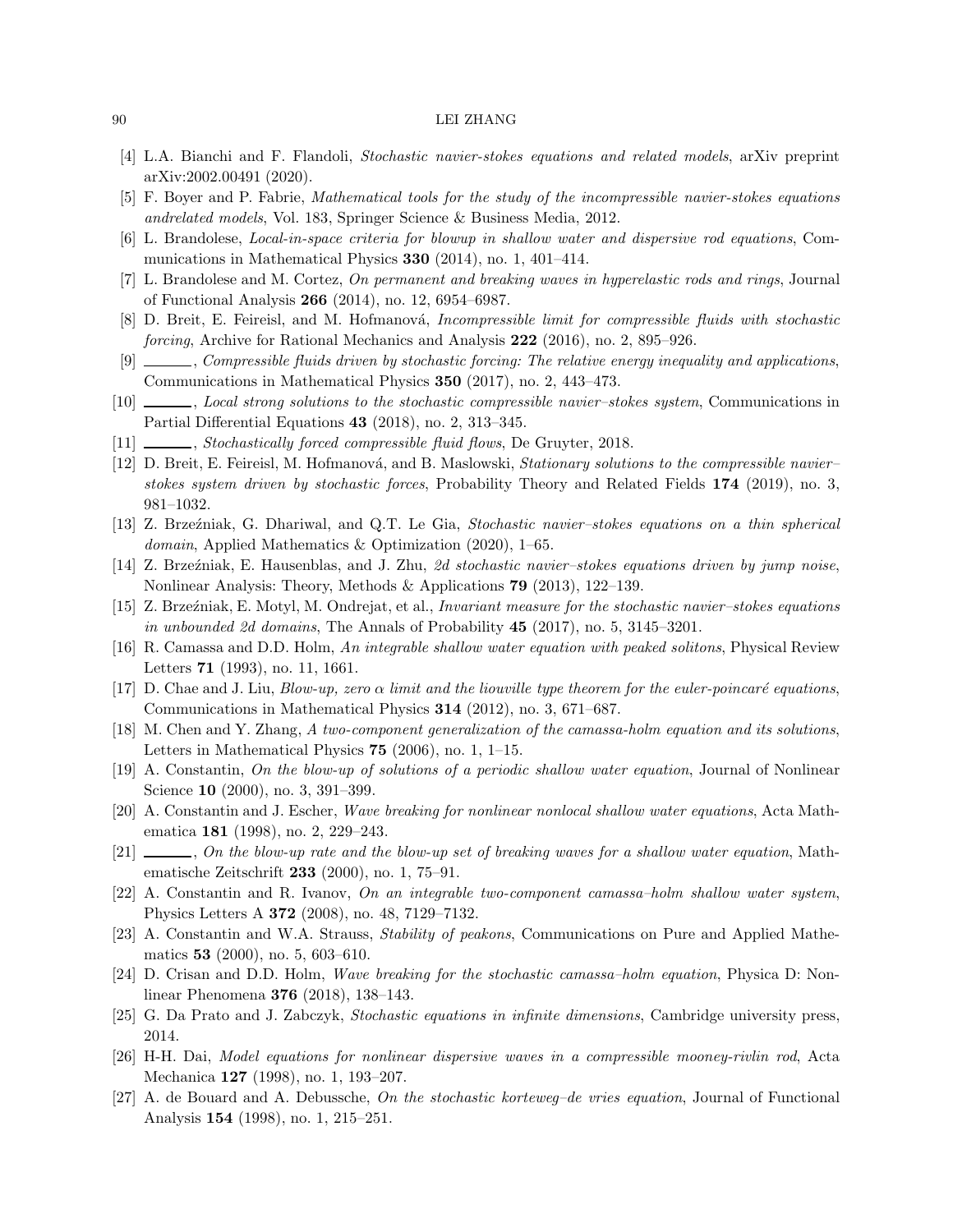- [28] Z. Dong, J. Xiong, J. Zhai, and T. Zhang, A moderate deviation principle for 2-d stochastic navier– stokes equations driven by multiplicative lévy noises, Journal of Functional Analysis  $272$  (2017), no. 1, 227–254.
- [29] L. Du and T. Zhang, Local and global existence of pathwise solution for the stochastic boussinesq equations with multiplicative noises, Stochastic Processes and their Applications 130 (2020), no. 3, 1545– 1567.
- [30] R. Duan and Z. Xiang, On the cauchy problem for the two-component euler–poincare equations, Journal of Functional Analysis 267 (2014), no. 8, 2698–2730.
- [31] D. Ebin and J. Marsden, Groups of diffeomorphisms and the motion of an incompressible fluid, Annals of Mathematics (1970), 102–163.
- [32] K. El Dika and L. Molinet, *Stability of multipeakons*, Annales de l'ihp analyse non linéaire, 2009, pp. 1517–1532.
- [33] G. Falqui, On a camassa-holm type equation with two dependent variables, Journal of Physics A: Mathematical and General 39 (2005), no. 2, 327.
- [34] E. Fedrizzi and F. Flandoli, Noise prevents singularities in linear transport equations, Journal of Functional Analysis 264 (2013), no. 6, 1329–1354.
- [35] F. Flandoli and D. Gatarek, Martingale and stationary solutions for stochastic navier-stokes equations, Probability Theory and Related Fields 102 (1995), no. 3, 367–391.
- [36] F. Flandoli, M. Gubinelli, and E. Priola, Well-posedness of the transport equation by stochastic perturbation, Inventiones mathematicae  $180$  (2010), no. 1, 1–53.
- [37] C. Gardner, J. Greene, M. Kruskal, and R. Miura, Method for solving the korteweg-devries equation, Physical review letters 19 (1967), no. 19, 1095.
- [38] N.E. Glatt-Holtz, V.C. Vicol, et al., Local and global existence of smooth solutions for the stochastic euler equations with multiplicative noise, The Annals of Probability  $42$  (2014), no. 1, 80–145.
- [39] L. Grafakos and S. Oh, The kato-ponce inequality, Communications in Partial Differential Equations 39 (2014), no. 6, 1128–1157.
- [40] K. Grunert, H. Holden, and X. Raynaud, Global solutions for the two-component camassa–holm system, Communications in Partial Differential Equations 37 (2012), no. 12, 2245–2271.
- [41] C. Guan, K.H. Karlsen, and Z. Yin, Well-posedness and blow-up phenomena for a modified twocomponent camassa-holm equation, Contemp. Math 526 (2010), 199–220.
- [42] C. Guan and Z. Yin, Global existence and blow-up phenomena for an integrable two-component camassa– holm shallow water system, Journal of Differential Equations 248 (2010), no. 8, 2003–2014.
- [43]  $\_\_\_\_\$ , Global weak solutions for a two-component camassa-holm shallow water system, Journal of Functional Analysis 260 (2011), no. 4, 1132–1154.
- [44] G. Gui and Y. Liu, On the global existence and wave-breaking criteria for the two-component camassa– holm system, Journal of Functional Analysis 258 (2010), no. 12, 4251-4278.
- [45] , On the cauchy problem for the two-component camassa–holm system, Mathematische Zeitschrift 268 (2011), no. 1-2, 45–66.
- [46] Z. Guo and M. Zhu, Wave breaking for a modified two-component camassa–holm system, Journal of Differential Equations 252 (2012), no. 3, 2759–2770.
- [47] I. Gyöngy and N. Krylov, Existence of strong solutions for itô's stochastic equations via approximations, Probability Theory and Related Fields 105 (1996), no. 2, 143–158.
- [48] M. Hairer and J.C. Mattingly, Ergodicity of the 2d navier-stokes equations with degenerate stochastic forcing, Annals of Mathematics (2006), 993–1032.
- [49] , Spectral gaps in wasserstein distances and the 2d stochastic navier–stokes equations, Annals of Probability 36 (2008), no. 6, 2050–2091.
- [50] A.A. Himonas and G. Misiolek, Non-uniform dependence on initial data of solutions to the euler equations of hydrodynamics, Communications in Mathematical Physics 296 (2010), no. 1, 285–301.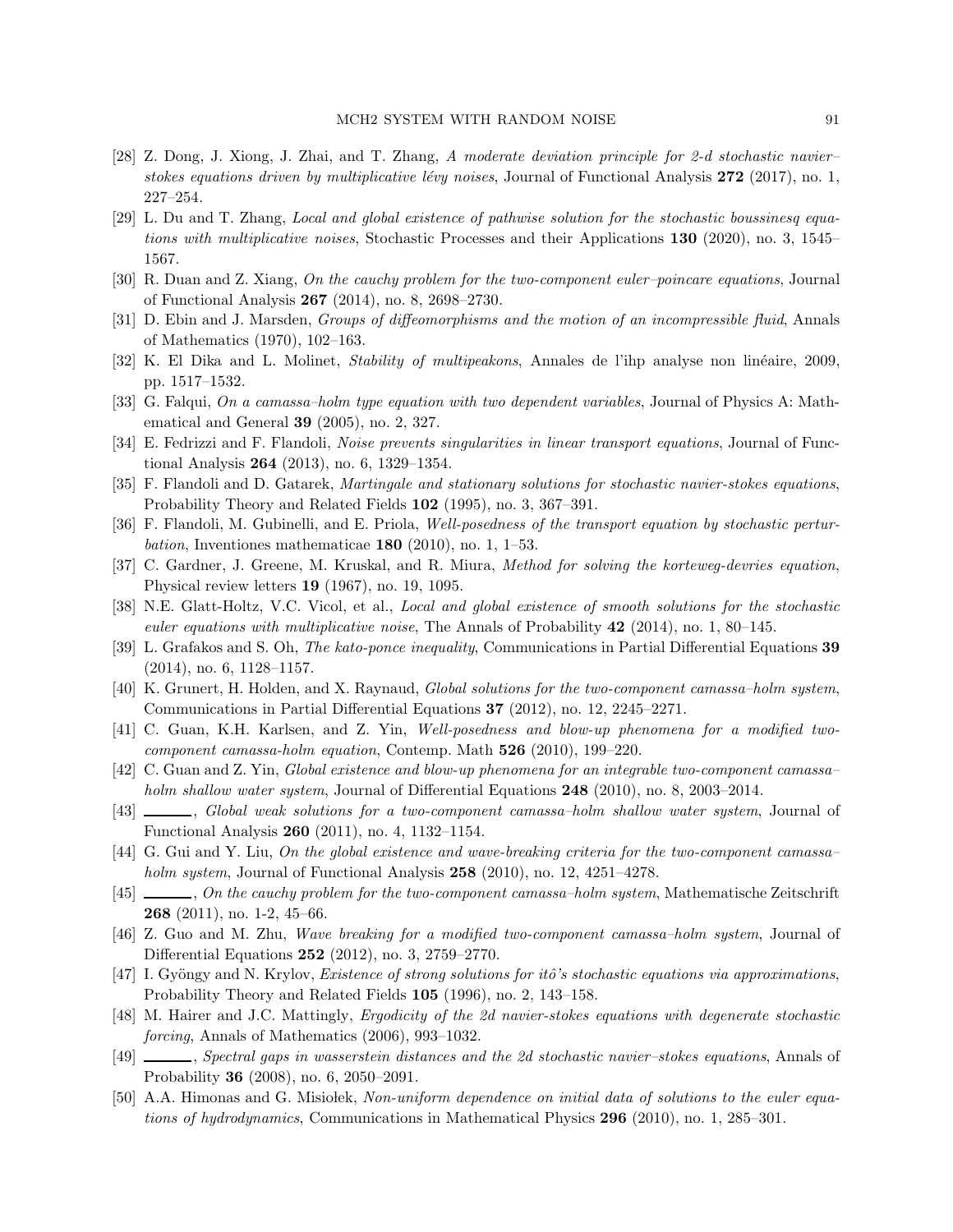- [51] A. Hirani, J. Marsden, and J. Arvo, Averaged template matching equations, International workshop on energy minimization methods in computer vision and pattern recognition, 2001, pp. 528–543.
- [52] M. Hofmanová, *Degenerate parabolic stochastic partial differential equations*, Stochastic Processes and their Applications 123 (2013), no. 12, 4294–4336.
- [53] D.D. Holm, Variational principles for stochastic fluid dynamics, Proceedings of the Royal Society A: Mathematical, Physical and Engineering Sciences 471 (2015), no. 2176, 20140963.
- [54] D.D. Holm and J. Marsden, Momentum maps and measure-valued solutions (peakons, filaments, and sheets) for the epdiff equation, The breadth of symplectic and poisson geometry, 2005, pp. 203–235.
- [55] D.D. Holm, J. Marsden, and T. Ratiu, *The euler–poincaré equations and semidirect products with ap*plications to continuum theories, Advances in Mathematics 137 (1998), no. 1, 1–81.
- [56] , Euler-poincaré models of ideal fluids with nonlinear dispersion, Physical Review Letters 80 (1998), no. 19, 4173.
- [57] D.D. Holm, L. Náraigh, and C. Tronci, Singular solutions of a modified two-component camassa-holm *equation*, Physical Review E **79** (2009), no. 1, 016601.
- [58] D.D. Holm, J. Ratnanather, A. Trouvé, and L. Younes, Soliton dynamics in computational anatomy, NeuroImage 23 (2004), S170–S178.
- [59] D.D. Holm, T. Schmah, and C. Stoica, Geometric mechanics and symmetry: from finite to infinite dimensions, Vol. 12, Oxford University Press, 2009.
- [60] D.D. Holm and C. Tronci, Geodesic flows on semidirect-product lie groups: geometry of singular measurevalued solutions, Proceedings of the Royal Society A: Mathematical, Physical and Engineering Sciences 465 (2009), no. 2102, 457–476.
- [61] R.S. Johnson, Camassa-Holm, Korteweg-de Vries and related models for water waves, Journal of Fluid Mechanics 455 (2002), 63–82.
- [62] T. Kato and G. Ponce, Commutator estimates and the euler and navier-stokes equations, Communications on Pure and Applied Mathematics 41 (1988), no. 7, 891–907.
- [63] B. Khesin and R. Wendt, The geometry of infinite-dimensional groups, Vol. 51, Springer Science & Business Media, 2008.
- [64] M. Kohlmann, A note on multi-dimensional camassa–holm-type systems on the torus, Journal of Physics A: Mathematical and Theoretical 45 (2012), no. 12, 125205.
- [65] J. Lenells, Stability of periodic peakons., International Mathematics Research Notices 2004 (2004), no. 10.
- [66] D. Li, X. Yu, and Z. Zhai, On the euler–poincare equation with non-zero dispersion, Archive for Rational Mechanics and Analysis 210 (2013), no. 3, 955–974.
- [67] J. Li, L. Dai, and W. Zhu, Non-uniform continuous dependence on initial data of solutions to the euler-poincaré system, Journal of Mathematical Physics  $60$  (2019), no. 11, 111510.
- [68] J. Li and Z. Yin, Well-posedness and analytic solutions of the two-component euler–poincaré system, Monatshefte für Mathematik 183  $(2017)$ , no. 3, 509–537.
- [69] D. Luo, Convergence of stochastic 2d inviscid boussinesq equations with transport noise to a deterministic viscous system, arXiv preprint arXiv:2008.01434 (2020).
- [70] W. Luo and Z. Yin, Blow-up phenomena, ill-posedness and peakon solutions for the periodic eulerpoincaré equations, Journal of Differential Equations  $268$  (2020), no. 4, 1307–1325.
- [71] J. Marsden and T. Ratiu, Introduction to mechanics and symmetry: a basic exposition of classical mechanical systems, Vol. 17, Springer Science & Business Media, 2013.
- [72] Y. Miao, C. Rohde, and H. Tang, Well-posedness for a stochastic camassa-holm type equation with higher order nonlinearities, arXiv preprint arXiv:2105.08607 (2021).
- [73] J. Miles, The korteweg-de vries equation: a historical essay, Journal of fluid mechanics 106 (1981), 131–147.